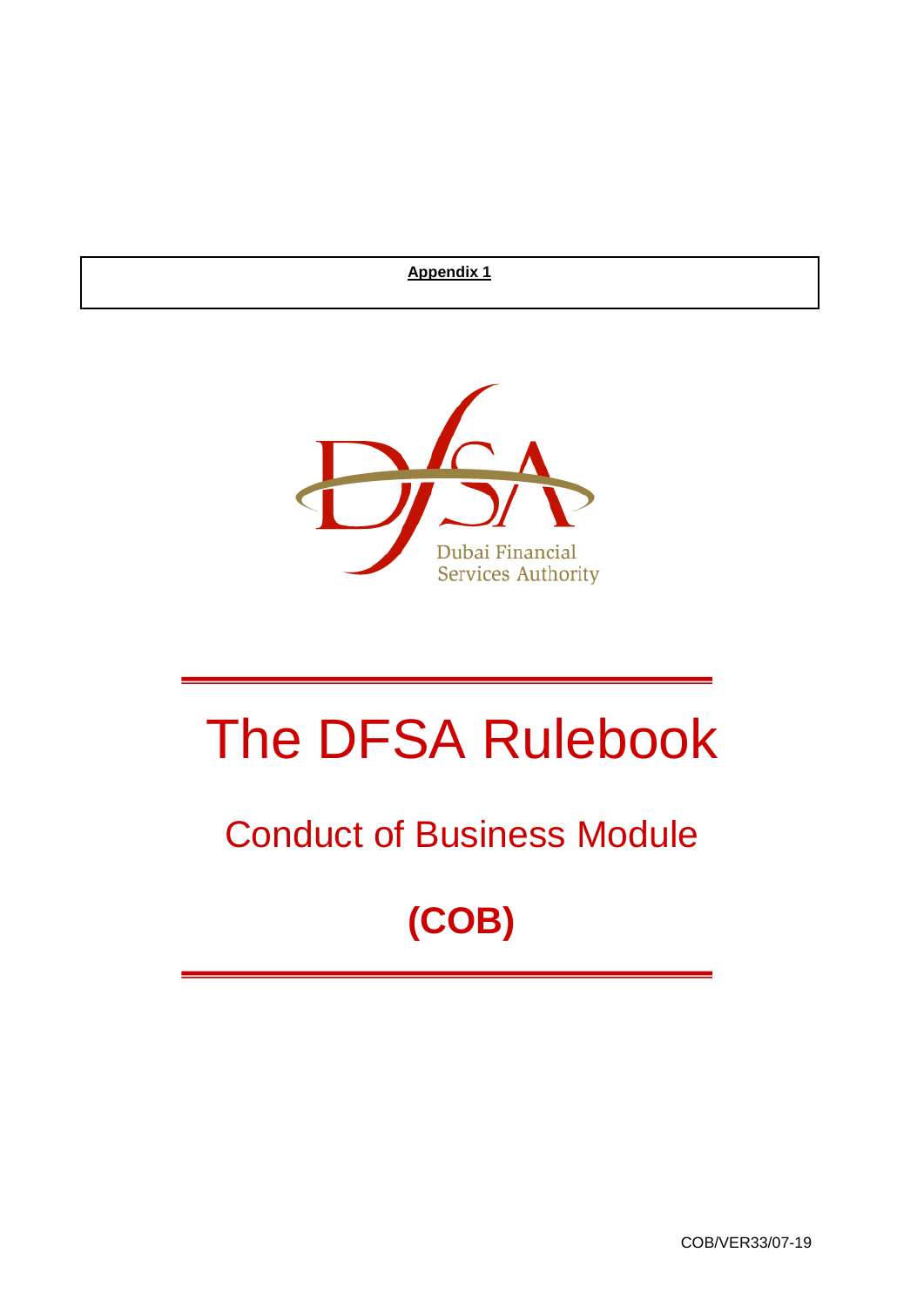

# **Contents**

The contents of this module are divided into the following chapters, sections and appendices:

| 1                                                                           |                                                                                                                                                               |
|-----------------------------------------------------------------------------|---------------------------------------------------------------------------------------------------------------------------------------------------------------|
| 1.1                                                                         |                                                                                                                                                               |
| $\mathbf 2$                                                                 |                                                                                                                                                               |
| 2.1<br>2.2<br>2.3<br>2.4<br>2.5<br>2.6                                      |                                                                                                                                                               |
| 3                                                                           | <b>CORE RULES - INVESTMENT BUSINESS, ACCEPTING DEPOSITS,</b><br>PROVIDING CREDIT, PROVIDING TRUST SERVICES AND<br><b>OPERATING A CROWDFUNDING PLATFORM 22</b> |
| 3.1<br>3.2<br>3.3<br>3.4<br>3.5<br>3.6                                      |                                                                                                                                                               |
|                                                                             |                                                                                                                                                               |
| 4                                                                           | <b>ADDITIONAL RULES - ACCEPTING DEPOSITS AND PROVIDING</b><br><b>CREDIT</b>                                                                                   |
| 4.1<br>4.2<br>4.3<br>4.4                                                    |                                                                                                                                                               |
| 5                                                                           | <b>ADDITIONAL RULES - PROVIDING TRUST SERVICES34</b>                                                                                                          |
| 5.1<br>5.2<br>5.3<br>5.4<br>5.5<br>5.6<br>5.7<br>5.8<br>5.9<br>5.10<br>5.11 |                                                                                                                                                               |

#### $6\phantom{1}$ ADDITIONAL RULES - INVESTMENT BUSINESS .............................39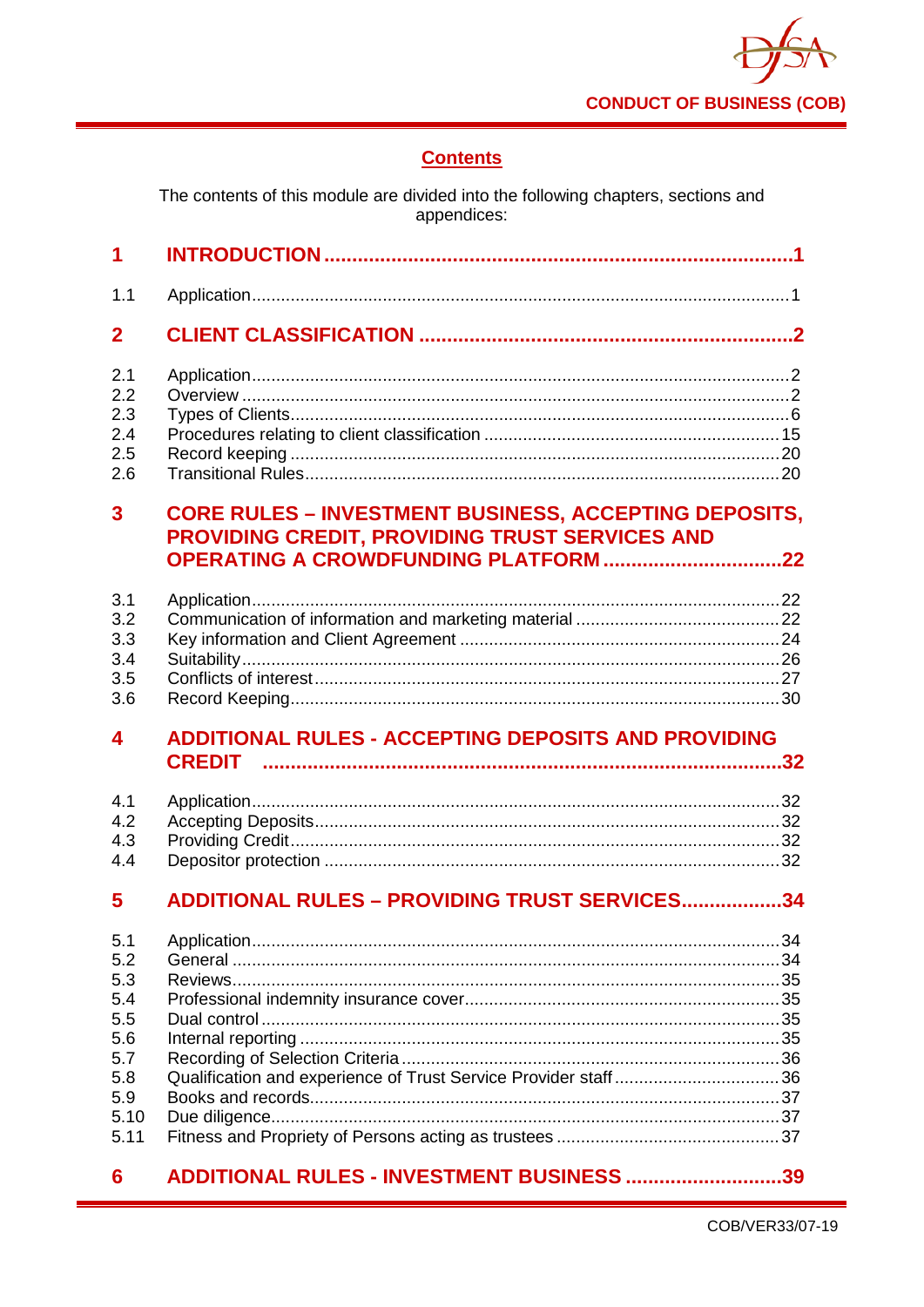

| 6.1  |  |
|------|--|
| 6.2  |  |
| 6.3  |  |
| 6.4  |  |
| 6.5  |  |
| 6.6  |  |
| 6.7  |  |
| 6.8  |  |
| 6.9  |  |
| 6.10 |  |
| 6.11 |  |
| 6.12 |  |
| 6.13 |  |
| 6.14 |  |
| 6.15 |  |

# 

| 7.1  |                                                                   |  |
|------|-------------------------------------------------------------------|--|
| 7.1A |                                                                   |  |
| 7.2  | Insurance business, management and intermediation restrictions 60 |  |
| 7.3  |                                                                   |  |
| 7.4  |                                                                   |  |
| 7.5  |                                                                   |  |
| 7.6  |                                                                   |  |
| 7.7  |                                                                   |  |
| 7.8  |                                                                   |  |
| 7.9  |                                                                   |  |
| 7.10 |                                                                   |  |
| 7.11 |                                                                   |  |
| 7.12 |                                                                   |  |

#### 8 **SPECIFIC RULES - OPERATING A CREDIT RATING AGENCY .....74**

| 8.1  |  |
|------|--|
| 8.2  |  |
| 8.3  |  |
| 8.4  |  |
| 8.5  |  |
| 8.6  |  |
| 8.7  |  |
| 8.8  |  |
| 8.9  |  |
| 8.10 |  |
|      |  |

#### ADDITIONAL RULES: OPERATING AN ALTERNATIVE TRADING  $9<sup>°</sup>$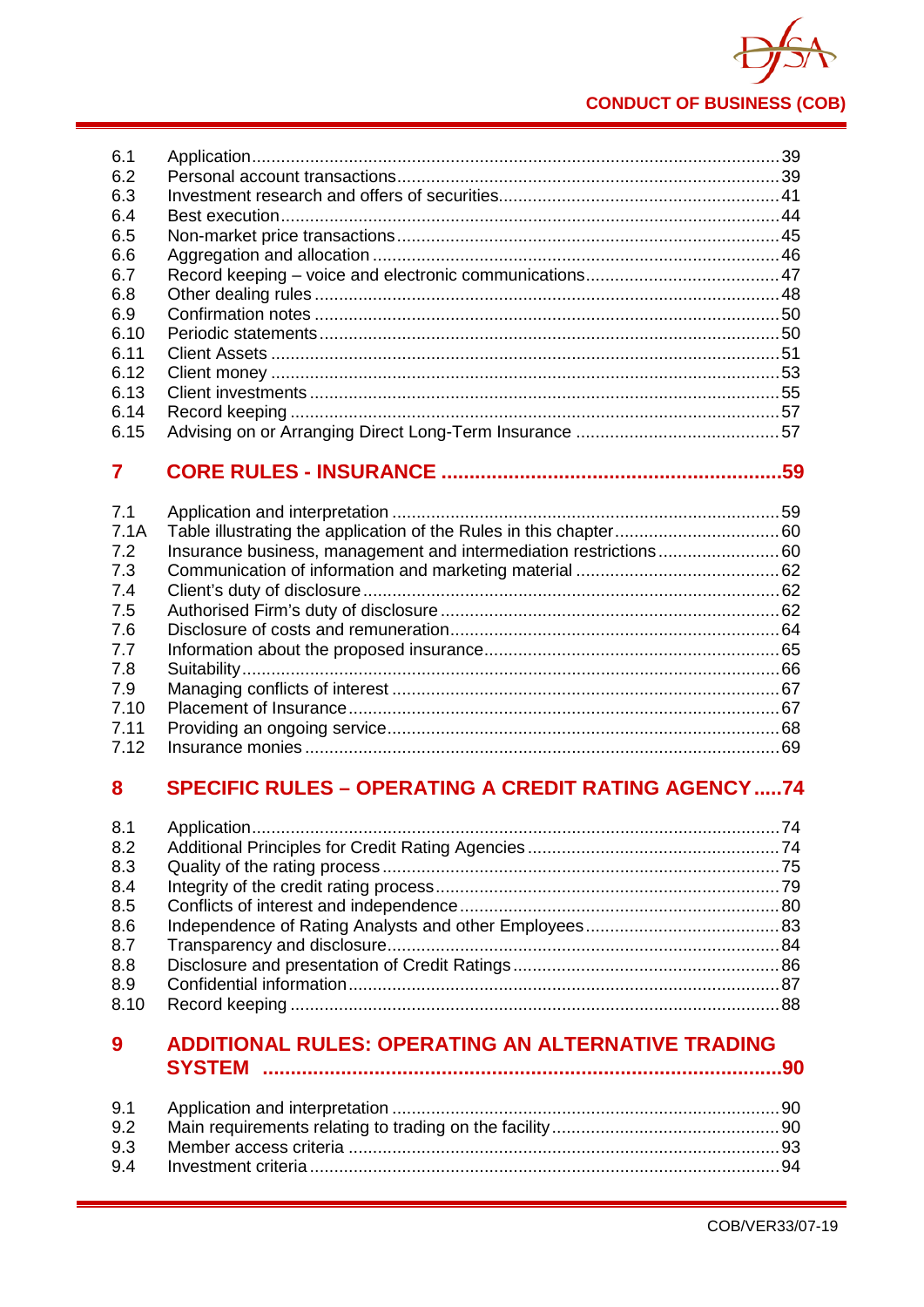# **CONDUCT OF BUSINESS (COB)**

| 9.5<br>9.6<br>9.7                                                                      | Specific requirements applicable to Persons operating an OTF 106 |
|----------------------------------------------------------------------------------------|------------------------------------------------------------------|
| 10                                                                                     | <b>CUSTODY PROVIDERS ACTING AS A CENTRAL SECURITIES</b>          |
| 11                                                                                     |                                                                  |
| 11.1<br>11.2<br>11.3<br>11.4<br>11.5<br>11.6                                           |                                                                  |
|                                                                                        | APP1 RECORDS OF ORDERS AND TRANSACTIONS129                       |
| A1.1                                                                                   |                                                                  |
|                                                                                        | APP2KEY INFORMATION AND CLIENT AGREEMENT130                      |
| A2.1                                                                                   |                                                                  |
|                                                                                        |                                                                  |
| A3.1                                                                                   |                                                                  |
|                                                                                        |                                                                  |
| A4.1                                                                                   |                                                                  |
|                                                                                        |                                                                  |
| A5.1<br>A5.2<br>A5.3<br>A5.4<br>A5.5<br>A5.6<br>A5.7<br>A5.8<br>A5.9<br>A5.10<br>A5.11 |                                                                  |
| APP <sub>6</sub>                                                                       |                                                                  |

| A6. $\cdot$ |  |  |  |
|-------------|--|--|--|
|-------------|--|--|--|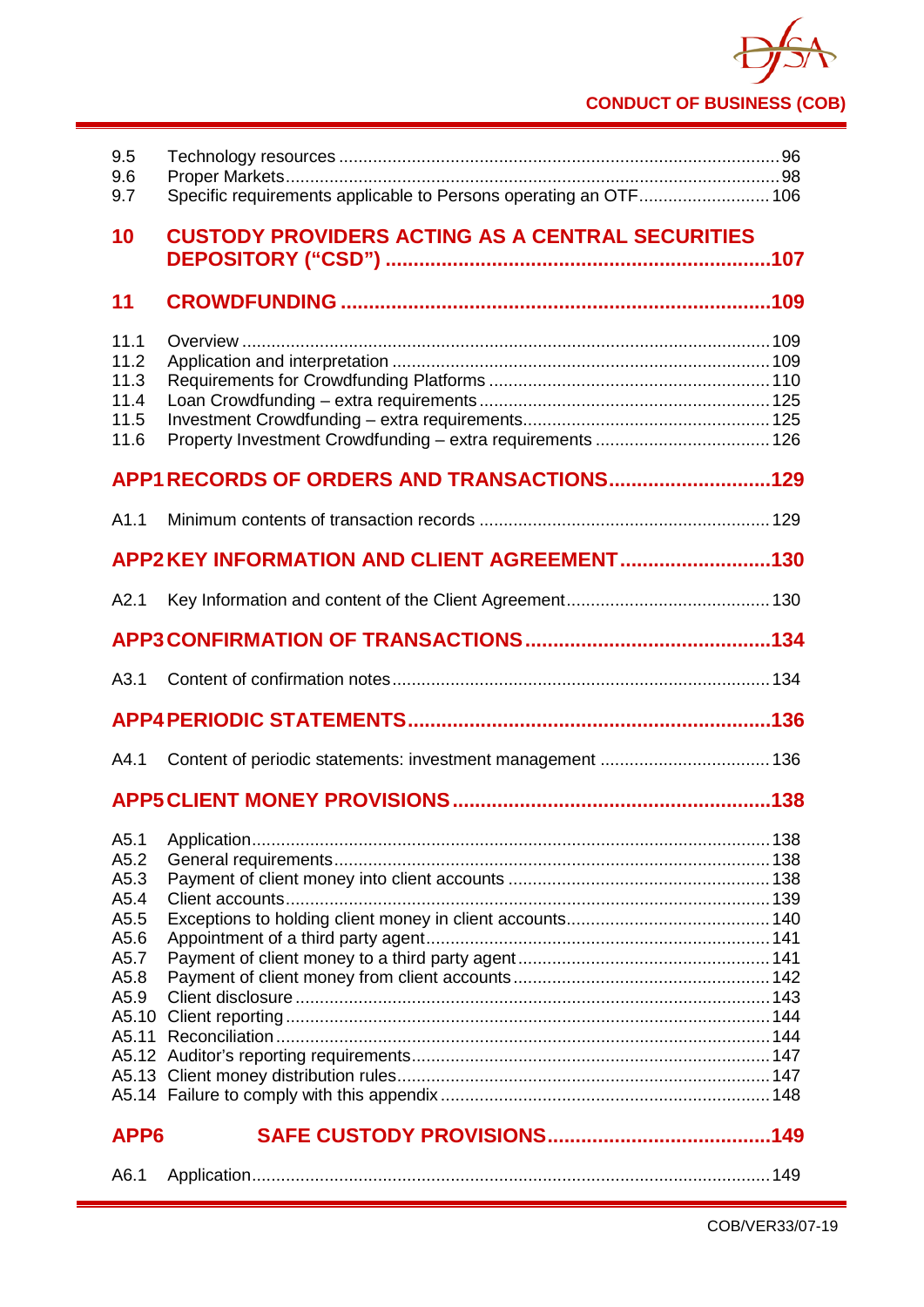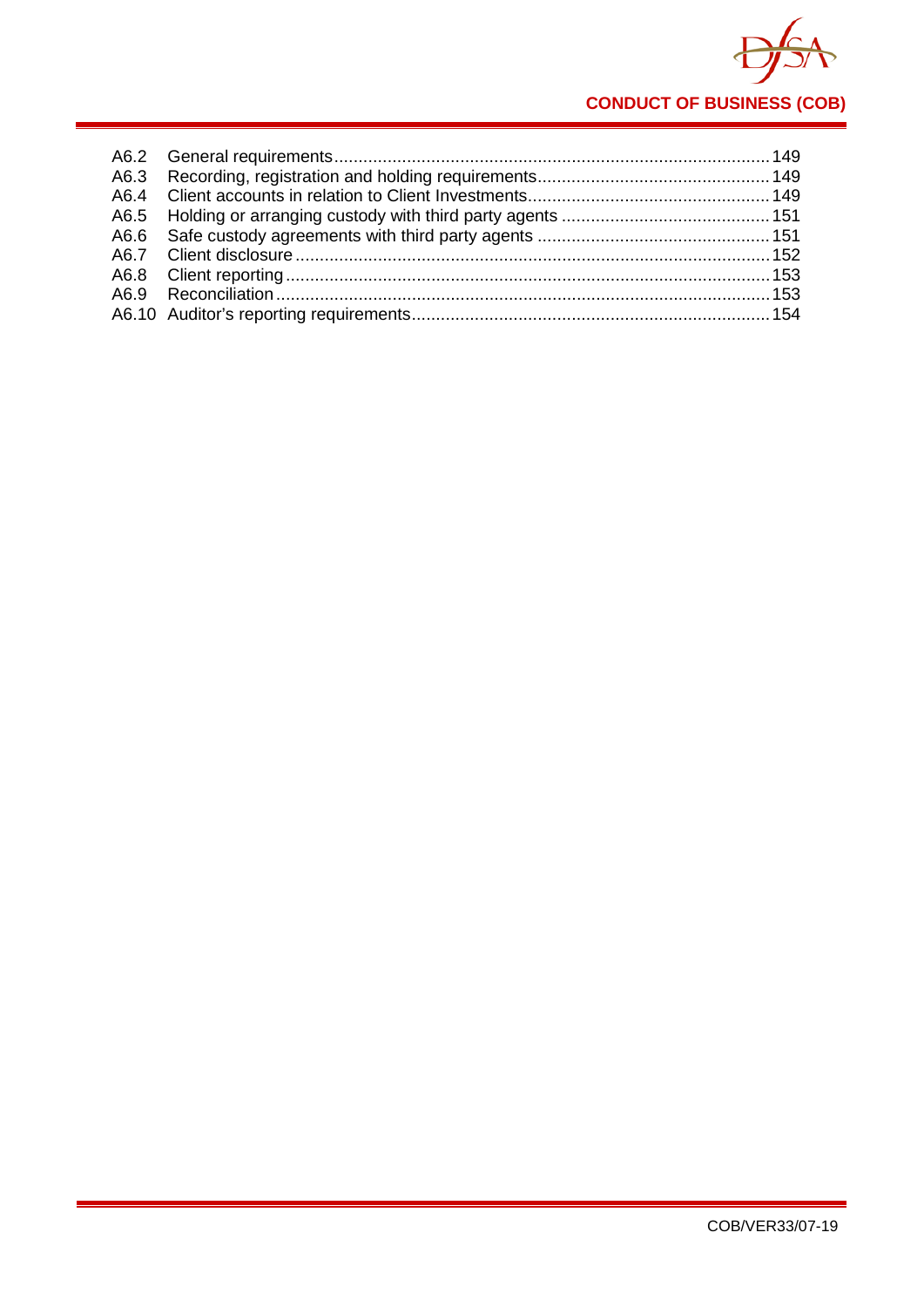

# <span id="page-5-0"></span>**1 INTRODUCTION**

# <span id="page-5-1"></span>**1.1 Application**

- **1.1.1** This module (COB) applies to every Authorised Firm with respect to the carrying on, in or from the DIFC, of any:
	- (a) Financial Service; or
	- (b) activity which is carried on, or held out as being carried on, in connection with or for the purposes of such a Financial Service;

except to the extent that a provision of COB provides for a narrower application.

**1.1.2** COB does not apply to a Representative Office.

# **Guidance**

An Authorised Firm may be able to rely on the Transitional Rules in section 2.6 for the purposes of meeting the client classification requirements in chapter 2.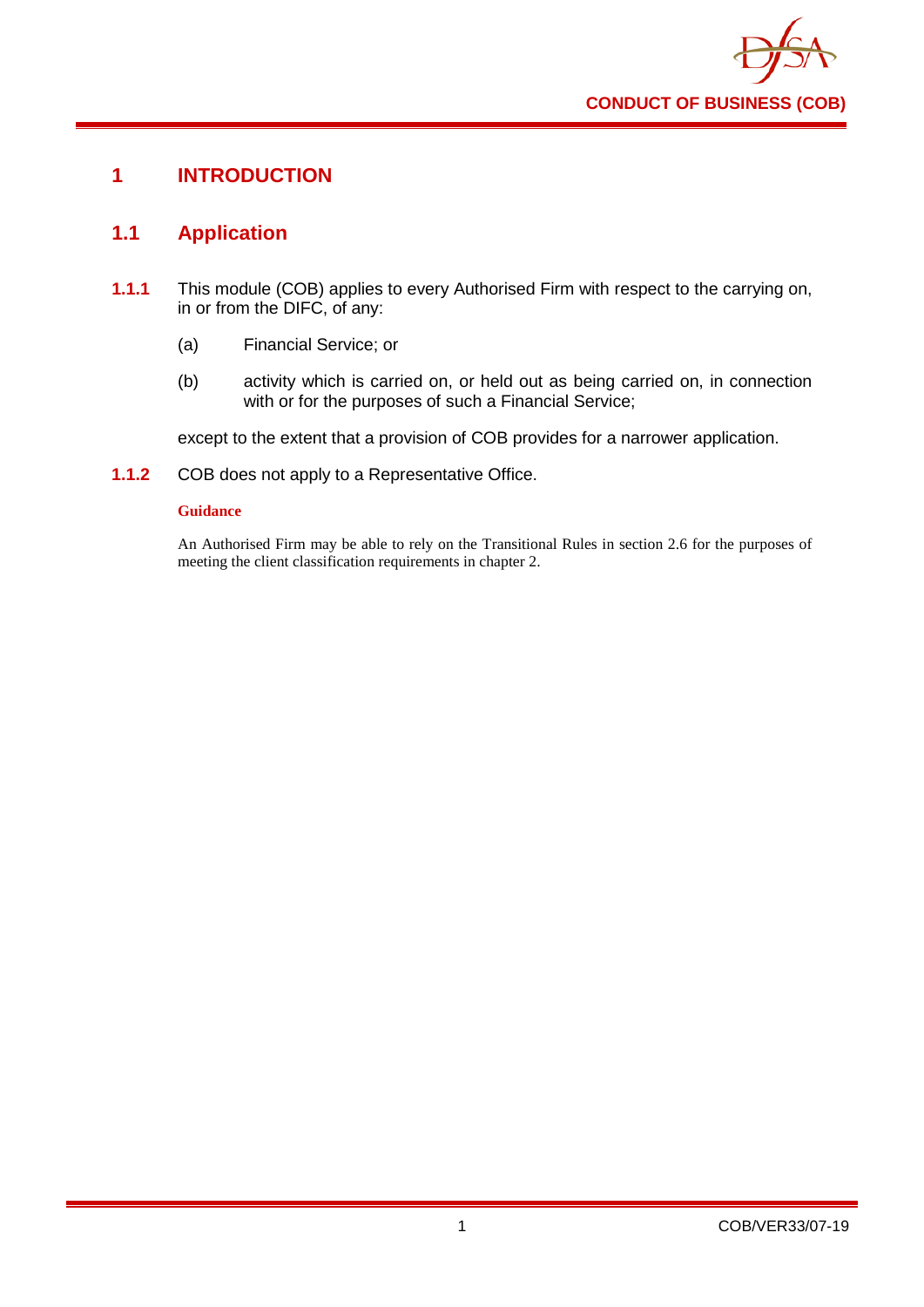

# <span id="page-6-0"></span>**2 CLIENT CLASSIFICATION**

# <span id="page-6-1"></span>**2.1 Application**

- **2.1.1** (1) This chapter applies, subject to Rule 2.1.2, to an Authorised Firm, which carries on, or intends to carry on, any Financial Service with or for a Person.
	- (2) For the purposes of this chapter, a Person includes a Fund, pension fund or trust, even if it does not have a separate legal personality.

# **Exclusions**

- **2.1.2** (1) This chapter does not apply to a Credit Rating Agency in so far as it carries on, or intends to carry on, the Financial Service of Operating a Credit Rating Agency.
	- (2) This chapter does not apply to an Authorised Firm in so far as it carries on the activity described in GEN Rule 2.26.1, provided that no other Financial Service is carried on.
	- (3) This chapter does not apply to an Authorised ISPV.

### **Guidance**

- 1. The activity described in GEN Rule 2.26.1 is marketing of financial services and financial products which are offered in a jurisdiction outside the DIFC. Such marketing activities can be conducted by an Authorised Firm, which holds a Representative Office Licence, provided the financial services or financial products marketed by it are those offered by its head office or a member of its Group.
- 2. As a Representative Office conducting marketing activities of the kind described in GEN Rule 2.26.1 does not have a client relationship with a Person to whom it markets a financial service or financial product, the client classification requirements in this chapter do not apply to the firm with regard to that Person.
- 3. Other Authorised Firms can also conduct marketing activities, of the kind described in GEN Rule 2.26.1, under the exclusion in GEN Rule 2.26.2.

# <span id="page-6-2"></span>**2.2 Overview**

# **Guidance**

1. This chapter sets out the manner in which an Authorised Firm is required to classify its Clients, as well as good practice it may follow. The scope of application of the Rulebook modules will vary depending on whether the Person with or for whom an Authorised Firm is carrying on Financial Services is classified as a Retail Client, Professional Client or Market Counterparty.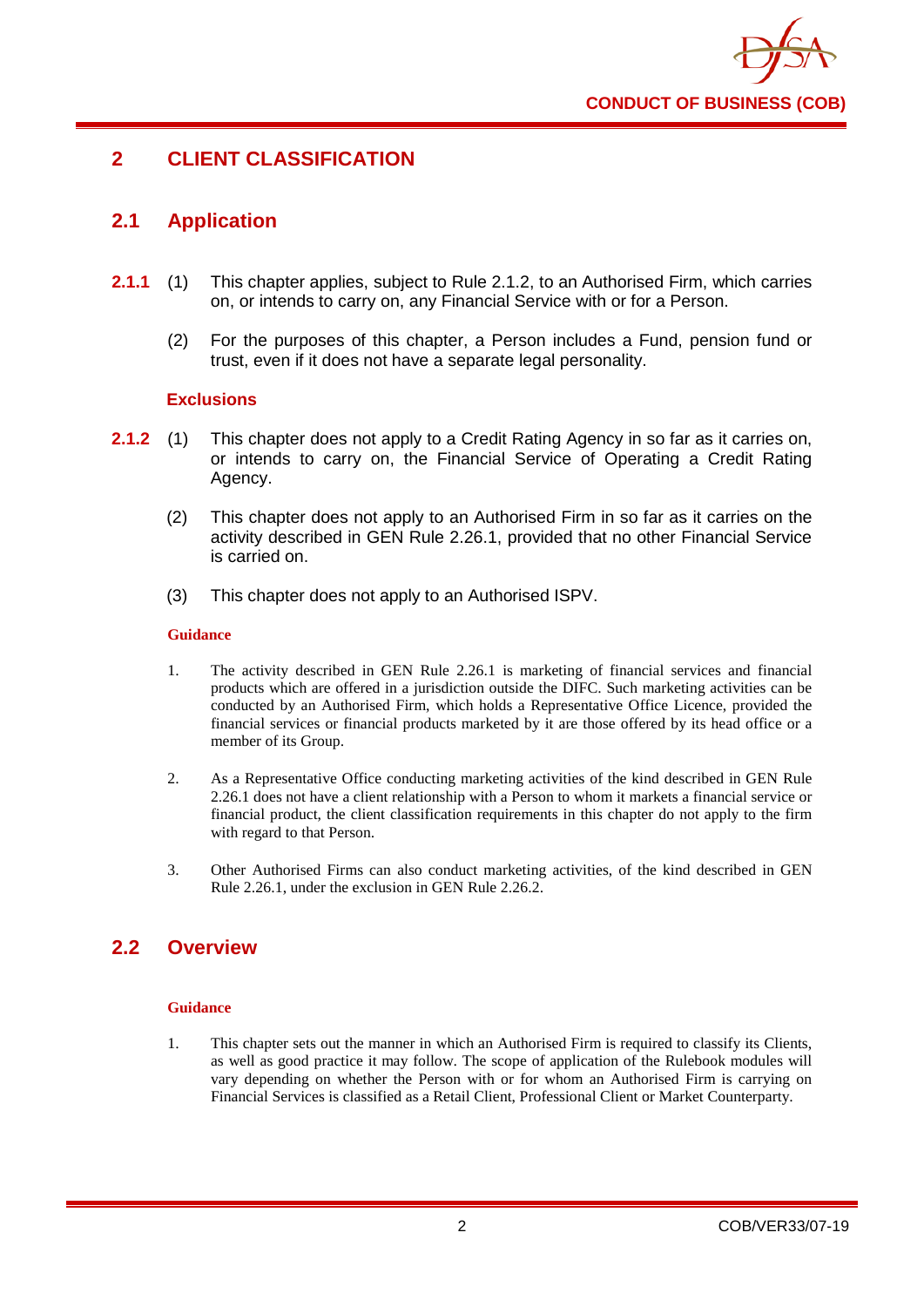

#### **Risk based approach**

- 2. The Rules in this chapter reflect the DFSA's risk based approach to regulation. Therefore, to achieve the underlying objective of client classification, which is to ensure that firms provide to their clients an appropriate level of regulatory protection, the Rules, for example:
	- a. take into account the higher degree of knowledge and experience ('expertise') and resources available to certain institutional and wholesale clients (see Rule 2.3.4);
	- b. take into account who primarily bears the risk associated with a particular type of a Financial Service (see Rule 2.3.5);
	- c. take into account the type of Persons to whom a Financial Service is usually provided (see Rules 2.3.6, 2.3.7 and 2.3.8);
	- d. provide flexibility for an Authorised Firm to rely on a client classification made by its head office or a Group member, provided risks associated with such reliance are effectively addressed (see Rules 2.4.4 and 3.3.4);
	- e. provide flexibility for group-based Financial Services to be provided where risks associated with such services are effectively addressed (see Rule 2.4.5); and
	- f. provide flexibility for look-through arrangements where reliance can be placed on expertise and resources available to a Client, such as at its Holding Company or controller level (see Rule 2.3.8(2)).

#### **Types of clients**

- 3. There are three types of Clients:
	- a. a Retail Client;
	- b. a Professional Client; or
	- c. a Market Counterparty.

However, a Person may be classified as a Professional Client in relation to one Financial Service or financial product, but a Retail Client in relation to another. Similarly, a Person classified as a Professional Client may be classified as a Market Counterparty in relation to some Financial Services or financial products but not others (see paragraphs 8 and 9 below).

#### **Retail Clients**

4. A Person who cannot be classified as a Professional Client or Market Counterparty in accordance with the Rules is required to be classified as a Retail Client (see Rule 2.3.2). If an Authorised Firm chooses to provide Financial Services to a Person as a Retail Client, it may do so by simply classifying that Person as a Retail Client without having to follow any further procedures as required for classifying Persons as Professional Clients or Market Counterparties.

#### **Professional Clients**

- 5. There are three routes through which a Person may be classified as a Professional Client:
	- a. 'deemed' Professional Clients under Rule 2.3.4. As these Persons have significant assets under their control, and, therefore, either possess, or have the resources to obtain, the necessary expertise to manage such assets, they can be classified as 'deemed' Professional Clients without having to meet any additional net asset and expertise criteria;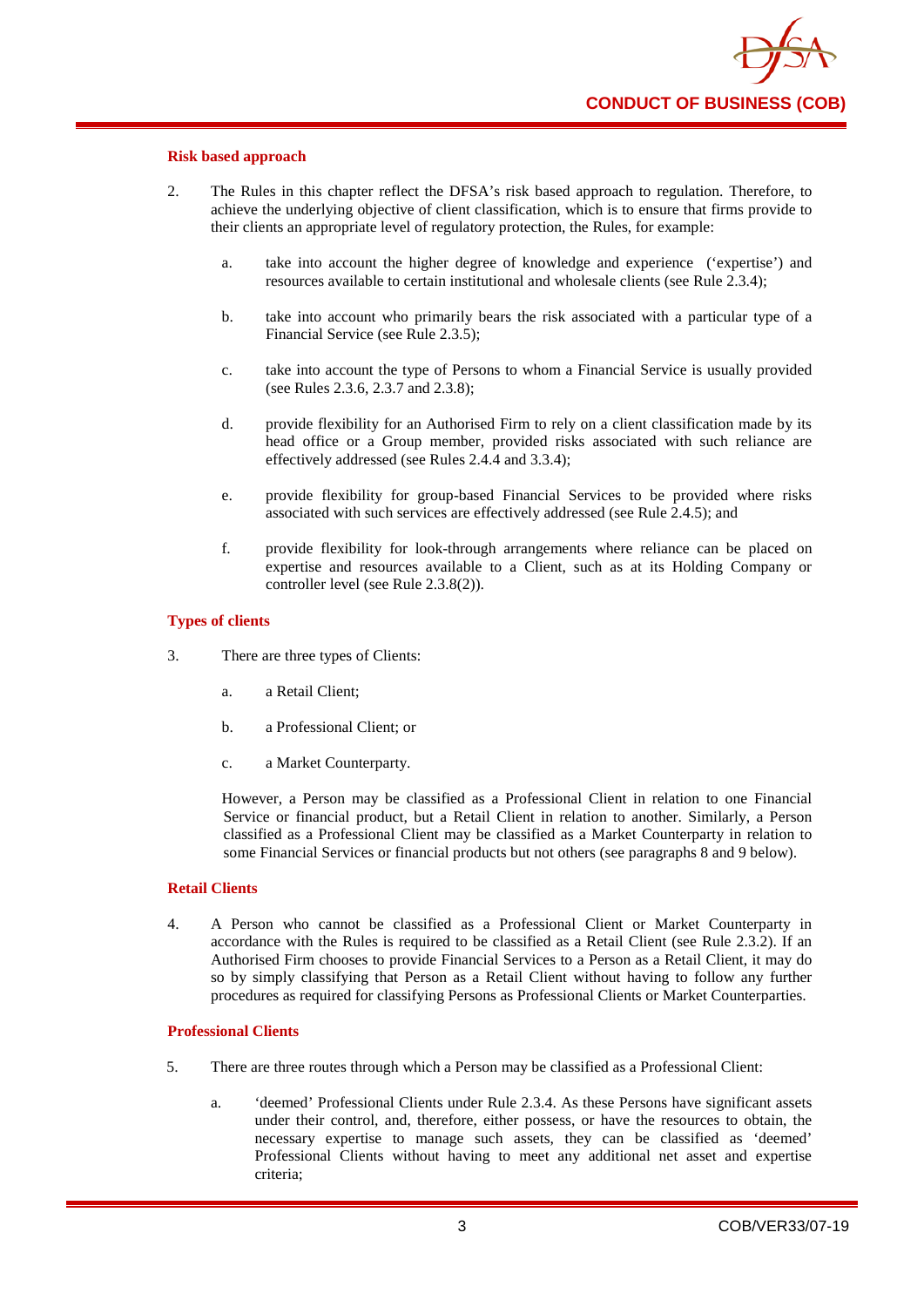

- b. 'service-based' Professional Clients under Rule 2.3.5, Rule 2.3.6 or Rule 2.3.6A. Due to their inherent nature, certain Financial Services activities such as credit provided to an Undertaking for business purposes ('commercial credit'), advisory and arranging activities relating to corporate structuring and financing and crowdfunding services provided to a Body Corporate that is a borrower or an Issuer, are generally provided to Persons with sufficient expertise to obtain such services or are of relatively low risk to the Client. Therefore, a Person to whom such a Financial Service is provided can be classified as a 'service-based' Professional Client; and
- c. 'assessed' Professional Clients under Rules 2.3.7 and 2.3.8. These Persons are either individuals or Undertakings which can be classified as a Professional Client only if they meet the specified net assets and expertise requirements set out in Rules 2.4.2 and 2.4.3.

Investment vehicles and family member joint account holders of individuals who are themselves Professional Clients can also be classified as Professional Clients where certain conditions are met – see Rule 2.3.7(2) and (3).

### **Market Counterparties**

- 6. A 'deemed' Professional Client under Rule 2.3.4 may be classified as a Market Counterparty provided the Authorised Firm has complied with the procedures set out in Rule 2.3.9(2). When an Authorised Firm carries on Financial Services with a Market Counterparty, only a limited number of requirements in the Rulebook modules apply to such firms. This is because an Authorised Firm transacts with a Market Counterparty on an equal footing and, therefore, most of the client protection provisions in the Rulebook modules are not needed to protect such a party.
- 7. When an Authorised Firm carries on Financial Services with another Authorised Firm or a Regulated Financial Institution, such services would generally qualify as Financial Services that can be carried on with a Market Counterparty (provided the procedures in Rule 2.3.9(2) are met). Examples of such services include:
	- a. providing reinsurance or insurance management services to an insurer; and
	- b. providing one or more Financial Services of custody, managing assets, or fund administration services to a fund manager, collective investment fund or a pension fund.

Such activities would not attract most of the client protection provisions contained in the Rulebook modules for the reasons set out under item 6 above.

#### **Multiple classifications**

- 8. In some circumstances, an Authorised Firm may provide a Financial Service to a Person who qualifies under more than one category of Professional Client. For example, a Client to whom an Authorised Firm provides commercial credit or corporate structuring and financing advice or arranging credit, in the circumstances specified in Rule 2.3.5 or Rule 2.3.6, may also be a 'deemed' Professional Client under Rule 2.3.4. In such circumstances, an Authorised Firm can classify such a Person as a 'deemed' Professional Client, in which case the firm may also be able to classify that Client as a Market Counterparty following the procedures in Rule 2.3.9(2).
- 9. It is also possible that an Authorised Firm may provide a range of Financial Services to a single Client. If the Client can be classified as a Professional Client with regard to certain Financial Services (such as Providing Credit under the requirements in Rule 2.3.5, and similarly providing corporate structuring and financing advice or arranging credit under Rule 2.3.6), and not so with regard to other Financial Services, an Authorised Firm needs to take care that the Client is appropriately and correctly classified with respect to each Financial Service. This may mean that the same Client may receive both Professional Client treatment with regard to some Financial Services and Retail Client treatment with regard to other Financial Services. Where a Client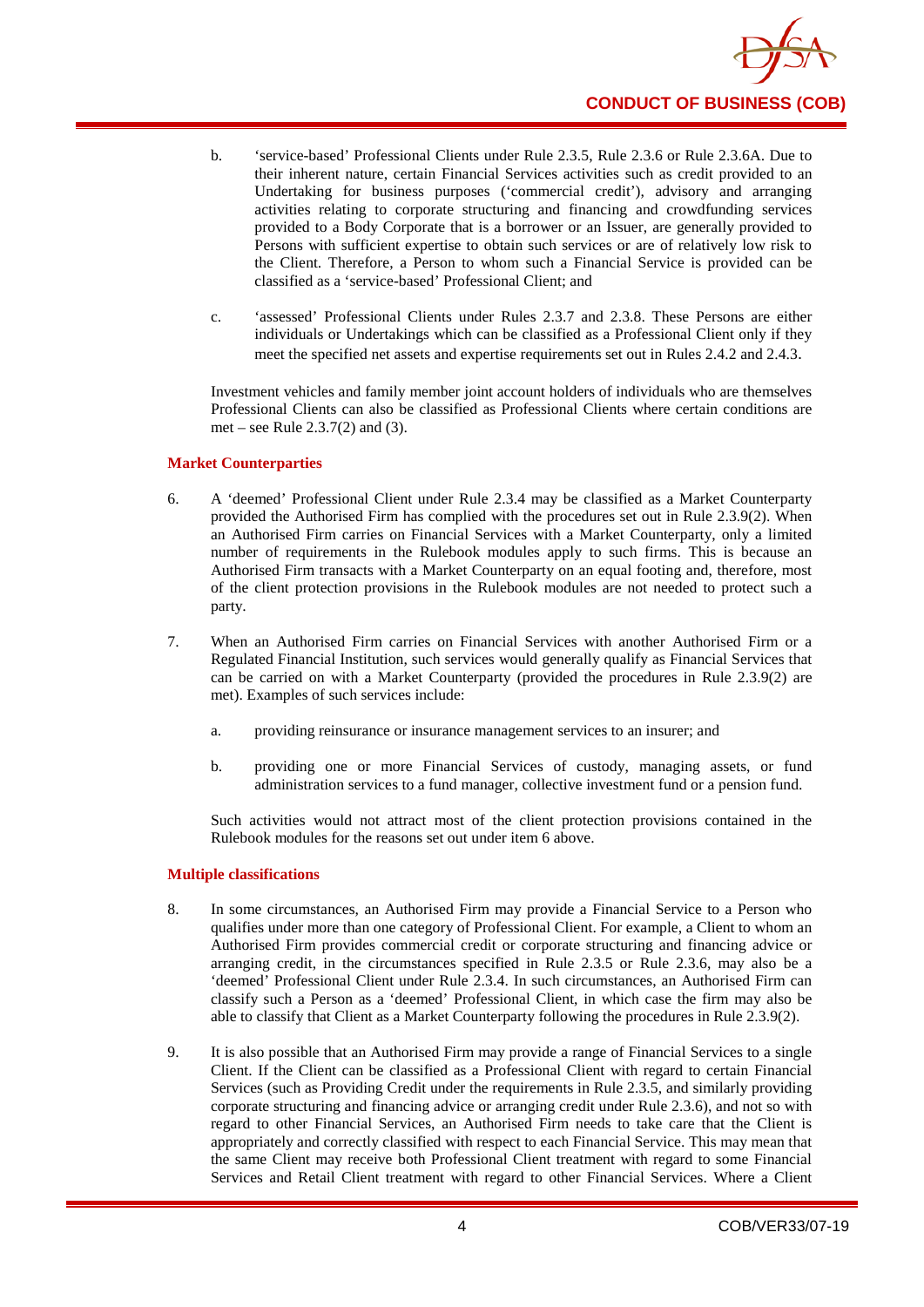

cannot be classified as a Professional Client with regard to some Financial Services, the Authorised Firm can only provide such services to the Client if it has a Retail Endorsement on its Licence.

# **Client classifications and Client Agreements**

- 10. Rule 2.4.4 provides a degree of flexibility for an Authorised Firm which is a Branch operation or member of a Group to rely on client classifications made by its head office or any other branch of the same legal entity, or by a member of its Group. Where such reliance is placed, the Authorised Firm should be able to demonstrate to the satisfaction of the DFSA that the reliance is reasonable because the applicable requirements are substantially similar and, where this is not the case, any identified differences (i.e. gaps) are suitably addressed to enable the firm to meet its obligations relating to client classification under this chapter.
- 11. It is also possible that an Authorised Firm which is a member of a Group may have some Clients to whom it provides Financial Services as a Retail Client, whilst other Group members may provide Financial Services to the same Client as a Professional Client. While an Authorised Firm may rely on the client classifications made by a Group member under Rule 2.4.4, it is the responsibility of the firm to ensure that the correct classification is adopted by it for the purposes of the Financial Services it provides to the Client (see Rule 2.4.4). See also Rule 3.3.4, which provides a degree of flexibility for an Authorised Firm which is a Branch to rely on a Client Agreement made by its head office or any other branch of the same legal entity, or by a member of the Group, provided the requirements in that Rule are met.

### **Group clients**

12. Rule 2.4.5 is designed to provide a greater degree of flexibility to an Authorised Firm providing Financial Services to a Client in a Group context, where more than one member of the Group may be providing Financial Services which form a bundle of services. Each Group may have different arrangements to provide a number of services to a Client. Depending on the nature of the arrangement the Group adopts, and the Financial Services involved, risks associated with such arrangements could also differ. Therefore, Rule 2.4.5 sets out the outcomes which need to be achieved by an Authorised Firm where it participates in a Group arrangement under which a bundle of Financial Services is provided to a Client by different members within its Group. See also Rule 3.3.4, which provides a degree of flexibility for an Authorised Firm participating in an arrangement under which a bundle of Financial Services is provided to a Client where reliance can be made on a Client Agreement executed by a Group member, provided the requirements in that Rule are met.

### **Transitional Rules**

- 13. Section 2.6 contains provisions designed to enable Authorised Firms to make a smooth transition to the new client classification regime that came into force on 1 April 2015. These Rules, among other things:
	- a. keep in force the client classifications made under the old client classification regime for the Financial Services that were provided to those Clients under that regime;
	- b. provide for the increased asset threshold of \$1 million to come into effect on 1 April 2016; and
	- c. retain the asset threshold at \$500,000 until 1 April 2016.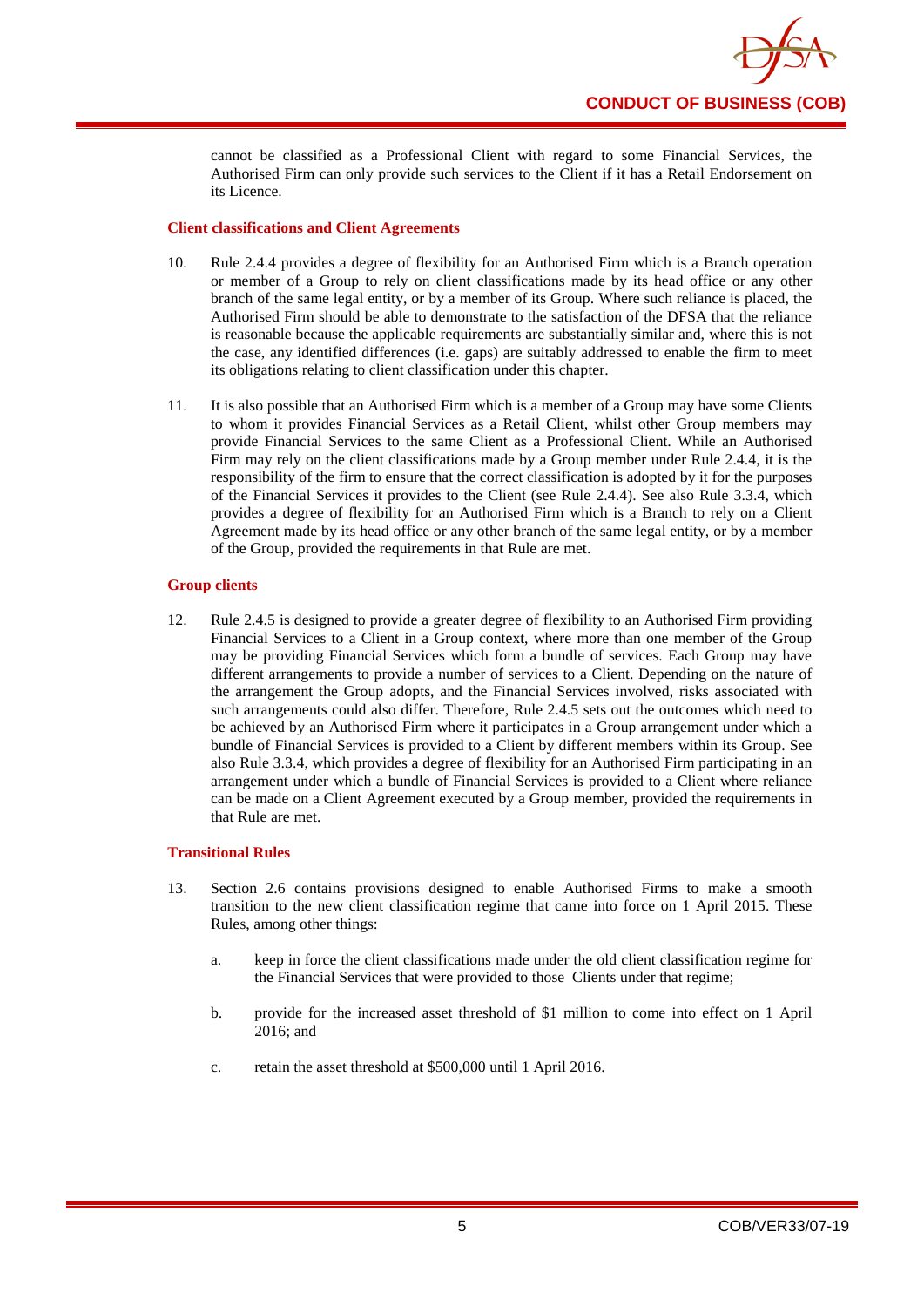

# <span id="page-10-0"></span>**2.3 Types of Clients**

- **2.3.1** (1) An Authorised Firm must, before carrying on a Financial Service with or for a Person, classify that Person as a:
	- (a) Retail Client;
	- (b) Professional Client; or
	- (c) Market Counterparty,

in accordance with the requirements in this chapter.

- (2) An Authorised Firm may classify a Person as a different type of a Client for different Financial Services or financial products that are to be provided to such a Client.
- (3) If an Authorised Firm is aware that a Person ('the agent'), with or for whom it is intending to carry on a Financial Service is acting as an agent for another Person ('the principal') in relation to the service then, unless the agent is another Authorised Firm or a Regulated Financial Institution, the Authorised Firm must treat the principal as its Client in relation to that service.
- (4) If an Authorised Firm intends to provide any Financial Service to a trust, it must, unless otherwise provided in the Rules, treat the trustee of the trust, and not the beneficiaries of the trust, as its Client.

# **Guidance**

- 1. When a Person becomes a Client of an Authorised Firm is a question of fact that needs to be addressed by the firm in light of the nature of the relevant Financial Service (or financial product) involved, and the relations and interactions which the firm has with that Person. For instance, in certain types of Financial Services (such as corporate advisory services), a number of conversations (such as marketing and promotional activities) may occur between an Authorised Firm and a potential client before it may appear to the firm on a reasonable basis that the Person is likely to obtain a Financial Service from the firm, at which point a client classification is required.
- 2. Given the many different circumstances in which interactions between a potential client and an Authorised Firm take place, it is not possible to include a more specific requirement than the current provision which requires the client classification to occur "before" a firm provides a Financial Service to a Person – see Rule 2.3.1(1). This provides an Authorised Firm flexibility to determine when exactly it would be appropriate for the firm to undertake client classification.
- 3. The DFSA expects Authorised Firms to adopt practices which are consistent with the underlying intent of the client classification provisions, which is to provide Clients an appropriate level of regulatory protection in light of the resources and expertise available to such Clients. Therefore, as soon as it is reasonably apparent that a potential customer is likely to obtain a Financial Service from the firm, it would need to undertake the client classification process relating to that customer (unless such a customer is classified as a Retail Client for the purposes of the Rules – see Rule 2.3.2).
- 4. For example, an Authorised Firm is not expected to undertake advising or arranging activities relating to a Financial Service or financial product which is suited to Professional Clients (such as complex derivatives) with a potential customer without having a reasonable basis to consider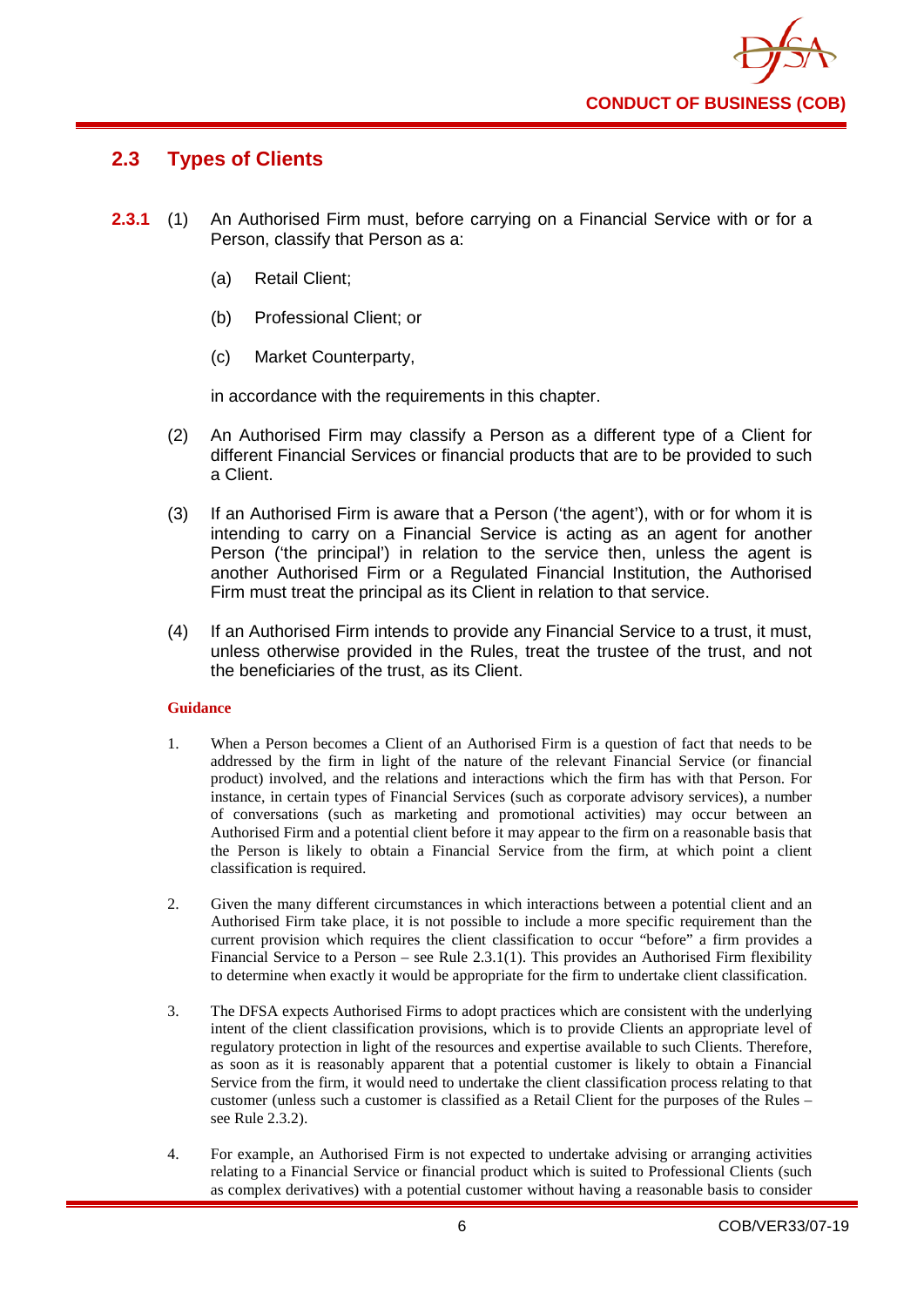

that such a customer has sufficient knowledge and experience relating to the relevant service or product. While a formal client classification may not be needed at the early stages of interaction with a potential customer, a firm is expected to form a reasonable view about the professional status of a potential customer when exposing such a customer to Financial Services or financial products (such as investments in a Qualified Investor Fund) which are intended for Professional Clients.

5. Rule 2.3.1(2) allows an Authorised Firm to classify a Client as a Retail Client in respect of some Financial Services and a Professional Client in respect of other Financial Services. For example, a Client classified as a 'service-based' Professional Client under Rule 2.3.5 for the Financial Service of Providing Credit may not necessarily meet the criteria to be classified as an 'assessed' Professional Client under Rule 2.3.7 or Rule 2.3.8 in respect of any other Financial Service to be provided to that Client. Therefore, such a Client would need to be classified as a Retail Client with respect to Financial Services other than Providing Credit.

# **Retail Clients**

**2.3.2** An Authorised Firm must classify as a Retail Client any Person who is not classified as a Professional Client or a Market Counterparty.

# **Professional Clients**

- **2.3.3** (1) An Authorised Firm may classify a Person as a Professional Client if that Person:
	- (a) meets the requirements to be:
		- (i) a "deemed" Professional Client pursuant to Rule 2.3.4;
		- (ii) a "service-based" Professional Client pursuant to Rule 2.3.5, Rule 2.3.6 or Rule 2.3.6A; or
		- (iii) an "assessed" Professional Client pursuant to either Rule 2.3.7 or Rule 2.3.8; and
	- (b) has not opted-in to be classified as a Retail Client in accordance with the requirements in Rule 2.4.1.
	- (2) If an Authorised Firm becomes aware that a Professional Client no longer fulfils the requirements to remain classified as a Professional Client, the Authorised Firm must, as soon as possible, inform the Client that this is the case and the measures that are available to the firm and the Client to address that situation.

### **Guidance**

The measures referred to in Rule 2.3.3(2) may include classifying the Client as a Retail Client with respect to any future Financial Services to be provided to that Client or, if the firm does not have a Retail Endorsement, discontinuing the provision of Financial Services to that Client.

# **'Deemed' Professional Clients**

**2.3.4** (1) For the purposes of Rule 2.3.3(1)(a)(i), a Person is a 'deemed' Professional Client if that Person is: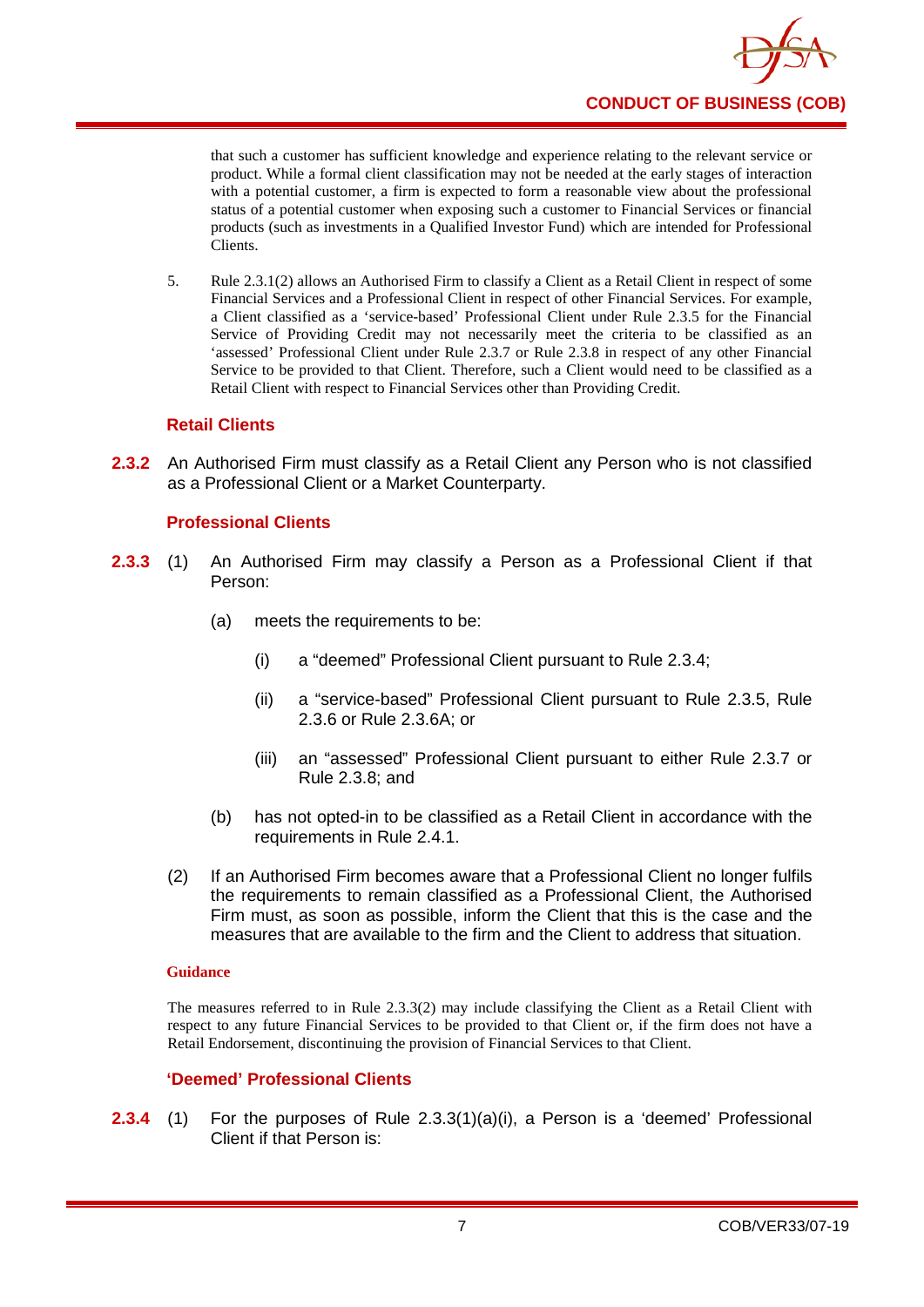

- (a) a supranational organisation whose members are either countries, central banks or national monetary authorities;
- (b) a properly constituted government, government agency, central bank or other national monetary authority of any country or jurisdiction;
- (c) a public authority or state investment body;
- (d) an Authorised Market Institution, Regulated Exchange or regulated clearing house;
- (e) an Authorised Firm, a Regulated Financial Institution or the management company of a regulated pension fund;
- (f) a Collective Investment Fund or a regulated pension fund;
- (g) a Large Undertaking as specified in (2);
- (h) a Body Corporate whose shares are listed or admitted to trading on any exchange of an IOSCO member country;
- (i) any other institutional investor whose main activity is to invest in financial instruments, including an entity dedicated to the securitisation of assets or other financial transactions;
- (j) a trustee of a trust which has, or had during the previous 12 months, assets of at least \$10 million; or
- (k) a holder of a licence under the Single Family Office Regulations with respect to its activities carried on exclusively for the purposes of, and only in so far as it is, carrying out its duties as a Single Family Office.
- (2) A Person is a Large Undertaking if it met, as at the date of its most recent financial statements, at least two of the following requirements:
	- (a) it has a balance sheet total of at least \$20 million;
	- (b) it has a net annual turnover of at least \$40 million; or
	- (c) it has own funds or called up capital of at least \$2 million.
- $(3)$   $\ln (2)$ :
	- (a) a 'balance sheet total' means the aggregate of the amounts shown as assets in the balance sheet before deducting both current and long-term liabilities;
	- (b) 'own funds' mean cash and investments as shown in the balance sheet; and
	- (c) 'called up capital' means all the amounts paid-up on allotted shares, less any amounts owing on allotted shares.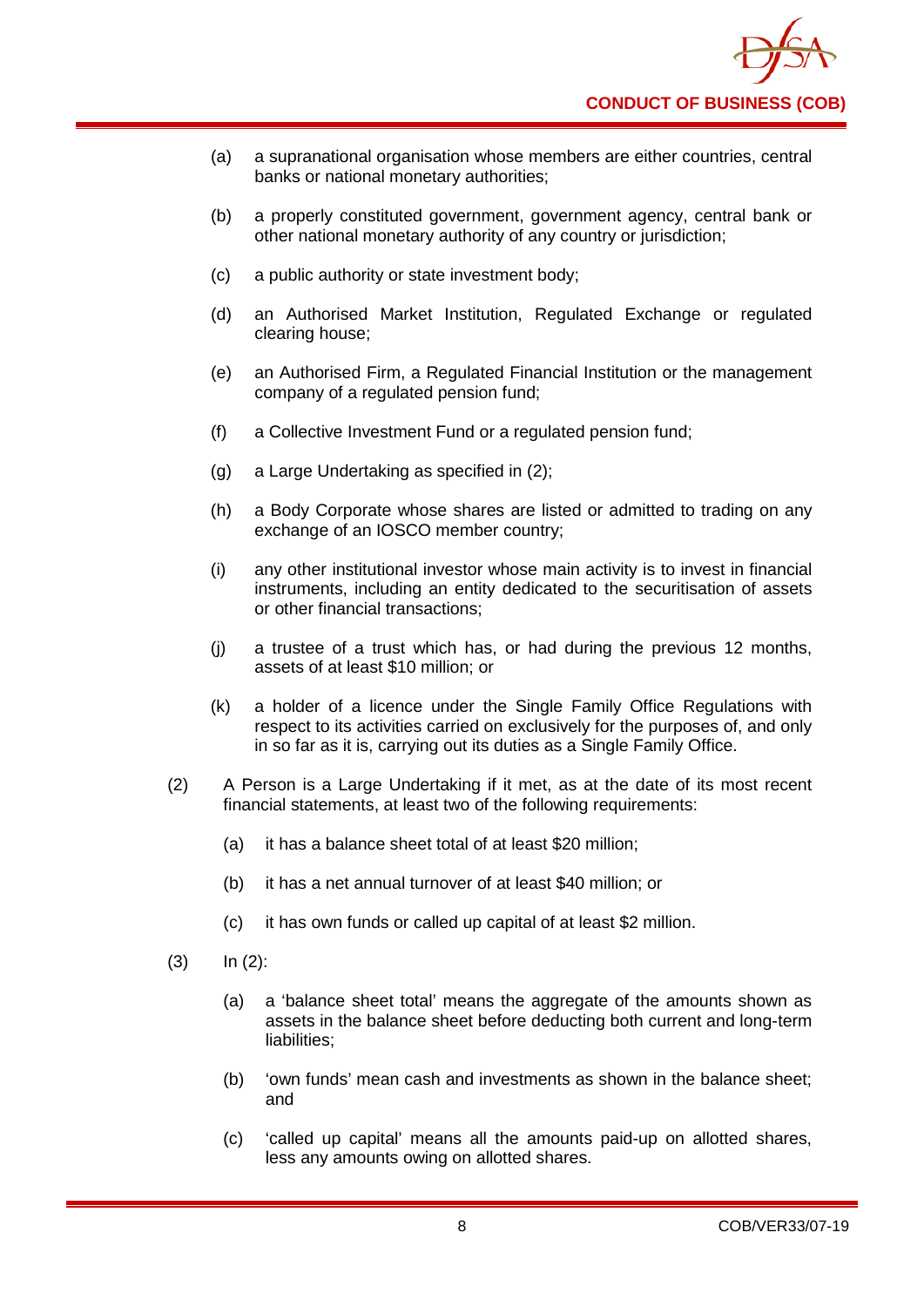

- 1. Although an Authorised Firm is not required to undertake a detailed assessment of a 'deemed' Professional Client's expertise or net assets (as is required in the case of an 'assessed' Professional Client), a firm still needs to have a reasonable basis for classifying a Person as falling within the list of 'deemed' Professional Clients in Rule 2.3.4(1) or (2). For example, in order to verify whether a trustee of a trust can be classified as a 'deemed' Professional Client under Rule  $2.3.4(1)(i)$ , an Authorised Firm should obtain a verified copy of the most recent balance sheet of the relevant trust.
- 2. An individual trustee on the board of a trust where the trust has at least \$10 million assets under its control can qualify as a 'deemed' Professional Client under Rule 2.3.4(1)(j) but only in relation to that particular trust.

# **'Service-based' Professional Clients**

#### **Guidance**

Rule 2.3.5, Rule 2.3.6 and Rule 2.3.6A each set out different circumstances in which a Person can be classified as a 'service-based' Professional Client. The professional status allowed under these three 'service-based' Professional Client categories can only be used for those three Financial Services and not for any other Financial Service provided to the same Client. If such a Client also obtains other Financial Services from the same firm, unless the Client can qualify either as a 'deemed' or 'assessed' Professional Client, that Client will need to be classified as a Retail Client for those other Financial Services.

- **2.3.5** (1) For the purposes of Rule 2.3.3(1)(a)(ii), a Person is a 'service-based' Professional Client if:
	- (a) the Financial Service provided to that Person is Providing Credit;
	- (b) the Person is an Undertaking; and
	- (c) the Credit Facility in question is provided for use in the business activities of:
		- (i) the Person;
		- (ii) a controller of the Person;
		- (iii) any member of the Group to which the Person belongs; or
		- $(iv)$  a joint venture of a Person referred to in  $(i) (iii)$ .
	- $(2)$  In  $(1)(c)(ii)$ , a controller is an individual who:
		- (a) owns a majority of the shares of the Undertaking;
		- (b) is able to appoint or remove a majority of the board members of the Undertaking; or
		- (c) controls a majority of the voting rights of the Undertaking (or that of a Holding Company of the Undertaking).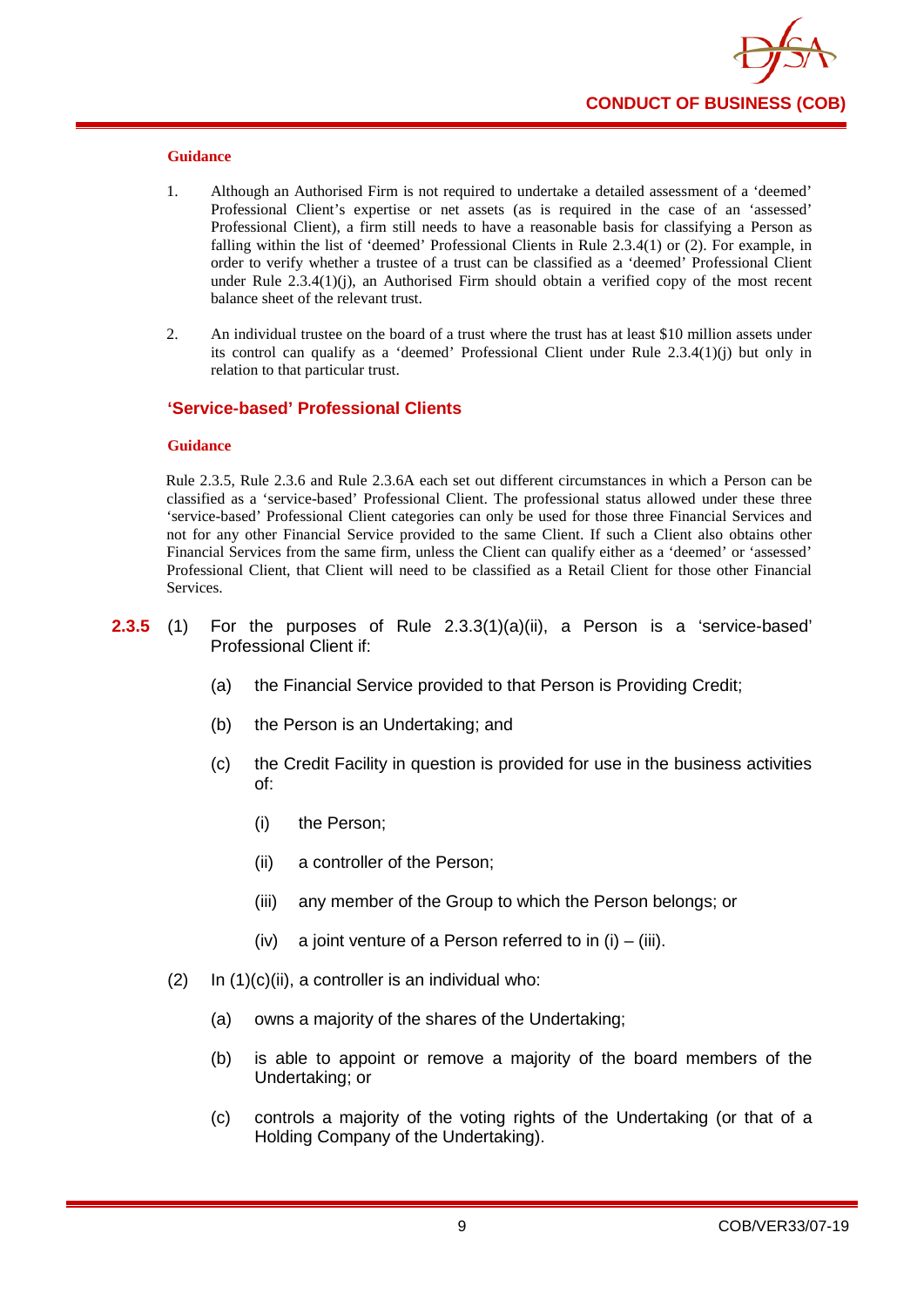

- 1. Rule 2.3.5(1)(c) enables an Authorised Firm to classify an Undertaking as a Professional Client for the purposes of Providing Credit for businesses purposes, not only for the Undertaking itself, but also for its related entities (such as a controller or member of its Group) as specified in that Rule, provided that the Undertaking has not opted-in to be classified as a Retail Client.
- 2. It is possible that an Undertaking obtaining credit may also fall within the category of a 'deemed' Professional Client under Rule 2.3.4 – see, for example, a Large Undertaking under Rule 2.3.4(2). An Authorised Firm may Provide Credit to such a Person without having to meet the requirements in Rule 2.3.5.
- 3. Joint ventures are generally contractual arrangements under which parties contribute their assets and/or expertise to develop or to undertake specified business activities. An Undertaking can be set up by a number of joint venture partners for obtaining credit for use in the ordinary course of their joint venture business. Although joint venture partners would themselves not have a controlling interest in the joint venture, as credit is obtained for use in the joint venture business, they have the benefit of the professional client status available to the Undertaking under Rule 2.3.5.
- 4. While an Authorised Firm is not required to undertake a detailed assessment of a 'service-based' Professional Client's expertise or net assets (as required in the case of an 'assessed' Professional Client), a firm still needs to have a reasonable basis for classifying a Person as falling within the circumstances specified in this Rule (or Rule 2.3.6). For example, to verify that an Undertaking is obtaining credit for use in the business of its Holding Company or another member of its Group, a firm would need some documentation to demonstrate the Group member relationship. Such documents may include a diagram of the Group structure and copies of certificates of incorporation and shareholdings of the relevant companies.
- **2.3.6** (1) For the purposes of Rule 2.3.3(1)(a)(ii), a Person is a 'service-based' Professional Client if:
	- (a) the Financial Service provided to that Person is "Advising on Financial Products", "Arranging Deals in Investments", or "Arranging Credit and Advising on Credit"; and
	- (b) the service in (a) is provided for the purposes of 'corporate structuring and financing'.
	- (2) In (1), 'corporate structuring and financing':
		- (a) includes:
			- (i) providing advice relating to an acquisition, disposal, structuring, restructuring, financing or refinancing of a corporation or other legal entity; or
			- (ii) arranging credit for a purpose referred to in (i); and
		- (b) excludes any Advising on Financial Products, Arranging Deals in Investments or Arranging Credit and Advising on Credit, provided to an individual for the purposes of, or in connection with, the management of that individual's investments.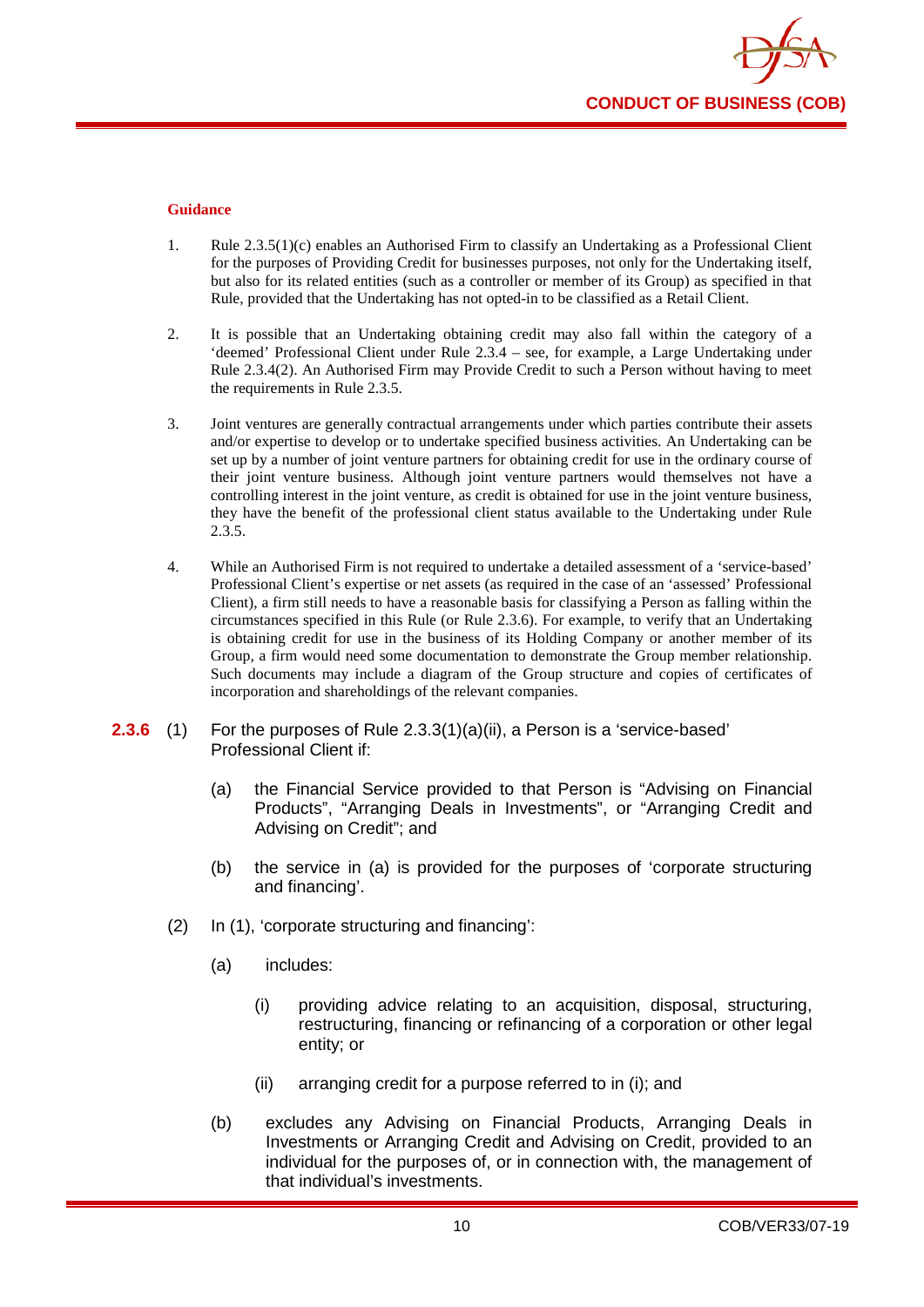

- 1. This Rule enables an Authorised Firm to classify a Person obtaining advice or arranging credit for the purposes of corporate structuring and financing as a Professional Client based on the nature of such activities, which are generally sought by Persons with greater expertise and resources than Retail Clients. Such advice and arranging occurs in the context of takeovers and merger activities and capital raising activities of companies, including any Initial Public Offerings or other offers of securities for capital raising purposes.
- 2. If a Client seeking corporate structuring and financing services is also a Person who falls within the category of a 'deemed' Professional Client under Rule 2.3.4, an Authorised Firm may provide to such a Person those services without having to meet the requirements in Rule 2.3.6.
- 3. Under Rule 2.3.6(2)(b), any advisory and arranging services given to an individual who is a wealth management Client for the purposes of their investment activities or portfolio management are excluded because such Clients are not necessarily Professional Clients. Therefore, for such a Client to qualify as a Professional Client, he would need to be an 'assessed' Professional Client, which requires an assessment of his net assets and expertise against the requirements in Rules 2.4.2 and 2.4.3.
- **2.3.6A** For the purposes of the reference in Rule 2.3.3(1)(a)(ii) to this Rule, a Person is a 'service-based' Professional Client if:
	- (a) the Financial Service being provided to the Person is Loan Crowdfunding or Investment Crowdfunding; and
	- (b) the Person is a Body Corporate and is using the service to borrow funds from lenders or to obtain funds from investors.

# **'Assessed' Professional Clients**

# **Individuals**

- **2.3.7** (1) For the purposes of Rule 2.3.3(1)(a)(iii), an individual is an 'assessed' Professional Client if:
	- (a) the individual has net assets of at least \$1 million calculated in accordance with Rule 2.4.2; and
	- (b) either:
		- (i) the individual is, or has been, in the previous two years, an Employee in a relevant professional position of an Authorised Firm or a Regulated Financial Institution; or
		- (ii) the individual appears, on reasonable grounds, to have sufficient experience and understanding of relevant financial markets, products or transactions and any associated risks, following the analysis set out in Rule 2.4.3.
	- (2) An Authorised Firm may classify any legal structure or vehicle, such as an Undertaking, trust or foundation, which is set up solely for the purpose of facilitating the management of an investment portfolio of an individual assessed as meeting the requirements in (1) as a Professional Client.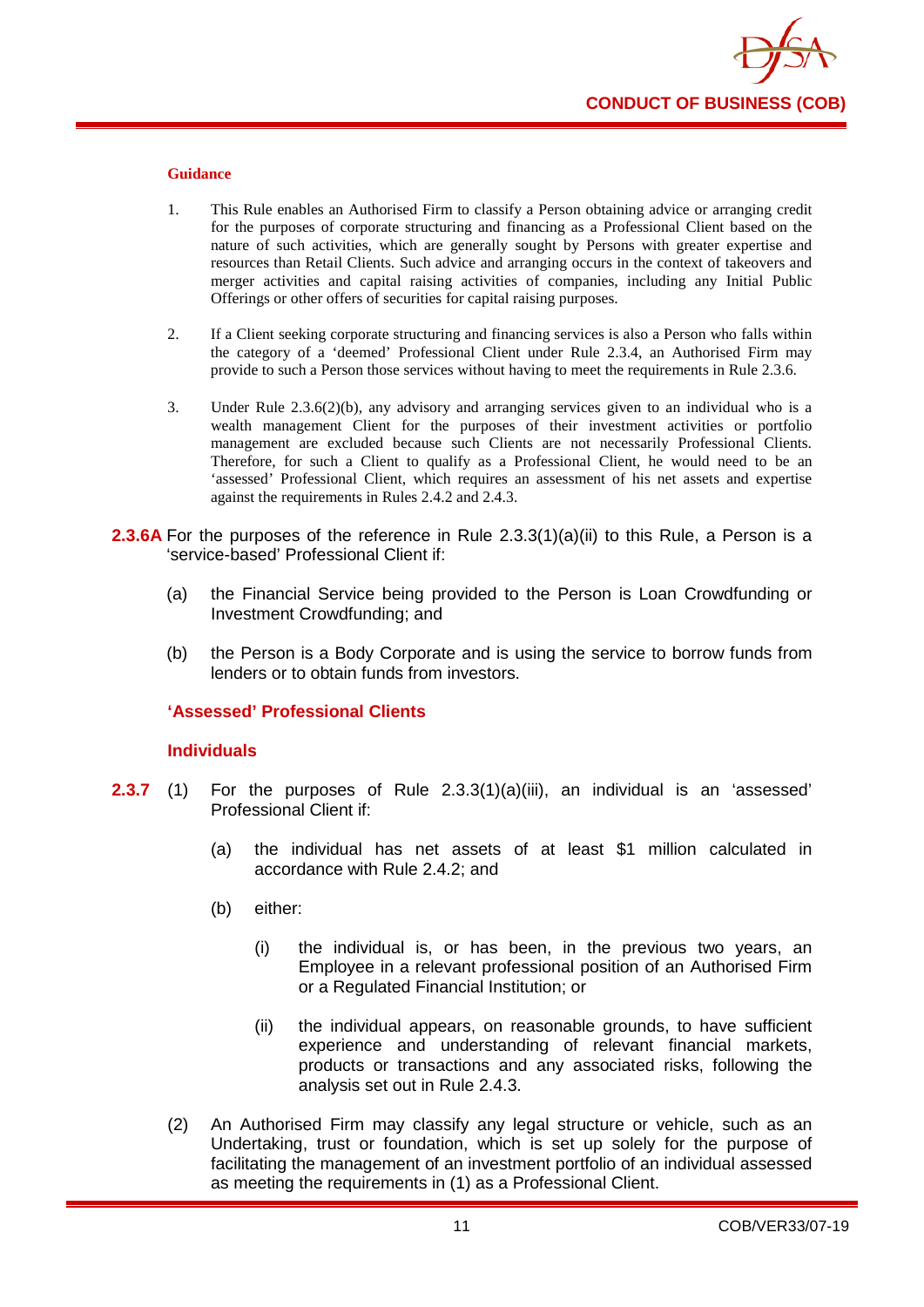

- (3) An Authorised Firm may also classify as a Professional Client another individual (the "joint account holder") who has a joint account with an individual assessed as meeting the requirements in (1) (the "primary account holder") if:
	- (a) the joint account holder is a family member of the primary account holder;
	- (b) the account is used for the purposes of managing investments for the primary account holder and the joint account holder; and
	- (c) the joint account holder has confirmed in writing that investment decisions relating to the joint account are generally made for, or on behalf of, him by the primary account holder.
- (4) In (3), a 'family member' of the primary account holder is:
	- (a) his spouse;
	- (b) his children and step-children, his parents and step-parents, his brothers and sisters and his step-brothers and step-sisters; and
	- (c) the spouse of any individual within (b).

- 1. Under Rule 2.6.3, the net asset test referred to in Rule 2.3.7(1)(a) remains \$500,000 until 1 April 2016.
- 2. An individual can generally only be classified as a Professional Client if he meets the requirements in Rule 2.3.7(1) or (3). This is because all the other criteria relevant to Professional Clients in this chapter apply to Undertakings and not to individuals, with the possible exception of a trustee of a trust under Rule 2.3.4(j).
- 3. An individual classified as a Professional Client may operate a joint account with more than one family member. Under the general principle of interpretation that the singular includes the plural, provided each such family member meets the requirements set out in Rule 2.3.7(3), they can all be classified as Professional Clients.
- 4. A legal structure or vehicle of a Professional Client, which is itself classified as a Professional Client under Rule 2.3.7(2), does not have a right to opt-in as a Retail Client, as that right belongs to the Professional Client for whose purposes the vehicle is set up.
- 5. A family member of a Professional Client classified as a Professional Client under Rule 2.3.7(3) also does not per se have a right to opt-in to be classified as a Retail Client with regard to the operation of the joint account. However, such an individual has the right to withdraw his confirmation given under Rule  $2.3.7(3)(c)$  to have decisions on behalf of him made by the Professional Client who is the primary account holder of the joint account. An Authorised Firm must ensure that once such a withdrawal is made, the withdrawing individual is no longer classified as a Professional Client. The joint account arrangements would also need to be reviewed as the primary account holder would no longer have the power to make decisions on behalf of the withdrawing individual.
- 6. In the case of a joint account operated by a primary account holder who is a parent or legal guardian of a minor, the procedures for obtaining the formal consent referred to in Rule  $2.3.7(3)$ (c) would generally not be required, as such parent or guardian would have the authority to act for the minor where he is the joint account holder.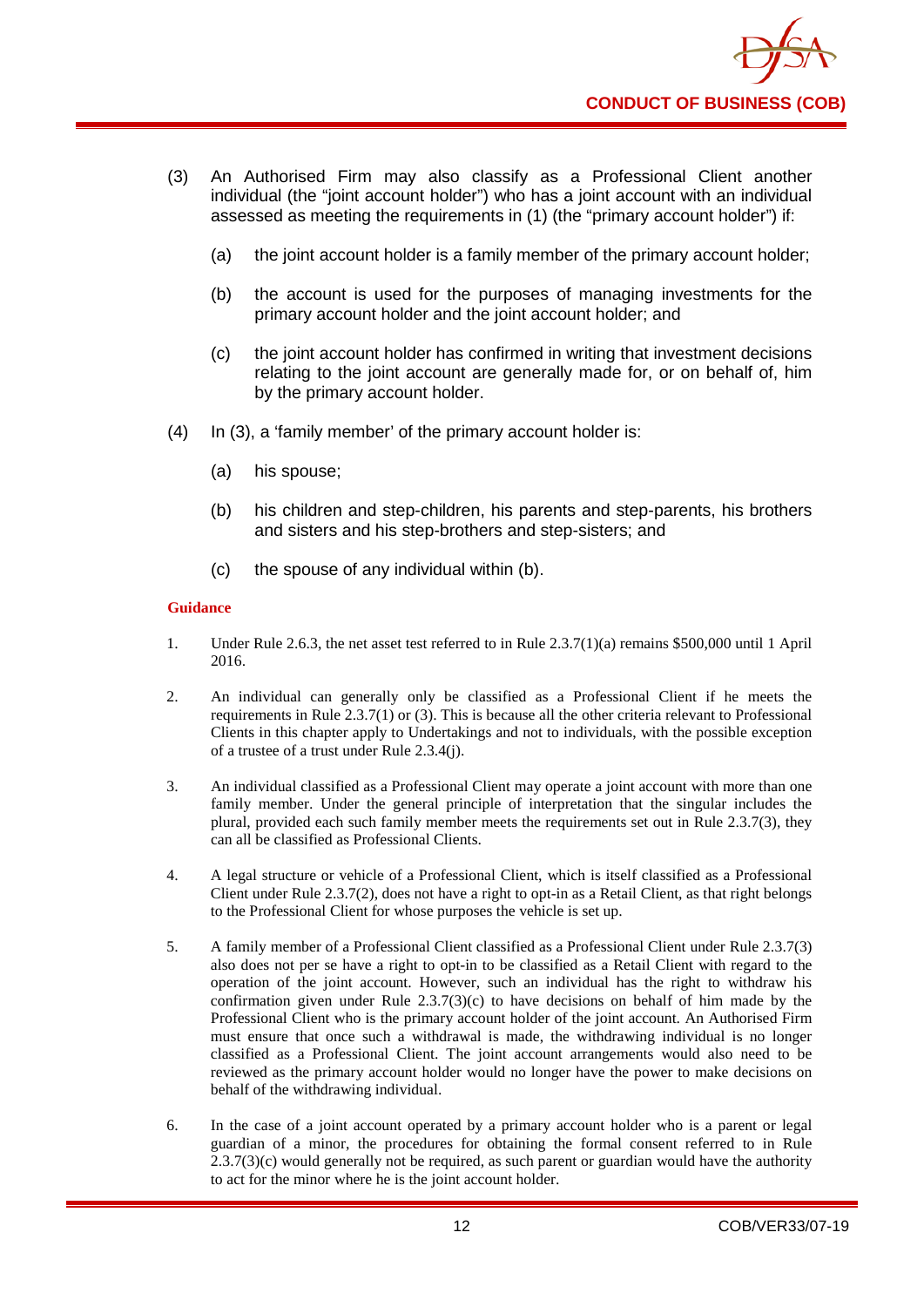

# **Undertakings**

- **2.3.8** (1) For the purposes of Rule 2.3.3(1)(a)(iii), an Undertaking is an 'assessed' Professional Client if the Undertaking:
	- (a) has own funds or called up capital of at least \$1 million; and
	- (b) appears, on reasonable grounds, to have sufficient experience and understanding of relevant financial markets, products or transactions and any associated risks, following the analysis set out in Rule 2.4.3.
	- (2) An Authorised Firm may also classify an Undertaking as a Professional Client if the Undertaking has:
		- (a) a controller;
		- (b) a Holding Company;
		- (c) a Subsidiary; or
		- (d) a joint venture partner,

who meets the requirements to be classified as an 'assessed' Professional Client pursuant to either Rule  $2.3.7(1)(a)$  and  $(b)(ii)$  or Rule  $2.3.8(1)$  as applicable, or a 'deemed' Professional Client pursuant to Rule 2.3.4(1).

- (3) In this Rule:
	- (a) the terms 'own funds' and 'called up capital' in (1)(a) have the meaning given under Rule 2.3.4(3)(b) or (c) as the case may be; and
	- (b) the term 'controller' in (2)(a) means an individual who meets the criteria in Rule 2.3.5(2).

### **Guidance**

- 1. Under Rule 2.6.3, the asset test referred to in Rule 2.3.8(1)(a) remains \$500,000 until 1 April 2016.
- 2. Where an Authorised Firm proposes to classify an Undertaking as a Professional Client under (2), the firm must assess whether the Person on whom reliance is placed, i.e. a Person referred to in (2)(a) to (d) as is relevant, meets the Professional Client criteria, unless that Person falls within a category of 'deemed' Professional Client.
- 3. Where an Undertaking is set up by partners in a joint venture for the purposes of their joint venture, the Undertaking itself can be treated as a Professional Client provided a joint venture partner meets the Professional Client criteria (see Guidance paragraph 3 under Rule 2.3.5 for a description of a joint venture). To be able to rely on a joint venture partner's Professional Client status, such a partner should generally be a key decision maker with respect to the business activities of the joint venture, and not just a silent partner.

# **Market Counterparties**

**2.3.9** (1) An Authorised Firm may classify a Person as a Market Counterparty if: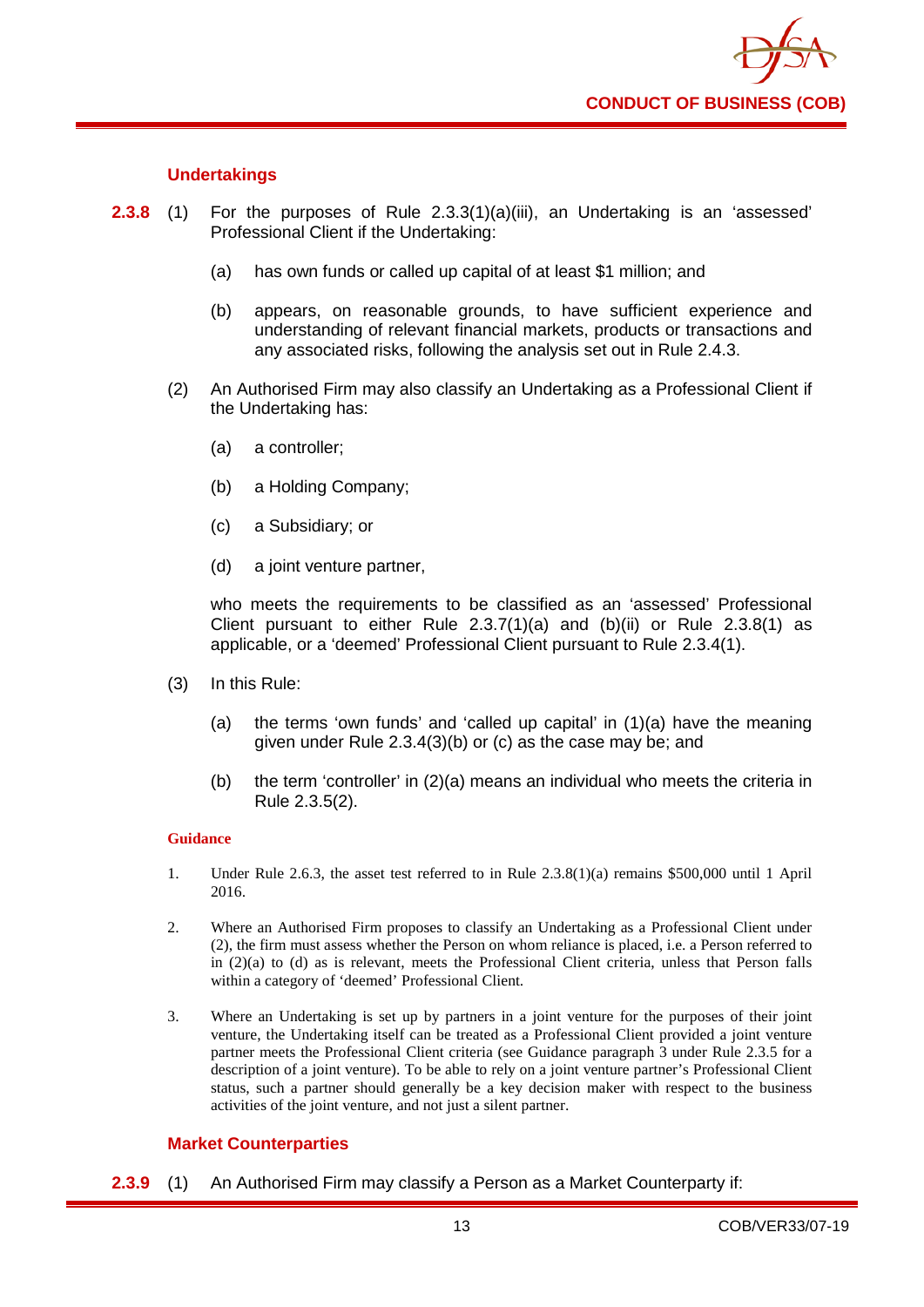- (a) that Person is:
	- (i) a 'deemed' Professional Client pursuant to Rule 2.3.4;
	- (ii) an 'assessed' Professional Client pursuant to Rule 2.3.8(2)(b) which is wholly owned by a Holding Company that is a 'deemed' Professional Client pursuant to Rule 2.3.4(1)(g) or (h); or
	- (iii) a 'deemed' Market Counterparty pursuant to Rule (1A); and
- (b) in the case of Persons referred to in  $(a)(i)$  and  $(ii)$ , the requirements in  $(2)$ have been met.
- (1A) An Insurer, Insurance Intermediary or Insurance Manager may 'deem' any one or more of the following Persons to be a Market Counterparty:
	- (a) a ceding insurer; and
	- (b) in respect of the services provided to that ceding insurer, any reinsurer, insurance agent or insurance broker that facilitates the provision of the services to the ceding insurer.
- (2) For the purposes of (1)(b), an Authorised Firm must, before classifying a Person as a Market Counterparty, ensure that:
	- (a) the Person has been given a prior written notification of the classification as a Market Counterparty; and
	- (b) that Person has not requested to be classified otherwise within the period specified in the notice.
- (3) The notification in (2)(a) may be given in respect of particular Financial Services or Transactions or in respect of all Financial Services and Transactions.
- (4) The notification in (2)(a) need only be given:
	- (a) in the case of a Fund, either to the Fund or its Fund Manager; and
	- (b) in the case of a pension fund, either to such fund or its management company.

When an Authorised Firm carries on, or provides or obtains, Financial Services with or from another Authorised Firm or a Regulated Financial Institution, as those entities are 'deemed' Professional Clients under Rule 2.3.4(1), they could be classified as Market Counterparties, provided the procedures set out in Rule 2.3.9(2) are complied with. For example, such services may include providing the Financial Services of custody, managing assets, or fund administration services to a Fund Manager of a Collective Investment Fund or a pension fund.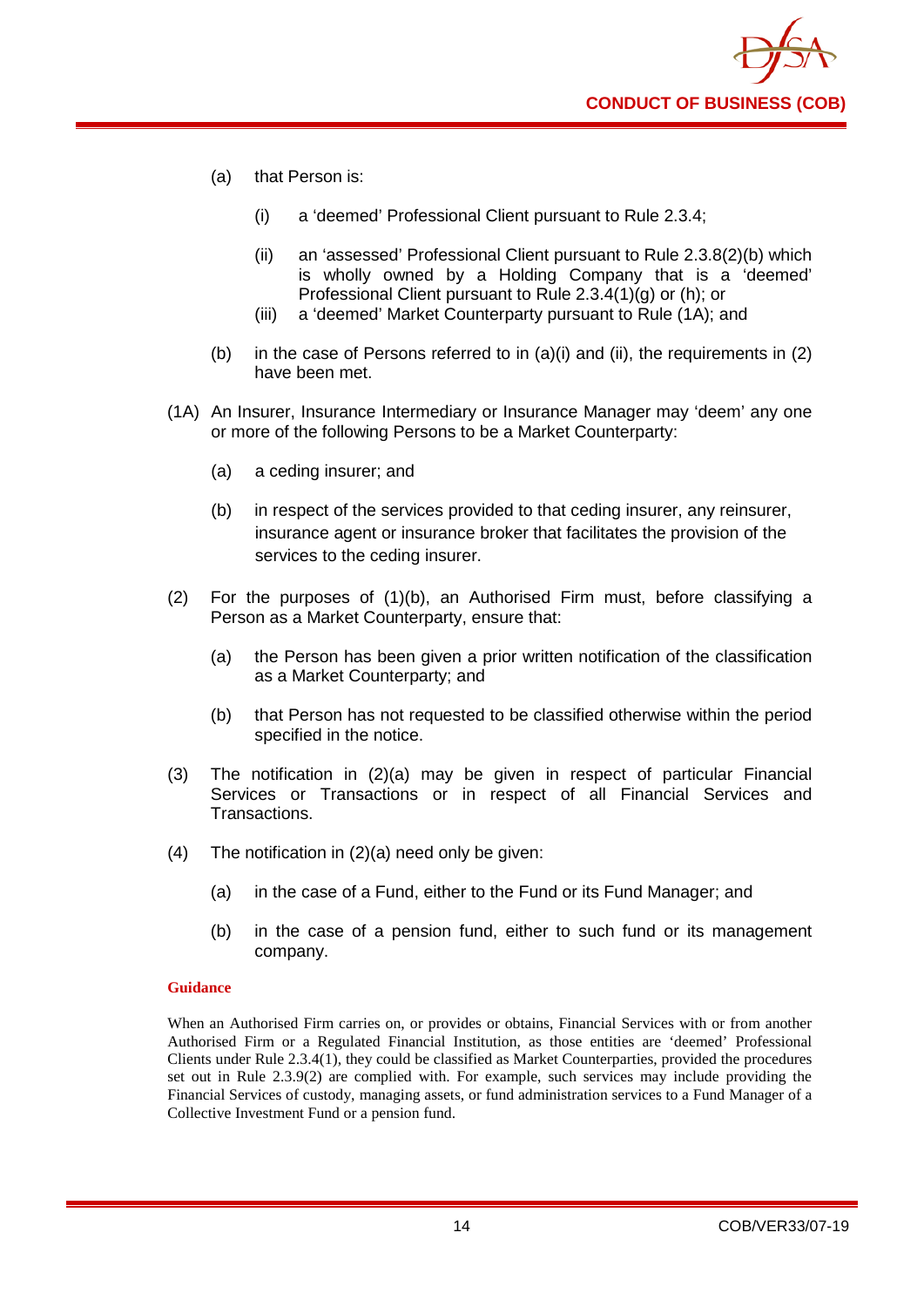# <span id="page-19-0"></span>**2.4 Procedures relating to client classification**

# **Option for a Professional Client to be classified as a Retail Client**

- **2.4.1** (1) For the purpose of Rule 2.3.3(1)(b), an Authorised Firm must, subject to (4), when first establishing a relationship with a Person as a Professional Client, inform that Person in writing of:
	- (a) that Person's right to be classified as a Retail Client;
	- (b) the higher level of protection available to Retail Clients; and
	- (c) the time within which the Person may elect to be classified as a Retail Client.
	- (2) If the Person does not expressly elect to be classified as a Retail Client within the time specified by the Authorised Firm, the Authorised Firm may classify that Person as a Professional Client.
	- (3) If a Person already classified as a Professional Client by an Authorised Firm expressly requests the Authorised Firm to be re-classified as a Retail Client, the Authorised Firm must, subject to (4), re-classify such a Person as a Retail Client.
	- (4) If an Authorised Firm does not provide Financial Services to Retail Clients, it must inform the Person of this fact and any relevant consequences.

# **Guidance**

- 1. The obligation in Rule 2.4.1(1) applies to an Authorised Firm when it first provides, or intends to provide, a Financial Service to a Professional Client.
- 2. Once an Authorised Firm has first classified a Person as a Professional Client, under the procedures in Rule 2.3.3(1), that Professional Client has a right at any subsequent time to ask, under Rule 2.4.1(3), to be re-classified as a Retail Client to obtain a higher level of protection. Although the right to ask the firm to be re-classified as a Retail Client is available to the Professional Client, as a matter of good practice:
	- a. the firm should also periodically review whether the circumstances relating to the particular Client remain the same; and
	- b. if the firm becomes aware of any circumstances which would warrant a re-classification of the Client, initiate the process with the Client to give that Client a more appropriate classification.
- 3. Where an existing Professional Client is offered a new Financial Service or new financial product, a re-classification might be appropriate if:
	- a. the new Financial Service or financial product is substantially different to those previously offered to that Client; and
	- b. the Client's experience and understanding appears not to extend to the new Financial Service or financial product.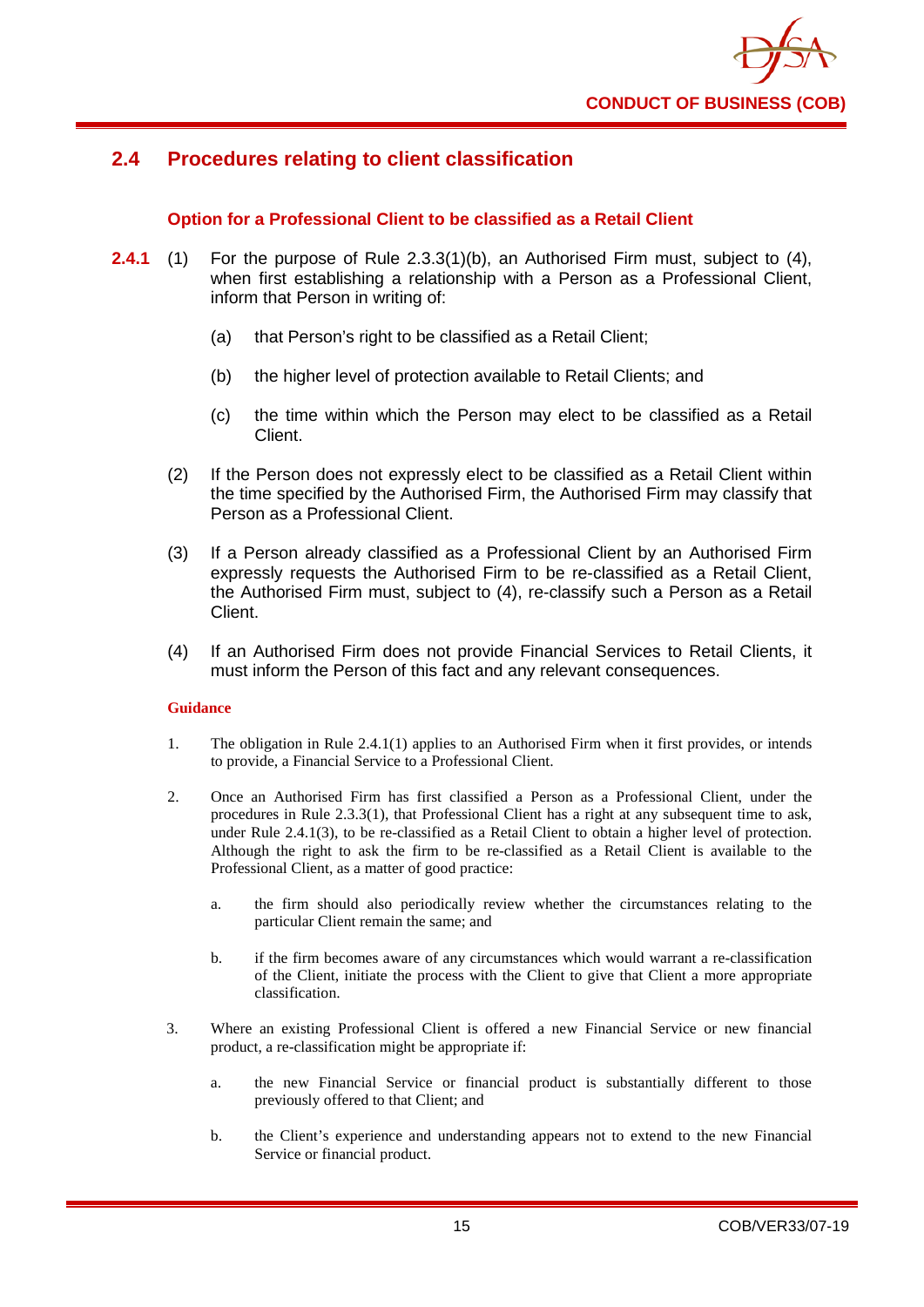

4. An Authorised Firm cannot provide Financial Services to a Retail Client unless it has a Retail Endorsement on its Licence. However, such a firm may refer to another appropriately licensed firm any Person who elects to opt-in as a Retail Client.

# **Assessment of net assets**

- **2.4.2** An Authorised Firm, when calculating net assets of an individual for the purposes of the requirement under Rule 2.3.7(1)(a):
	- (a) must exclude the value of the primary residence of that Person; and
	- (b) may include any assets held directly or indirectly by that Person.

# **Guidance**

- 1. The reference to "assets held directly or indirectly" is designed to include assets held by direct legal ownership, by beneficial ownership (for example, as a beneficiary in a trust), or by both legal and beneficial ownership. Such assets may be held, for instance, through a special purpose or personal investment vehicle, a foundation, or the like. Similarly, any real property held subject to an Islamic mortgage, where the lender has the legal title to the property, may be counted as indirectly held property of a Client, less the amount owing on the mortgage, where it is not a primary residence.
- 2. As the test is to determine the net assets (not gross assets) of an individual, any mortgages or other charges held over the property to secure any indebtedness of the individual should be deducted from the value of the assets.
- 3. An individual's primary residence is excluded from the calculation of their net assets. If an individual who is an expatriate has a primary residence in his home country, such a residence should not generally be counted for the purposes of meeting the net asset test, particularly if the current residence in their host country is rented. However, if the current residence in the host country is owned by the individual, then that may be treated as their primary residence and the value of the residence in the home country of the individual may be counted for the purposes of meeting the net asset test, provided there is sufficient evidence of ownership and an objective valuation of the relevant premises.
- 4. An Authorised Firm should be able to demonstrate that it has objective evidence of the ownership and valuation of any assets taken into account for the purposes of meeting the net asset test.

# **Assessment of knowledge and experience**

- **2.4.3** (1) For the purpose of the analysis required under Rules 2.3.7(1)(b)(ii) and 2.3.8(1)(b), an Authorised Firm must include, where applicable, consideration of the following matters:
	- (a) the Person's knowledge and understanding of the relevant financial markets, types of financial products or arrangements and the risks involved either generally or in relation to a proposed Transaction;
	- (b) the length of time the Person has participated in relevant financial markets, the frequency of dealings and the extent to which the Person has relied on professional financial advice;
	- (c) the size and nature of transactions that have been undertaken by, or on behalf of, the Person in relevant financial markets;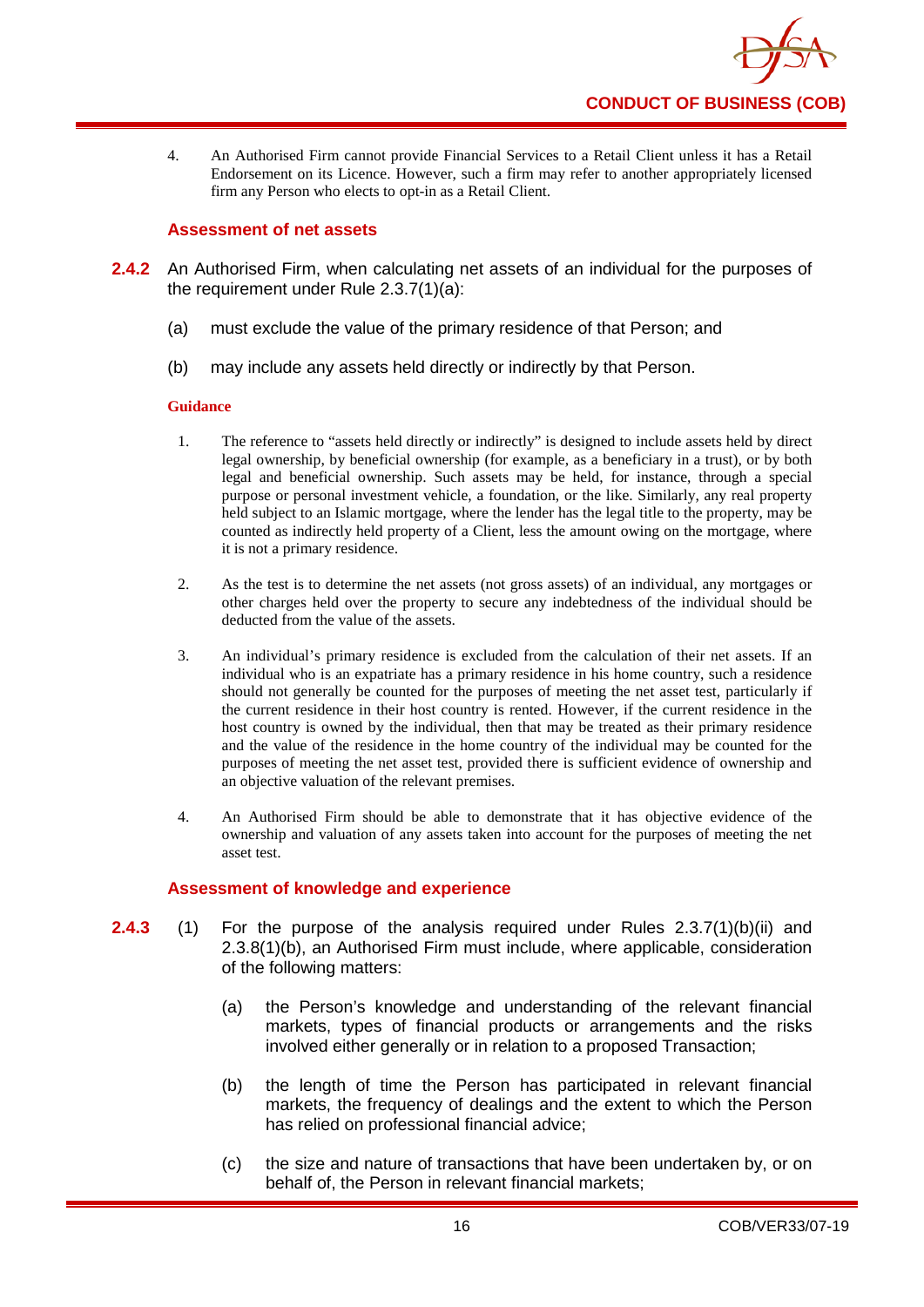

- (d) the Person's relevant qualifications relating to financial markets;
- (e) the composition and size of the Person's existing financial investment portfolio;
- (f) in the case of credit or insurance transactions, relevant experience in relation to similar transactions to be able to understand the risks associated with such transactions; and
- (g) any other matters which the Authorised Firm considers relevant.
- (2) Where the analysis is being carried out in respect of an Undertaking, the analysis must be applied, as appropriate, to those individuals who are authorised to undertake transactions on behalf of the Undertaking.

Generally, an Authorised Firm may consider a Person to have relevant experience and understanding where such a Person:

- a. has been involved in similar transactions in a professional or personal capacity sufficiently frequently to give the Authorised Firm reasonable assurance that the Person is able to make decisions of the relevant kind, understanding the type of risks involved; or
- b. is found to be acting, in relation to the particular transaction involved, in reliance on a recommendation made by an Authorised Firm or Regulated Financial Institution.

# **Reliance on a classification made elsewhere**

- **2.4.4** (1) This Rule applies to an Authorised Firm which is a Branch or is a member of a Group.
	- (2) An Authorised Firm may, subject to (3), rely on a client classification made, if it is a Branch, by its head office or any other branch of the same legal entity, or if it is a member of a Group, by any other member of its Group, if it has reasonable grounds to believe that such a client classification is substantially similar to the client classification required under this chapter.
	- (3) If any gaps are identified between the requirements applicable to the Authorised Firm under this chapter and the requirements under which the client classification is carried out by another entity referred to in (2), the Authorised Firm may only rely on such a client classification if it has effectively addressed the identified gaps.

### **Guidance**

1. Generally, an Authorised Firm relying on this Rule should be able to demonstrate to the DFSA the due diligence process that it had undertaken to assess whether the client classification made by its head office or other branch of the same legal entity or a member of its Group substantially meets the client classification requirements in this chapter and, if any gaps are identified, how those gaps are effectively addressed. See Rule 2.5.3, which requires the provision of unrestricted access to records for demonstrating to the DFSA due compliance with this Rule.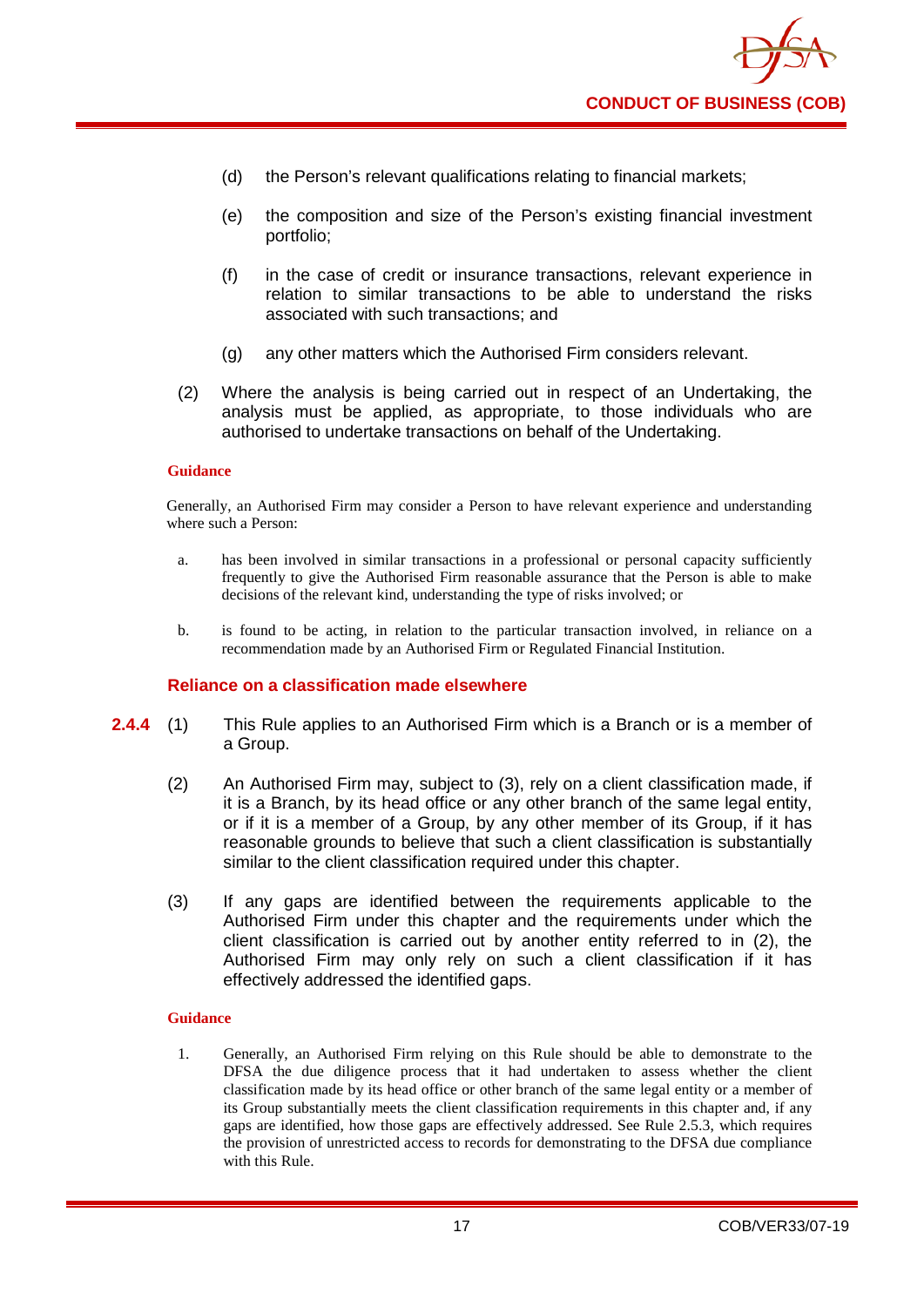

2. If an Authorised Firm wishes to use any client classification undertaken by any third party other than its head office or another branch of the same legal entity, or a member of its Group, such an arrangement is generally treated as an outsourcing arrangement. Therefore, the Authorised Firm would need to meet the GEN requirements relating to outsourcing.

# **Group clients**

- **2.4.5** (1) This Rule applies to an Authorised Firm which:
	- (a) is a member of a Group; and
	- (b) provides to a Client one or more Financial Services where the services provided by the firm form part of a bundle of financial services provided to that Client by it and its Group members.
	- (2) An Authorised Firm referred to in (1) must ensure that:
		- (a) the client classification it adopts for any Financial Service which it provides to the Client is both consistent with the requirements in this chapter and appropriate for the overall bundle of financial services provided to that Client;
		- (b) the Client has a clear understanding of the arrangement under which Financial Services are provided to the Client by the Authorised Firm in conjunction with the other members of the Group; and
		- (c) any risks arising from the arrangements referred to in (b) are identified and appropriately and effectively addressed.

# **Guidance**

- 1. The provision of a 'bundle' of financial services may involve different arrangements within different Groups. The DFSA considers that the provision of a 'bundle' of financial services occurs where:
	- a. several members of a Group provide discrete stand-alone financial services to a single Client but do so as part of providing a complete suite of related financial services to that Client. An example would be where one member of the Group gives investment advice to the Client, another member of the Group executes the transaction (based on the advice) relating to a financial product and yet another member of the Group is the issuer of that financial product;
	- b. several members of a Group provide different aspects of the same financial service to a single Client; or
	- c. the bundle comprises any combination of both (a) and (b).
- 2. A bundle of financial services referred to in 1 above can be project specific. An example is where a number of members within a Group providing discrete aspects of expertise that go to facilitate a merger and acquisition project of a Client. In such a situation, different members of the Group could prepare and provide:
	- a. advice relating to a proposed restructure;
	- b. advice relating to financing of the restructure; and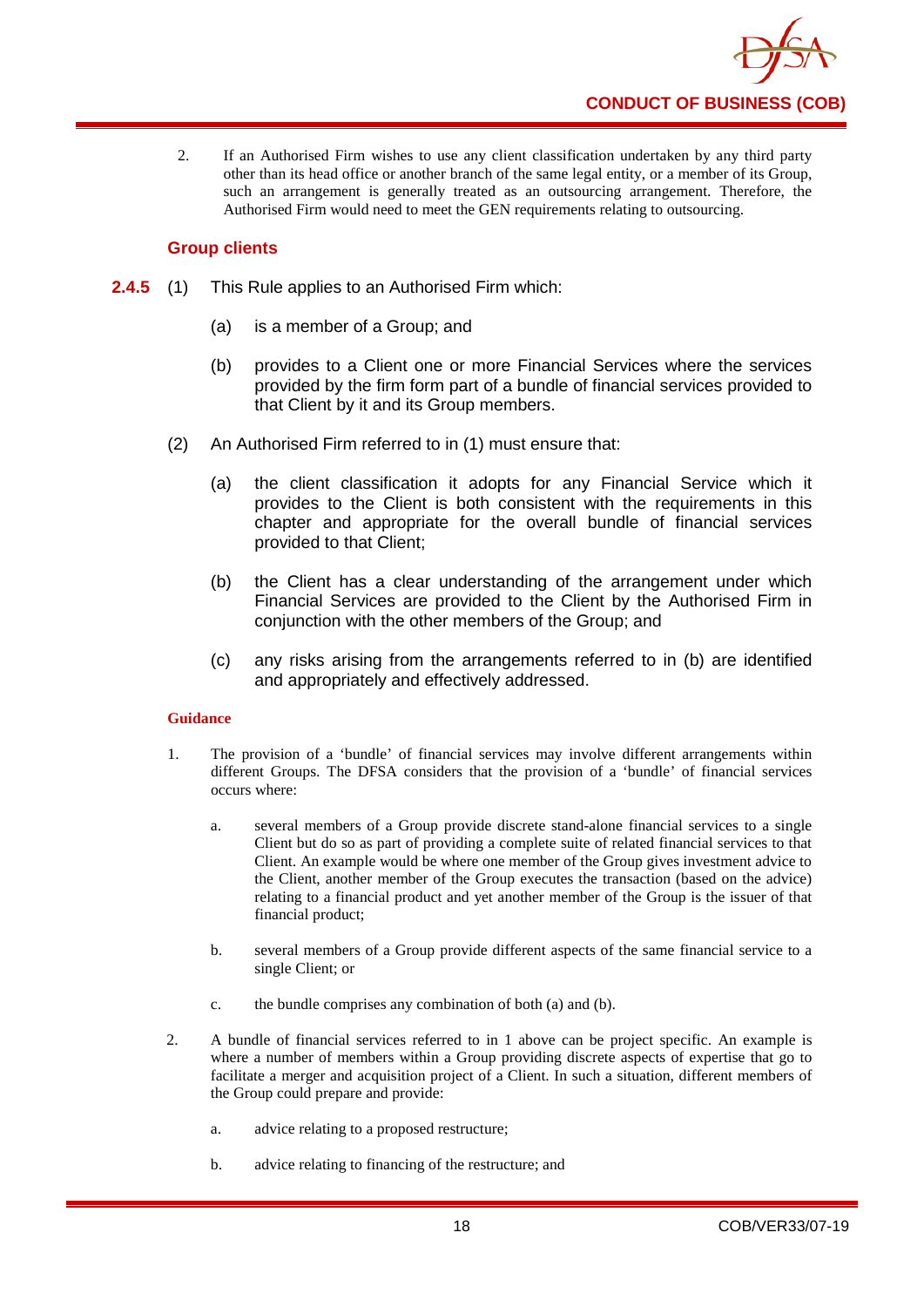- c. arranging credit for financing the restructure.
- 3. In order to provide flexibility for Authorised Firms which are members of a Group to provide such bundles of financial services to their Clients in a manner that suits the Client's needs and the nature of the service, Rule 2.4.5 sets out the overarching objectives that must be achieved (i.e. outcome based requirements), rather than any detailed requirements. This Rule goes beyond a simple reliance on a 'client classification' made by another member of a Group under Rule 2.4.4.
- 4. Depending on the nature of the arrangement under which Group members choose to provide to the same Client a bundle of Financial Services, and the nature of the Financial Services involved, the risks associated with such arrangements may vary. Some of the common risks that could arise, and therefore would need to be addressed, include:
	- a. conflicting legal requirements applicable to the provision of the relevant Financial Services, particularly if the members of the Group are located in different jurisdictions; and
	- b. a Client not being able to identify clearly the actual service provider or providers and resulting legal exposure to the Client that may arise for all members of the Group. To address this risk, it is good practice for each member of the Group to set out in writing (e.g. in the client agreement) the services for which it is responsible. See also Rule 3.3.4(3)(b) for the firm's obligations.
- 5. GEN section 5.3 sets out the systems and controls requirements that apply to all Authorised Firms. In order to meet those GEN requirements, an Authorised Firm relying on Rule 2.4.5 should consider, at a minimum, having the following:
	- a. a clear description of the Group arrangement under which a bundle of financial services is provided – such as which member of the Group is responsible for which aspects of the bundle of Financial Service provided to the Client, or alternatively, that collective responsibility would be assumed by all or some members of the Group;
	- b. how the Client is classified for the purposes of the relevant Financial Service provided by the firm;
	- c. identification of where records relating to client classification and Financial Services provided to the Client are maintained;
	- d. which firm, if any, is responsible for the overall bundle of financial services and, if this is not the case, how the accountability for the financial services is apportioned among members within the Group;
	- e. a client agreement (whether entered into by the Authorised Firm or by a member of its Group under Rule 3.3.4) which adequately covers all the financial services provided to the Client, including those provided by the firm; and
	- f. what the identified risks are and how they are being addressed.
- 6. See Rule 2.5.3 which requires the provision of unrestricted access to records for demonstrating to the DFSA due compliance with this Rule.
- 7. Rule 2.4.5 is not expressly extended to a Branch as it is not a separate legal entity, and hence would generally have greater flexibility than Group members providing a bundle of services when providing Financial Services to a Client in conjunction with its head office or any other branch of the same legal entity. However, to the extent a Branch operates as a stand-alone entity, it may use the same outcome-based approach reflected in Rule 2.4.5 where it provides any Financial Services to a Client in conjunction with its head office or other branches of the same legal entity.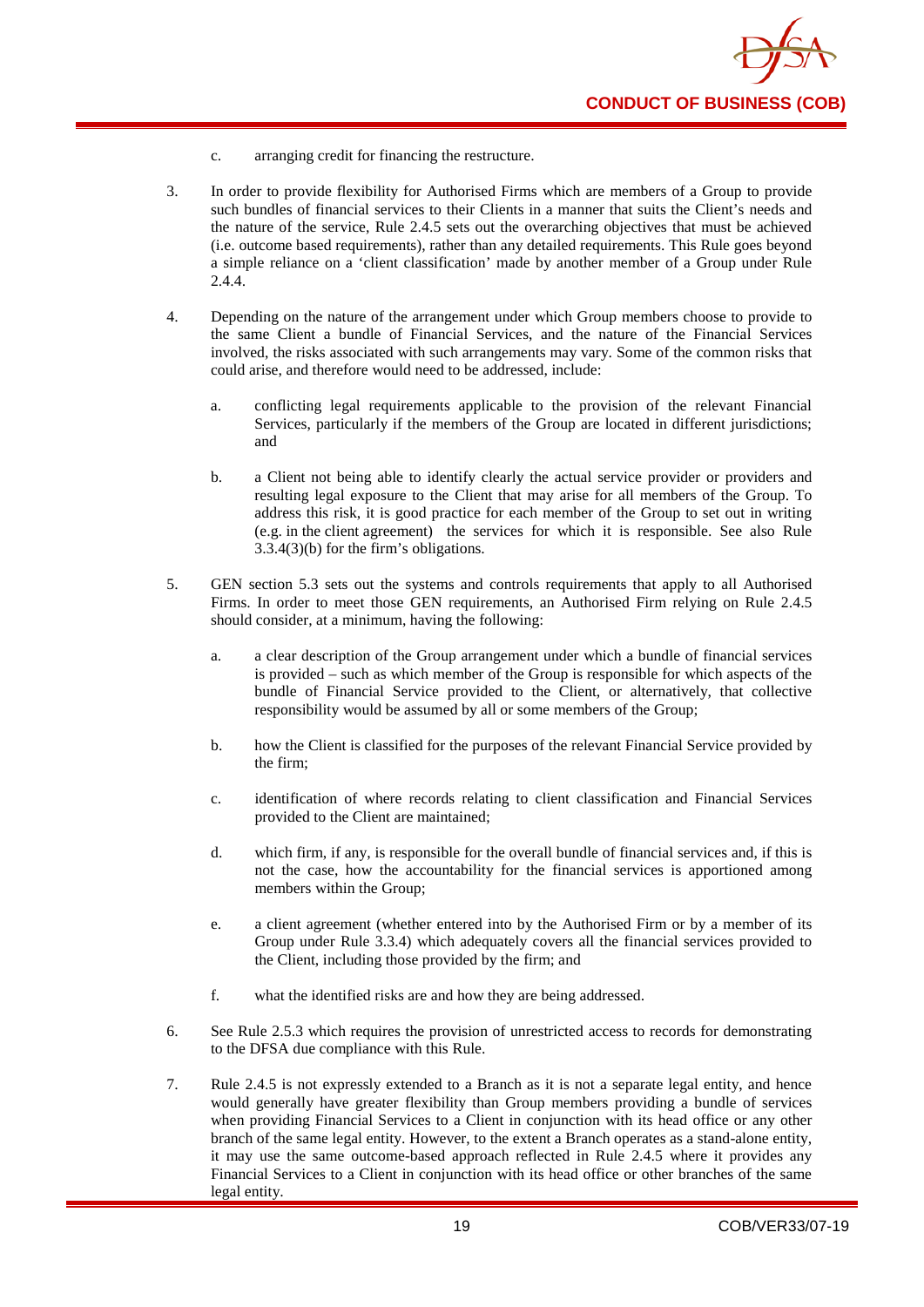

# <span id="page-24-0"></span>**2.5 Record keeping**

- **2.5.1** An Authorised Firm must keep records of:
	- (1) the procedures which it has followed under the Rules in this chapter, including any documents which evidence the Client's classification; and
	- (2) any notice sent to the Client under the Rules in this chapter and evidence of despatch.
- **2.5.2** (1) The records in Rule 2.5.1 must be kept by an Authorised Firm for at least six years from the date on which the business relationship with a Client has ended.
	- (2) In complying with (1), an Authorised Firm may, if the date on which the business relationship with the Client ended is unclear, treat the date of the completion of the last Transaction with the Client as the date on which the business relationship ended.
- **2.5.3** (1) Without limiting the generality of the record keeping requirements applicable to an Authorised Firm, an Authorised Firm must, where it relies on Rule 2.4.4 and Rule 2.4.5, ensure that the DFSA has unrestricted access to all the records required for the firm to be able to demonstrate to the DFSA its compliance with the applicable requirements, including any records maintained by or at its head office or any other branch of the same legal entity, or a member of its Group.
	- (2) An Authorised Firm must notify the DFSA immediately if, for any reason, it is no longer able to provide unrestricted access to records as required under (1).

# **Guidance**

- 1. See GEN Rules 5.3.24 5.3.27 for the requirements relating to record keeping. These Rules require, among other things, that Authorised Firms be able to produce records, however kept, within a reasonable period not exceeding three business days.
- 2. If an Authorised Firm is aware of any restrictions that prevent it from being able to produce relevant records relating to a client classification referred to in Rule 2.5.3(1), that firm would need to undertake its own client classifications.

# <span id="page-24-1"></span>**2.6 Transitional Rules**

- **2.6.1** An Authorised Firm may continue to treat a Person as a Retail Client, Professional Client, or Market Counterparty, as the case may be, without having to re-classify the Person under section 2.3:
	- (a) where the Authorised Firm was treating that Person as such a Client (including under a waiver or modification in force) immediately prior to 1 April 2015; and
	- (b) with regard to the Financial Services carried on with or for that Client prior to that date.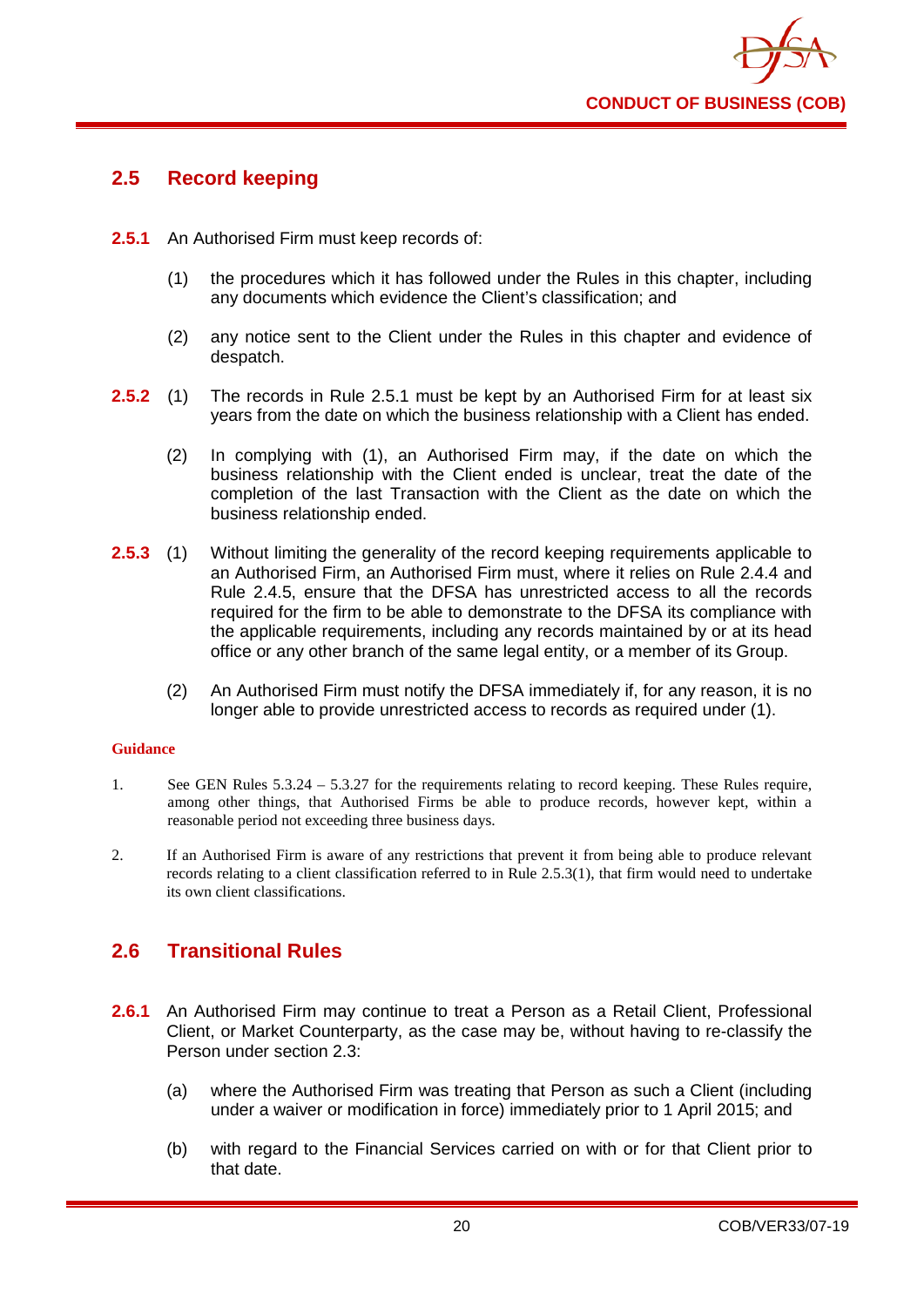

**2.6.2** Without limiting the generality of Rule 2.6.1, and for the avoidance of doubt, any client classification adopted, Transaction carried on with or for a Client, or Client Agreement entered into with a Client for the purposes of section 3.3, prior to 1 April 2015, remains in force on and after that date.

# **Guidance**

- 1. The introduction of the new client classification regime does not trigger the need to re-classify existing Clients. However, with regard to an existing Client who has been grandfathered under Rule 2.6.1, the need for a re-classification may subsequently arise in a number of circumstances such as those set out in paragraphs 2, 3 and 4.
- 2. Where a Professional Client grandfathered under Rule 2.6.1 subsequently requests to opt-in as a Retail Client under Rule 2.4.1(3), the Authorised Firm will need to re-classify that Client in accordance with the requirements in that Rule.
- 3. Where a grandfathered Client wishes to obtain a new Financial Service after the new regime came into force, an Authorised Firm will not be able to rely on the existing client classification relating to that Client in respect of the new Financial Service. This is because Rule 2.6.1 only applies in respect of the Financial Services carried on with or for a Client before the new regime came into force. Therefore, the firm will need to make a new classification relating to such a Client in respect of the new Financial Service and do so under the new client classification regime.
- 4. If an Authorised Firm becomes aware that a grandfathered professional client no longer fulfils the requirements to remain classified as a Professional Client, it will need to comply with the requirements in Rule 2.3.3(2).
- **2.6.3** (1) For the purposes of classifying a Person as an 'assessed' Professional Client under either Rule 2.3.7 or Rule 2.3.8, the reference to \$1 million in each of Rules  $2.3.7(1)(a)$  and  $2.3.8(1)(a)$  is to be read as a reference to \$500,000 on and before 31 March 2016.
	- (2) An Authorised Firm may continue to treat a Person as an 'assessed' Professional Client in reliance on the lower asset threshold specified in (1) on and after 1 April 2016 provided:
		- (a) it is in respect of the Financial Services carried on with or for the Client prior to that date; and
		- (b) the firm continues to ensure that all the other applicable requirements in this chapter are met in respect of that Client.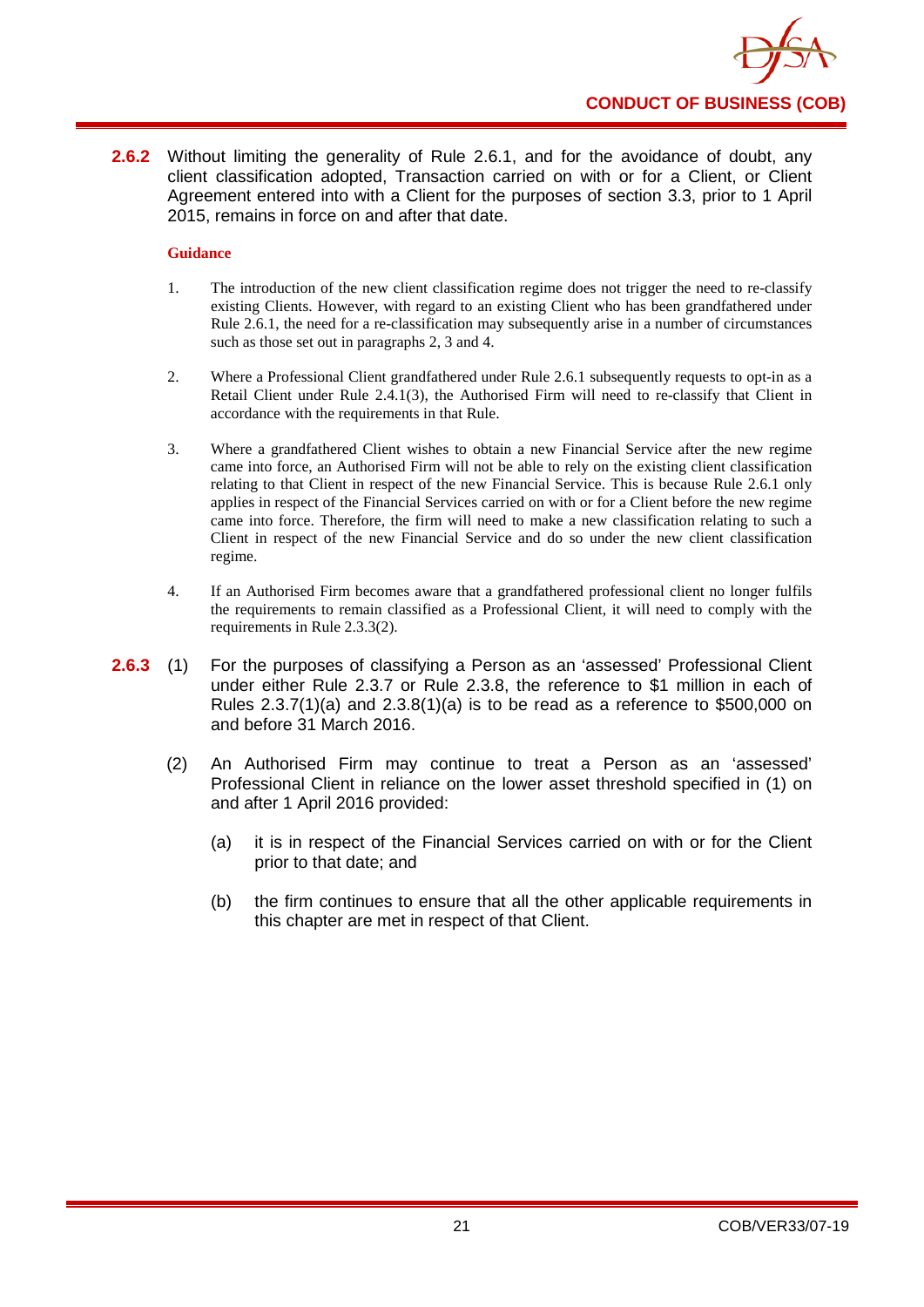

# <span id="page-26-0"></span>**3 CORE RULES – INVESTMENT BUSINESS, ACCEPTING DEPOSITS, PROVIDING CREDIT, PROVIDING TRUST SERVICES AND OPERATING A CROWDFUNDING PLATFORM**

# **Guidance**

- 1. The Rules in this chapter give support to the Principles in GEN section 4.2 and in particular Principles 1, 2, 6 and 7.
- 2. There are additional Rules that apply to Authorised Firms in other chapters of this module, which are more specific to the nature of the Financial Service conducted by the Authorised Firm.

# <span id="page-26-1"></span>**3.1 Application**

- **3.1.1** This chapter applies to an Authorised Firm which carries on or intends to carry on:
	- (a) Investment Business;
	- (b) Accepting Deposits;
	- (c) Providing Credit;
	- (d) Providing Trust Services; or
	- (e) Operating a Crowdfunding Platform,

except where it is expressly provided otherwise.

# <span id="page-26-2"></span>**3.2 Communication of information and marketing material**

# **General**

- **3.2.1** When communicating information to a Person in relation to a financial product or financial service, an Authorised Firm must take reasonable steps to ensure that the communication is clear, fair and not misleading.
- **3.2.2** An Authorised Firm must not, in any form of communication with a Person, including an agreement, attempt to limit or avoid any duty or liability it may have to that Person or any other Person under legislation administered by the DFSA.
- **3.2.3** Where a Rule in COB requires information to be sent to a Client, the Authorised Firm must provide that information directly to the Client and not to another Person, unless it is on the written instructions of the Client.

# **Guidance**

In Rule 3.2.2, a communication would include a financial promotion, a client agreement, terms of business, financial product terms and conditions, a mandate, power of attorney entered into for the purposes of a financial service or product and any other communication which relates in whole or in part to the provision of a financial service or product.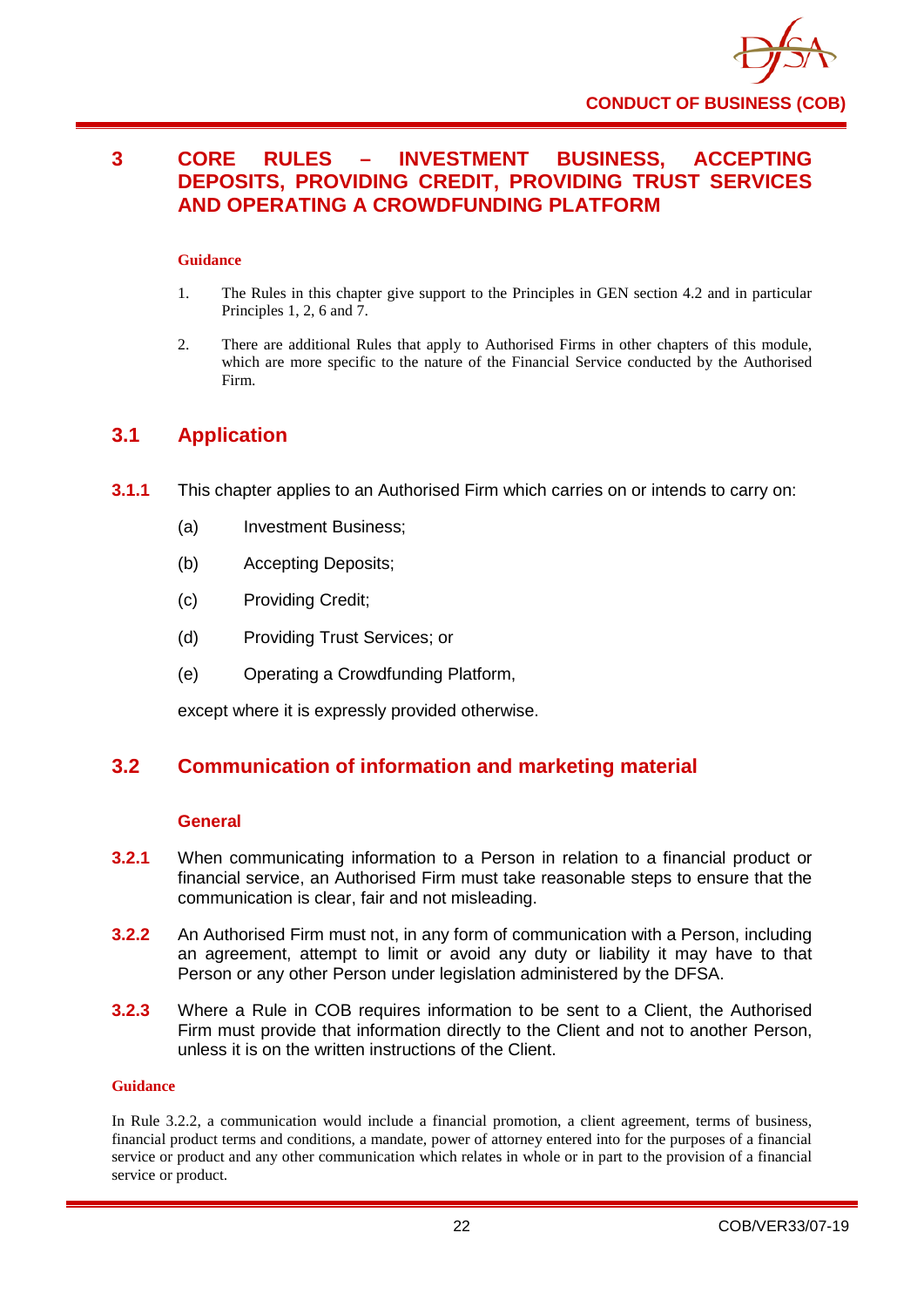

# **Marketing material**

- **3.2.4** (1) An Authorised Firm must ensure that any marketing material communicated to a Person contains the following information:
	- (a) the name of the Authorised Firm communicating the marketing material or, on whose behalf the marketing material is being communicated;
	- (b) the Authorised Firm's regulatory status as required under GEN section 6.4; and
	- (c) if the marketing material is intended only for Professional Clients or Market Counterparties, a clear statement to that effect and that no other Person should act upon it.
	- (2) In (1), marketing material includes any invitation or inducement to enter into an agreement:
		- (a) in relation to a financial product or to engage in a Financial Service with the Authorised Firm; or
		- (b) in relation to a financial product or financial service offered by a Person other than the Authorised Firm.
	- (3) An Authorised Firm which communicates marketing material in (2)(b) must:
		- (a) ensure that the marketing material complies with the applicable Rules and any legislation administered by the DFSA; and
		- (b) not distribute such marketing material if it becomes aware that the Person offering the financial product or financial service to which the material relates is in breach of the regulatory requirements that apply to that Person in relation to that product or service.
- **3.2.5** An Authorised Firm must take reasonable steps to ensure that:
	- (a) any marketing material intended for Professional Clients is not sent or directed to any Persons who are not Professional Clients; and
	- (b) no Person communicates or otherwise uses the marketing material on behalf of the Authorised Firm in a manner that amounts to a breach of the requirements in this section.

# **Past performance and forecasts**

- **3.2.6** An Authorised Firm must ensure that any information or representation relating to past performance, or any future forecast based on past performance or other assumptions, which is provided to or targeted at Retail Clients:
	- (a) presents a fair and balanced view of the financial products or financial services to which the information or representation relates;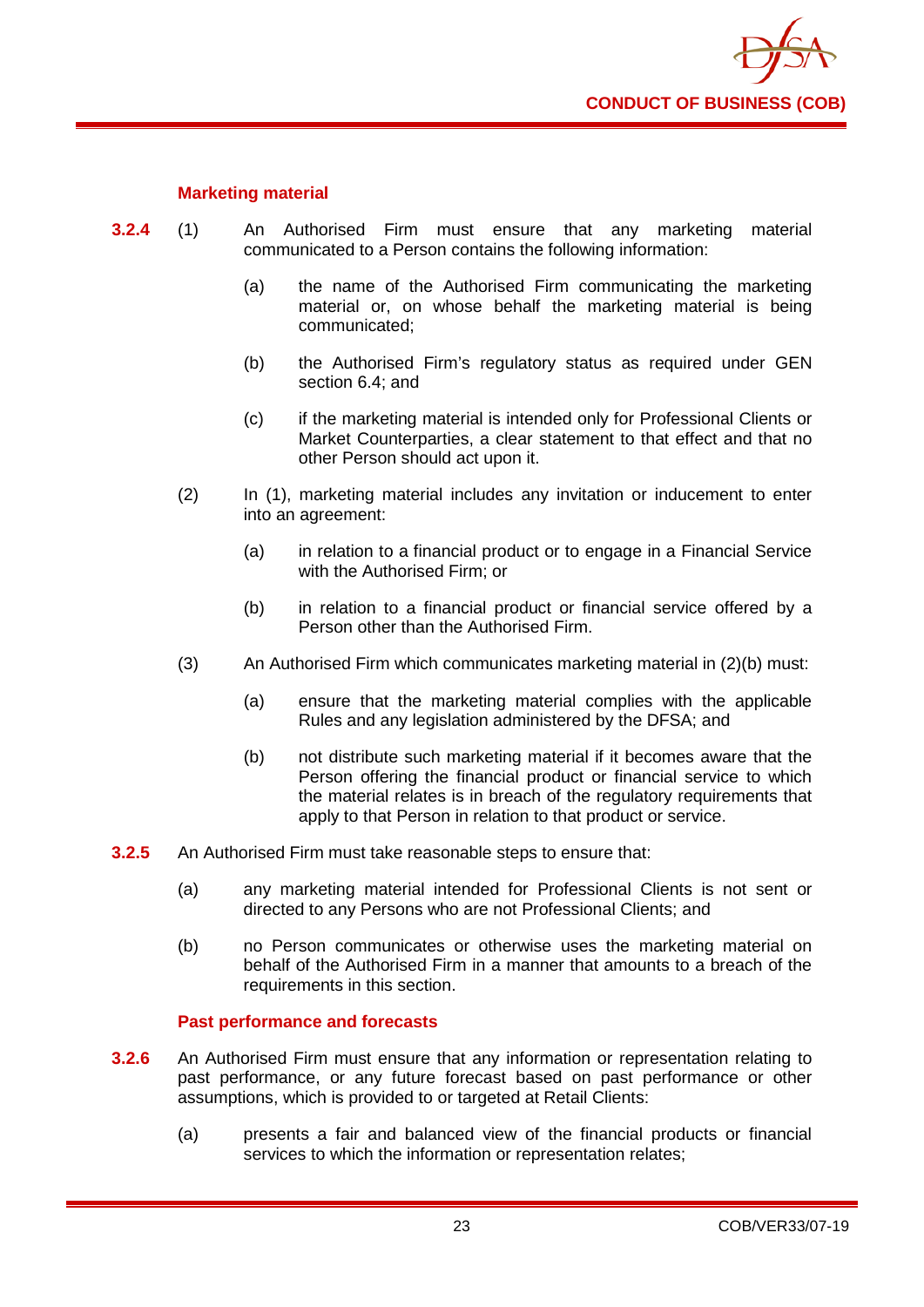

- (b) identifies, in an easy to understand manner, the source of information from which the past performance is derived and any key facts and assumptions used in that context are drawn; and
- (c) contains a prominent warning that past performance is not necessarily a reliable indicator of future results.

In presenting information relating to past performance of a financial product or financial service, the Authorised Firm should follow, to the extent relevant, the Global Investment Performance Standards (GIPS) issued by Institute of Chartered Financial Analysts of the USA or a reputable independent actuarial, financial or statistical reporting service provider.

# <span id="page-28-0"></span>**3.3 Key information and Client Agreement**

# **Application**

- **3.3.1** The Rules in this section do not apply to an Authorised Firm when it is:
	- (a) carrying on a Financial Service with or for a Market Counterparty;
	- (b) Accepting Deposits;
	- (c) Providing Credit;
	- (d) carrying on an activity of the kind described in GEN Rule 2.26.1 that constitutes marketing; or
	- (e) a Fund Manager of a Fund Offering the Units of a Fund it manages.
- **3.3.2** (1) Subject to (2), an Authorised Firm must not carry on a Financial Service with or for a Person unless:
	- (a) there is a Client Agreement containing the key information specified in App2 which is either entered into:
		- (i) between the Authorised Firm and that Person; or
		- (ii) in accordance with the requirements in Rule 3.3.4; and
	- (b) before entering into the Client Agreement with the Person, the Authorised Firm has provided to that Person the key information referred to in (a) in good time to enable him to make an informed decision relating to the relevant Financial Service.
	- (2) An Authorised Firm may provide a Financial Service to a Client without having to comply with the requirement in (1);
		- (a) subject to (3), where it is, on reasonable grounds, impracticable to comply; or
		- (b) where the Client has expressly agreed to dispense with the requirement in regard to a personal investment vehicle.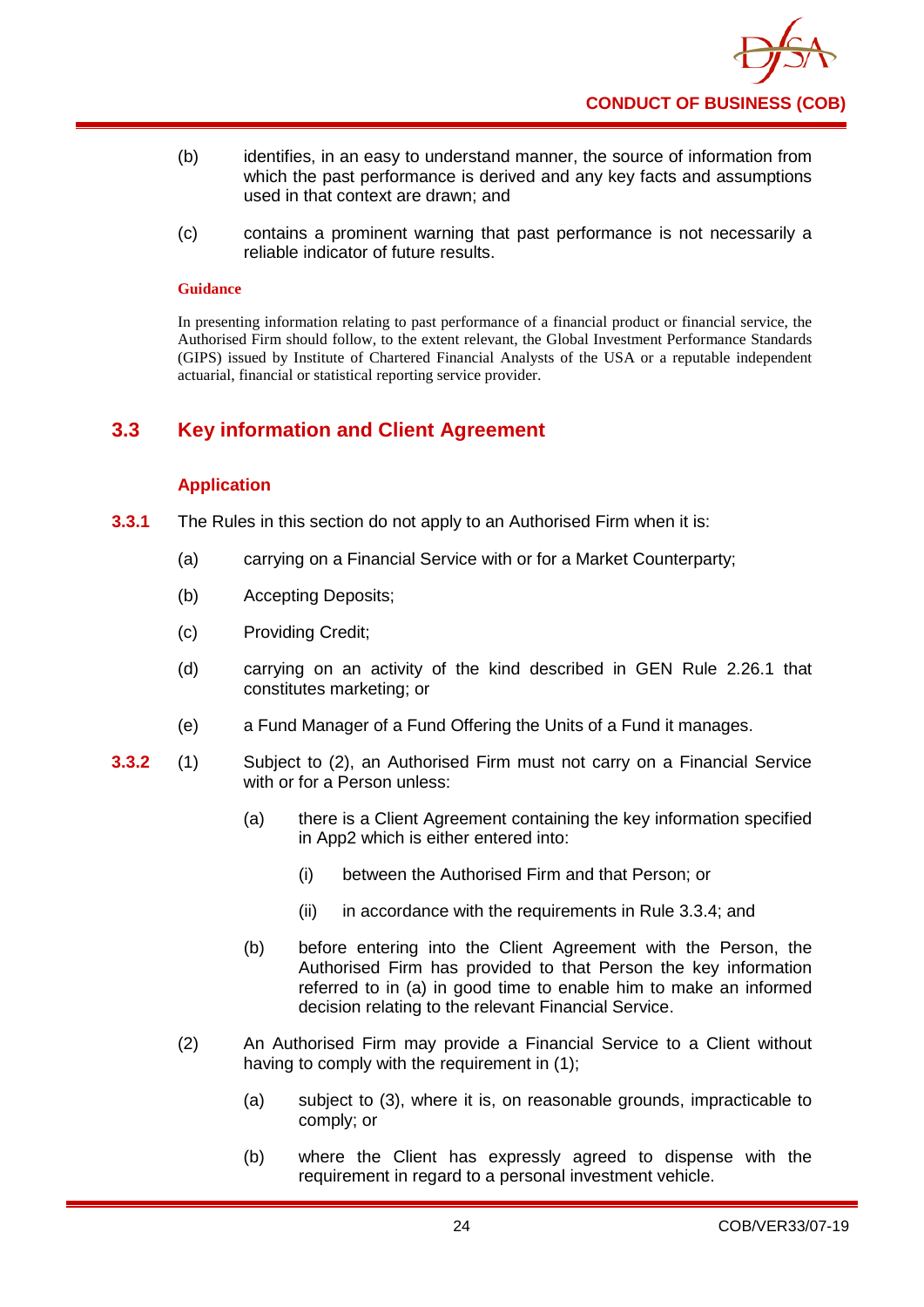- (3) When (2)(a) applies, an Authorised Firm providing the Financial Service must:
	- (a) first explain to the Person why it is impracticable to comply; and
	- (b) enter into a Client Agreement as soon as practicable thereafter.

- 1. App 2 sets out the core information that must be included in every Client Agreement and additional disclosure for certain types of activities to which this chapter applies. The information content for Client Agreements with Retail Clients is more detailed than for Professional Clients.
- 2. For the purposes of Rule 3.3.2(1)(b), an Authorised Firm may either provide a Person with a copy of the proposed Client Agreement, or give that information in a separate form. If there are any changes to the terms and conditions of the proposed agreement, the Authorised Firm should ensure that the Client Agreement to be signed with the Person accurately incorporates those changes.
- 3. For the purposes of Rule  $3.3.2(2)(a)$ , an Authorised Firm may consider it is reasonably impracticable to provide the key information to a Person if that Person requests the Authorised Firm to execute a Transaction on a time critical basis. Where an Authorised Firm has given the explanation referred to in Rule 3.3.2(3)(a) verbally, it should maintain records to demonstrate to the DFSA that it has provided that information to the Client.

# **Changes to the client agreement**

**3.3.3** If the Client Agreement provided to a Retail Client allows an Authorised Firm to amend the Client Agreement without the Client's prior written consent, the Authorised Firm must give at least 14 days notice to the Client before providing a Financial Service to that Client on any amended terms, unless it is impracticable to do so.

# **Reliance on a Client Agreement made by another entity**

- **3.3.4** (1) An Authorised Firm may, for the purposes of Rule 3.3.2(1)(a)(ii), rely on a Client Agreement executed in accordance with the requirements in either (2) or (3).
	- (2) For the purposes of (1), an Authorised Firm which is a Branch may rely on a Client Agreement, executed by its head office or any other branch of the same legal entity, if:
		- (a) the Client Agreement adequately and clearly applies to the Financial Services provided by the Branch; and
		- (b) the Authorised Firm ensures that the Client Agreement is available to the DFSA on request.
	- (3) For the purposes of (1), an Authorised Firm may rely on a Client Agreement, executed by a member of its Group if:
		- (a) it is providing a Financial Service pursuant to Rule 2.4.5;
		- (b) the Client Agreement clearly sets out: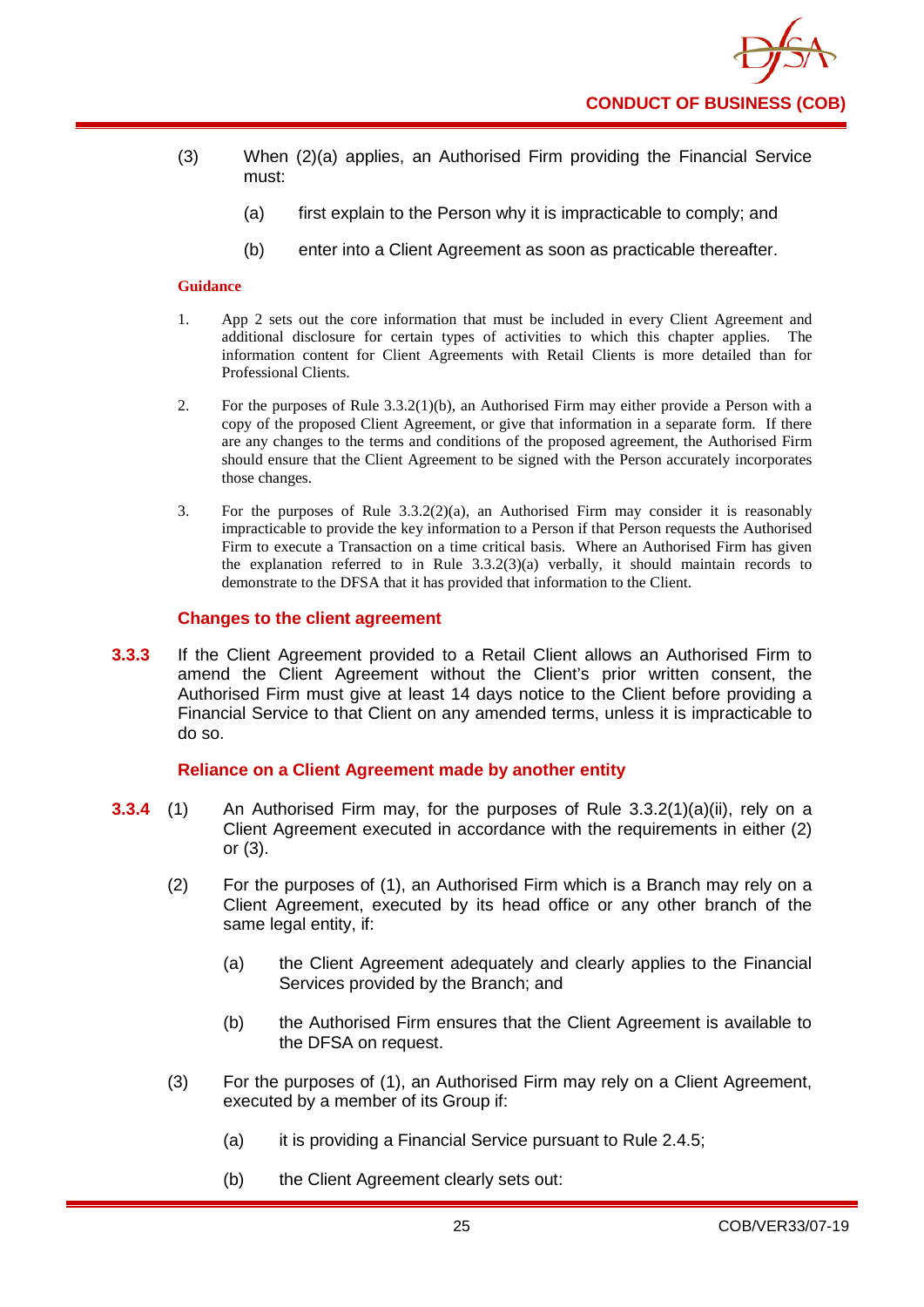

- (i) the Financial Service provided by the Authorised Firm and;
- (ii) that the Client's rights in respect of (i) are enforceable against the Authorised Firm; and
- (c) the Authorised Firm ensures that the Client Agreement is available to the DFSA on request.
- (4) An Authorised Firm must notify the DFSA immediately if, for any reason, it is no longer able to provide unrestricted access to a Client Agreement as required under (2) or (3).

# <span id="page-30-0"></span>**3.4 Suitability**

# **Application**

- **3.4.1** The Rules in this section do not apply where the Authorised Firm:
	- (a) undertakes a Transaction with a Market Counterparty;
	- (b) undertakes an Execution-Only Transaction;
	- (c) undertakes the activities of Accepting Deposits or Providing Credit;
	- (d) carries on an activity of the kind described in GEN Rule 2.26.1 that constitutes marketing, or
	- (e) carries on the activity of operating an MTF.

# **Suitability assessment**

- **3.4.2** (1) Subject to (2), an Authorised Firm must not recommend to a Client a financial product or financial service, or execute a Transaction on a discretionary basis for a Client, unless the Authorised Firm has a reasonable basis for considering the recommendation or Transaction to be suitable for that particular Client. For this purpose, the Authorised Firm must:
	- (a) undertake an appropriate assessment of the particular Client's needs and objectives, and, financial situation, and also, to the extent relevant, risk tolerance, knowledge, experience and understanding of the risks involved; and
	- (b) take into account any other relevant requirements and circumstances of the Client of which the Authorised Firm is, or ought reasonably to be aware.
	- (2) An Authorised Firm may, subject to (3), limit the extent to which it will consider suitability when making a recommendation to, or undertaking a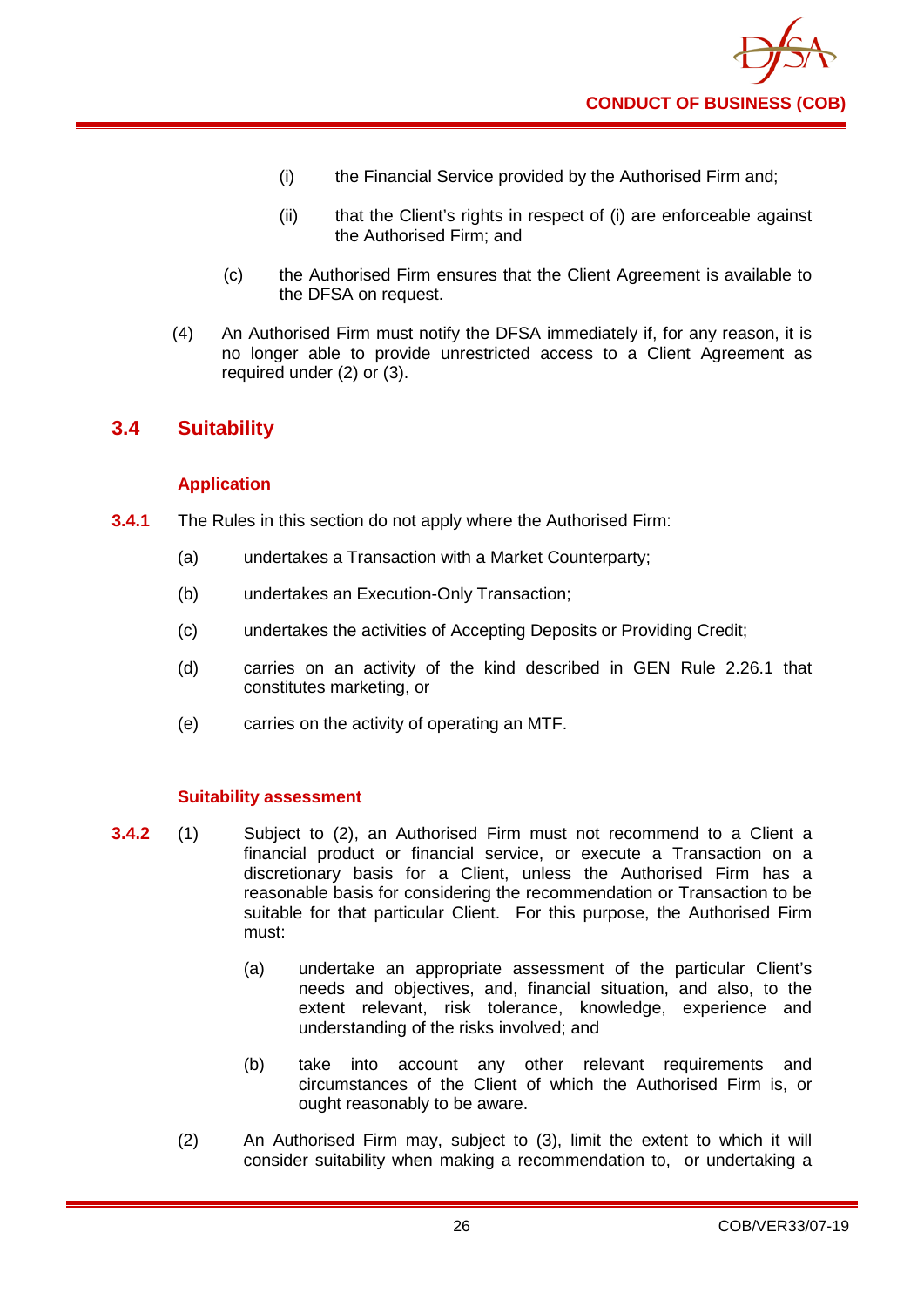

Transaction on a discretionary basis for or on behalf of, a Professional Client if, prior to carrying on that activity, the Authorised Firm:

- (a) has given a written warning to the Professional Client in the form of a notice clearly stating either that the Authorised Firm will not consider suitability, or will consider suitability only to the extent specified in the notice; and
- (b) the Professional Client has given his express consent, after a proper opportunity to consider the warning, by signing that notice.
- (3) Where an Authorised Firm manages a Discretionary Portfolio Management Account for a Professional Client, it must ensure that the account remains suitable for the Professional Client, having regard to the matters specified in (1) (a) and (b).

### **Guidance**

- 1. An Authorised Firm Providing Trust Services does not have to undertake an assessment of the factors such as risk tolerance, knowledge and experience of a Client when assessing the suitability of the service to a particular Client. This is because those considerations are not relevant to the activity of Providing Trust Services.
- 2. The extent to which an Authorised Firm needs to carry out a suitability assessment for a Professional Client depends on its agreement with such a Client. The agreement may limit the suitability assessment to a specified extent, or may dispense with the suitability assessment completely. To the extent a limited suitability assessment is agreed upon, the firm must carry out the suitability assessment as agreed. Limitations may, for example, relate to the objectives of the Client or the product range in respect of which the recommendations are to be made.
- **3.4.3** An Authorised Firm must take reasonable steps to ensure the information it holds about a Client is accurate, complete and up to date.

# <span id="page-31-0"></span>**3.5 Conflicts of interest**

# **Fair treatment**

- **3.5.1** (1) An Authorised Firm must take reasonable steps to ensure that conflicts and potential conflicts of interest between itself and its Clients and between one Client and another are identified and then prevented or managed in such a way that the interests of a Client are not adversely affected and to ensure that all its Clients are fairly treated and not prejudiced by any such conflicts of interest.
	- (2) Where an Authorised Firm is aware of a conflict or potential conflict of interest, it must prevent or manage that conflict of interest by using one or more of the following arrangements as appropriate:
		- (a) establishing and maintaining effective Chinese Walls to restrict the communication of the relevant information;
		- (b) disclosing the conflict of interest to the Client in writing either generally or in relation to a specific Transaction; or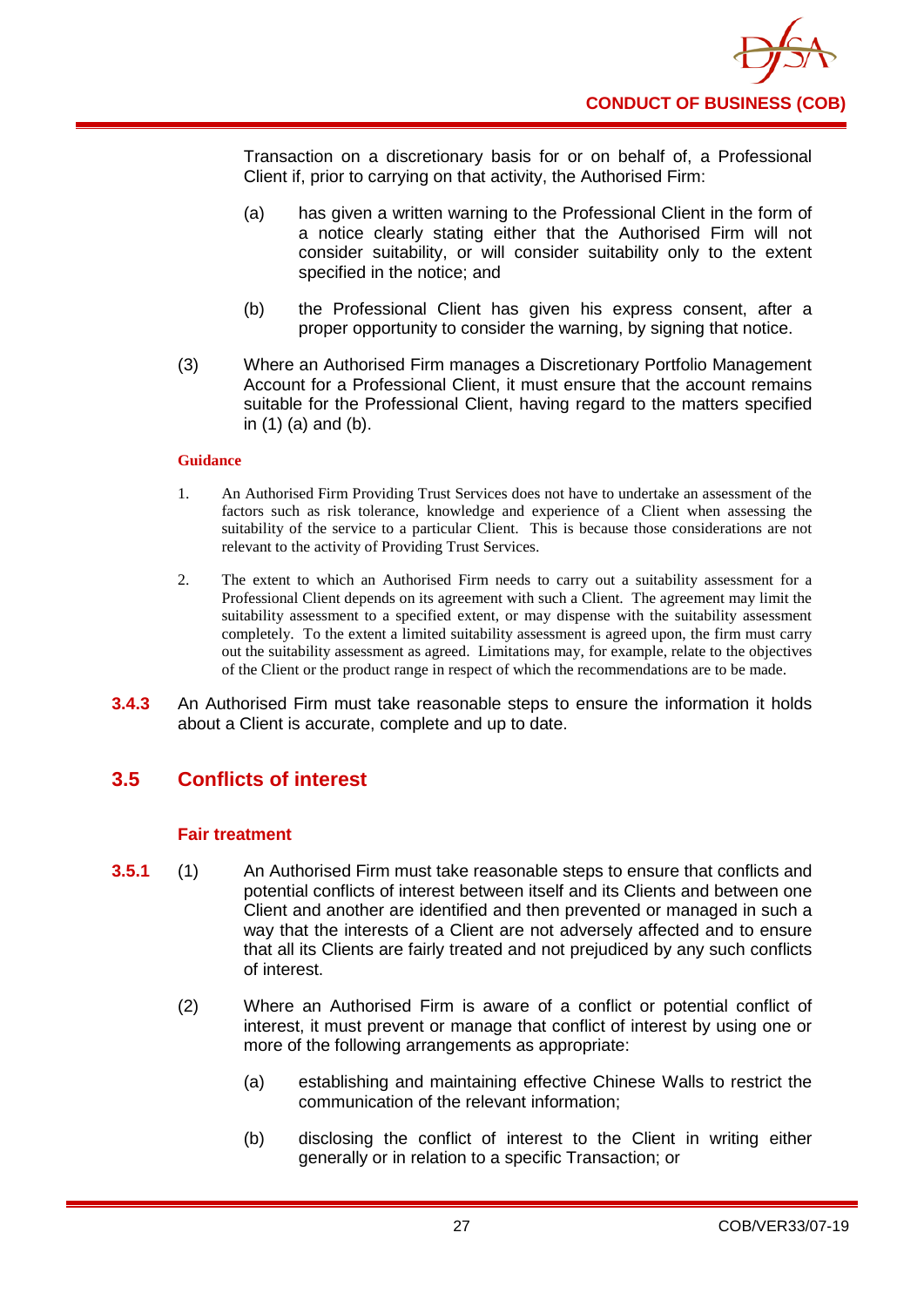

- (c) relying on a written policy of independence, which requires an Employee to disregard any conflict of interest when advising a Client or exercising a discretion.
- (3) If an Authorised Firm is unable to prevent or manage a conflict or potential conflict of interest as provided in (2), it must decline to act for that Client.

# **Attribution of knowledge**

**3.5.2** When a COB Rule applies to an Authorised Firm that acts with knowledge, the Authorised Firm will not be taken to act with knowledge for the purposes of that Rule as long as none of the relevant individuals involved for on behalf of the Authorised Firm acts with that knowledge as a result of a Chinese Wall arrangement established under Rule 3.5.1(2)(a).

# **Inducements**

- **3.5.3** (1) An Authorised Firm must have systems and controls including policies and procedures to ensure that neither it, nor an Employee or Associate of it, offers, gives, solicits or accepts inducements such as commissions or other direct or indirect benefits where such inducements are reasonably likely to conflict with any duty that it owes to its Clients.
	- (2) Subject to (3), an Authorised Firm must, before recommending a financial product as defined in GEN Rule 2.11.1(4) to, or Executing a Transaction for, a Retail Client, disclose to that Client any commission or other direct or indirect benefit which it, or any Associate or Employee of it, has received or may or will receive, in connection with or as a result of the firm making the recommendation or executing the Transaction.
	- (3) An Authorised Firm need not disclose to a Retail Client under (2) any details about inducements where it:
		- (a) believes on reasonable grounds that the Retail Client is already aware of the relevant inducements;
		- (b) is undertaking an Execution-Only Transaction for that Retail Client; or
		- (c) is executing a Transaction pursuant to the terms of a Discretionary Portfolio Management Agreement for that Retail Client.
	- (4) An Authorised Firm may provide the information required under (2) in summary form, provided it informs the Client that more detailed information will be provided to the Client upon request and complies with such a request.

# **Guidance**

In relation to Rule 3.5.3 (1), in circumstances where an Authorised Firm believes on reasonable grounds that the Client's interests are better served by a Person to whom the referral is to be made, any commission or other benefit which the firm or any of its Employees or Associates receives in respect of such a referral would not be a prohibited inducement under that Rule.

**3.5.4** An Authorised Firm may only accept goods and services under a Soft Dollar Agreement if the goods and services are reasonably expected to: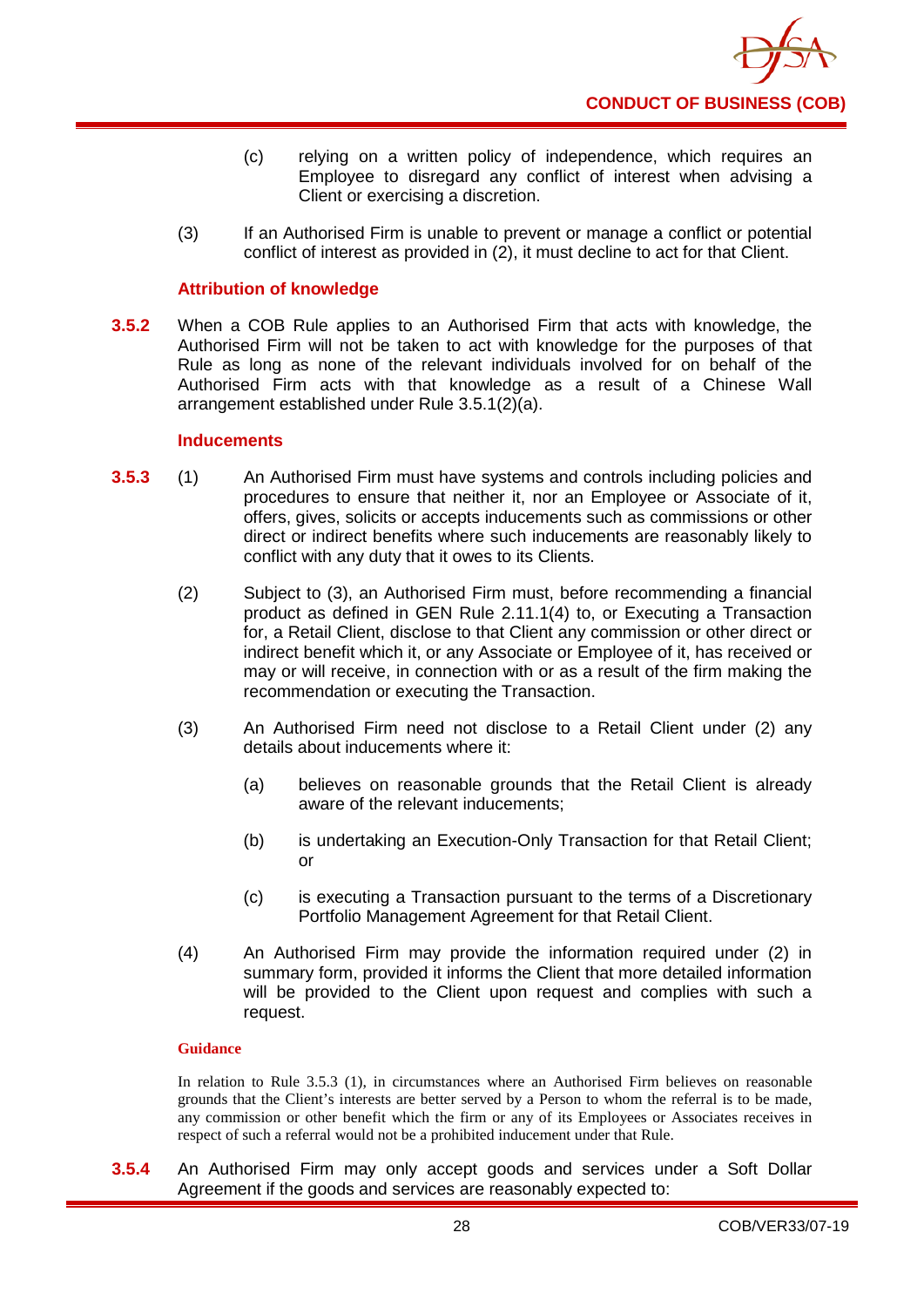

- (a) assist in the provision of Investment Business services to the Authorised Firm's Clients by means of:
	- (i) specific advice on dealing in, or on the value of, any Investment;
	- (ii) research or analysis relevant to (i) or about Investments generally; or
	- (iii) use of computer or other information facilities to the extent that they are associated with specialist computer software or research services, or dedicated telephone lines;
- (b) provide custody services relating to Investments belonging to, or managed for, Clients;
- (c) provide services relating to portfolio valuation or performance measurement services; or
- (d) provide market price services.

An Authorised Firm should undertake a thorough assessment of the nature of the goods and services and the terms upon which they are to be provided under a Soft Dollar Agreement to ensure that the receipt of such goods and services provide commensurate value. This is particularly the case if any costs of such goods and services are to be passed through to Clients. Where the Client bears the cost of the goods and services, the disclosure obligation relating to costs and charges under Rule 3.3.2 (see App 2) will apply to such costs.

- **3.5.5** An Authorised Firm must not Deal in Investments as Agent for a Client, either directly or indirectly, through any broker under a Soft Dollar Agreement, unless:
	- (a) the agreement is a written agreement for the supply of goods or services described in Rule 3.5.4, which do not take the form of, or include, cash or any other direct financial benefit;
	- (b) Transaction execution by the broker is consistent with any best execution obligations owed to the Client;
	- (c) the Authorised Firm has taken reasonable steps to ensure that the services provided by the broker are competitive, with no comparative price disadvantage, and take into account the interests of the Client;
	- (d) for Transactions in which the broker acts as principal, the Authorised Firm has taken reasonable steps to ensure that Commission paid under the agreement will be sufficient to cover the value of the goods or services to be received and the costs of execution; and
	- (e) the Authorised Firm makes adequate disclosure in accordance with Rules 3.5.6 and 3.5.7.
- **3.5.6** Before an Authorised Firm enters into a Transaction for or on behalf of a Retail Client or Professional Client, either directly or indirectly, with or through the agency of another Person, in relation to which there is a Soft Dollar Agreement which the Authorised Firm has, or knows that another member of its Group has, with that other Person, it must disclose to its Client: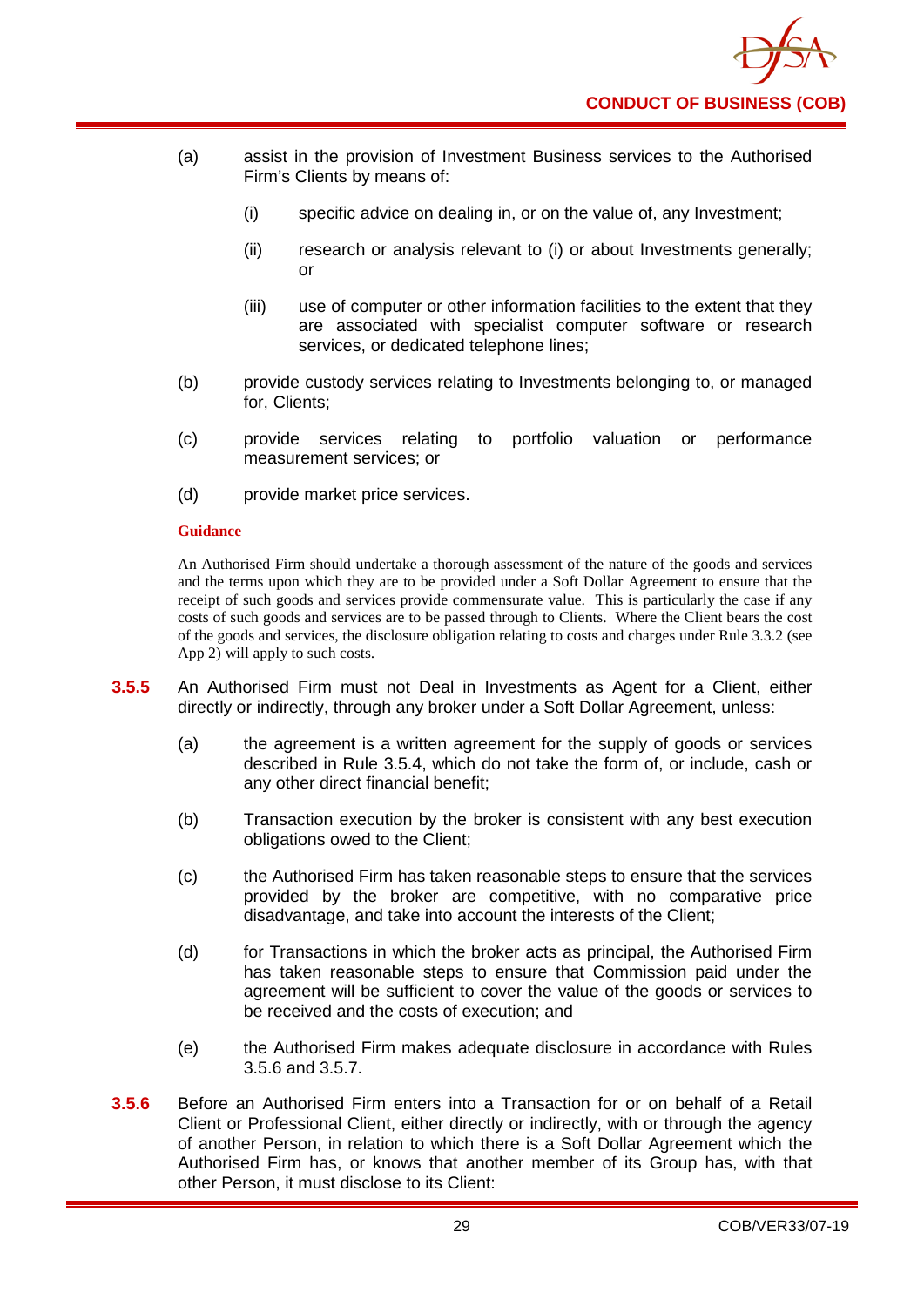

- (a) the existence of a Soft Dollar Agreement; and
- (b) the Authorised Firm's or its Group's policy relating to Soft Dollar Agreements.
- **3.5.7** (1) If an Authorised Firm or member of its Group has a Soft Dollar Agreement under which either the Authorised Firm or member of its Group Deals for a Client, the Authorised Firm must provide that Client with the following information:
	- (a) the percentage paid under Soft Dollar Agreements of the total Commission paid by or at the direction of:
		- (i) the Authorised Firm; and
		- (ii) any other member of the Authorised Firm's Group which is a party to those agreements;
	- (b) the value, on a cost price basis, of the goods and services received by the Authorised Firm under Soft Dollar Agreements, expressed as a percentage of the total Commission paid by or at the direction of:
		- (i) the Authorised Firm; or
		- (ii) other members of the Authorised Firm's Group;
	- (c) a summary of the nature of the goods and services received by the Authorised Firm under the Soft Dollar Agreements; and
	- (d) the total Commission paid from the portfolio of that Client.
	- (2) The information in (1) must be provided to that Client at least once a year, covering the period since the Authorised Firm last reported to that Client.

# <span id="page-34-0"></span>**3.6 Record Keeping**

- **3.6.1** An Authorised Firm must, for a minimum of six years, maintain sufficient records in relation to each activity and function of the Authorised Firm. These must include, where applicable, the following:
	- (a) any marketing material issued by, or on behalf of, the Authorised Firm;
	- (b) any financial products or Financial Services provided to a Client and each advice or recommendation made to a Client,
	- (c) a record of each Client Agreement including any subsequent amendments to it as agreed with the Client;
	- (d) records relating to the suitability assessment undertaken by the Authorised Firm to demonstrate compliance with Rule 3.4.2;
	- (e) records to demonstrate compliance with the requirements relating to inducements under section 3.5, including any disclosure made to Clients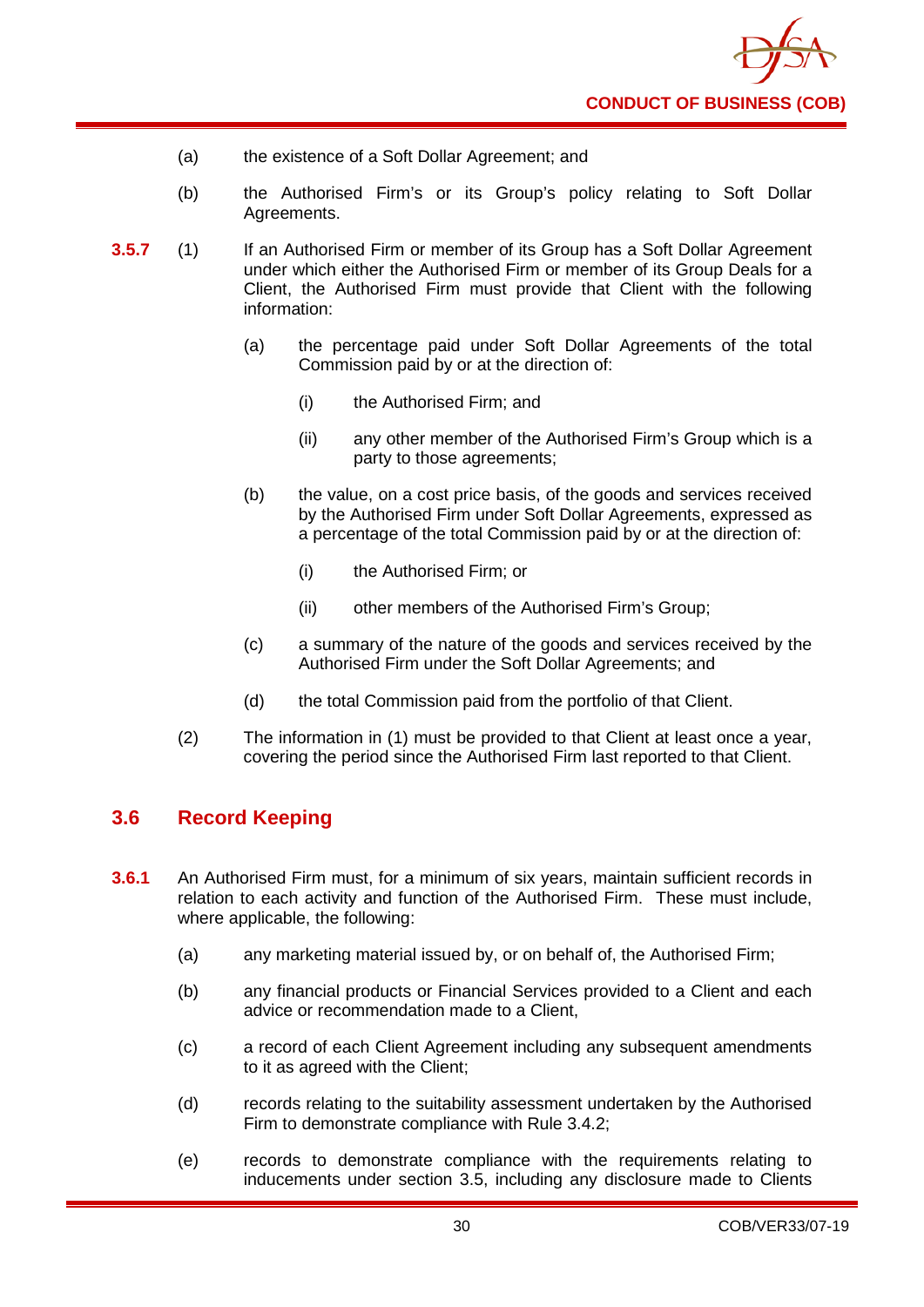

under that section and if any goods and services are received by the Authorised Firm under a Soft Dollar Agreement, the details relating to those agreements; and

- (f) any other disclosures made to Clients.
- **3.6.2** For the purposes of Rule 3.6.1, the six year period commences:
	- (a) in the case of the requirement in Rule  $3.6.1(a)$ , from the date on which the marketing material was last provided to a Person;
	- (b) in the case of the requirement in Rule 3.6.1(b) to (d), from the date the Client ceases to be a Client of the Authorised Firm; and
	- (c) in the case of the requirement in Rule 3.6.1(e), from the date on which the relevant inducements were last received.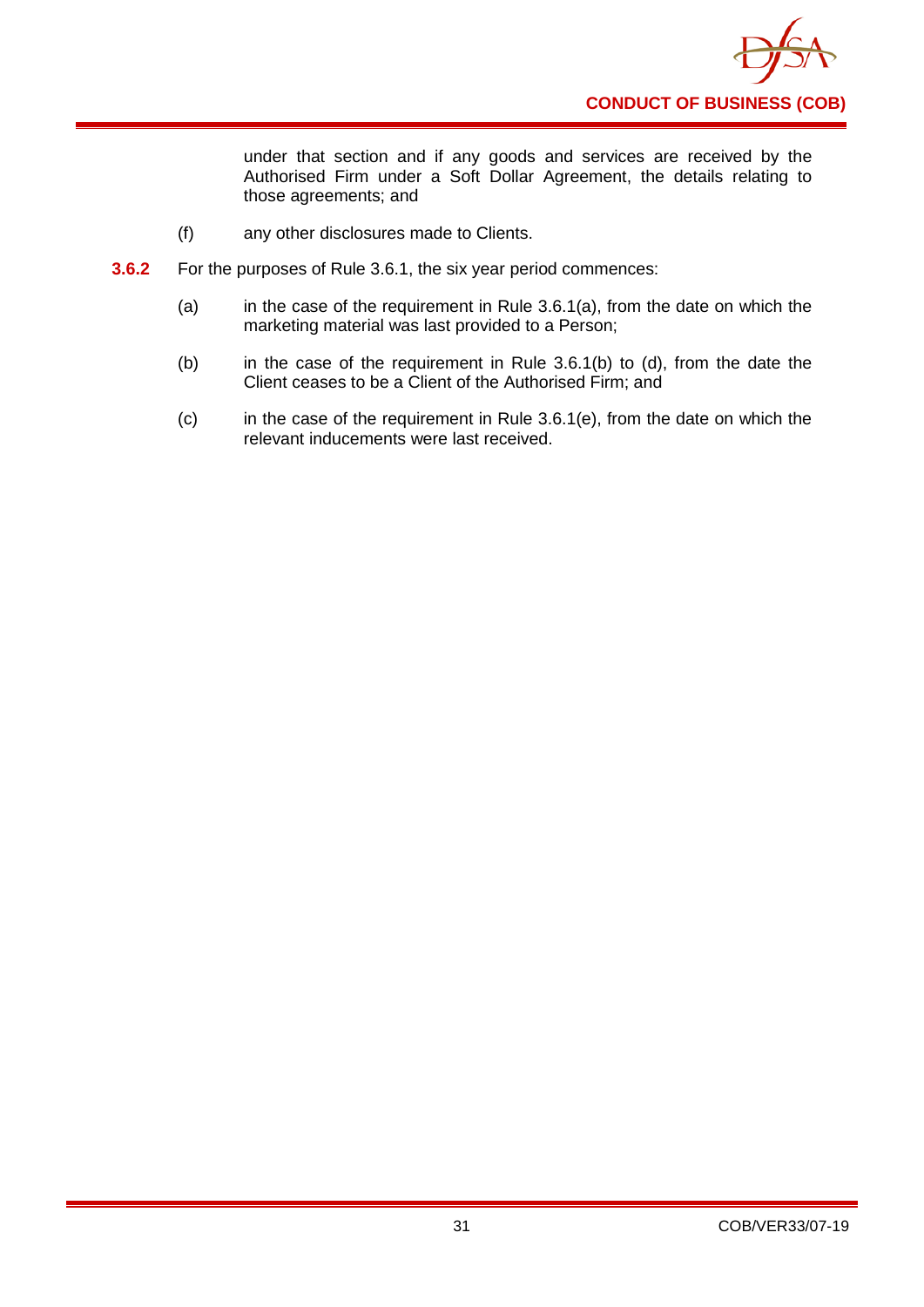

# **4 ADDITIONAL RULES - ACCEPTING DEPOSITS AND PROVIDING CREDIT**

## **4.1 Application**

**4.1.1** The Rules in this chapter apply to an Authorised Firm with respect to Accepting Deposits or Providing Credit through an establishment maintained by it in the DIFC.

# **4.2 Accepting Deposits**

- **4.2.1** A Bank, in the course of Accepting Deposits, must not:
	- (a) Accept Deposits from the State's markets;
	- (b) Accept Deposits in the U.A.E. Dirham;
	- (c) undertake currency or foreign exchange transactions involving the U.A.E. Dirham; or
	- (d) Accept Deposits from Retail Clients.

## **4.3 Providing Credit**

- **4.3.1** (1) An Authorised Firm may, subject to (2), Provide Credit to a:
	- (a) Professional Client; and
	- (b) Retail Client, but only where:
		- (i) the Retail Client is an Undertaking; and
		- (ii) the Credit Facility is provided to the Retail Client for a business purpose.
	- (2) An Authorised Firm, in the course of Providing Credit, must not:
		- (a) Provide Credit in the U.A.E. Dirham; or
		- (b) undertake currency or foreign exchange transactions involving the U.A.E. Dirham.

## **4.4 Depositor protection**

**4.4.1** (1) Subject to (2), to the extent that the Rules in this section are inconsistent with the Insolvency Law 2009 and any regulations made for the purposes of that law the Rules in this section will prevail.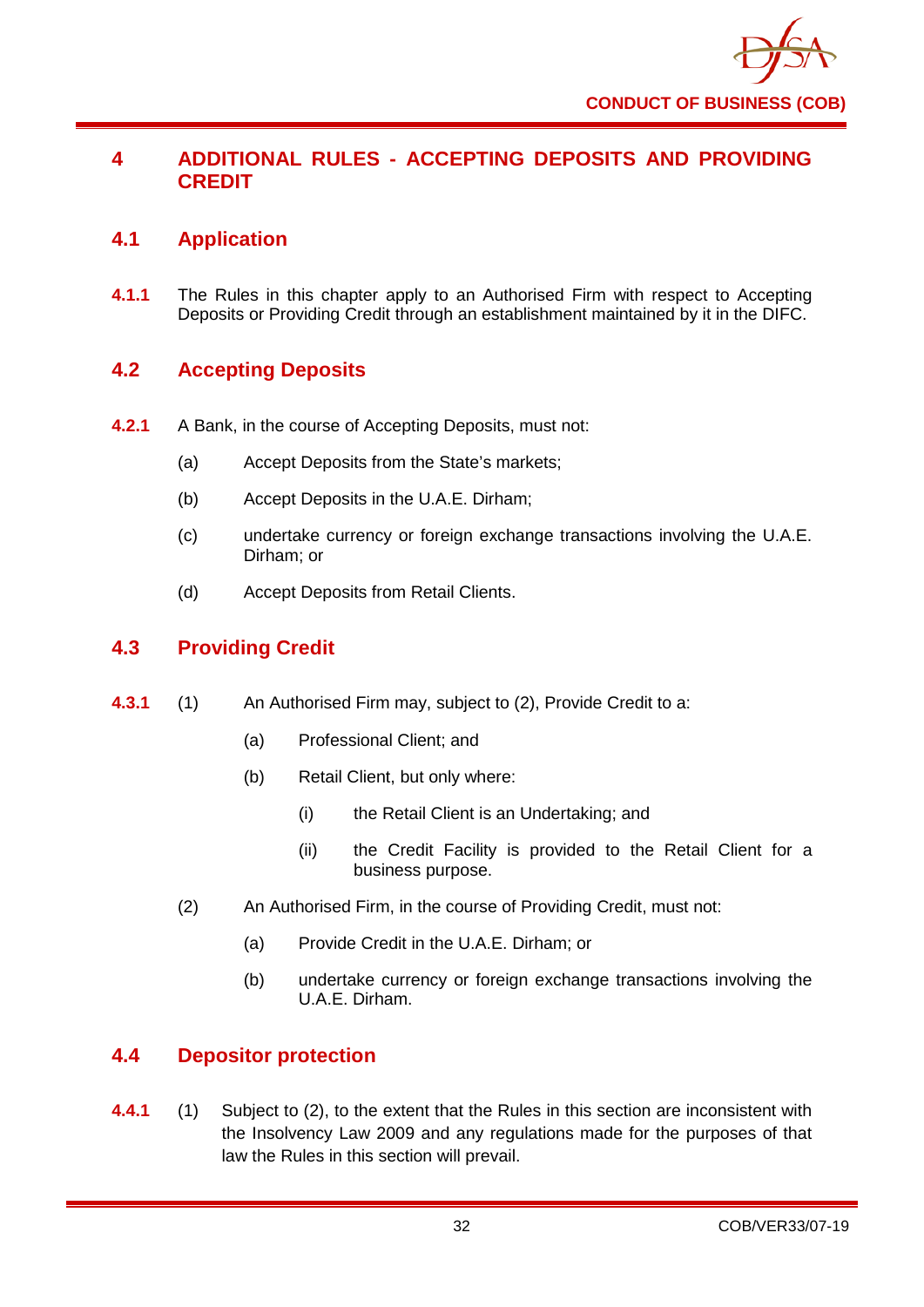- (2) The following provisions of laws, Rules and Regulations prevail over the Rules in this section:
	- (a) parts A5.13.2 (a), (b), (c) and (d)(ii) of the Client Money Distribution Rules;
	- (b) Article 65 of the Insolvency Law 2009;
	- (c) the DIFC Preferential Creditor Regulations; and
	- (d) Regulations 5.45.4 and 5.52 of the DIFC Insolvency Regulations.
- **4.4.2** (1) In the event of:
	- (a) the appointment of a provisional liquidator, liquidator, receiver or administrator, or trustee in bankruptcy, over a Bank which is a Domestic Firm; or
	- (b) a direction by the DFSA to a Bank which is a Domestic Firm under Article 76 of the Regulatory Law 2004 to deal with all or substantially all its Deposits in a specified manner,

eligible depositors of the Bank have priority over, and shall be paid in priority to, all other unsecured creditors of the Bank.

- (2) In (1), an "eligible depositor" means, subject to (3), a Person who, at the relevant time, is a creditor of a Bank referred to in (1) by virtue of being owed an amount of Money held by the Bank as a Deposit.
- (3) In (2), eligible depositor excludes any creditor which is:
	- (i) a Market Counterparty; or
	- (ii) a bank.

### **Guidance**

Article 101 of the DIFC Insolvency Law 2009 gives the DFSA a power to modify the application of provisions of that law and the Regulations made for the purposes of it in particular cases or classes of case. It permits the DFSA to make Rules which provide for the orderly conduct of affairs or winding up of an Authorised Firm and to prescribe procedures and priorities for dealing with assets of the Authorised Firm or other persons in the event of pending or actual insolvency or other default.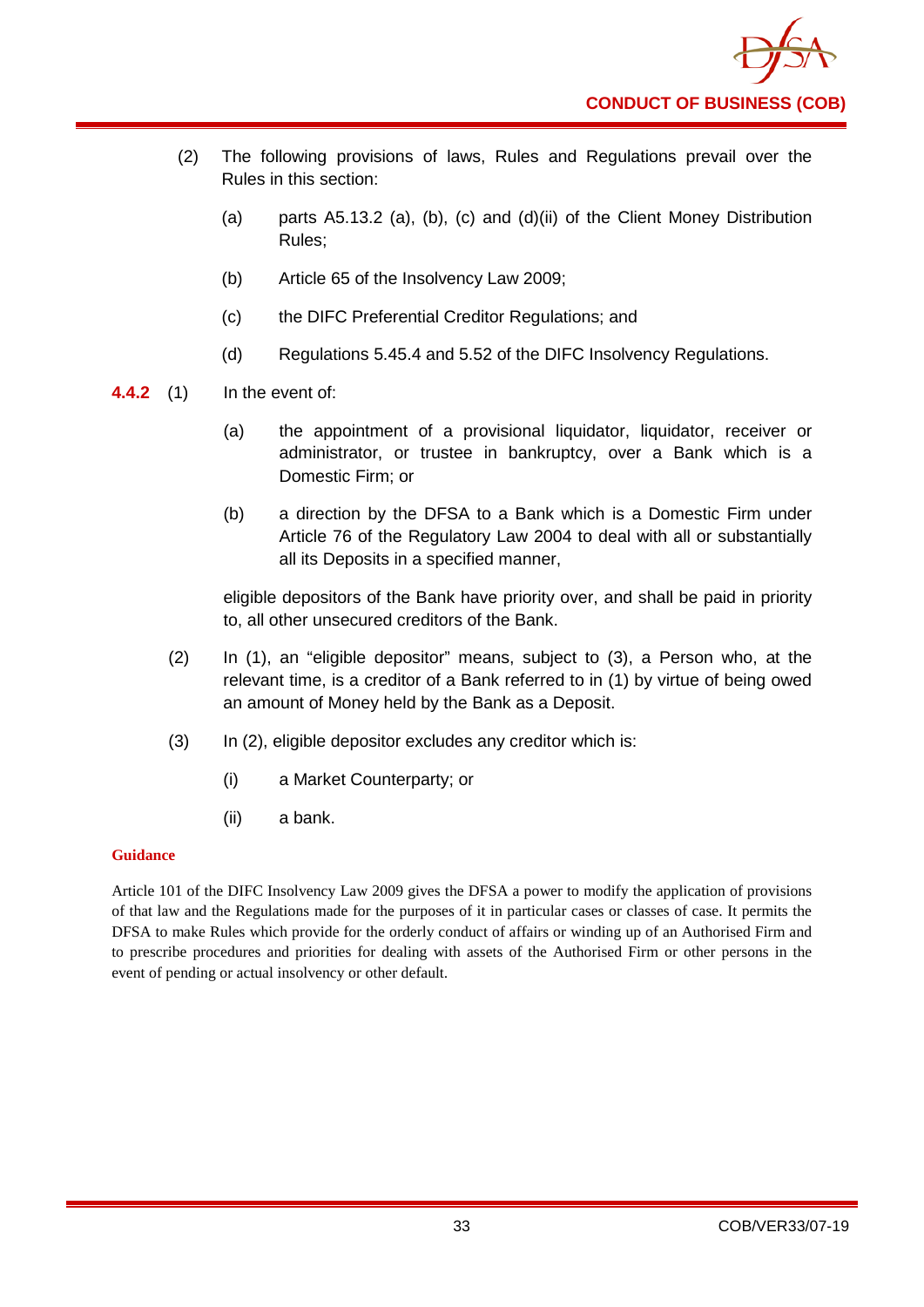

## **5 ADDITIONAL RULES – PROVIDING TRUST SERVICES**

## **5.1 Application**

**5.1.1** This chapter applies to a Trust Service Provider with respect to the conduct of Providing Trust Services.

### **Guidance**

The requirements in chapter 3 also apply to Trust Service Providers.

## **5.2 General**

- **5.2.1** For the purposes of this chapter, a settlor, a trustee or a named beneficiary of a trust in respect of which the Trust Service Provider is engaged in Providing Trust Services may be treated as a Client of the Authorised Firm.
- **5.2.2** A Trust Service Provider must maintain adequate knowledge of, and comply with, all applicable DIFC laws, Rules and Regulations relevant to Providing Trust Services.
- **5.2.3** A Trust Service Provider must be able to demonstrate that it is in compliance with appropriate standards of corporate governance.
- **5.2.4** A Trust Service Provider must transact its business (including the establishing, transferring or closing of business relationships with its Clients) in an expeditious manner where appropriate unless there are reasonable grounds to do otherwise.

### **Exercise of Discretion**

- **5.2.5** Where a Trust Service Provider is responsible for exercising discretion for, or in relation to, its Clients, it must take all reasonable steps to obtain sufficient information in order to exercise, subject to Rule 5.2.6, its discretion or other powers in a proper manner.
- **5.2.6** A Trust Service Provider must only exercise its power or discretion for a proper purpose.
- **5.2.7** The Trust Service Provider must ensure that its understanding of a Client's business is refreshed by means of regular reviews.
- **5.2.8** The Trust Service Provider must ensure that any trustee exercises his discretion in accordance with his fiduciary and other duties under the laws governing the trust of which he is a trustee.

### **Delegation of duties or powers**

**5.2.9** Any delegation of duties or powers by a Trust Service Provider, whether by Power of Attorney or otherwise, must only be entered into for a proper purpose, permissible by law and limited and monitored as appropriate.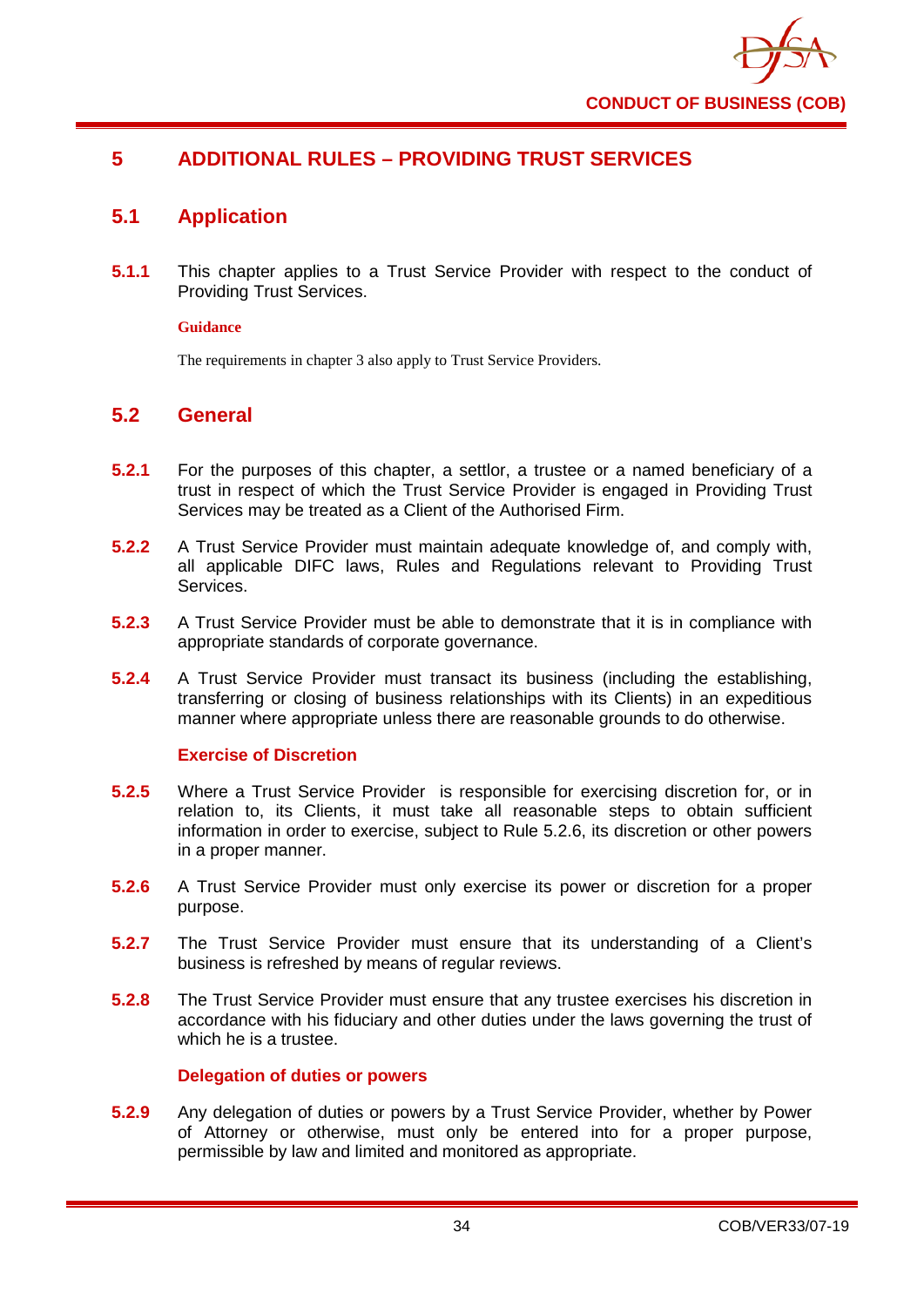

## **5.3 Reviews**

**5.3.1** A Trust Service Provider must ensure that adequate procedures are implemented to ensure that regular reviews at appropriate intervals are conducted in respect of Providing Trust Services to its Clients.

## **5.4 Professional indemnity insurance cover**

- **5.4.1** A Trust Service Provider must maintain professional indemnity insurance cover appropriate to the nature and size of the Trust Service Provider's business.
- **5.4.2** A Trust Service Provider must:
	- (a) provide the DFSA with a copy of its professional indemnity insurance cover; and
	- (b) notify the DFSA of any changes to the cover including termination and renewal.
- **5.4.3** A Trust Service Provider must provide the DFSA on a yearly basis, with the details of the arrangements in force together with evidence of the cover. Any claims in excess of \$10,000 or changes to the arrangements previously notified to the DFSA under this Rule must be notified to the DFSA as they arise.

## **5.5 Dual control**

- **5.5.1** The Trust Service Provider must have adequate internal controls, including having two Persons with appropriate skills and experience managing the business.
- **5.5.2** While a Trust Service Provider may have a single Person with overall responsibility, at least another Person must have the skills and experience to be able to run the business of the Trust Service Provider in the absence of the senior Person and must be in a position to challenge the actions of the senior Person where they consider that those actions may be contrary to the provisions of DIFC Laws, Rules or Regulations or any other applicable legislation, may not be in the interests of the Client, or may be contrary to sound business principles.

## **5.6 Internal reporting**

- **5.6.1** A Trust Service Provider must have arrangements for internal reporting to ensure that the directors or the partners can satisfy themselves that:
	- (a) the requirements of the relevant legislation are being met on an on going basis;
	- (b) the Trust Service Provider's business is being managed according to sound business principles and, in particular, that it can meet its financial commitments as they fall due;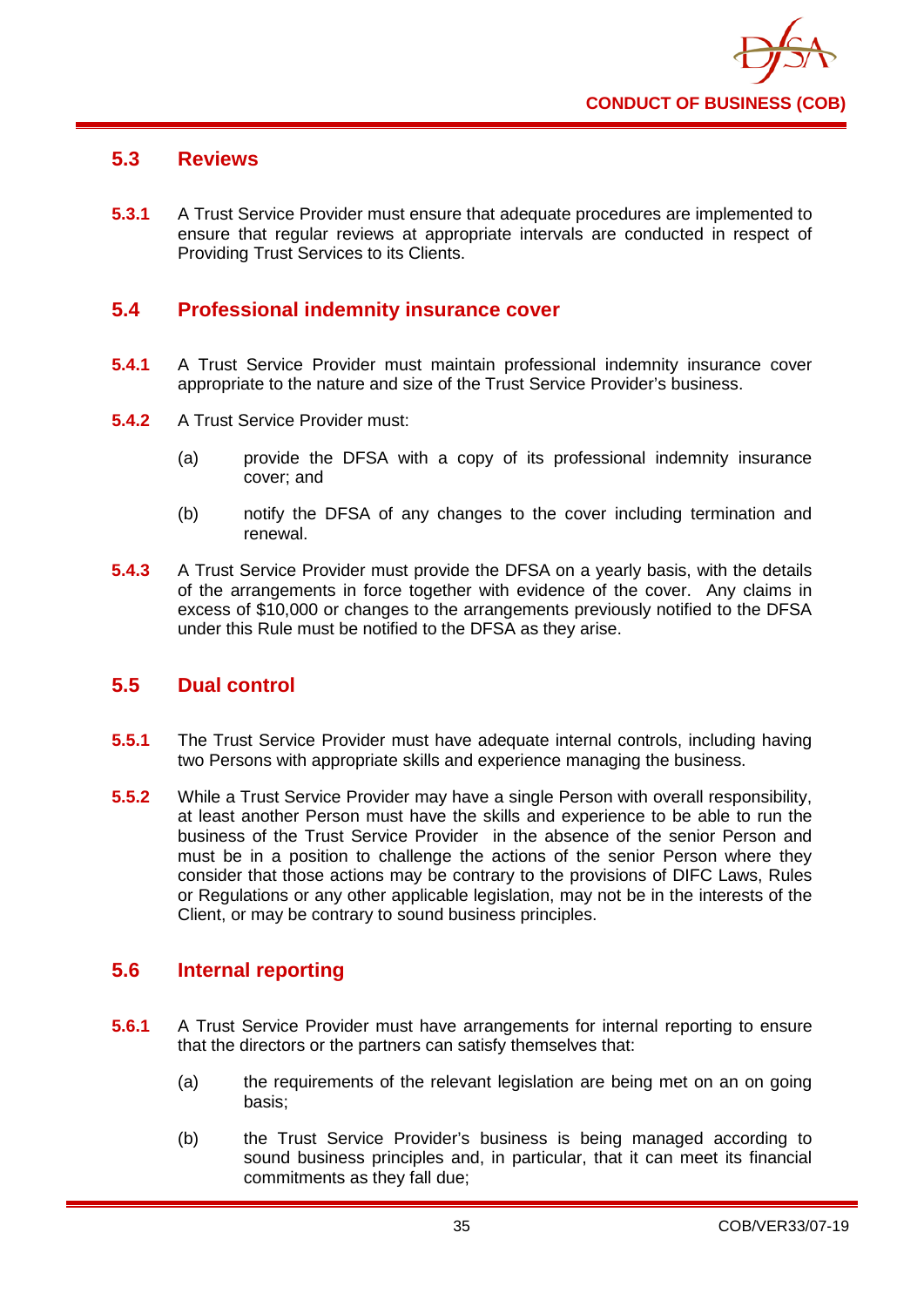

- (c) the affairs of its Clients are being managed in accordance with the service agreements;
- (d) the trustees are acting in accordance with their fiduciary and other duties;
- (e) the affairs of its Clients are being properly monitored and in particular that the Client is not using the trust structure to hide assets from legitimate enquiry, to avoid proper obligations in other jurisdictions or to engage in illegal activities in other jurisdictions:
- (f) the assets of its Clients are properly managed and safeguarded; and
- (g) the recruitment, training and motivation of staff is sufficient to meet the obligations of the business.

## **5.7 Recording of Selection Criteria**

- **5.7.1** Where the Trust Service Provider seeks the advice of a third party in connection with a Client's affairs, for example to advise on or manage investments, the Trust Service Provider must record the criteria for selection of the adviser and the reasons for the selection made.
- **5.7.2** The Trust Service Provider must monitor the performance of the adviser and ensure that it is in a position to change advisers if it is in the interests of the Client.

## **5.8 Qualification and experience of Trust Service Provider staff**

- **5.8.1** Staff employed or Persons recommended by the Trust Service Provider must have appropriate qualifications and experience.
- **5.8.2** A Trust Service Provider must ensure that all transactions or decisions entered into, taken by or on behalf of Clients are properly authorised and handled by Persons with an appropriate level of knowledge, experience, qualifications and status according to the nature and status of the transactions or decisions involved (this applies also to decisions taken by trustees who are recommended by, but not employed by, a Trust Service Provider).
- **5.8.3** A Trust Service Provider must ensure that, each of its officers and employees, agents, Persons acting with its instructions and Persons it recommends to act as trustees have an appropriate understanding of the fiduciary and other duties of a trustee and any duties arising under the laws relevant to the administration and affairs of Clients for which they are acting in the jurisdictions in which they are carrying on business and in which the assets being managed are held.
- **5.8.4** A Trust Service Provider must ensure that staff competence is kept up to date through training and continuous professional development as appropriate.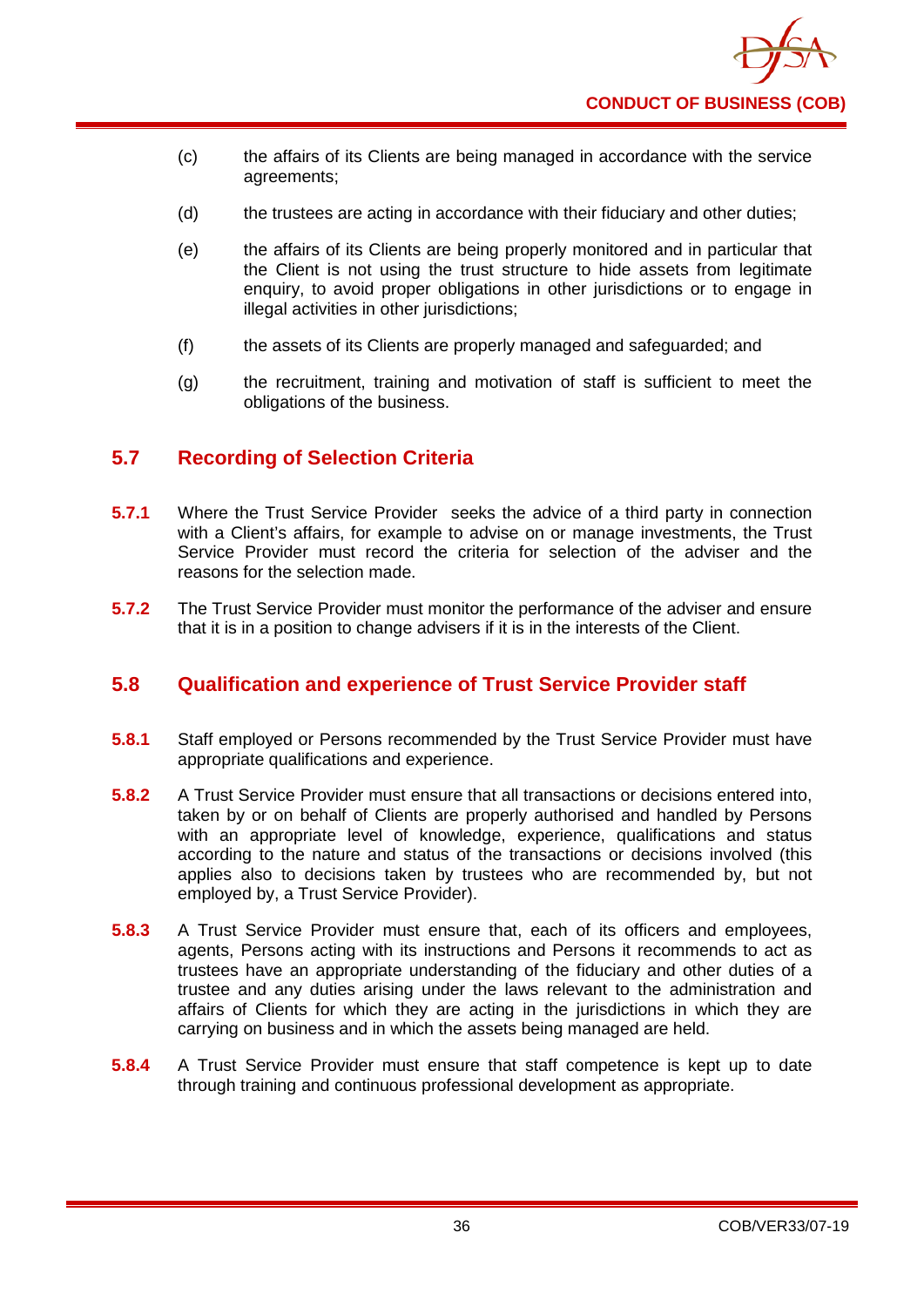

## **5.9 Books and records**

**5.9.1** The books and records of a Trust Service Provider must be sufficient to demonstrate adequate and orderly management of Clients' affairs. A Trust Service Provider must prepare proper accounts, at appropriately regular intervals on the trusts and underlying companies administered for its Clients. Where trusts and underlying companies are governed by the laws of a jurisdiction that require accounts to be kept in a particular form, the Trust Service Provider must meet those requirements. In any case, the Trust Service Provider's books and records must be sufficient to allow the recreation of the transactions of the business and its Clients and to demonstrate what assets are due to each Client and what liabilities are attributable to each Client. The books and records must also include sufficient details about service providers and agents engaged on behalf of the trust.

## **5.10 Due diligence**

- **5.10.1** A Trust Service Provider must, at all times, have verified documentary evidence of the settlors, trustees (in addition to the Trust Service Provider itself) and principal named beneficiaries of trusts for which it Provides Trust Services. In the case of discretionary trusts with the capacity for the trustee to add further beneficiaries, a Trust Service Provider must also have verified, where reasonably possible, documentary evidence of any Person who receives a distribution from the trust and any other Person who is named in a memorandum or letter of wishes as being a likely recipient of a distribution from a trust.
- **5.10.2** A Trust Service Provider must demonstrate that it has knowledge of the source of funds that have been settled into trusts or have been used to provide capital to companies, or have been used in transactions with which the Trust Service Provider has an involvement.

## **5.11 Fitness and Propriety of Persons acting as trustees**

- **5.11.1** Where a Trust Service Provider arranges for a Person who is not an employee of the Trust Service Provider to act as trustee for a Client of the Trust Service Provider, the Trust Service Provider must ensure that such Person is fit and proper.
- **5.11.2** A Trust Service Provider must notify the DFSA of the appointment of a Person under Rule 5.11.1, including the name and business address if applicable and the date of commencement of the appointment.
- **5.11.3** Prior to the appointment of such a Person to act as a trustee, the Trust Service Provider must take reasonable steps to ensure that the Person has the required skills, experience and resources to act as a trustee for a Client of the Trust Service Provider.
- **5.11.4** A Trust Service Provider must notify the DFSA immediately if the appointment of such a Person is or is about to be terminated, or on the resignation of such Person, giving the reasons for the resignation and the measures which have been taken to ensure that a new trustee has been appointed.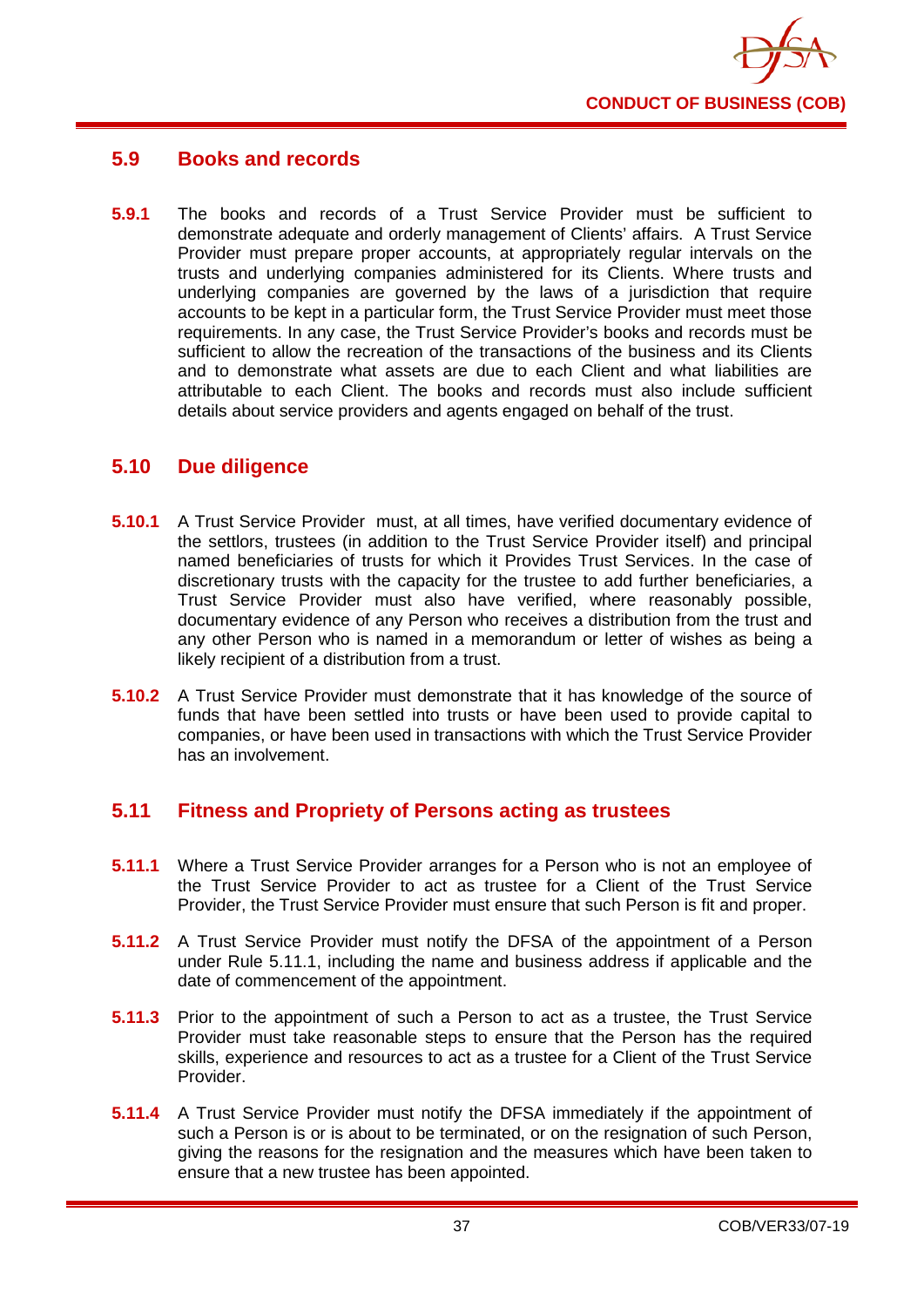

**5.11.5** A Person appointed to act as trustee for a Client of a Trust Service Provider who is not an Employee of the Trust Service Provider, must agree in writing to be bound by and comply with the same legal and regulatory requirements as if he were an Employee of the Trust Service Provider.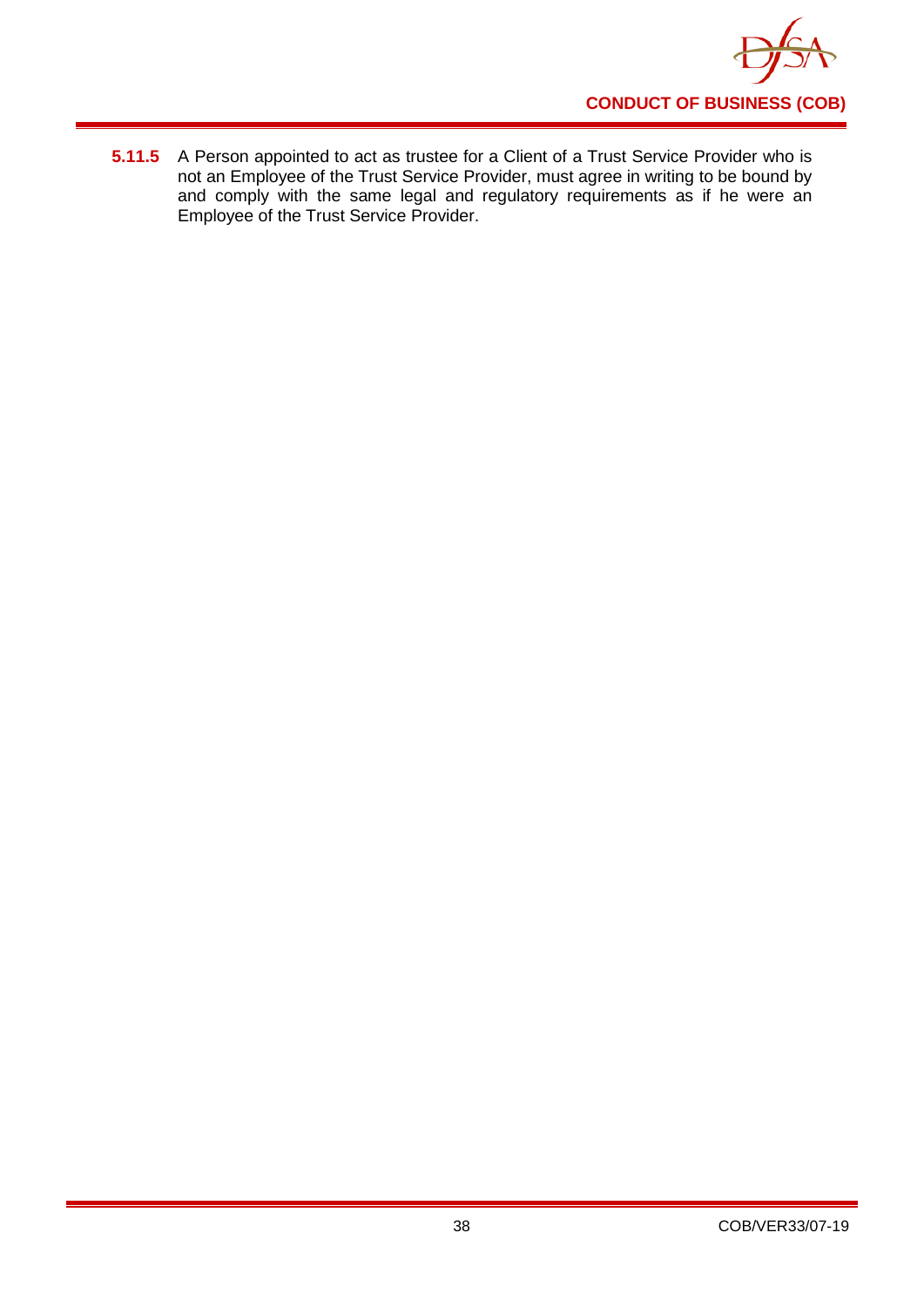

## **6 ADDITIONAL RULES - INVESTMENT BUSINESS**

## **6.1 Application**

- **6.1.1** (1) The Rules in this chapter apply to an Authorised Firm when conducting Investment Business.
	- (2) Sections 6.11, 6.12, 6.13 and 6.14 also apply to an Authorised Firm in respect of Client Assets that it holds or controls (within the meaning of Rule 6.11.4) in the course of, or in connection with, Operating a Crowdfunding Platform.
	- (3) The requirements in this chapter apply to an Authorised Firm regardless of the classification of the Client, unless expressly provided otherwise.

### **Guidance**

The requirements in chapter 3 also apply to the conduct of Investment Business.

## **6.2 Personal account transactions**

### **Conditions for personal account transactions**

- **6.2.1** An Authorised Firm must establish and maintain adequate policies and procedures so as to ensure that:
	- (a) an Employee does not undertake a Personal Account Transaction unless:
		- (i) the Authorised Firm has, in a written notice, drawn to the attention of the Employee the conditions upon which the Employee may undertake Personal Account Transactions and that the contents of such a notice are made a term of his contract of employment or services;
		- (ii) the Authorised Firm has given its written permission to that Employee for that transaction or to transactions generally in Investments of that kind; and
		- (iii) the transaction will not conflict with the Authorised Firm's duties to its Clients;
	- (b) it receives prompt notification or is otherwise aware of each Employee's Personal Account Transactions; and
	- (c) if an Employee's Personal Account Transactions are conducted with the Authorised Firm, each Employee's account must be clearly identified and distinguishable from other Clients' accounts.
- **6.2.2** The written notice in Rule 6.2.1(a)(i) must make it explicit that, if an Employee is prohibited from undertaking a Personal Account Transaction, he must not, except in the proper course of his employment: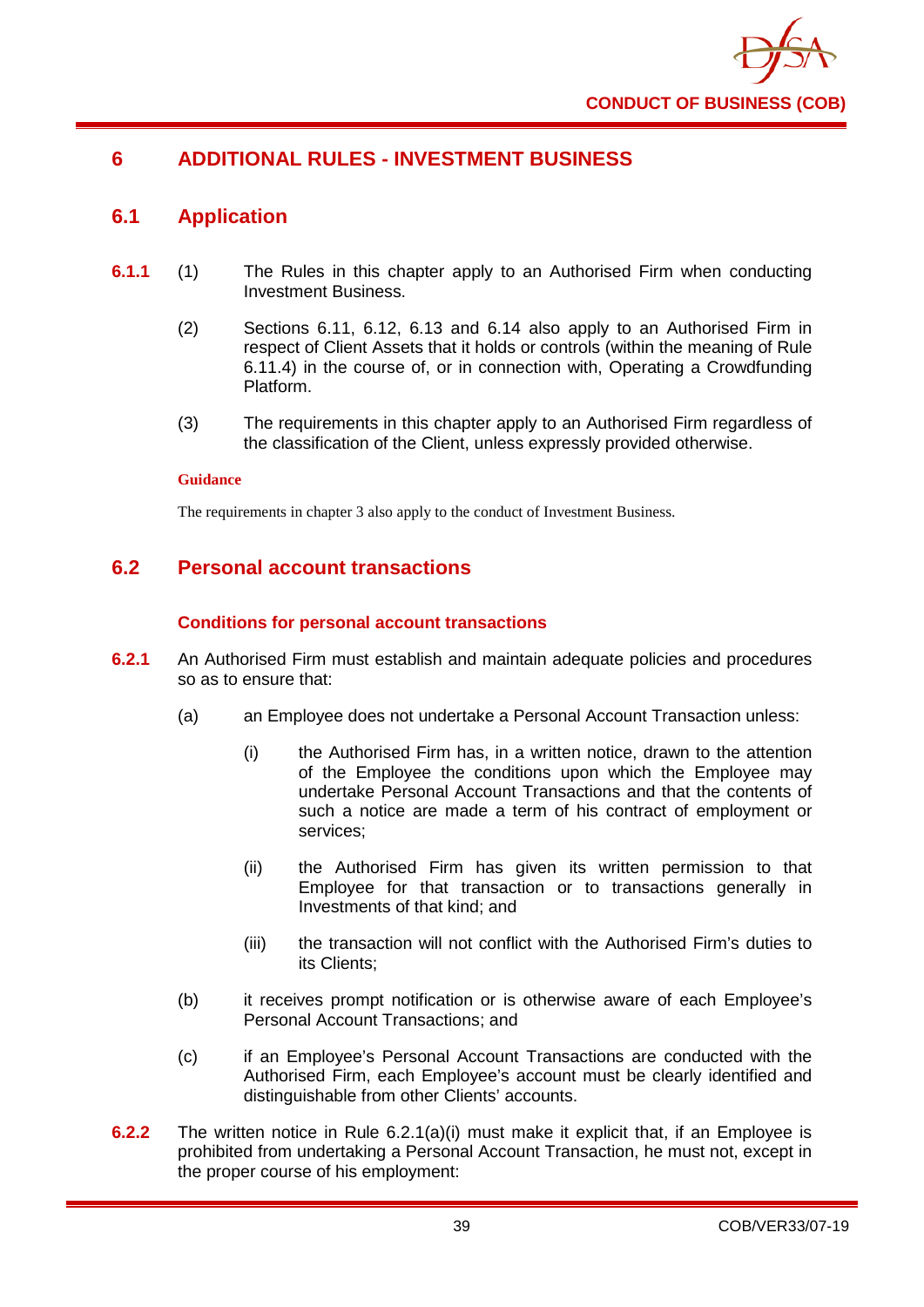

- (a) procure another Person to enter into such a Transaction; or
- (b) communicate any information or opinion to another Person if he knows, or ought to know, that the Person will as a result, enter into such a Transaction or procure some other Person to do so.
- **6.2.3** Where an Authorised Firm has taken reasonable steps to ensure that an Employee will not be involved to any material extent in, or have access to information about, the Authorised Firm's Investment Business, then the Authorised Firm need not comply with the requirements in Rule 6.2.1 in respect of that Employee.
- **6.2.4** An Authorised Firm must establish and maintain procedures and controls so as to ensure that an Investment Analyst does not undertake a Personal Account Transaction in an Investment if the Investment Analyst is preparing Investment Research:
	- (a) on that Investment or its Issuer; or
	- (b) on a related investment, or its Issuer;

until the Investment Research is published or made available to the Authorised Firm's Clients.

### **Record Keeping**

- **6.2.5** (1) An Authorised Firm must maintain and keep a record of:
	- (a) the written notice setting out the conditions for Personal Account Transactions under Rule 6.2.1(a)(i);
	- (b) each permission given or denied by the Authorised Firm under Rule 6.2.1(a)(ii);
	- (c) each notification made to it under Rule 6.2.1(b); and
	- (d) the basis upon which the Authorised Firm has ascertained that an Employee will not be involved in to any material extent, or have access to information about, the Authorised Firm's Investment Business for the purposes of Rule 6.2.3.
	- (2) The records in (1) must be retained for a minimum of six years from the date of:
		- (a) in  $(1)(a)$  and  $(1)(d)$ , termination of the employment contract of each Employee;
		- (b) in (1)(b), each permission given or denied by the Authorised Firm; and
		- (c) in (1)(c), each notification made to the Authorised Firm.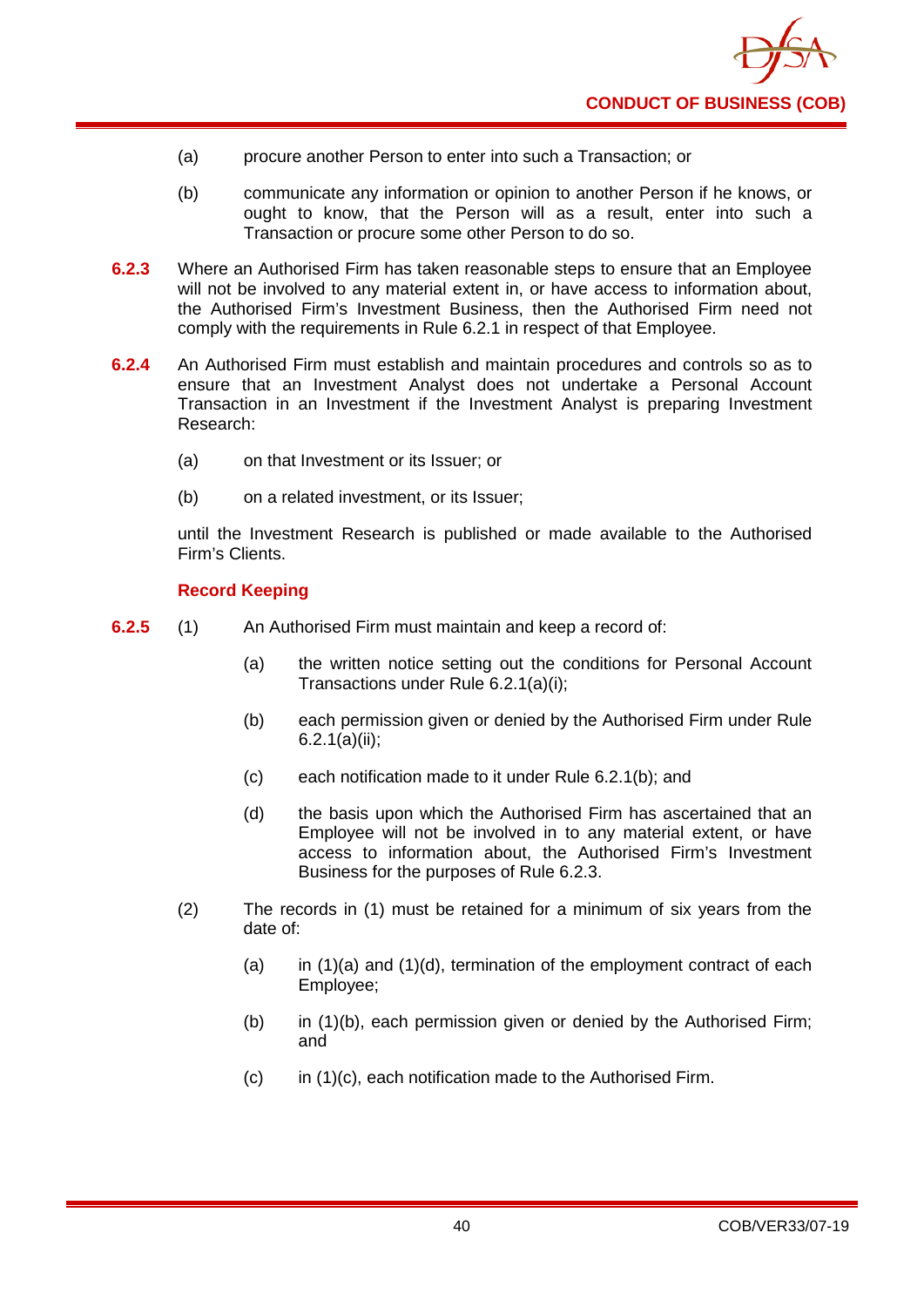

## **6.3 Investment research and offers of securities**

### **Application**

**6.3.1** This section applies to an Authorised Firm preparing or publishing Investment Research.

#### **Guidance**

Investment Research is seen as a significant potential source of conflicts of interest within an Authorised Firm and therefore an Authorised Firm preparing or publishing investment research is expected to have adequate procedures, systems and controls to manage effectively any conflicts that arise.

- **6.3.2** An Authorised Firm that prepares and publishes Investment Research must have adequate procedures and controls to ensure:
	- (a) the effective supervision and management of Investment Analysts;
	- (b) that the actual or potential conflicts of interest are proactively managed in accordance with section 3.5 ;
	- (c) that the Investment Research issued to Clients is impartial; and
	- (d) that the Investment Research contains the disclosures described under Rules 6.3.3 and 6.3.4.

#### **Guidance**

An Authorised Firm's procedures, controls and internal arrangements, which may include Chinese Walls, should limit the extent of Investment Analysts participation in corporate finance business and sales and trading activities, and ensure remuneration structures do not affect their independence.

### **Disclosures in investment research**

- **6.3.3** When an Authorised Firm publishes Investment Research, it must take reasonable steps to ensure that the Investment Research:
	- (a) clearly identifies the types of Clients for whom it is principally intended;
	- (b) distinguishes fact from opinion or estimates, and includes references to sources of data and any assumptions used;
	- (c) specifies the date when it was first published;
	- (d) specifies the period the ratings or recommendations are intended to cover;
	- (e) contains a clear and unambiguous explanation of the rating or recommendation system used;
	- (f) includes a distribution of the different ratings or recommendations, in percentage terms:
		- (i) for all Investments;
		- (ii) for Investments in each sector covered; and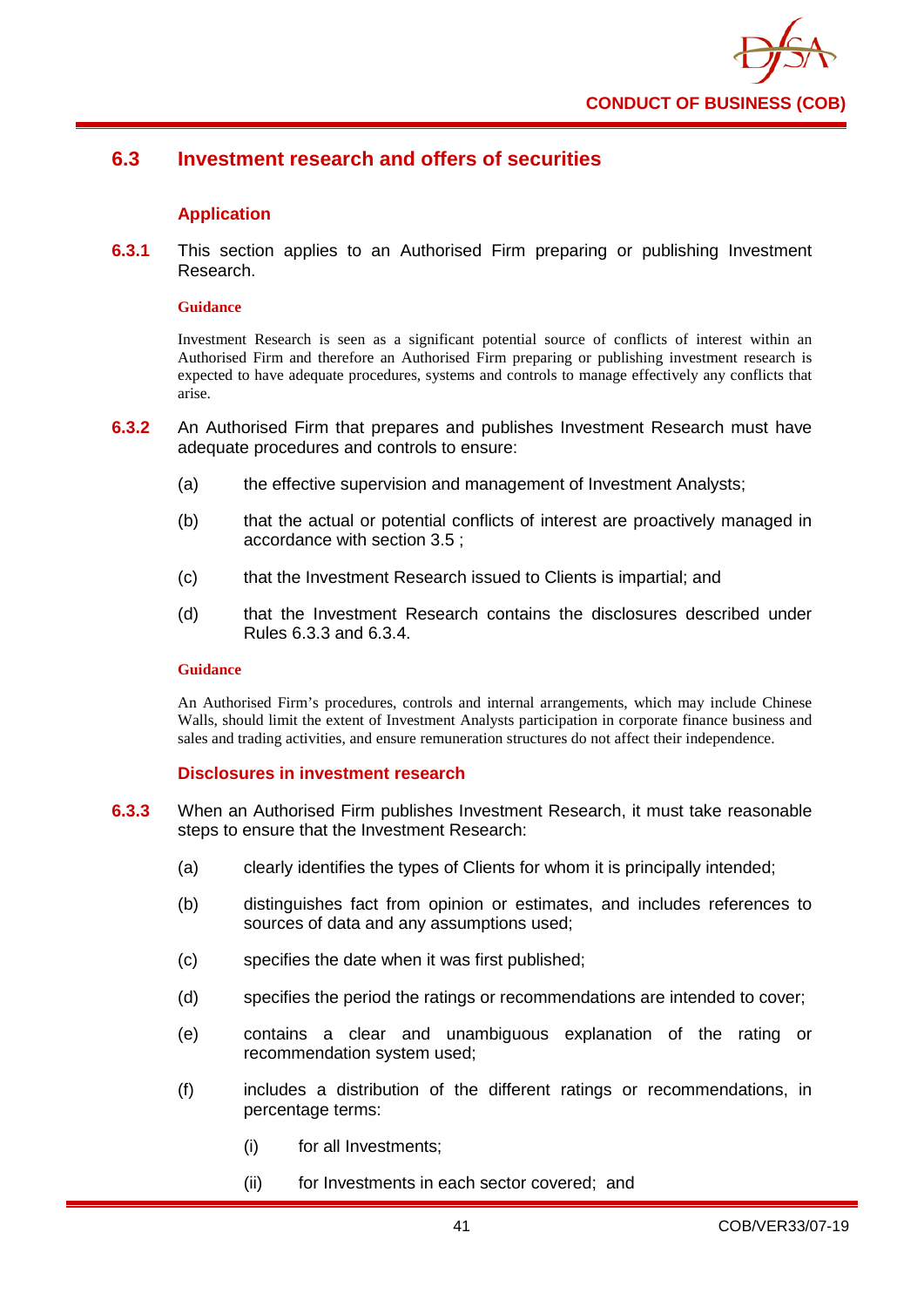

- (iii) for Investments, if any, where the Authorised Firm has undertaken corporate finance business with or for the Issuer over the past 12 months; and
- (g) if intended for use only by a Professional Client or Market Counterparty, contains a clear warning that it should not be relied upon by or distributed to Retail Clients.

An Authorised Firm may consider including a price chart or line graph depicting the performance of the Investment for the period that the Authorised Firm has assigned a rating or recommendation for that investment, including the dates on which the ratings were revised for the purposes of the requirements such as in (d) and (e) of Rule 6.3.3.

- **6.3.4** For the purposes of this section, an Authorised Firm must take reasonable steps to ensure that when it publishes Investment Research, and in the case where a representative of the Authorised Firm makes a Public Appearance, disclosure is made of the following matters:
	- (a) any financial interest or material interest that the Investment Analyst or a Close Relative of the analyst has, which relates to the Investment;
	- (b) the reporting lines for Investment Analysts and their remuneration arrangements where such matters give rise to any conflicts of interest which may reasonably be likely to impair the impartiality of the Investment Research;
	- (c) any shareholding by the Authorised Firm or its Associate of 1% or more of the total issued share capital of the Issuer;
	- (d) if the Authorised Firm or its Associate acts as corporate broker for the Issuer;
	- (e) any material shareholding by the Issuer in the Authorised Firm;
	- (f) any corporate finance business undertaken by the Authorised Firm with or for the Issuer over the past 12 months, and any future relevant corporate finance business initiatives; and
	- (g) that the Authorised Firm is a Market Maker in the Investment, if that is the case.

#### **Guidance**

The requirements in Rule 6.3.4(a) and (b) apply to an Authorised Firm in addition to other requirements in the DFSA Rulebook. For example, an Authorised Firm is required to take reasonable steps to identify actual or potential conflicts of interest and then prevent or manage them under GEN Rule 4.2.7 (Principle 7 – Conflicts of Interest). Further, COB Rule 6.3.2 requires an Authorised Firm to have adequate procedures and controls when it prepares or publishes Investment Research.

### **Restrictions on publication**

**6.3.5** If an Authorised Firm acts as a manager or co-manager of an initial public offering or a secondary offering, it must take reasonable steps to ensure that: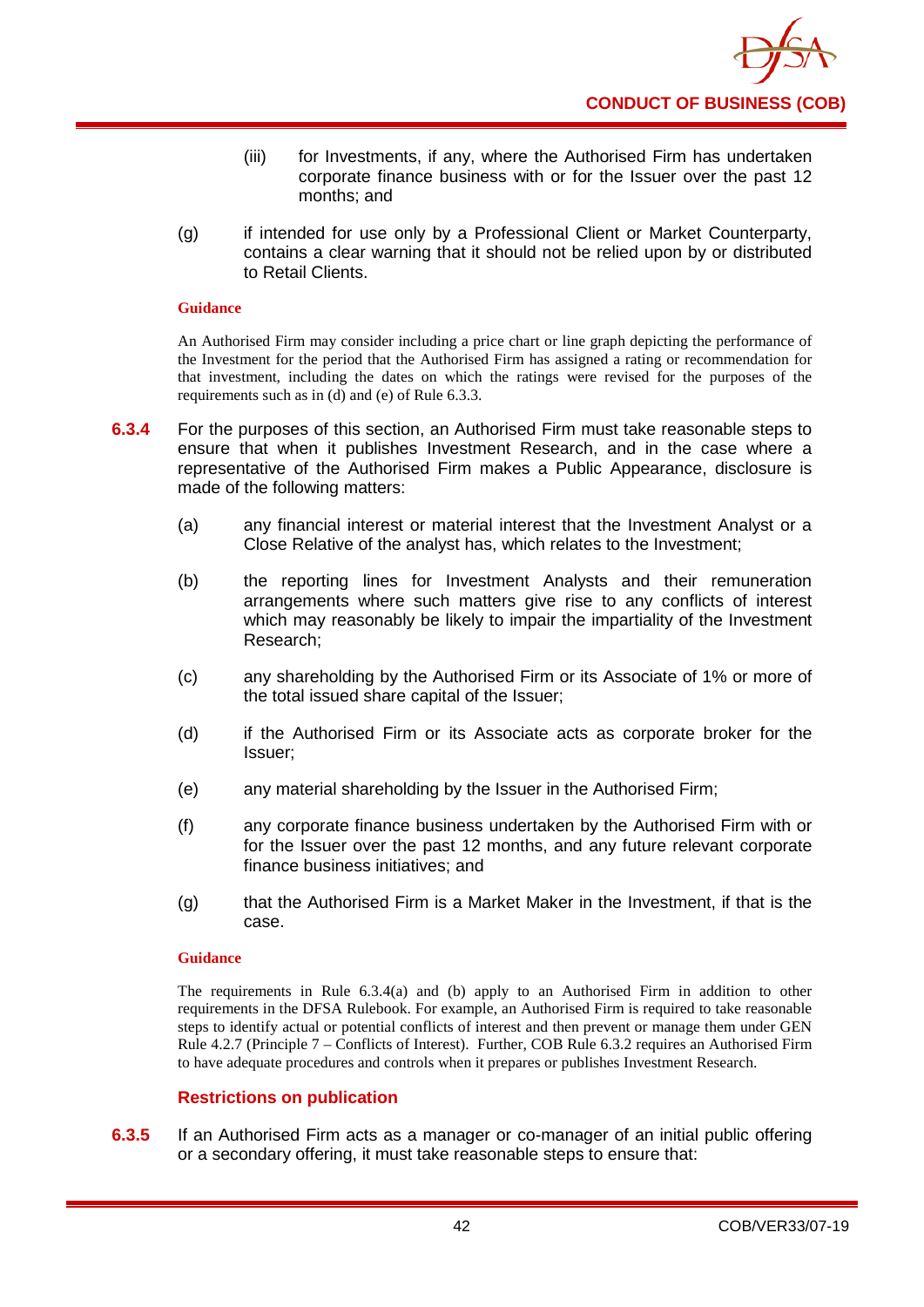

- (a) it does not publish Investment Research relating to the Investment during a Quiet Period; and
- (b) an Investment Analyst from the Authorised Firm does not make a Public Appearance relating to that Investment during a Quiet Period.

The DFSA does not consider the same conflicts of interest mentioned in this section arise if an Investment Analyst prepares Investment Research solely for an Authorised Firm's own use and not for publication. For example, if the research material is prepared solely for the purposes of the Authorised Firm's proprietary trading then the use of this information would fall outside the restrictions placed on publications.

#### **Restriction on own account transactions**

- **6.3.6** (1) Unless Rule 6.2.2 applies, an Authorised Firm or its Associate must not knowingly execute an Own Account Transaction in an Investment or related Investments, which is the subject of Investment Research, prepared either by the Authorised Firm or its Associate, until the Clients for whom the Investment Research was principally intended have had a reasonable opportunity to act upon it.
	- (2) The restriction in (1) does not apply if:
		- (a) the Authorised Firm or its Associate is a Market Maker in the relevant Investment;
		- (b) the Authorised Firm or its Associate undertakes an Execution-Only Transaction for a Client; or
		- (c) it is not expected to materially affect the price of the Investment.

### **Guidance**

The exceptions in Rule 6.3.6(2) allow an Authorised Firm to continue to provide key services to the market and to its Clients even if the Authorised Firm would be considered to have knowledge of the timing and content of the Investment Research which is intended for publication to Clients, for example when it is impractical for an Authorised Firm to put in place a Chinese Wall because the Authorised Firm has few Employees or cannot otherwise separate its functions.

### **Offers of securities**

**6.3.7** When an Authorised Firm carries out a mandate to manage an Offer of Securities, it must implement adequate internal arrangements, in accordance with section 3.5, to manage any conflicts of interest that may arise as a result of the Authorised Firm's duty to two distinct sets of Clients namely the corporate finance Client and the investment Client.

### **Disclosure**

**6.3.8** For the purposes of Rule 6.3.7, when an Authorised Firm accepts a mandate to manage an Offer, it must take reasonable steps to disclose to its corporate finance Client: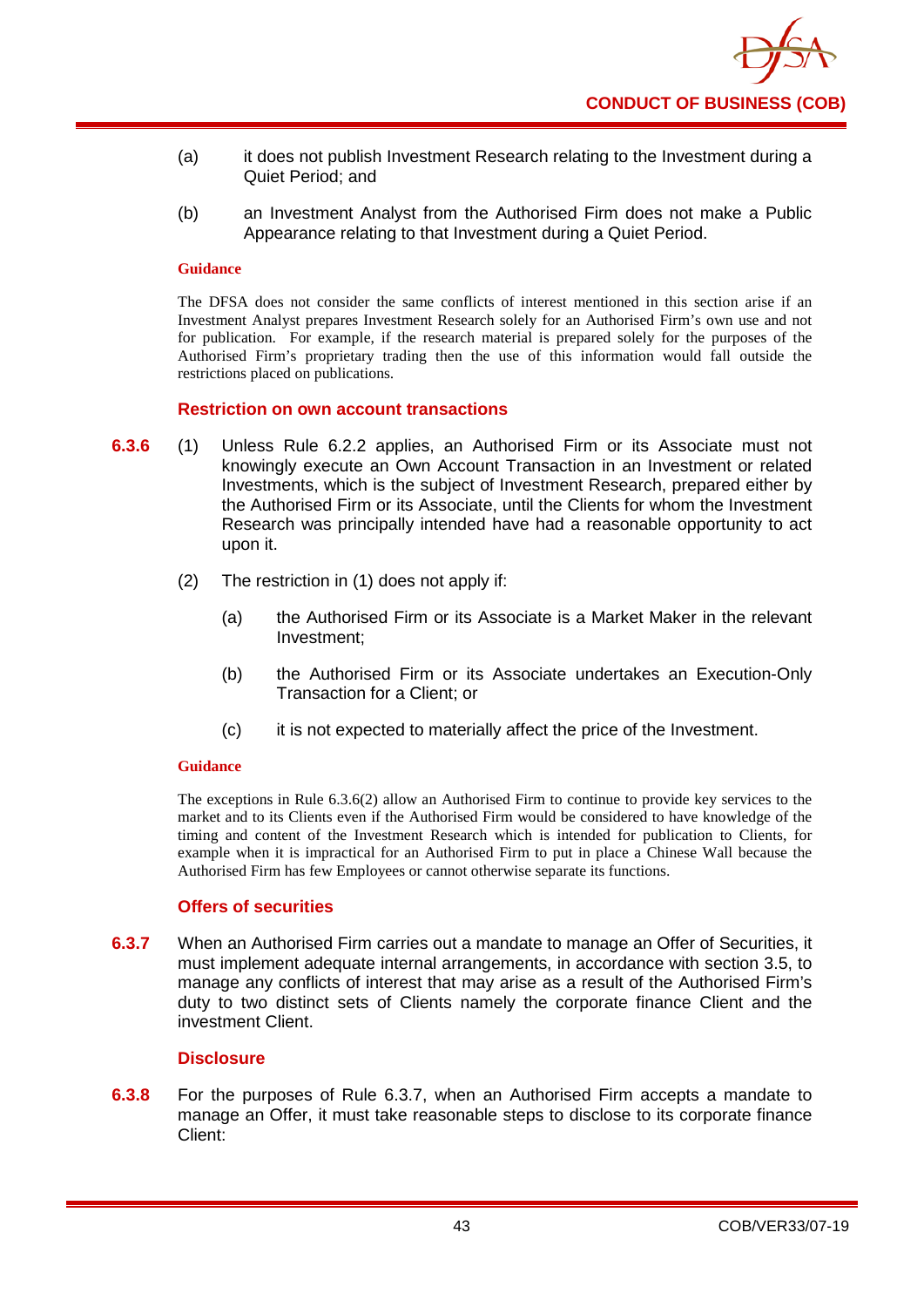

- (a) the process the Authorised Firm proposes to adopt in order to determine what recommendations it will make about allocations for the Offer;
- (b) details of how the target investor group, to whom it is planned to Offer the Securities, will be identified;
- (c) the process through which recommendations are prepared and by whom; and
- (d) (if relevant) that it may recommend placing Securities with a Client of the Authorised Firm for whom the Authorised Firm provides other services, with the Authorised Firm's own proprietary book, or with an Associate, and that this represents a potential conflict of interest.

It is the DFSA's expectation that an Authorised Firm's procedures to identify and manage conflicts of interest should extend to the allocation process for an offering of Securities.

## **6.4 Best execution**

### **Application**

- **6.4.1** (1) The Rules in this section do not apply to an Authorised Firm with respect to any Transaction which:
	- (a) it undertakes with a Market Counterparty;
	- (b) it carries out for the purposes of managing a Fund of which it is the Fund Manager;
	- (c) is an Execution-Only Transaction; or
	- (d) it undertakes on an MTF which it operates.
	- (2) Where an Authorised Firm undertakes an Execution-Only Transaction with or for a Client, the Authorised Firm is not relieved from providing best execution in respect of any aspect of that Transaction which lies outside the Client's specific instructions.

#### **Providing best execution**

- **6.4.2** (1) When an Authorised Firm agrees, or decides in the exercise of its discretion, to Execute any Transaction with or for a Client in an Investment, it must provide best execution.
	- (2) An Authorised Firm provides best execution if it takes reasonable care to determine the best overall price available for that Investment under the prevailing market conditions and deals at a price which is no less advantageous to that Client.
	- (3) An Authorised Firm which is an ATS Operator is not required to provide best execution for Persons who are its Clients in circumstances where such Persons are dealing with each other on the Authorised Firm's ATS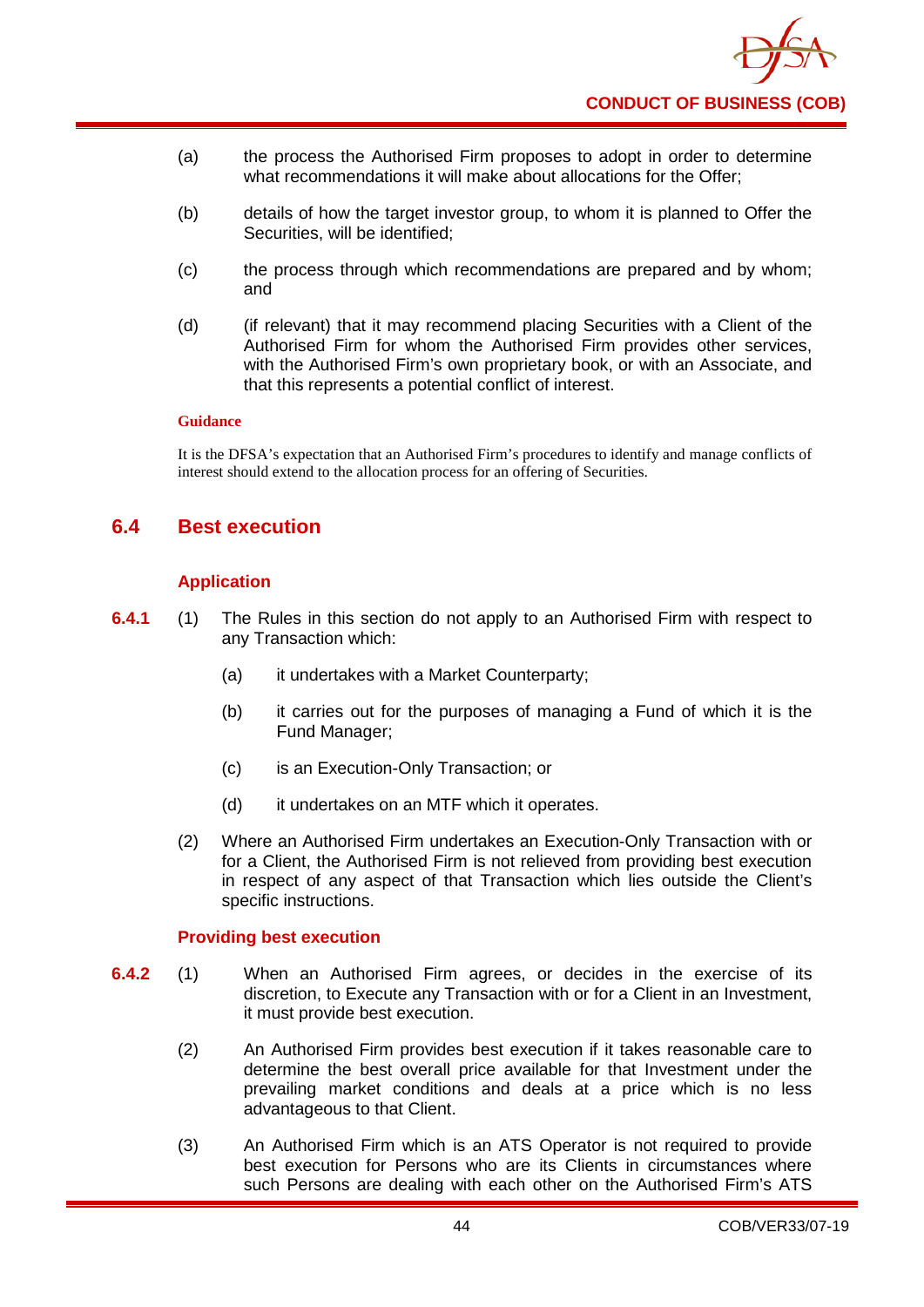

and the Authorised Firm is not acting for or on behalf of any such Persons in relation to a deal on that ATS.

### **Requirements**

- **6.4.3** In determining whether an Authorised Firm has taken reasonable care to provide the best overall price for a Client in accordance with Rule 6.4.2, the DFSA will have regard to whether an Authorised Firm has:
	- (a) discounted any fees and charges previously disclosed to the Client;
	- (b) not taken a Mark-up or Mark-down from the price at which it Executed the Transaction, unless this is disclosed to the Client; and
	- (c) had regard to price competition or the availability of a range of price sources for the execution of its Clients' Transactions. In the case where the Authorised Firm has access to prices of different Authorised Market Institutions, other regulated financial markets or alternative trading systems, it must Execute the Transaction at the best overall price available having considered other relevant factors.
- **6.4.4** If another Person is responsible for the execution of a Transaction an Authorised Firm may rely on that Person to provide best execution where that Person has undertaken to provide best execution in accordance with this section.

#### **Guidance**

When determining best execution, an Authorised Firm should consider the direct costs and indirect costs and the relevant order type and size, settlement arrangements and timing of a Client's order that could affect decisions on when, where and how to trade.

## **6.5 Non-market price transactions**

### **Application**

- **6.5.1** (1) Subject to (2), this section applies to an Authorised Firm conducting Investment Business regardless of the classification of the Client.
	- (2) This section does not apply to a Client to whom a Person operating an MTF provides its MTF services.

### **General prohibition**

- **6.5.2** (1) An Authorised Firm must not enter into a non-market price Transaction in any capacity, with or for a Client, unless it has taken reasonable steps to ensure that the Transaction is not being entered into by the Client for an improper purpose.
	- (2) The requirement in (1) does not apply in relation to a non-market price Transaction subject to the Rules of an Authorised Market Institution or regulated exchange.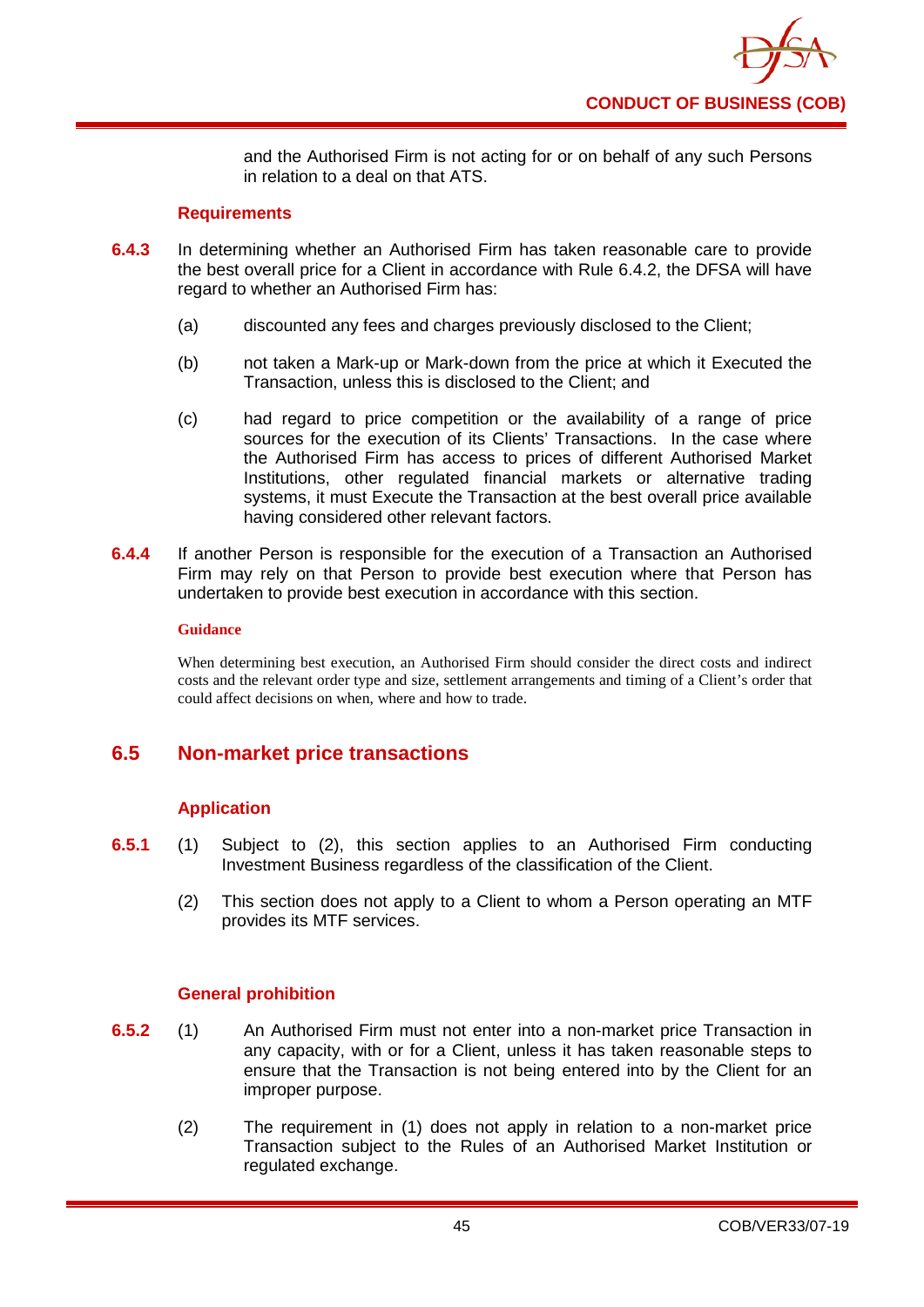

### **Record keeping**

**6.5.3** An Authorised Firm must make and retain, for a minimum of six years, a record of the steps it has taken in relation to each Transaction under this section.

#### **Guidance**

- 1. A non-market price Transaction is a Transaction where the dealing rate or price paid by the Authorised Firm or its Client differs from the prevailing market rate or price to a material extent or the Authorised Firm or its Client gives materially more or less in value than it receives in return.
- 2. In general, Authorised Firms should undertake transactions at the prevailing market price. Failure to do this may result in an Authorised Firm participating, whether deliberately or unknowingly, in the concealment of a profit or loss, or in the perpetration of a fraud.

## **6.6 Aggregation and allocation**

### **Application**

- **6.6.1** The Rules in this section do not apply to an Authorised Firm with respect to any Transaction which:
	- (a) it undertakes with a Market Counterparty;
	- (b) it carries out for the purposes of managing a Fund of which it is the Fund Manager; or
	- (c) is undertaken on an MTF which it operates.

### **Aggregation of orders**

- **6.6.2** An Authorised Firm may aggregate an order for a Client with an order for other Clients or with an order for its own account only where:
	- (a) it is unlikely that the aggregation will operate to the disadvantage of any of the Clients whose Transactions have been aggregated;
	- (b) the Authorised Firm has disclosed in writing to the Client that his order may be aggregated and that the effect of the aggregation may operate on some occasions to his disadvantage;
	- (c) the Authorised Firm has made a record of the intended basis of allocation and the identity of each Client before the order is effected; and
	- (d) the Authorised Firm has in place written standards and policies on aggregation and allocation which are consistently applied and should include the policy that will be adopted when only part of the aggregated order has been filled.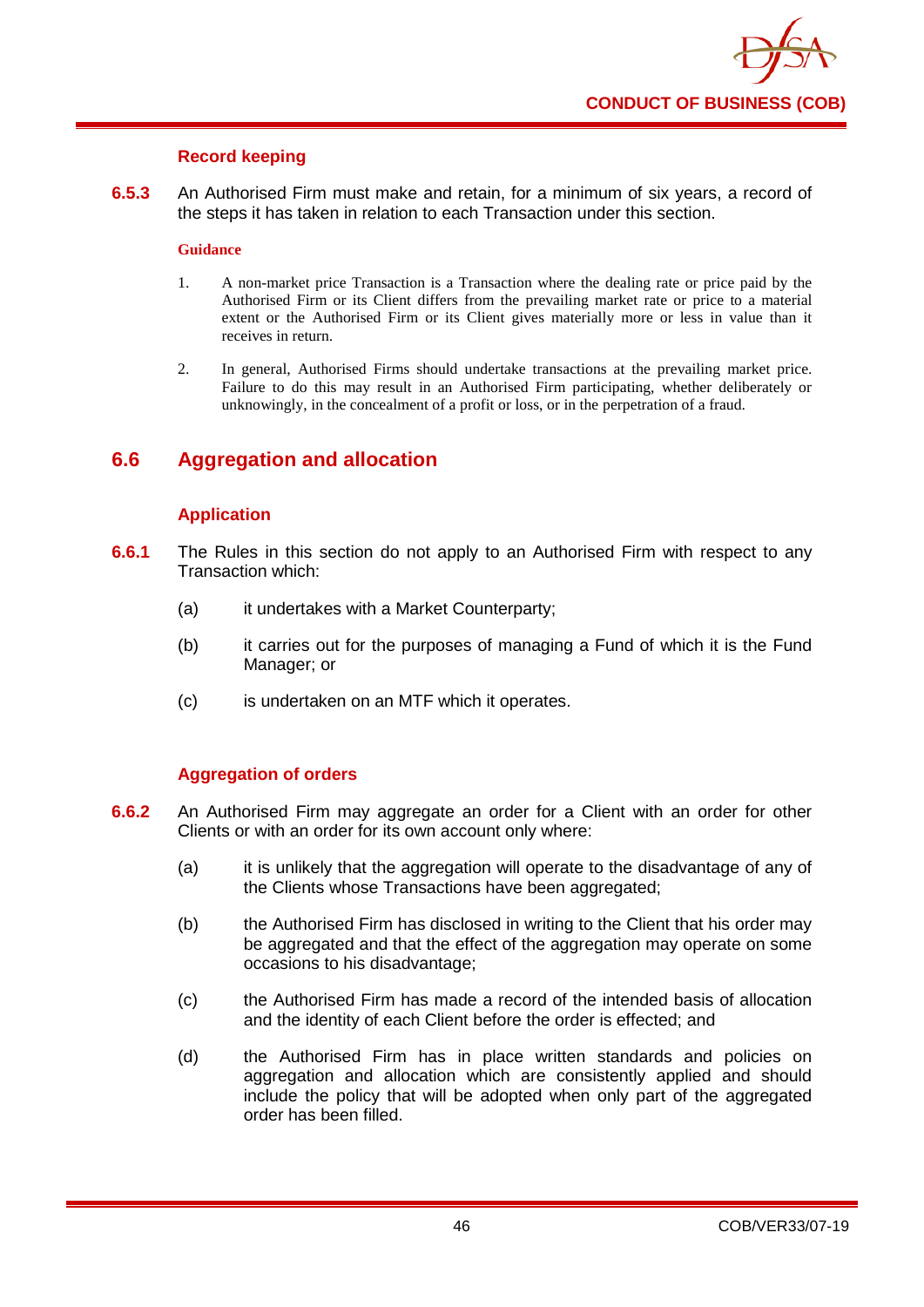

### **Allocation of investments**

- **6.6.3** Where an Authorised Firm has aggregated a Client order with an order for other Clients or with an order for its own account, and part or all of the aggregated order has been filled, it must:
	- (a) promptly allocate the Investments concerned;
	- (b) allocate the Investments in accordance with the stated intention;
	- (c) ensure the allocation is done fairly and uniformly by not giving undue preference to itself or to any of those for whom it dealt; and
	- (d) make and maintain a record of:
		- (i) the date and time of the allocation;
		- (ii) the relevant Investments;
		- (iii) the identify of each Client concerned; and
		- (iv) the amount allocated to each Client and to the Authorised Firm recorded against the intended allocation as required in (b).

### **Record keeping**

**6.6.4** An Authorised Firm must retain the records required in Rules 6.6.2 (d) and 6.6.3 for six years from the date on which the order is allocated.

## **6.7 Record keeping – voice and electronic communications**

- **6.7.1** (1) An Authorised Firm must, subject to (2), take reasonable steps to ensure that it makes and retains recordings of its voice and electronic communications when such communications are with a Client or with another Person in relation to a Transaction, including the receiving or passing of related instructions.
	- (2) The obligation in (1) does not apply in relation to voice and electronic communications which are not intended to lead to the conclusion of a specific Transaction and are general conversations or communications about market conditions.

#### **Guidance**

The effect of Rule 6.7.1 is that an Authorised Firm may conduct the kind of business contemplated in (1) over a mobile phone or other handheld electronic communication device but only if the Authorised Firm is able to record such communications. Further, mere transmission of instructions by front office personnel to back office personnel within an Authorised Firm would not ordinarily be subject to this Rule.

**6.7.2** (1) An Authorised Firm must be able to demonstrate prompt accessibility of all records.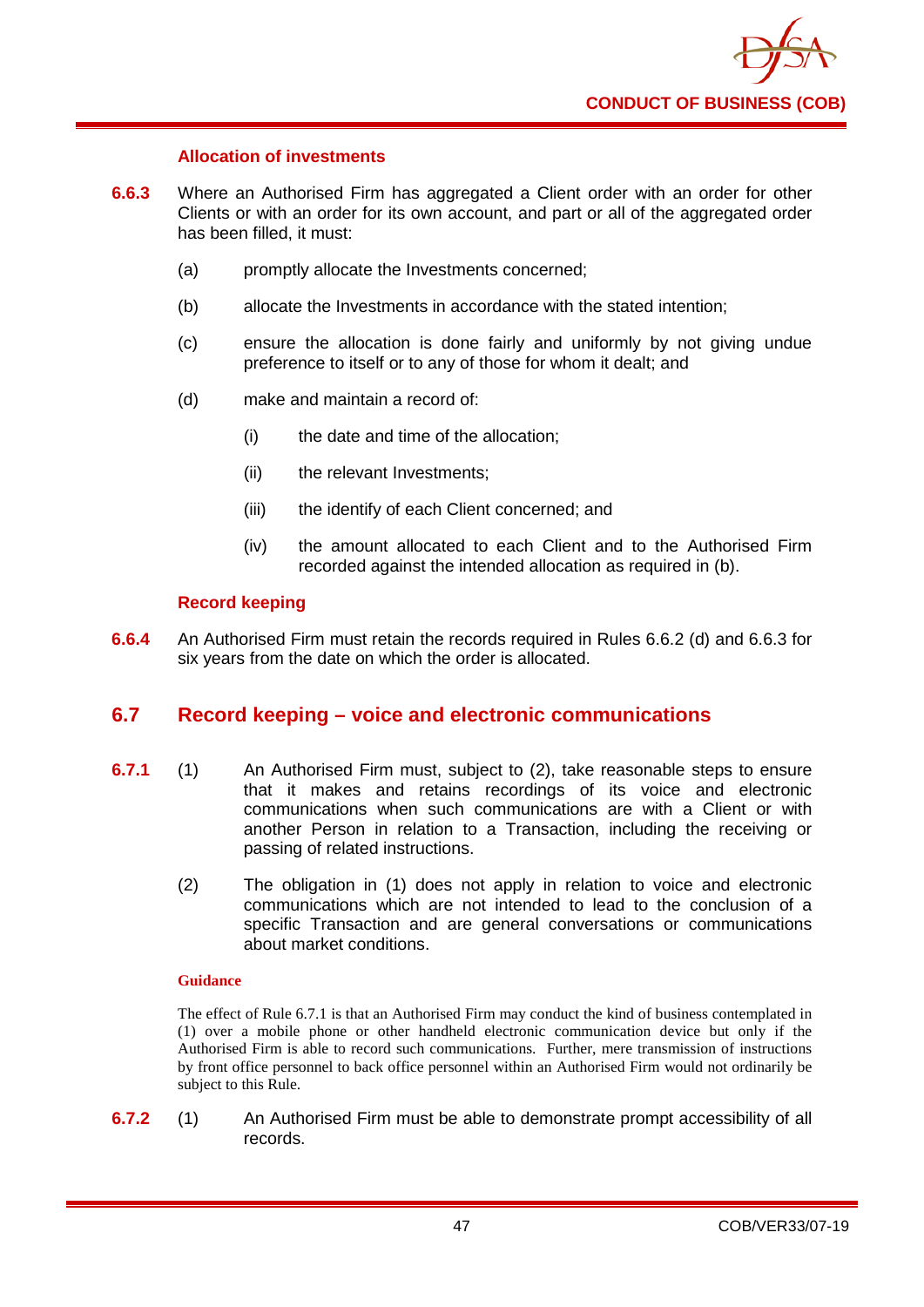

- (2) Records must be maintained in comprehensible form or must be capable of being promptly so reproduced.
- (3) The Authorised Firm must make and implement appropriate procedures to prevent unauthorised alteration of its records.
- **6.7.3** Voice and electronic communication recordings must be retained for a minimum of six months.

### **Records of orders and transactions**

- **6.7.4** (1) When an Authorised Firm receives a Client order or in the exercise of its discretion decides upon a Transaction, it must promptly make a record of the information set out in App1 under Rule A1.1.1.
	- (2) When an Authorised Firm Executes a Transaction, it must promptly make a record of the information set out in App1 under Rule A1.1.2.
	- (3) When an Authorised Firm passes a Client order to another Person for Execution, it must promptly make a record of the information set out in App 1 under Rule A1.1.3.
- **6.7.5** The records referred to in Rule 6.7.4 must be retained by an Authorised Firm for a minimum of six years.

## **6.8 Other dealing rules**

### **Application**

- **6.8.1** (1) Subject to (2), the Rules in this section, other than Rule 6.8.7, do not apply to an Authorised Firm with respect to any Transaction which it:
	- (a) undertakes with a Market Counterparty; or
	- (b) carries out for the purposes of managing a Fund of which it is the Fund Manager.
	- (2) The Rules in this section do not apply to an Authorised Firm in respect of any Transactions which it undertakes on an MTF which it operates.

### **Churning**

- **6.8.2** (1) An Authorised Firm must not Execute a Transaction for a Client in its discretion or advise any Client to transact with a frequency or in amounts to the extent that those Transactions might be deemed to be excessive.
	- (2) The onus will be on the Authorised Firm to ensure that such Transactions were fair and reasonable at the time they were entered into.

### **Timely execution**

**6.8.3** (1) Once an Authorised Firm has agreed or decided to enter into a Transaction for a Client, it must do so as soon as reasonably practical.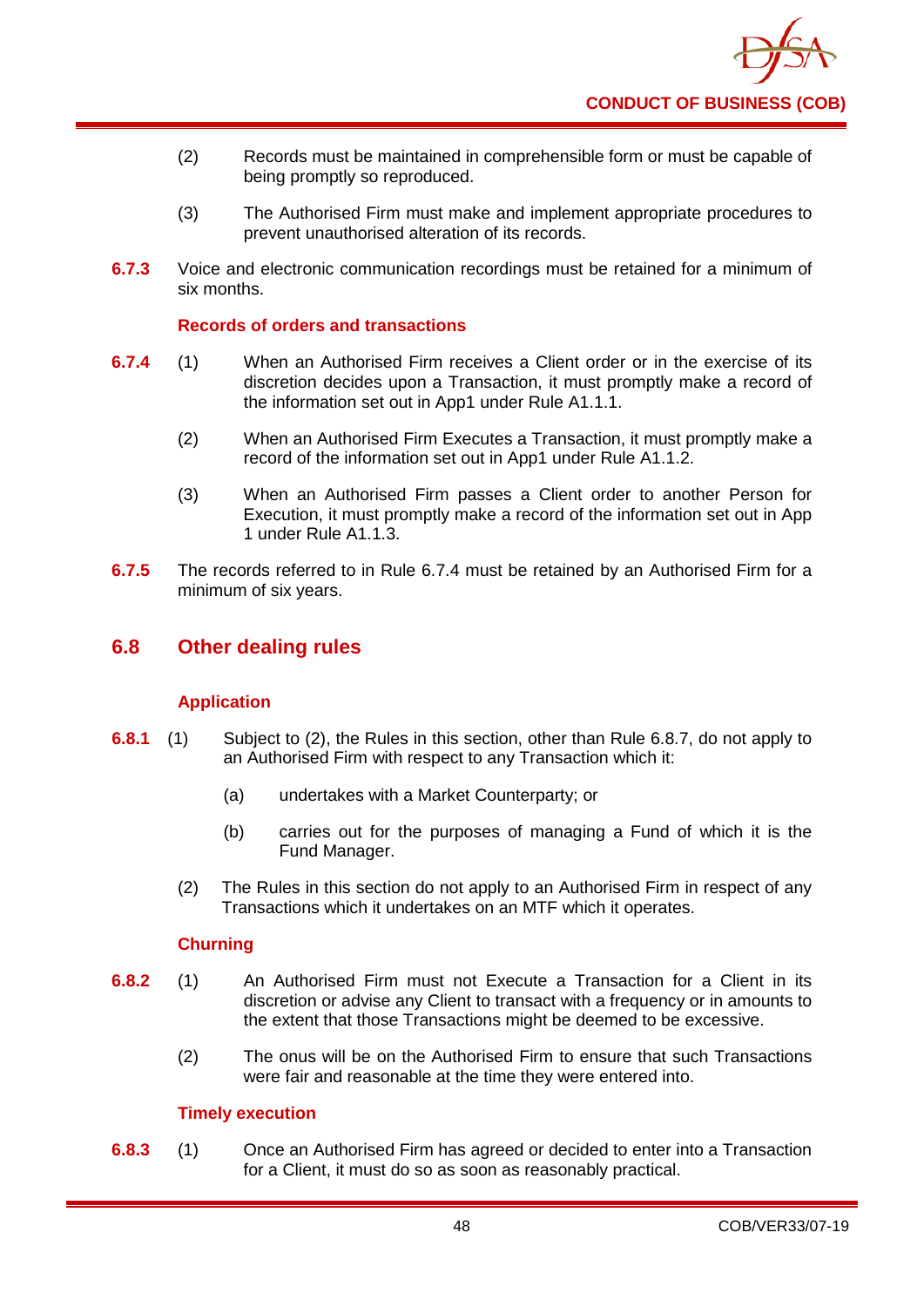

(2) An Authorised Firm may postpone the execution of a Transaction in (1) if it has taken reasonable steps to ensure that it is in the best interests of the Client.

### **Fairly and in due turn**

**6.8.4** An Authorised Firm must deal with Own Account Transactions and Client Transactions fairly and in due turn.

### **Averaging of prices**

- **6.8.5** (1) An Authorised Firm may execute a series of Transactions on behalf of a Client within the same trading day or within such other period as may be agreed in writing by the Client, to achieve one investment decision or objective, or to meet Transactions which it has aggregated.
	- (2) If the Authorised Firm does so, it may determine a uniform price for the Transactions executed during the period, calculated as the weighted average of the various prices of the Transactions in the series.

### **Timely allocation**

- **6.8.6** (1) An Authorised Firm must ensure that a Transaction it Executes is promptly allocated.
	- (2) The allocation must be:
		- (a) to the account of the Client on whose instructions the Transaction was executed;
		- (b) in respect of a discretionary Transaction, to the account of the Client or Clients with or for whom the Authorised Firm has made and recorded, prior to the Transaction, a decision in principle to execute that Transaction; or
		- (c) in all other cases, to the account of the Authorised Firm.

### **Direct Electronic Access**

- **6.8.7** Where an Authorised Firm provides a Client (including a Market Counterparty) with direct electronic access to an Authorised Market Institution, Alternative Trading System, Regulated Exchange or regulated multilateral trading facility, the Authorised Firm must:
	- (a) establish and maintain policies, procedures, systems and controls to limit or prevent a Client from placing an order that would result in the Authorised Firm exceeding its existing position limits or credit limits; and
	- (b) ensure that such policies, procedures, systems and controls remain appropriate and effective on an on-going basis.

### **Guidance**

An Authorised Firm should undertake on-going monitoring of its systems and controls to ensure that they are operating effectively and as intended and remain appropriate.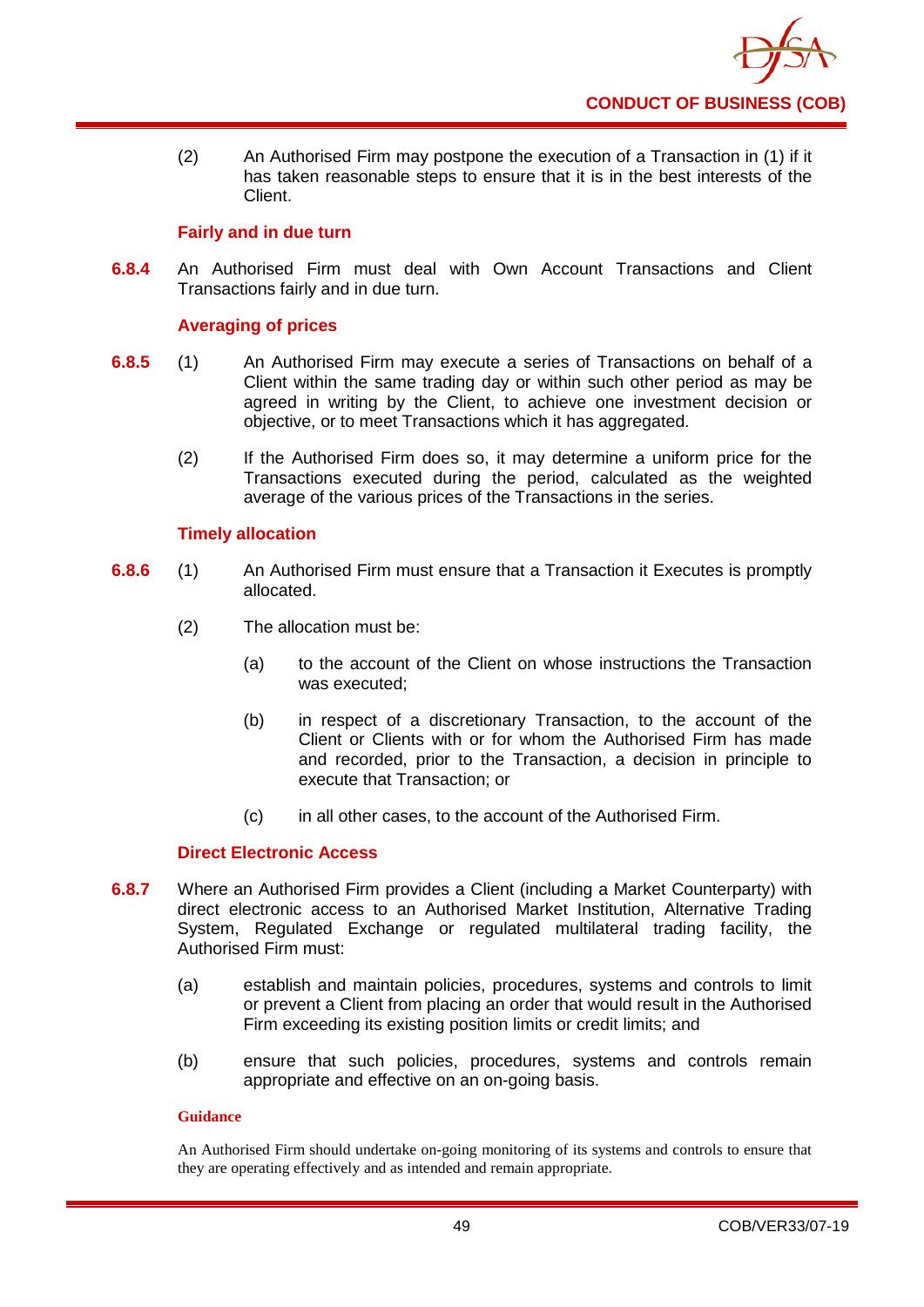

## **6.9 Confirmation notes**

### **Application**

- **6.9.1** The Rules in this section do not apply to an Authorised Firm with respect to any Transaction which it:
	- (a) undertakes with a Market Counterparty; or
	- (b) carries out for the purposes of managing a Fund of which it is the Fund Manager.

### **Sending confirmation notes**

- **6.9.2** (1) When an Authorised Firm Executes a Transaction in an Investment for a Client, it must ensure a confirmation note is sent to the Client as soon as possible and in any case no later than 2 business days following the date of Execution of the Transaction.
	- (2) Where an Authorised Firm has executed a Transaction or series of Transactions in accordance with Rule 6.8.5, the Authorised Firm must send a confirmation note relating to those Transactions as soon as possible, but no later than 2 business days following the last Transaction.
	- (3) The confirmation note must include the details of the Transaction in accordance with App3 section A3.1.
	- (4) An Authorised Firm is not required to issue a confirmation note where a Professional Client has advised in writing that he does not wish to receive such confirmation notes.

### **Record keeping**

**6.9.3** An Authorised Firm must retain a copy of each confirmation note sent to a Client and retain it for a minimum of six years from the date of despatch.

## **6.10 Periodic statements**

### **Application**

- **6.10.1** The Rules in this section do not apply to an Authorised Firm with respect to any Transaction which it:
	- (a) undertakes with a Market Counterparty; or
	- (b) carries out for the purposes of managing a Collective Investment Fund of which it is the Fund Manager.

### **Investment management and contingent liability investments**

- **6.10.2** (1) When an Authorised Firm:
	- (a) acts as an Investment Manager for a Client; or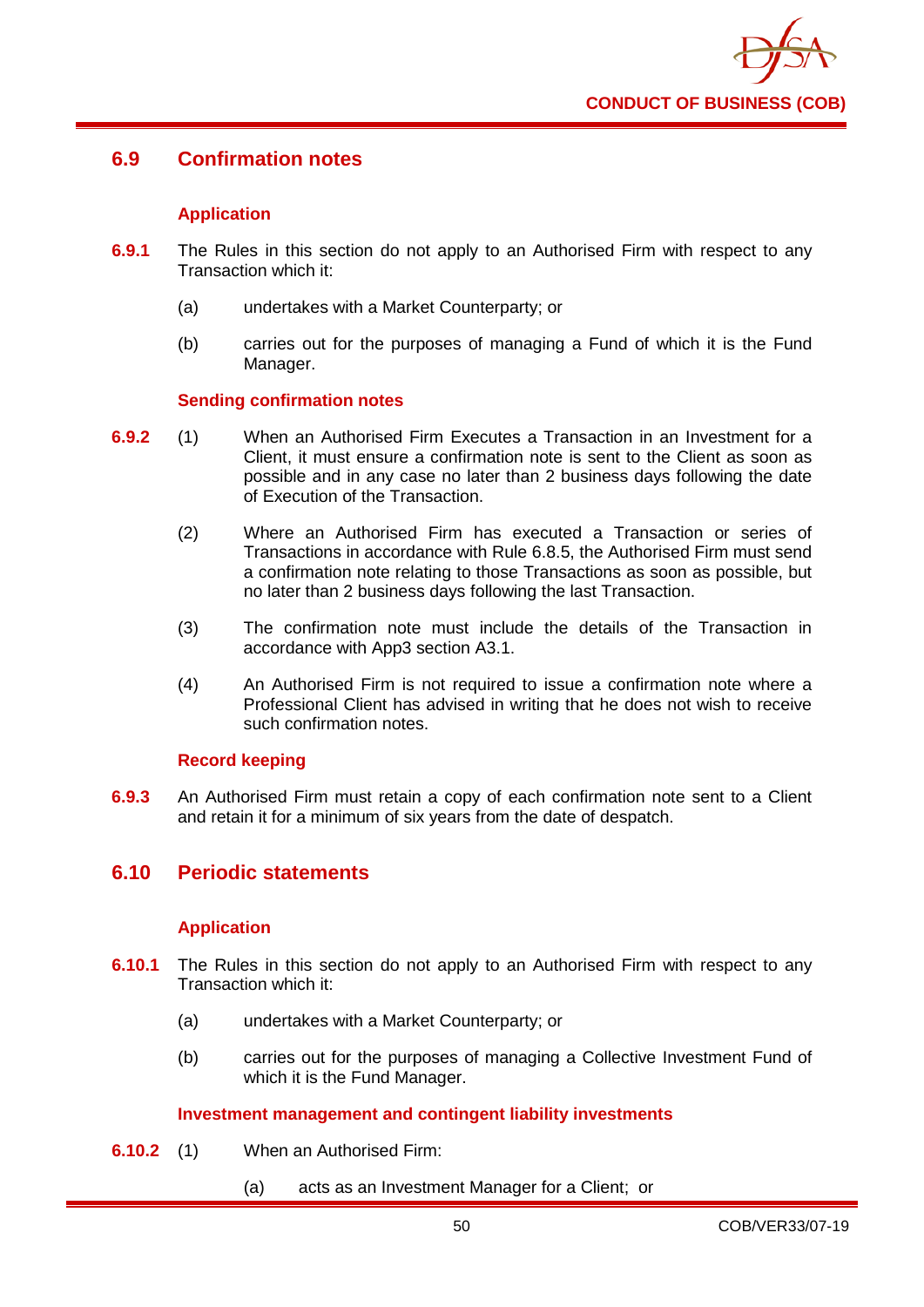

(b) operates a Client's account containing uncovered open positions in a Contingent Liability Investment;

it must promptly and at suitable intervals in accordance with (2) provide the Client with a written statement ("a periodic statement") containing the matters referred to in App4 section A4.1.

- (2) For the purposes of (1), a "suitable interval" is:
	- (a) six-monthly;
	- (b) monthly, if the Client's portfolio includes an uncovered open position in Contingent Liability Investments; or
	- (c) at any alternative interval that a Client has on his own initiative agreed with the Authorised Firm but in any case at least annually.

### **Record keeping**

**6.10.4** An Authorised Firm must make a copy of any periodic statement provided to a Client and retain it for a minimum of six years from the date on which it was provided.

## **6.11 Client Assets**

### **Application**

- **6.11.1** (1) This section applies to an Authorised Firm which:
	- (a) holds or controls Client Assets; or
	- (b) Provides Custody.
	- (2) This section applies to an Authorised Firm Arranging Custody only to the extent specified in Rule 6.11.2(3).

### **Guidance**

- 1. Client Assets is defined in the GLO Module as "Client Money and Client Investments".
- 2. Principle 9 of the Principles for Authorised Firms (Customer assets and money) requires an Authorised Firm to arrange proper protection for Clients' Assets when the firm is responsible for them. An essential part of that protection is that an Authorised Firm must properly safeguard Client Money and Client Investments held or controlled on behalf of a Client in the course of, or in connection with, the carrying on of Investment Business in or from the DIFC.
- 3. Rule 6.11.3 requires an Authorised Firm to introduce adequate organisational arrangements to minimise the risk of the loss or diminution of Client Assets, or of rights in connection with Client Assets, as a result of, for example, the Authorised Firm's or a third party's insolvency, fraud, poor administration, inadequate record-keeping or negligence.
- 4. For information about the difference between Providing Custody and Arranging Custody, see Guidance under GEN Rule 2.13.1.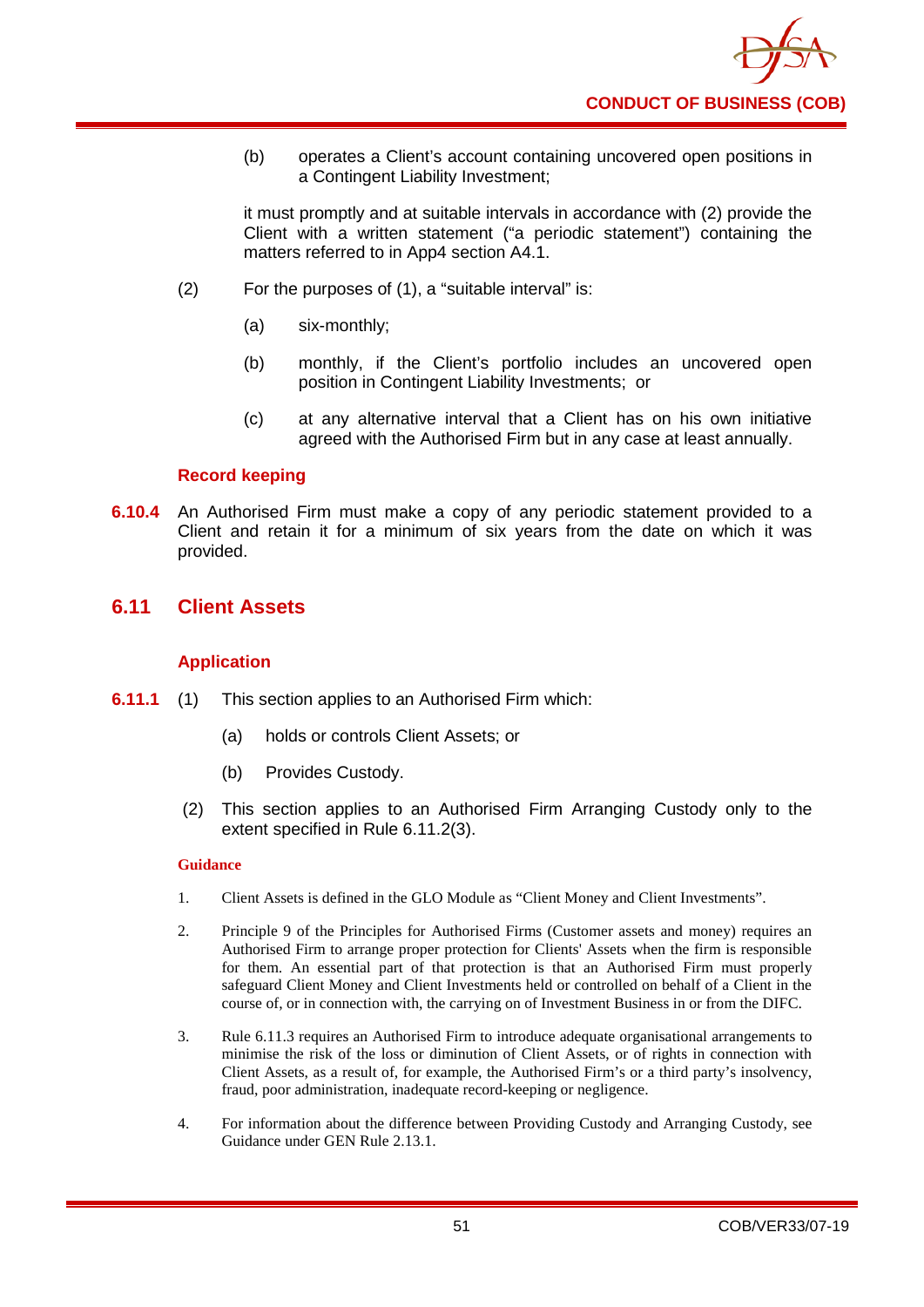

5. The Client Asset provisions apply only to a limited extent to an Authorised Firm that Arranges Custody, as such a firm does not hold or control Client Assets (see Rule 6.11.2(3)).

### **General requirements**

- **6.11.2** (1) An Authorised Firm which holds or controls Client Money must comply with sections 6.12 and 6.14.
	- (2) An Authorised Firm which holds or controls Client Investments or Provides Custody must comply with sections 6.13 and 6.14.
	- (3) An Authorised Firm which Arranges Custody must comply with the requirements in Rule A6.5.1A (on suitability of non-DIFC custodians) and A6.7.1(1) (on disclosure) in APP 6 and in section 6.14 (Record keeping).
- **6.11.3** (1) An Authorised Firm must have systems and controls to ensure that Client Assets are identifiable and secure at all times.
	- (2) Where the Authorised Firm holds a mandate, or similar authority over an account with a third party, in the Client's own name, its systems and controls must:
		- (a) include a current list of all such mandates and any conditions placed by the Client or by the Authorised Firm on the use of the mandate;
		- (b) include the details of the procedures and authorities for the giving and receiving of instructions under the mandate; and
		- (c) ensure that all Transactions entered into using such a mandate are recorded and are within the scope of the authority of the Employee and the Authorised Firm entering into such Transactions.

#### **Guidance**

Authorised Firms are reminded that they must ensure that their auditor produces a Client Money Auditor's Report and a Safe Custody Auditor's Report as applicable, in accordance with GEN 8.6.

### **Holding or controlling client assets**

- **6.11.4** Client Assets are held or controlled by an Authorised Firm if they are:
	- (a) directly held by the Authorised Firm;
	- (b) held in an account in the name of the Authorised Firm;
	- (c) held by a Person, or in an account in the name of a Person, controlled by the Authorised Firm; or
	- (d) held in the Client's own name, but the Authorised Firm has a mandate from the Client to manage those assets on a discretionary basis.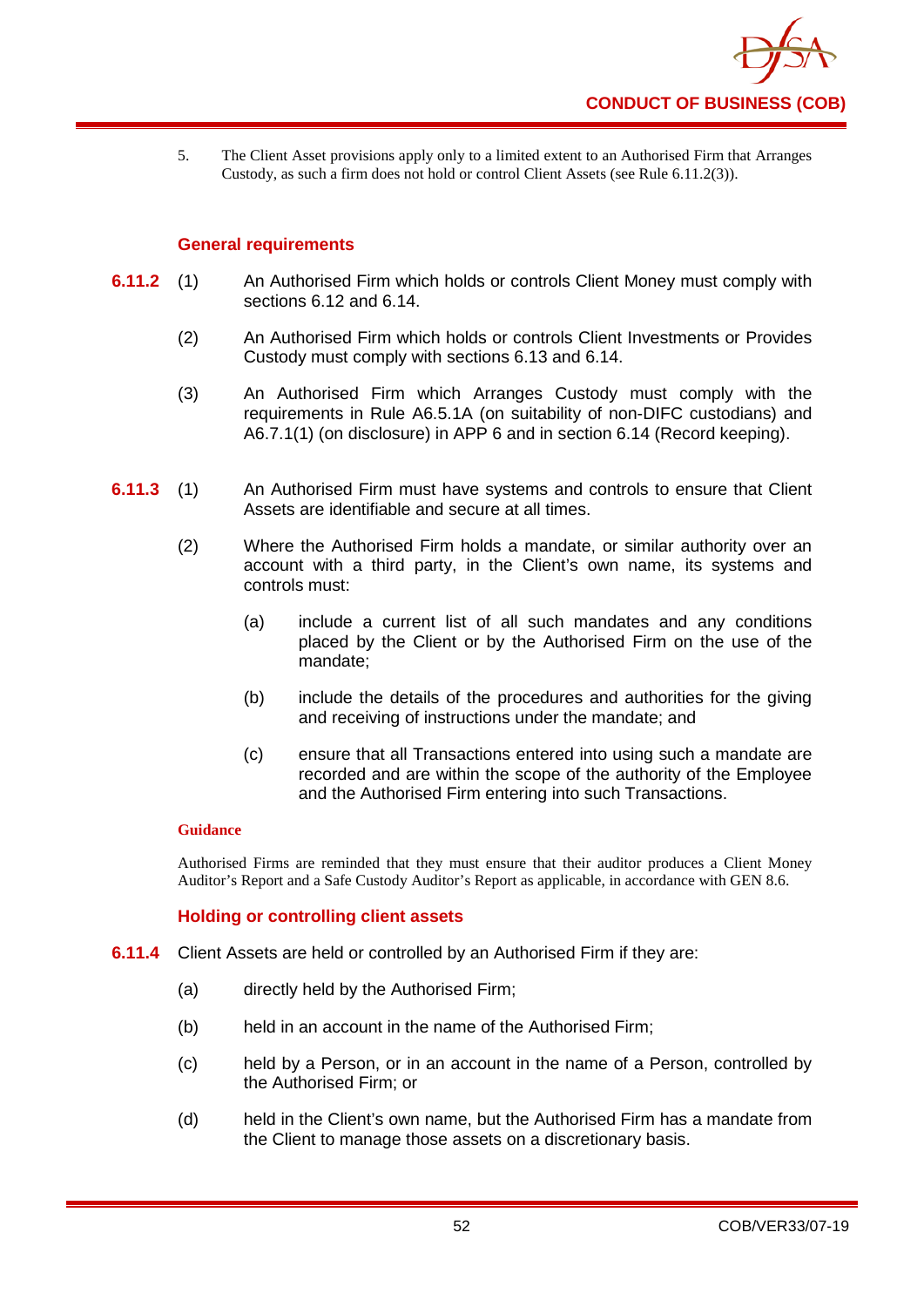- 1 For the purposes of Rule 6.11.4, the DFSA would consider a Person to be controlled by an Authorised Firm if that Person is inclined to act in accordance with the instructions of the Authorised Firm.
- 2. The DFSA would consider an account to be controlled by an Authorised Firm if that account is operated in accordance with the instructions of the Authorised Firm.
- 3. If an Authorised Firm has a discretionary portfolio mandate from a Client, even though the assets are to be held in the name of the Client (for example, under a power of attorney arrangement), the firm controls those assets as it can execute transactions relating to those assets, within the parameters set out in the mandate.
- 4. In relation to assets referred to in Guidance item 3 that are held in the Client's name, only specific Rules in App 5 (Client Money Provisions) and App 6 (Safe Custody Provisions) are likely to be relevant, as the assets are already held in the Client's own name and the firm will control rather than hold the assets. A firm with such a discretionary mandate will also need to comply with other relevant requirements in the Rulebook, such as GEN Rule 2.2.10A requiring an endorsement to hold or control Client Assets, and GEN 8.6 section requiring an audit report relating to Client Assets.

## **6.12 Client money**

- **6.12.1** All Money held or controlled on behalf of a Client in the course of, or in connection with, the carrying on of Investment Business or the Operation of a Crowdfunding Platform in or from the DIFC is Client Money, except Money which is:
	- (a) held by the Authorised Firm as a Bank in an account with itself, provided the Authorised Firm notifies the Client in writing that the Client Money is held by it as a Bank and not in accordance with this chapter;
	- (b) immediately due and payable by the Client to the Authorised Firm;
	- (c) belonging to another Person within the Authorised Firm's Group unless that Person is an Authorised Firm or Regulated Financial Institution and that Person has confirmed to the Authorised Firm, in writing, that the beneficial owner of the Money is a Person who is not part of the Authorised Firm's Group;
	- (d) in an account in the Client's name over which the Authorised Firm has a mandate or similar authority and where the Authorised Firm is in compliance with Rule 6.11.3 (2), provided it is not a mandate to manage the Money on a discretionary basis;
	- (e) received in the form of a cheque, or other payable order, made payable to a third party other than a Person or account controlled by the Authorised Firm, provided the cheque or other payable order is intended to be forwarded to the third party within 1 business day of receipt; or
	- (f) Fund Property of a Fund.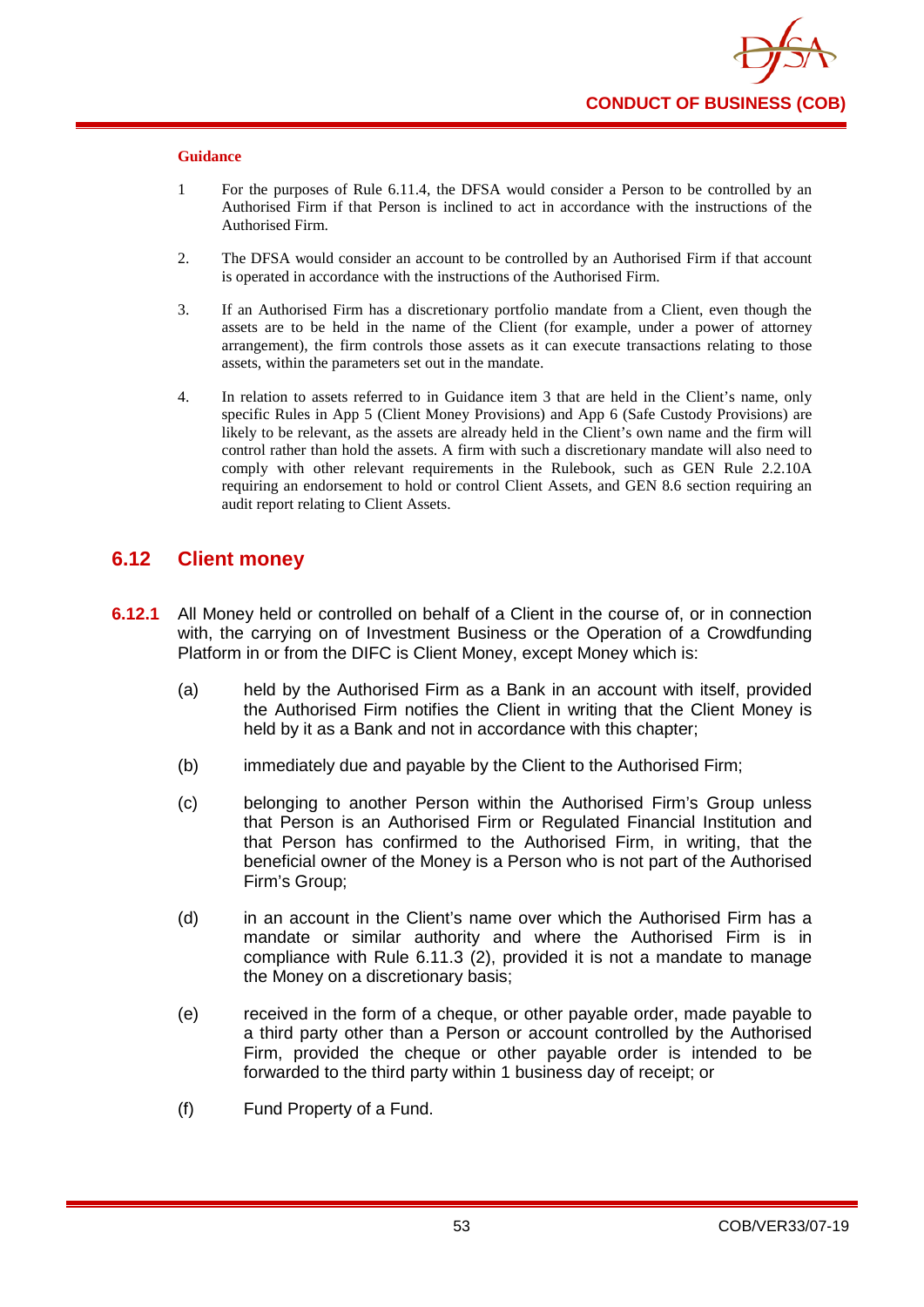- 1. Authorised Firms are reminded that the exemption in Rule 6.12.1(a) would not apply to Money which is passed to a third party i.e. not held in an account with the Authorised Firm itself.
- 2. Pursuant to Rule 6.12.1(b), examples of Money which is immediately due and payable to an Authorised Firm includes Money which is:
	- a. paid by the way of brokerage, fees and other charges to the Authorised Firm or where it is entitled to deduct such remuneration from the Client Money held or controlled;
	- b. paid by the Authorised Firm in relation to a Client purchase or in settlement of a margin payment in advance of receiving a payment from the Client; or
	- c. owed by the Client to the Authorised Firm in respect of unpaid purchases by or for the Client if delivery of Investments has been made to the Client or credited to his account.
- 3. The CIR module contains specific provisions relating to the handing of Fund Property and also provisions relating to a Fund Administrator holding or controlling monies or assets belonging to third parties.

### **Client money provisions**

- **6.12.2** (1) An Authorised Firm in Category 4 must not hold Client Money, except if it does so in connection with it Operating a Crowdfunding Platform.
	- (2) An Authorised Firm which holds or controls Client Money for a Client must, subject to (3), comply with the Client Money Provisions in App5.
	- (3) Where the Client is a Market Counterparty, an Authorised Firm may exclude the application of the Client Money Provisions but only where it has obtained the prior written consent of the Market Counterparty to do so.

#### **Guidance**

In accordance with GEN chapter 8, an Authorised Firm which holds or controls Client Money must arrange for a Client Money Auditor's Report to be submitted to the DFSA on an annual basis.

### **Client disclosure**

- **6.12.3** (1) If an Authorised Firm holds or controls Client Money which is not subject to the Client Money Provisions pursuant to Rule 6.12.2 (2), it must disclose to that Market Counterparty in writing that:
	- (a) the protections conferred by the Client Money Provisions do not apply to such Client Money;
	- (b) as a consequence of (a), such Client Money may be mixed with Money belonging to the Authorised Firm, and may be used by the Authorised Firm in the course of the Authorised Firm's business; and
	- (c) in the event of insolvency, winding up or other Distribution Event stipulated by the DFSA: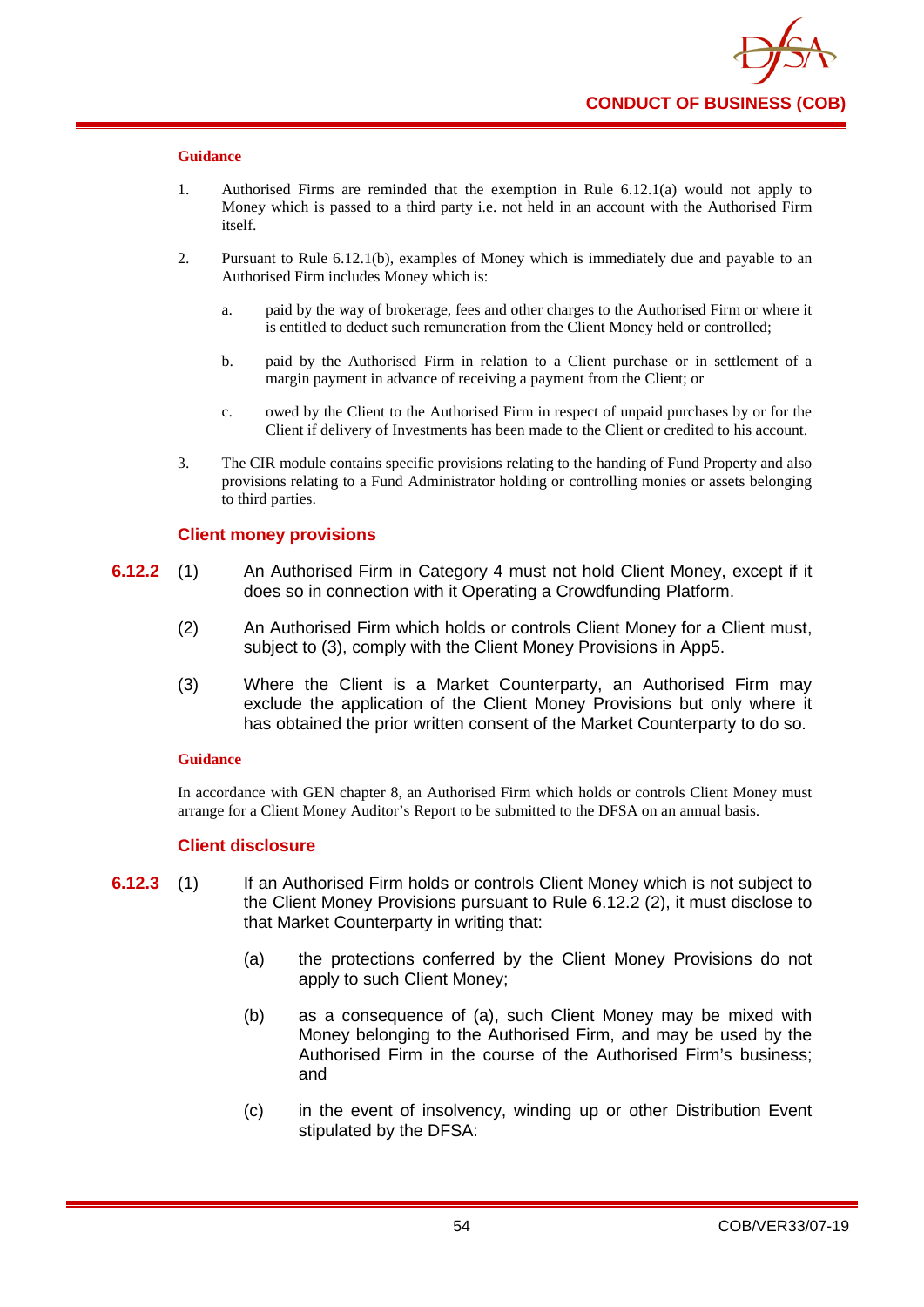

- (i) in the case of a Domestic Firm, such Client Money will be subject to and distributed in accordance with the DFSA Client Money Distribution Rules; and
- (ii) in the case of a non-Domestic Firm, such Client Money will be subject to a regime which may differ from the regime applicable in the DIFC.
- (2) The Authorised Firm must obtain that Market Counterparty's written acknowledgement of the disclosures made in (1) prior to holding or controlling Client Money for that Market Counterparty.

### **Distribution event**

**6.12.4** Following a Distribution Event, an Authorised Firm must comply with the Client Money Distribution Rules and all Client Money will be subject to such Rules.

### **Record keeping**

- **6.12.5** (1) An Authorised Firm must maintain records:
	- (a) which enable the Authorised Firm to demonstrate compliance with Rule 6.11.2;
	- (b) which enable the Authorised Firm to demonstrate and explain all entries of Money held or controlled in accordance with this chapter; and
	- (c) of all cheques received and forwarded in accordance with Rule 6.12.1(e).
	- (2) Records must be kept for a minimum of six years.

#### **Guidance**

The DFSA expects an Authorised Firm to maintain proper books and accounts based on the doubleentry booking principle. They should be legible, up to date and contain narratives with the entries which identify and provide adequate information about each transaction. Entries should be made in chronological order and the current balance should be shown on each of the Authorised Firm's ledgers.

## **6.13 Client investments**

- **6.13.1** An Authorised Firm must treat all Investments held or controlled on behalf of a Client in the course of, or in connection with, the carrying on of Investment Business as Client Investments.
- **6.13.2** An Authorised Firm which holds or controls Client Investments must have systems and controls in place to ensure the proper safeguarding of Client Investments.

### **Guidance**

Instead of safeguarding Client Investments, an Authorised Firm may choose to safeguard Client Money equal to the value of the Client Investments.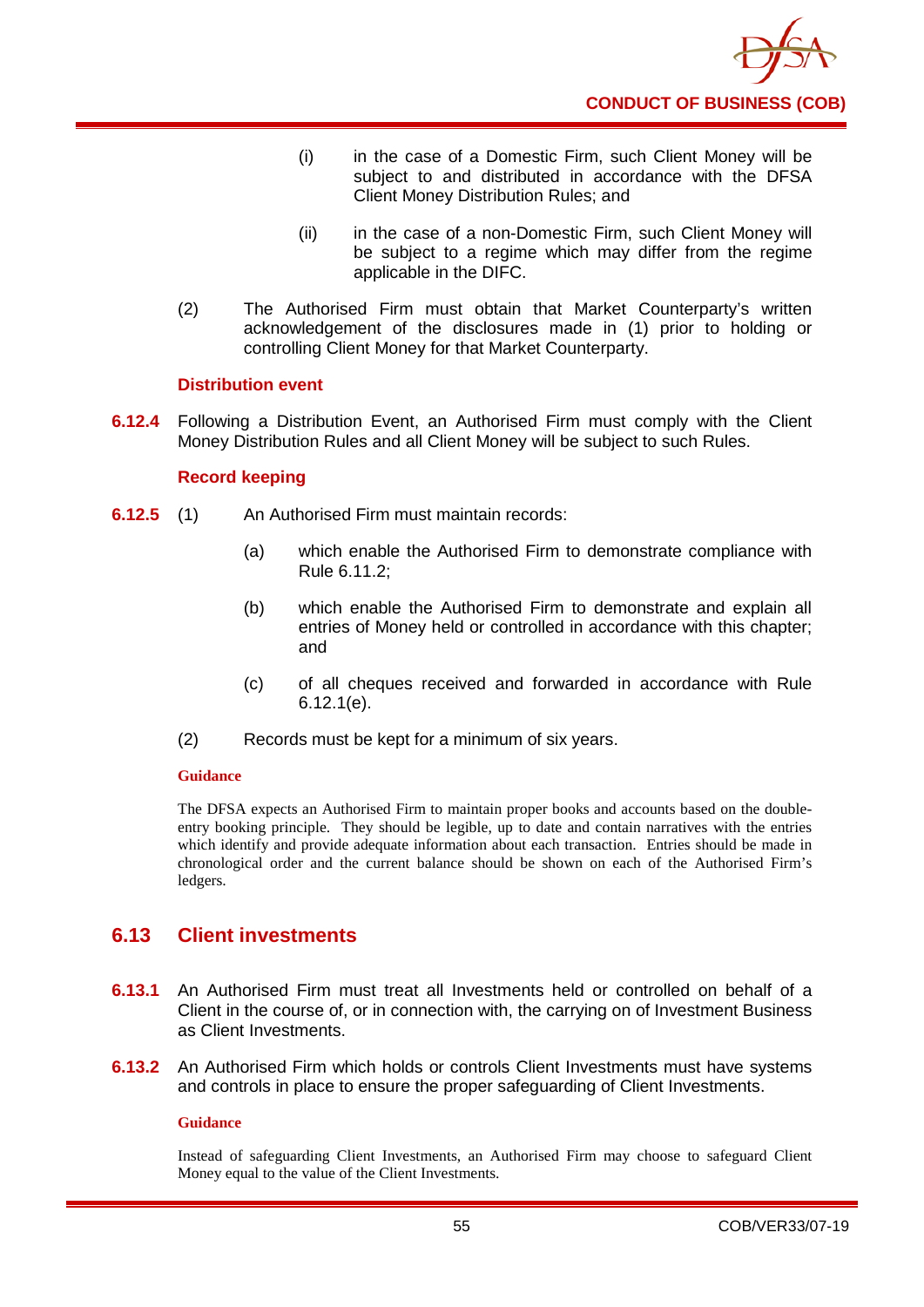

- **6.13.3** (1) Subject to (2), an Authorised Firm:
	- (a) holding or controlling Client Investments; or
	- (b) Providing Custody,

in or from the DIFC must do so in accordance with the Safe Custody Provisions in App6.

(2) The Safe Custody Provisions in App6 do not apply to Client Investments held as Collateral unless stated otherwise.

#### **Guidance**

An Authorised Firm Arranging Custody must comply with the requirements specified in Rule 6.11.2(3).

### **Holding collateral**

- **6.13.4** Before an Authorised Firm holds Collateral from a Client it must disclose to that Client:
	- (a) the basis and any terms governing the way in which the Collateral will be held, including any rights which the Authorised Firm may have to realise the Collateral;
	- (b) if applicable, that the Collateral will not be registered in that Client's own name;
	- (c) if applicable, that the Authorised Firm proposes to return to the Client Collateral other than the original Collateral, or original type of Collateral; and
	- (d) that in the event of the insolvency, winding up or other Distribution Event stipulated by the DFSA:
		- (i) of a Domestic Firm, any excess Collateral will be sold and the resulting Client Money shall be distributed in accordance with the DFSA Client Money Distribution Rules; or
		- (ii) of a non-Domestic Firm, that Collateral will be subject to a regime which may differ from the regime applicable in the DIFC.
- **6.13.5** Before an Authorised Firm deposits Client's Collateral with a third party it must notify the third party that:
	- (a) the Collateral does not belong to the Authorised Firm and must therefore be held by the third party in a segregated Client Account in a name that clearly identifies it as belonging to the Authorised Firm's Clients; and
	- (b) the third party is not entitled to claim any lien or right of retention or sale over the Collateral except to cover the obligations owed to the third party which gave rise to that deposit, pledge, charge or security arrangement or any charges relating to the administration or safekeeping of the Collateral.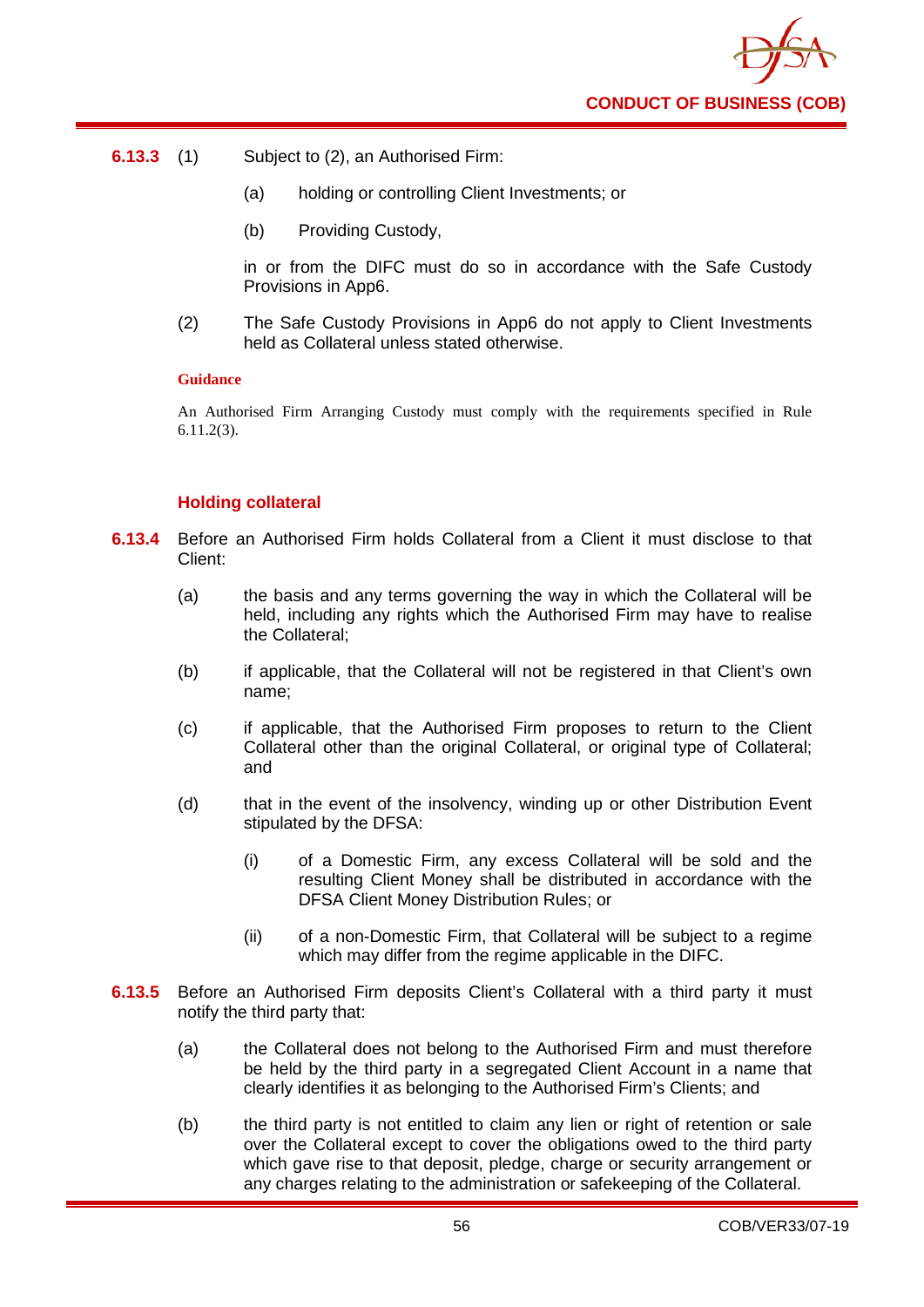

- **6.13.6** (1) An Authorised Firm may only permit Client's Collateral to be held by a third party where it has reasonable grounds to believe that the third party is, and remains, suitable to hold that Collateral.
	- (2) An Authorised Firm must be able to demonstrate to the DFSA's satisfaction the grounds upon which it considers the third party to be suitable to hold Client's Collateral.
- **6.13.7** (1) An Authorised Firm must take reasonable steps to ensure that the Collateral is properly safeguarded.
	- (2) An Authorised Firm must withdraw the Collateral from the third party where the Collateral is not being properly safeguarded unless the Client has indicated otherwise in writing.
- **6.13.8** An Authorised Firm holding Client's Collateral must send a statement every six months to the Client in accordance with section A6.8.
- **6.13.9** An Authorised Firm must reconcile the Client's Collateral in accordance with section A6.9.

## **6.14 Record keeping**

- **6.14.1** (1) An Authorised Firm must maintain records:
	- (a) which enable the Authorised Firm to demonstrate compliance with Rule 6.11.2; and
	- (b) which enable the Authorised Firm to demonstrate and explain all entries of Client Investments and Collateral held or controlled in accordance with this chapter.
	- (2) Records must be kept for a minimum of six years.

## **6.15 Advising on or Arranging Direct Long-Term Insurance**

- **6.15.1** If an Authorised Firm advises on or arranges Direct Long-Term Insurance for a Retail Client, it must disclose to the Client:
	- (a) the method of calculation of any bonuses;
	- (b) an indication of surrender values and paid-up values, and the extent to which any such values are guaranteed;
	- (c) for unit-linked insurance contracts, definition of the units to which they are linked, and a description of the underlying assets;
	- (d) the basis of any projections included in the information; and
	- (e) any facts that are material to the decision to invest, including any risks associated with the investment and factors that may adversely affect the performance of the investments.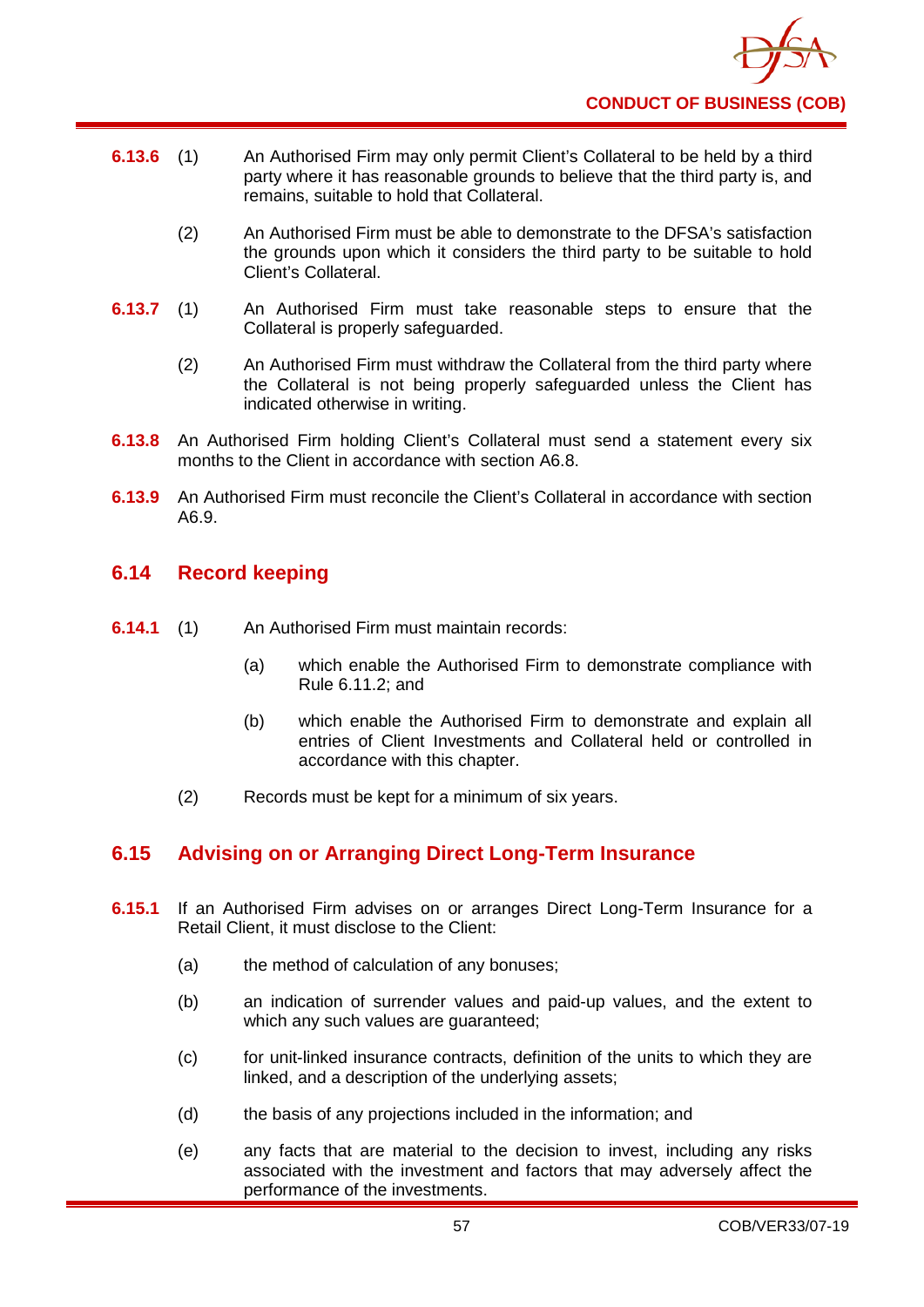

An Authorised Firm can only advise on Long-Term Insurance, or arrange Long-Term Insurance, if it has an authorisation for the Financial Services in GEN Rule 2.9.1 or GEN Rule 2.11.1, as is relevant.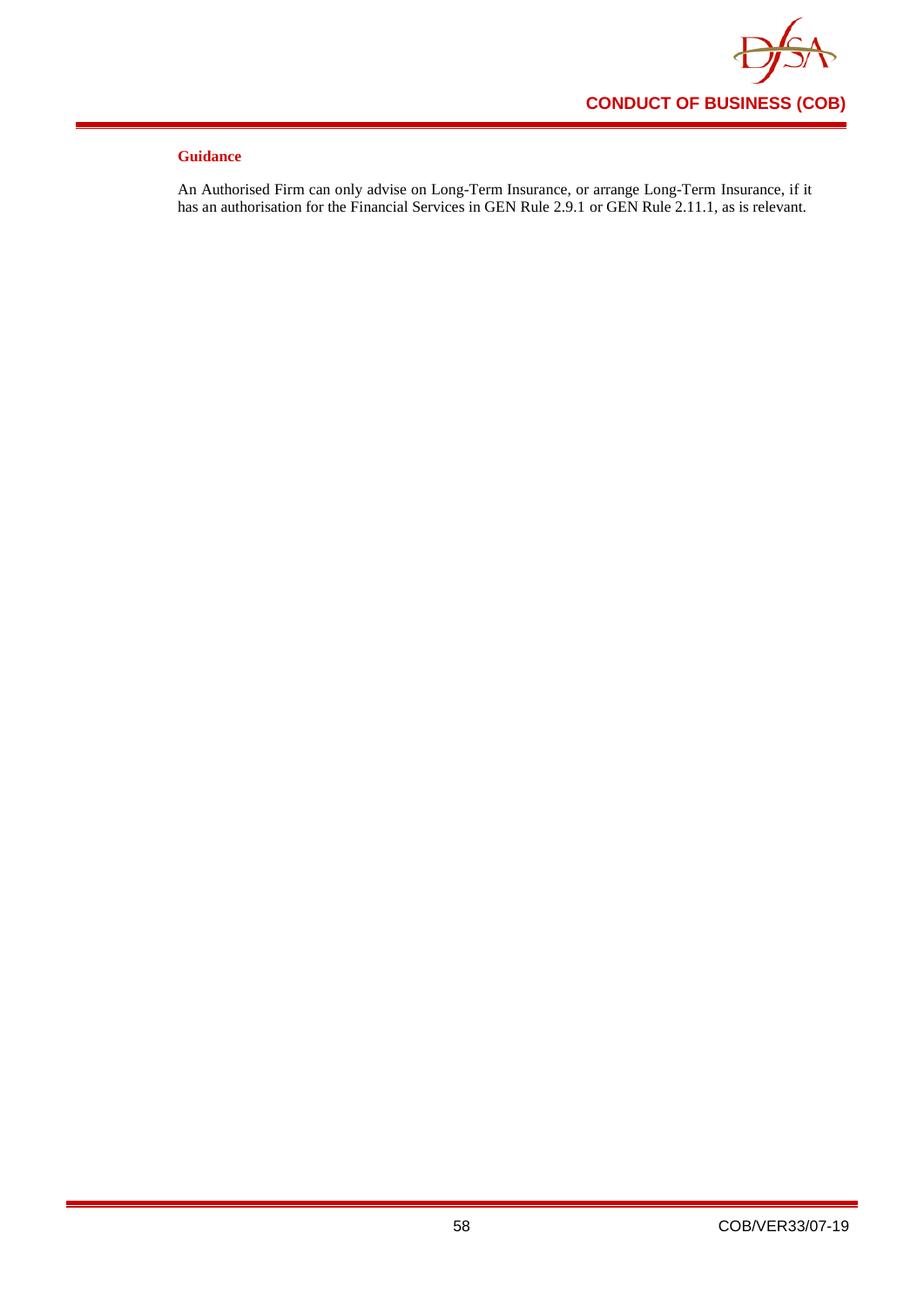

## **7 CORE RULES - INSURANCE**

## **7.1 Application and interpretation**

- **7.1.1** (1) The Rules in this chapter apply to an Authorised Firm with respect to the conduct in or from the DIFC of Insurance Business, Insurance Intermediation or Insurance Management to the extent specified in any Rule.
	- (2) The Rules in this chapter do not apply to an Insurer that is an Authorised ISPV with the exception of the Rules in section 7.2.
	- (3) Only section 7.2, Rules 7.3.1, 7.6.1 and 7.9.1 and sections 7.10 and 7.12 in this chapter apply to an Insurer, Insurance Intermediary or Insurance Manager when it carries on a Financial Service with or for a Market Counterparty.
- **7.1.2** In this chapter, unless otherwise stated, a reference to an "insurer" is a reference to both an Insurer and a Non-DIFC insurer.
- **7.1.3** (1) In this chapter, unless otherwise stated, a reference to a Client of an Insurance Manager is a reference to:
	- (a) an insurer to whom the Insurance Manager provides its Insurance Management services; and
	- (b) a Policyholder with whom the Insurance Manager interacts when carrying out its Insurance Management activities.
	- (2) In section 7.12, when an Insurance Manager provides Insurance Management services to a Captive Insurer, a reference to a Client in (1)(a) is a reference to:
		- (a) the Captive Insurer;
		- (b) any shareholder of the Captive Insurer; and
		- (c) any Person on whose behalf the Insurance Manager undertakes to establish that Person as an insurer.
	- $(3)$   $\ln (2)$ :
		- (a) a Captive Insurer includes a Cell of a Protected Cell Company which is an Insurer; and
		- (b) a shareholder includes a holder of Cell Shares.

#### **Guidance**

The Rules in this chapter apply to Authorised Firms conducting Insurance Business and Insurance Management in relation to all classes of Contracts of Insurance. However, those Rules apply to Authorised Firms conducting Insurance Intermediation only in relation to Contracts of Insurance that are not contracts of Long-Term Insurance. Other COB Rules relating to the Financial Services of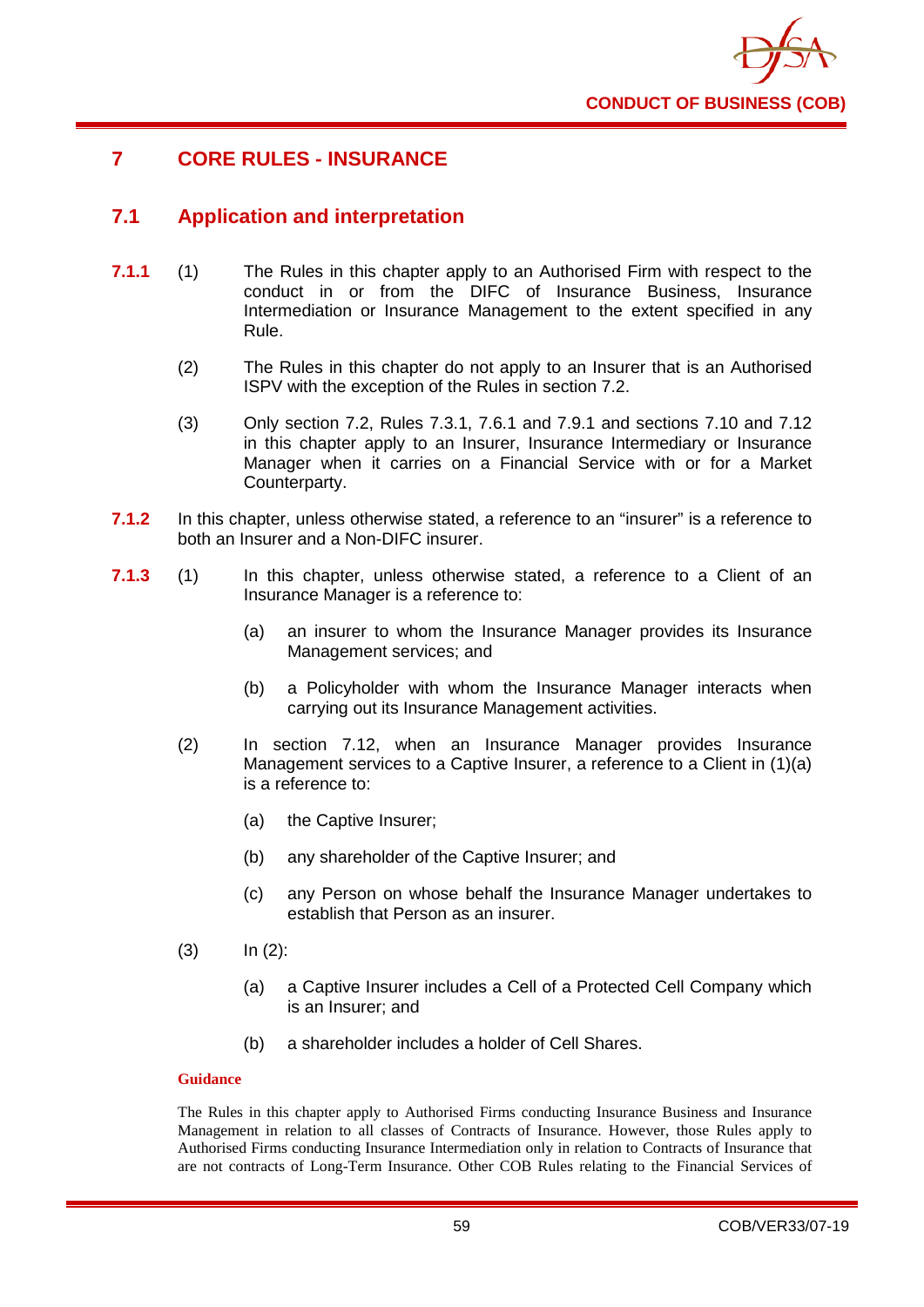

Advising on Financial Products or Credit and Arranging Credit or Deals in Investments will apply to advising and arranging on contracts of Long-Term Insurance.

# **7.1A Table illustrating the application of the Rules in this chapter**

#### **Guidance**

| <b>Rule</b>                                                                    | <b>Insurer</b>                                      | <b>Insurance Intermediary</b>                             | <b>Insurance Manager</b>                      |
|--------------------------------------------------------------------------------|-----------------------------------------------------|-----------------------------------------------------------|-----------------------------------------------|
| Section 7.1: Application and interpretation                                    |                                                     |                                                           |                                               |
| Section 7.1A: Table illustrating the application of Rules                      | ✓                                                   | ✓                                                         |                                               |
| Section 7.2: Insurance business, management and<br>intermediation restrictions | ✓                                                   | $\checkmark$ (other than Rules 7.2.3,<br>7.2.4 and 7.2.5) | $\checkmark$ (only Rules 7.2.2)<br>and 7.2.6) |
| Section 7.3: Communication of information and marketing<br>material            |                                                     |                                                           | $\checkmark$ (other than Rule<br>7.3.1(3)     |
| Section 7.4: Client's duty of disclosure                                       | $\checkmark$ (other than Rules 7.4.2,<br>7.4.3)     | ✓                                                         | X                                             |
| Section 7.5: Authorised Firm's duty of disclosure                              | $\checkmark$ (other than Rules 7.5.2)<br>and 7.5.3) | ✓                                                         | $\checkmark$ (other than Rule<br>7.5.3)       |
| Section 7.6: Disclosure of costs and remuneration                              |                                                     | ✓                                                         | $\checkmark$ (other than Rule<br>7.6.2)       |
| Section 7.7: Information about the proposed insurance                          | ✓                                                   | ✓                                                         | $\mathbf{X}$                                  |
| Section 7.8: Suitability                                                       | ✓                                                   |                                                           | X                                             |
| Section 7.9: Managing Conflicts of Interests                                   | X                                                   |                                                           | ✓                                             |
| Section 7.10: Placement of Insurance                                           | $\overline{X}$                                      |                                                           |                                               |
| Section 7.11: Providing an ongoing service                                     | ✓                                                   |                                                           | X                                             |
| Section 7.12: Insurance Monies                                                 | X                                                   |                                                           | ✓                                             |

## **7.2 Insurance business, management and intermediation restrictions**

- **7.2.1** An Authorised Firm may only conduct Insurance Business or Insurance Intermediation with or for a Client to the extent specified in this section.
- **7.2.2** (1) An Insurer must ensure that it does not Effect a Contract of Insurance or Carry Out a Contract of Insurance through an establishment maintained by it in the DIFC where the contract is in relation to a risk situated within the State, unless the risk is situated in the DIFC, or the contract is one of re-insurance.
	- (2) An Insurance Intermediary must ensure that it does not act as agent in relation to a Contract of Insurance where the contract is in relation to a risk situated within the State, unless the risk is situated in the DIFC, or the contract is one of reinsurance.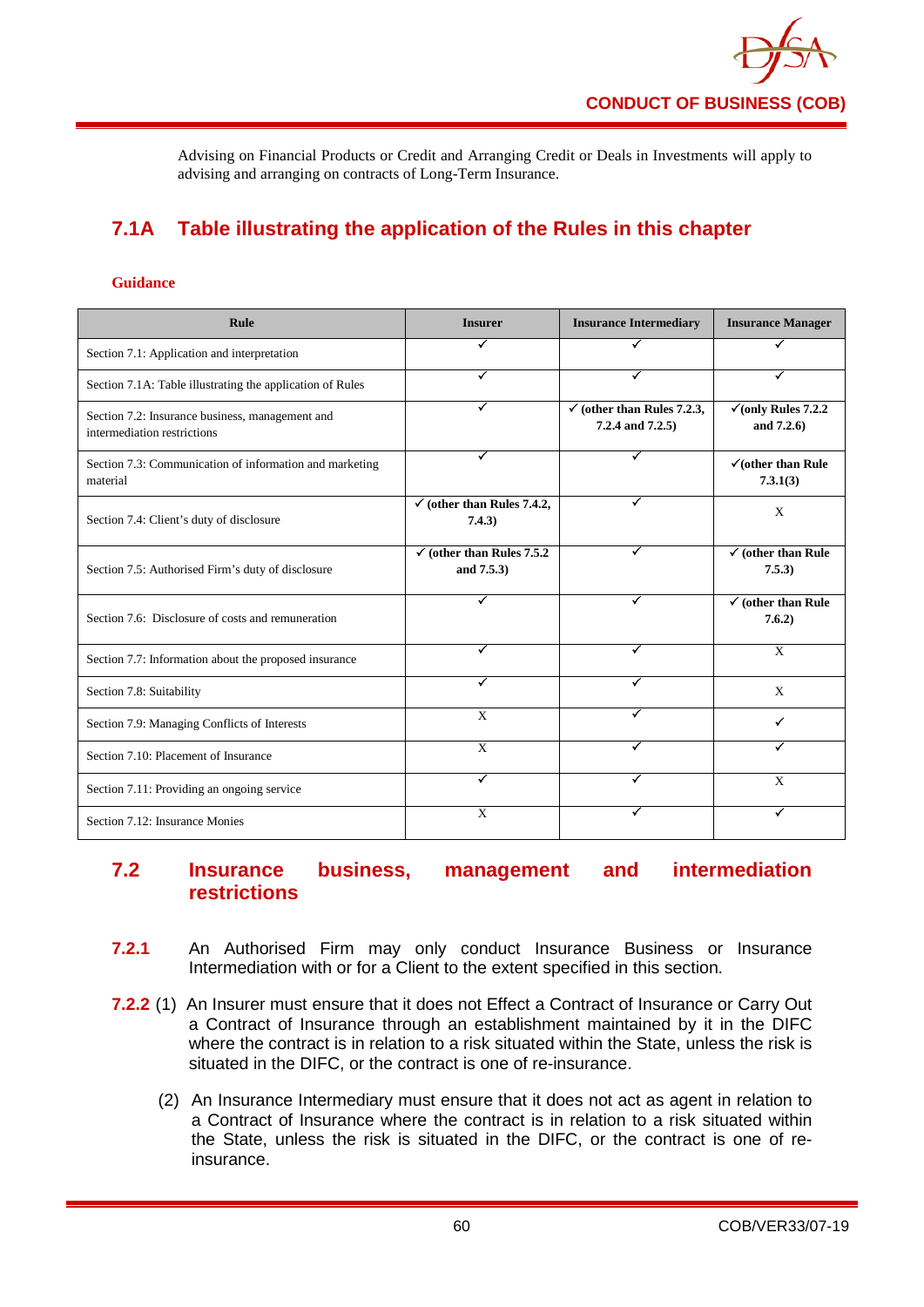

(3) An Insurance Manager must ensure that it does not act in relation to a Contract of Insurance where the contract is in relation to a risk situated within the State, unless the risk is situated in the DIFC, or the contract is one of re-insurance.

#### **Guidance**

The classes of insurance are set out in GEN App4. These include both insurance and reinsurance contracts relating to life insurance and non-life insurance (such as accident, sickness, property and travel insurance). However, the prohibitions in Rule 7.2.2 only apply to a Contract of Insurance that is not a contract of re-insurance.

- **7.2.3** An Insurer must ensure that it does not carry on, through an establishment maintained by it in the DIFC, both Long-Term Insurance Business and General Insurance Business unless the General Insurance Business is restricted to Class 1 or Class 2 or both.
- **7.2.4** An Insurer which is a Protected Cell Company must ensure that all Insurance Business is attributable to a particular Cell of that Insurer.
- **7.2.5** An Insurer must not carry on any activity other than Insurance Business unless it is an activity in direct connection with or for the purposes of such business. For the purposes of this Rule, Managing Assets is not an activity in connection with or for the purposes of Insurance Business.

#### **Guidance**

- 1. The following activities will normally be considered in direct connection with or for the purposes of Insurance Business carried on by an Insurer:
	- a. investing, reinvesting or trading, as investor or rabb ul maal and for the Insurer's own account, that of its Subsidiary, its Holding Company or any Subsidiary of its Holding Company but not any other party, in Securities, loans, investment accounts, units or shares in collective investment funds, certificates of mudaraba, certificates of musharaka or other forms of investments that are intended to earn profit or return for the investor;
	- b. rendering other services related to Insurance Business operations including, but not limited to, actuarial, risk assessment, loss prevention, safety engineering, data processing, accounting, claims handling, loss assessment, appraisal and collection services;
	- c. acting as agent for another insurer in respect of contracts of insurance in which both insurers participate;
	- d. establishing Subsidiaries or Associates engaged or organised to engage exclusively in one or more of the businesses specified above; and
	- e. giving advice relating to its own Contracts of Insurance.
- 2. The DFSA may give individual guidance on other business activities that may be determined to be in direct connection with Insurance Business.
- **7.2.6** An Insurance Manager must not underwrite on behalf of a Non-DIFC insurer in relation to a Contract of Insurance with or for a Retail Client, unless the Insurance Manager has obtained the prior written approval of the DFSA in respect of that insurer.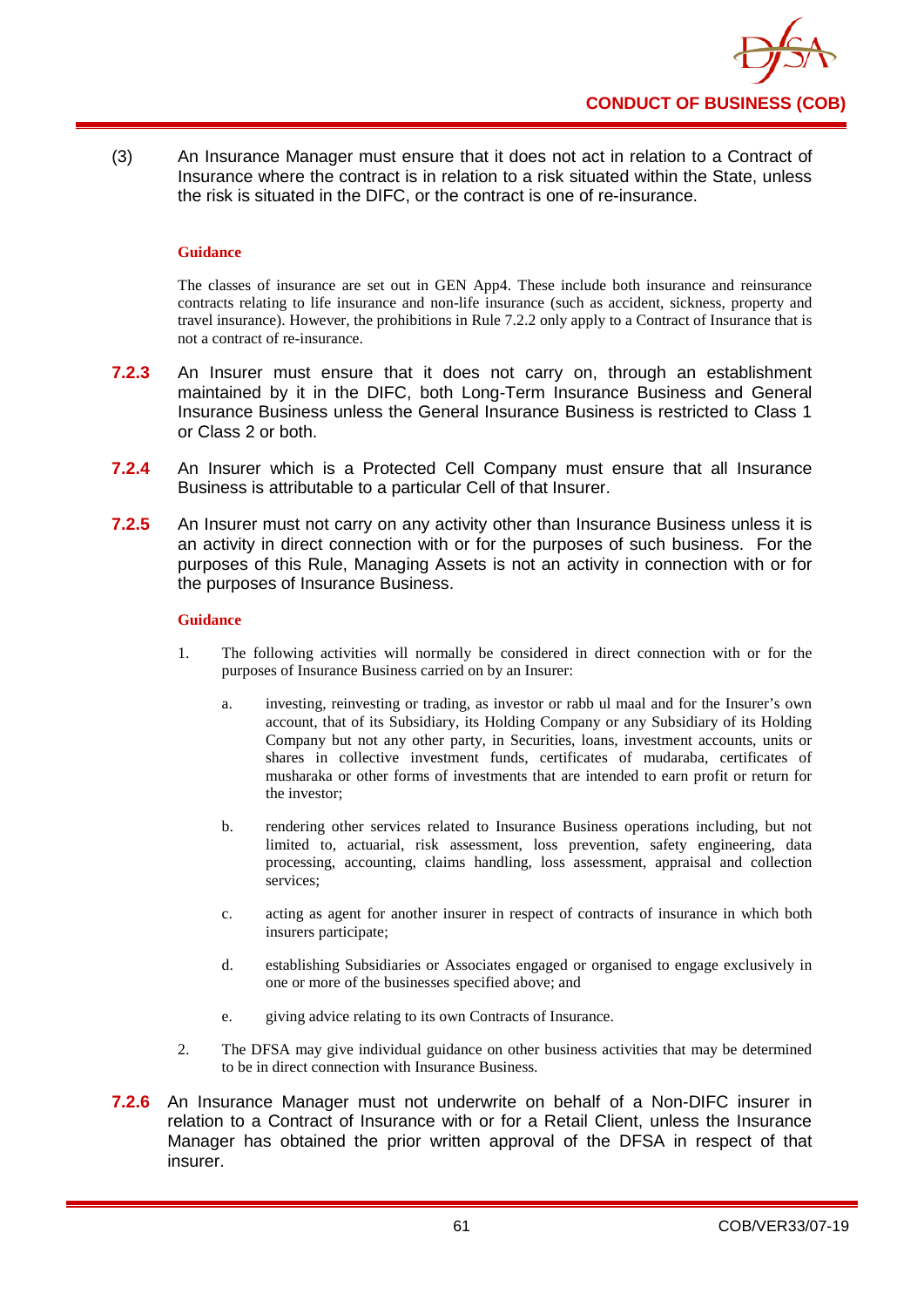

For the purposes of Rule 7.2.6, an Insurance Manager should submit to the DFSA sufficient information to establish that the Non-DIFC insurer for which it proposes to act is fit and proper and is subject to adequate regulation in its home jurisdiction.

## **7.3 Communication of information and marketing material**

### **General obligation**

- **7.3.1** (1) When communicating any information in relation to Insurance Business, Insurance Intermediation or Insurance Management to a Person, an Authorised Firm must take reasonable steps to ensure that the communication is clear, fair and not misleading.
	- (2) An Insurer, Insurance Intermediary or Insurance Manager must not, in any form of communication with a Person, including an agreement, attempt to limit or avoid any duty or liability it may have to that Person under legislation administered by the DFSA.
	- (3) An Insurer or Insurance Intermediary must, when providing or directing marketing material to a Client, comply with the requirements in section 3.2, if the marketing material relates to a Direct Long-Term Insurance Contract.

## **7.4 Client's duty of disclosure**

- **7.4.1** An Insurer or Insurance Intermediary must explain to a Client:
	- (a) the Client's duty to disclose all circumstances material to the insurance both before the insurance commences and during the continuance of the policy; and
	- (b) the consequence of any failure by the Client to make such disclosures.
- **7.4.2** An Insurance Intermediary must explain to a Client that all answers or statements given on a proposal form, claim form or any other relevant document are the Client's own responsibility and that the Client is responsible for checking the accuracy of such information.
- **7.4.3** If an Insurance Intermediary believes that any disclosure of material facts by a Client is not true, fair or complete, it must request the Client to make the necessary true, fair or complete disclosure, and if this is not forthcoming must consider declining to continue acting on that Client's behalf.

# **7.5 Authorised Firm's duty of disclosure**

### **Guidance**

If an Authorised Firm is required to provide information to a Client or potential Client under this section or any other section in this Chapter before providing a service or doing anything, then the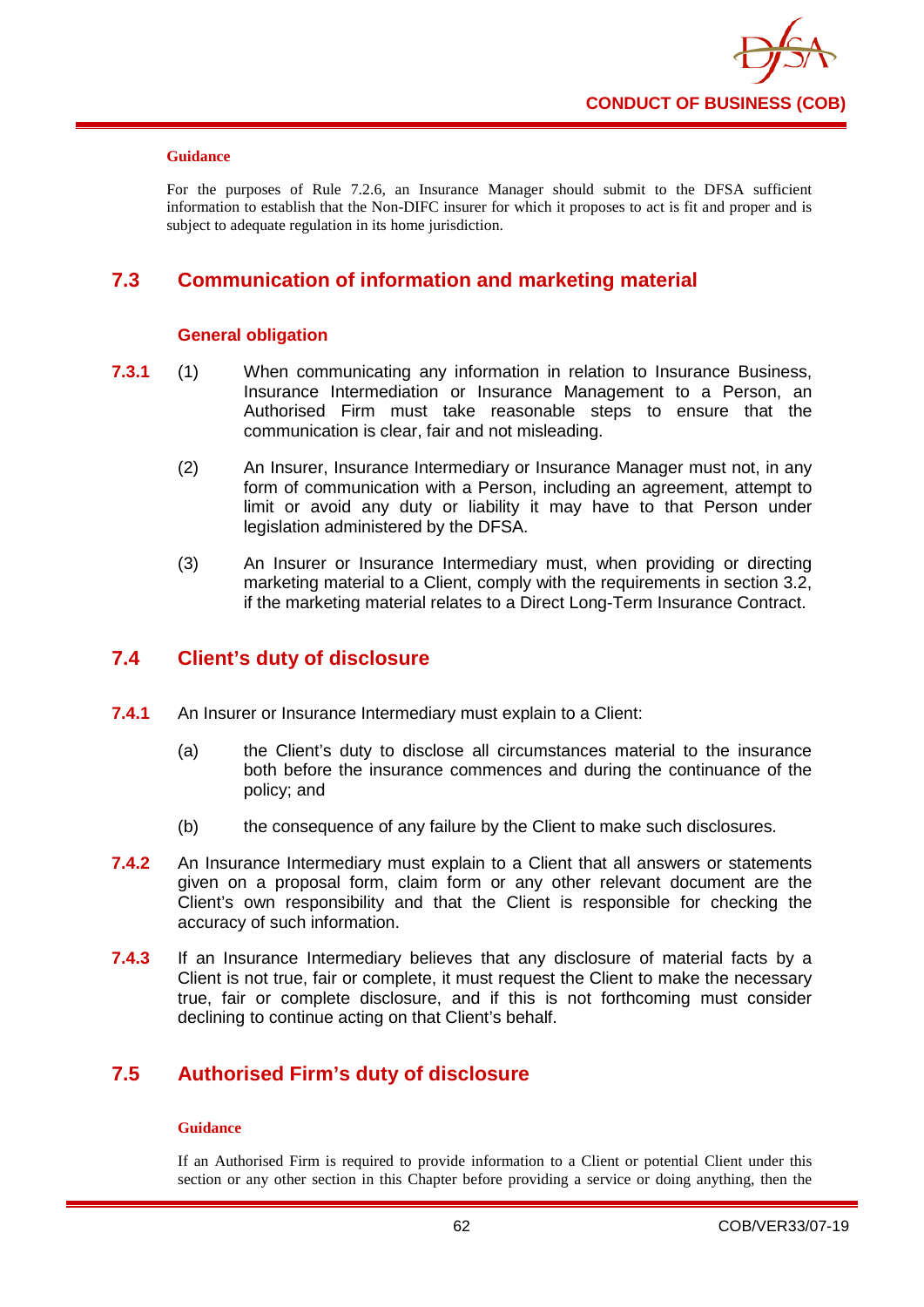

information should be provided in good time before providing the service or doing the thing so that the Client has sufficient time to make an informed decision.

- **7.5.1** (1) An Insurer, Insurance Intermediary or Insurance Manager must, subject to (3), disclose to a Client:
	- (a) the name and address of the insurer or insurers effecting the Contract of Insurance;
	- (b) its own name and address where different; and
	- (c) contact details of the Person to whom a claim is to be notified.
	- (2) The disclosures in (1) must be made before effecting or placing the Contract of Insurance, or as soon as reasonably practicable thereafter.
	- (3) An Insurance Manager is not required to make the disclosure under (1) to an insurer to whom it provides Insurance Management services.
- **7.5.2** (1) An Insurance Intermediary or Insurance Manager must, subject to (3), disclose to a Client if:
	- (a) it has a direct or indirect holding representing 10% or more of the voting rights or capital in an insurer; or
	- (b) an insurer, or its parent undertaking, has a direct or indirect holding representing 10% or more of the voting rights or capital in the Insurance Intermediary or Insurance Manager.
	- (2) The disclosures in (1) must be made before providing Insurance Intermediation or Insurance Management services to the Client.
	- (3) An Insurance Manager is not required to make a disclosure under (1) to an insurer to whom it provides Insurance Management services.

### **Guidance**

An Insurance Intermediary or Insurance Manager is required to disclose the information under Rule 7.5.1(1) and Rule 7.5.2(1) to any Policyholder with whom it interacts when carrying out its Insurance Intermediation or Insurance Management activities.

- **7.5.3** (1) An Insurance Intermediary must, before providing any Insurance Intermediation service to a Person as a Retail Client, disclose whether any advice or information is or will:
	- (a) be provided on the basis of a fair analysis of the market;
	- (b) not be provided on the basis of a fair analysis of the market because of any contractual agreement it has with any particular insurer or insurers to deal with only their products; or
	- (c) even if there are no contractual agreements of the type referred to in (b), not be provided on the basis of a fair analysis of the market.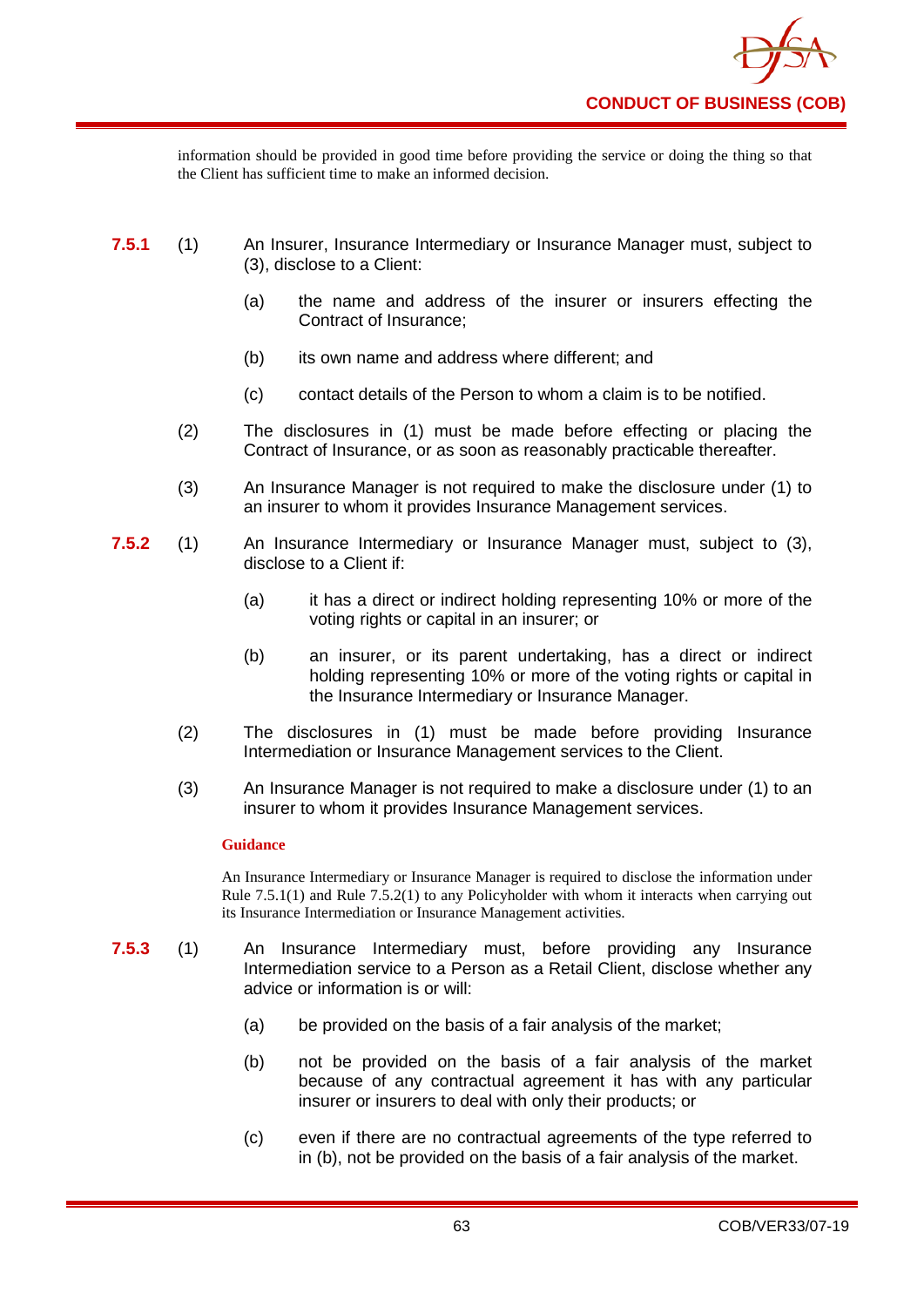

- (2) If (1) (b) or (c) applies, the Insurance Intermediary must, if requested by the Retail Client, provide to that Client a list of insurers with whom it deals or may deal in relation to the relevant Contracts of Insurance.
- (3) An Insurance Intermediary must, before providing any Insurance Intermediation service to a Client, disclose to that Client whether it acts on behalf of an insurer or any other Person or acts independently on behalf of Clients.

- 1. An Insurance Intermediary should not represent itself as providing advice or information on the basis of a fair analysis of the market under Rule 7.5.3(1) unless it has considered a sufficiently broad range of Contracts of Insurance and based its decision on an adequate analysis of those contracts.
- 2. Insurance Brokers act for Clients who are Policyholders. In doing so, they may claim under Rule 7.5.3(3) that they act 'independently' for the Clients.
- 3. The DFSA expects an Insurance Broker which holds itself out to a Client as acting 'independently' for the Client to be able to demonstrate its independence to the DFSA. Factors that the DFSA would take into account when assessing if an Insurance Broker has acted independently include whether that broker:
	- (a) has assessed a sufficiently large number of insurance products available on the market, and those products are sufficiently diverse in terms of their types and the issuers, to be able to suit the Client's needs and objectives;
	- (b) is free to select insurance products from a sufficiently large number of insurers for example, if a broker has close links with insurers, or exclusivity clauses in arrangements with insurers whose products they can select, the broker may not be able to claim it is independent; and
	- (c) has disclosed clearly to the Client all commissions and other economic benefits it or a Group member receives from insurers with whom it places insurance.

## **7.6 Disclosure of costs and remuneration**

**7.6.1** An Insurer, Insurance Intermediary or Insurance Manager must provide details of the costs of each Contract of Insurance or Insurance Intermediation service or Insurance Management service offered to a Client.

### **Guidance**

- 1 The disclosure required by this Rule should include any premiums, fees, charges or taxes payable by the Client, whether or not these are payable to the Authorised Firm.
- 2 The disclosure should be made in terms readily understandable by the Client, taking into account the knowledge held by that Client in relation to the type of insurance in question.
- **7.6.2** An Insurer or Insurance Intermediary must, where any premium is payable through a Credit Facility made available to a Retail Client, disclose any interest, profit rate or charges payable by the Client for using that facility.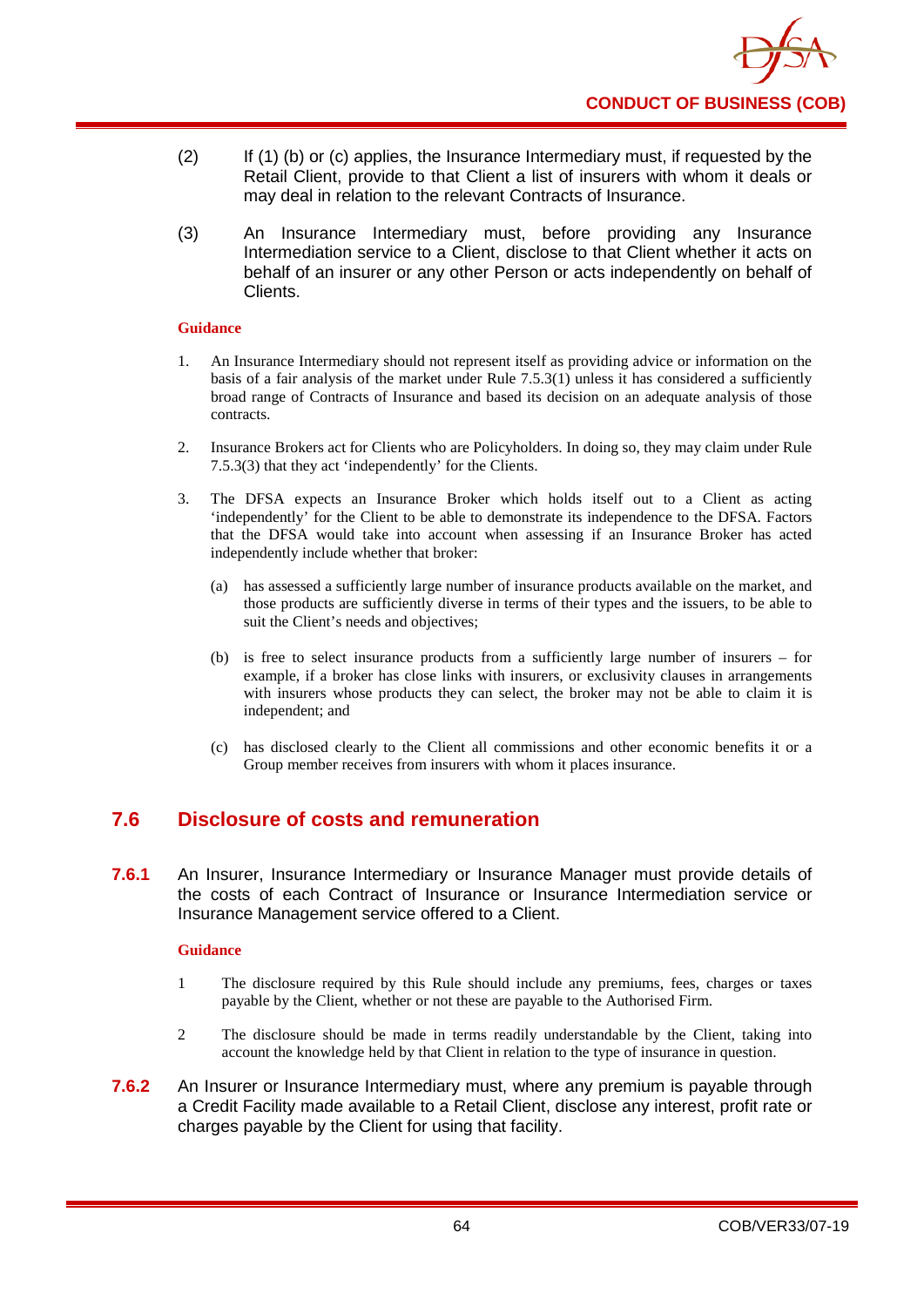

- **7.6.3** An Insurer, Insurance Intermediary or Insurance Manager must ensure that it does not impose any new costs, fees or charges without first disclosing the amount and the purpose of those charges to the Client.
- **7.6.4** (1) An Insurer, Insurance Intermediary or Insurance Manager must, on the request of any Client, disclose to that Client all commissions and other economic benefits accruing to the Authorised Firm or any member of the same Group from:
	- (a) any Insurance Intermediation business;
	- (b) any Insurance Management business; or
	- (c) any other business connected to or related to the provision of such business;

transacted by the Authorised Firm on behalf of that Client.

(2) The requirement to disclose the information under (1) does not apply where an Insurance Intermediary acts solely on behalf of a single insurer, and this fact has been disclosed to the Client.

# **7.7 Information about the proposed insurance**

- **7.7.1** An Insurer or Insurance Intermediary must provide adequate information in a comprehensive and timely manner to enable a Client to make an informed decision about the Contract of Insurance that is being proposed.
- **7.7.2** Without limiting the generality of the disclosure obligation under section 7.5, an Insurer or Insurance Intermediary must, for the purpose of complying with the obligation under that section:
	- (a) provide to a Client information about the key features of any insurance proposed including the essential cover and benefits, any significant or unusual restrictions, exclusions, conditions or obligations, and the applicable period of cover; and
	- (b) explain, except where the insurance cover is sourced from a single insurer, the differences in and the relative costs of similar types of insurance as proposed.

### **Guidance**

When deciding to what extent it is appropriate to explain the terms and conditions of a particular insurance the Insurer or Insurance Intermediary should take into consideration the knowledge held by the Client in relation to the type of insurance in question.

### **Specific disclosure for Long-Term Insurance**

- **7.7.3** Where an Insurer or an Insurance Intermediary proposes Direct Long-Term Insurance to a Retail Client, the disclosure for the purposes of this section must include:
	- (a) the method of calculation of any bonuses;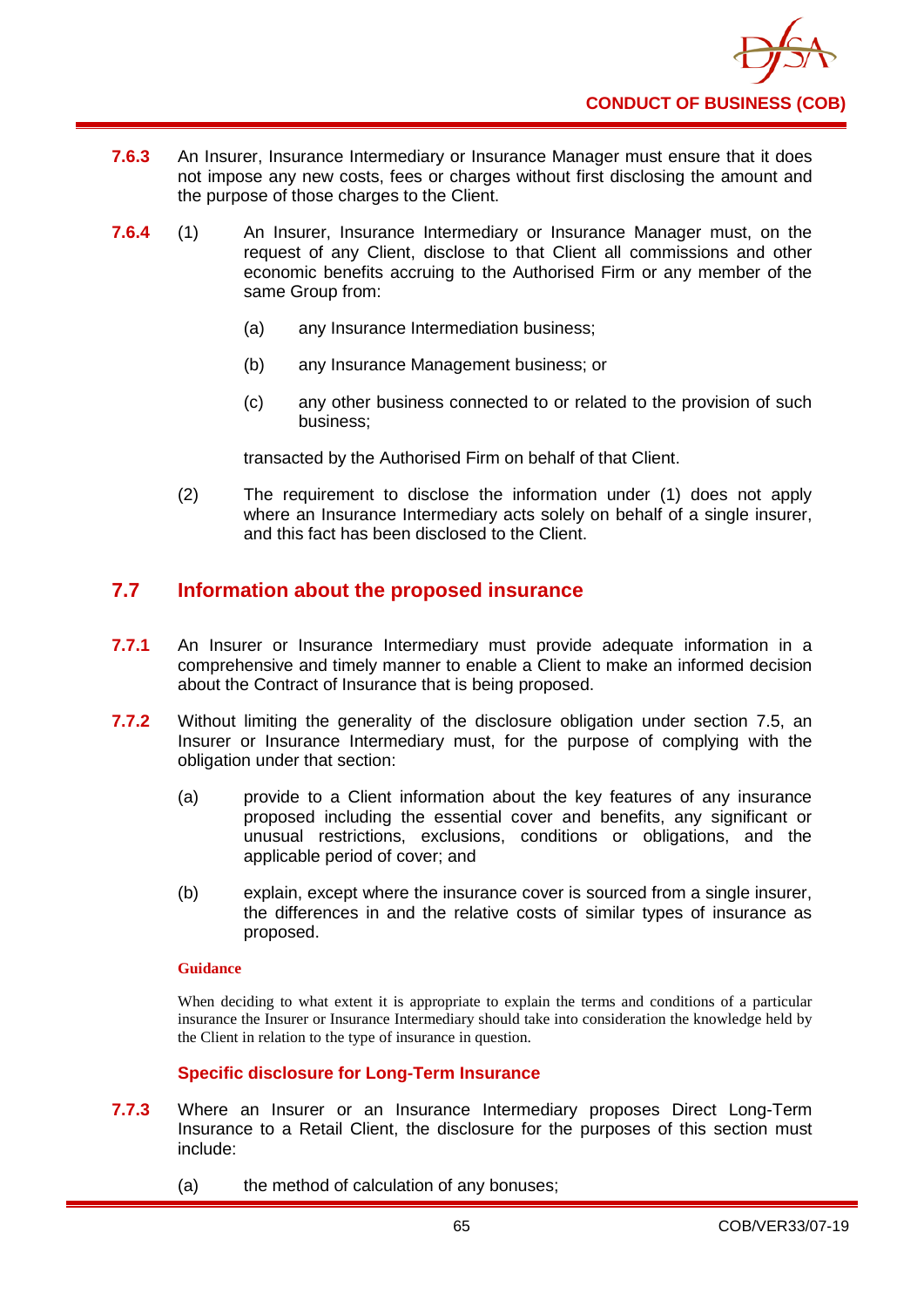- (b) an indication of surrender values and paid-up values, and the extent to which any such values are guaranteed;
- (c) for unit-linked insurance contracts, definition of the units to which they are linked, and a description of the underlying assets;
- (d) the basis of any projections included in the information; and
- (e) any facts that are material to the decision to invest, including risks associated with the investment and factors that may adversely affect the performance of the investments.
- **7.7.4** Deleted

## **7.8 Suitability**

- **7.8.1** An Insurer or an Insurance Intermediary must comply with the suitability requirement set out in section 3.4 when conducting any Insurance or Insurance Intermediation Business with or for a Retail Client in respect of Direct Long-Term Insurance.
- **7.8.2** (1) Subject to Rule 7.8.3, an Insurer or Insurance Intermediary must only make a recommendation to a Retail Client to enter into a Contract of Insurance that is General Insurance where it has taken reasonable steps to ensure that the recommended Contract of Insurance is suitable in light of the Client's demands and needs.
	- (2) The Insurer or Insurance Intermediary must obtain from a Retail Client such information as is necessary to identify the Client's circumstances and objectives, and consider whether the terms of the particular contract of General Insurance meet the requirements identified.
- **7.8.3** An Insurer and an Insurance Intermediary may only recommend to a Client a contract of General Insurance that does not meet all the Client's requirements if it clearly explains to the Client, at the point of making the recommendation, that the contract does not fully meet the Client's requirements and the differences in the insurance recommended.

### **Guidance**

When deciding what level of explanation is appropriate for a Client to whom a contract of insurance that does not fully meet that Client's requirements is recommended, the Insurer or Insurance Intermediary should take into consideration the knowledge held by the Client in relation to the type of insurance in question.

**7.8.4** Where an Insurance Intermediary is instructed to obtain insurance which is contrary to the advice that it has given to a Client, the Insurance Intermediary must obtain from the Client written confirmation of the Client's instructions before arranging or buying the relevant insurance.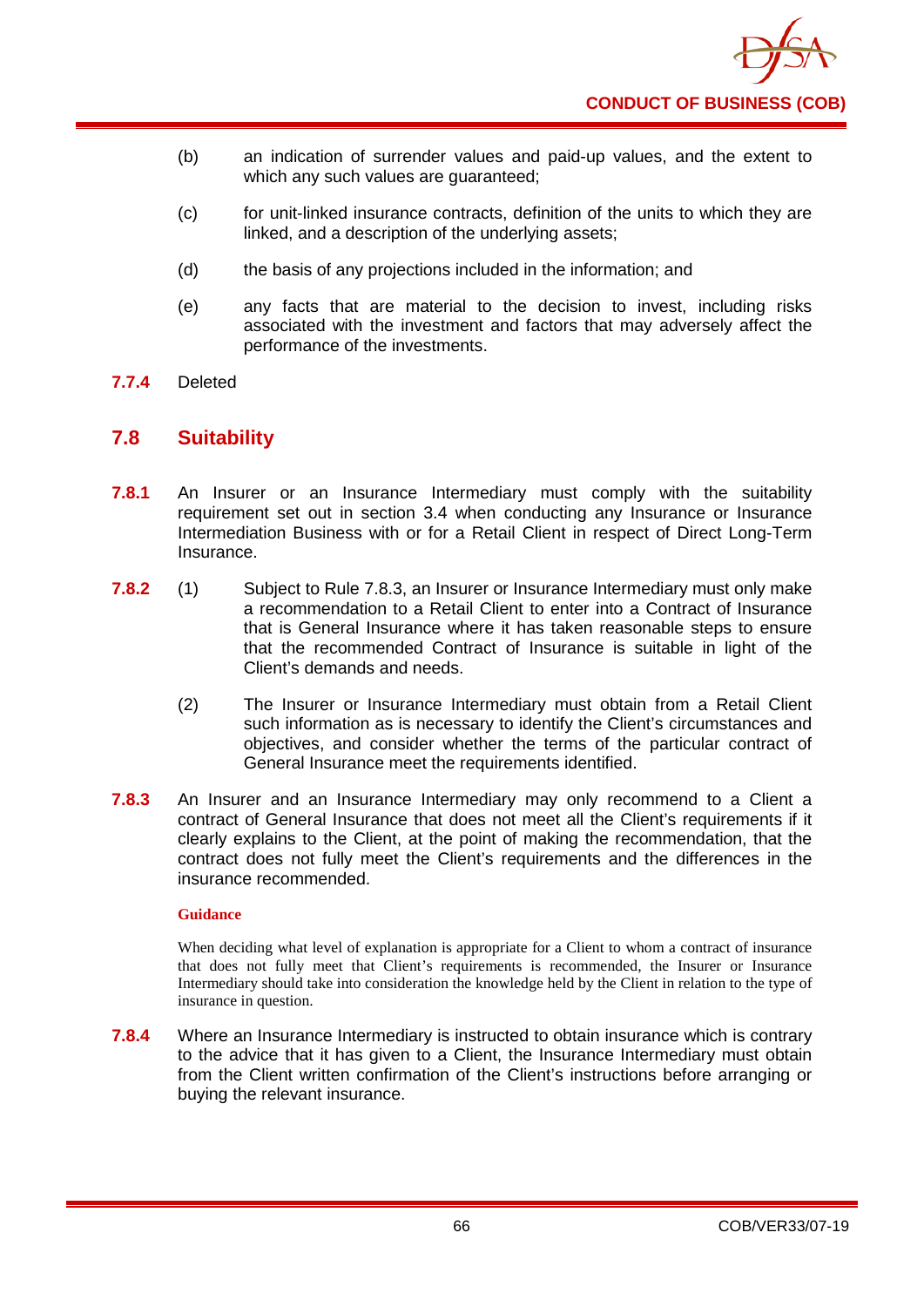

## **7.9 Managing conflicts of interest**

- **7.9.1** (1) An Insurance Intermediary or Insurance Manager must manage any conflict of interest to ensure that all its Clients are fairly treated and not prejudiced by any such interests.
	- (2) An Insurance Intermediary or Insurance Manager must manage the conflict of interest by disclosing such conflict to the Clients in writing either generally or in relation to a specific Transaction.
	- (3) If an Insurance Intermediary or Insurance Manager is unable to manage a conflict of interest, it must decline to act for the Client.

### **Guidance**

- 1. An Insurance Intermediary, when considering how it manages conflicts of interests, should clearly identify the capacity in which it acts and to whom it owes duties. For example, if it is acting as an Insurance Broker, it is acting as an agent for the policyholder and it has a duty to act in the best interests of the policyholder. If it is acting as an Insurance Agent, it has a duty to act in the best interests of its principal i.e. the insurer or insurers from whom it holds an authority to act as agent.
- 2. While the Rules do not prohibit an Insurance Intermediary from acting for both an insurer and policyholder in relation to the same risk, such an arrangement could result in conflicts of interest that are hard to manage. If an Insurance Intermediary proposes to act for both an insurer and policyholder in relation to the same risk, it should, under Rule 7.9.1(2), clearly disclose that information in a timely manner. The DFSA expects the firm to at least:
	- a. notify both parties about the procedures it will follow if acting in the interest of the policyholder or the insurer is likely to impair its ability to act in the interests of the other party; and
	- b. if one or both parties express concerns relating to the proposed process, decline to act for both parties under Rule 7.9.1(3) and instead act for only one party.
- 3. An Insurance Manager will also need to identify and manage conflicts of interest that arise in the course of carrying on its business, for example, in the course of settling claims.

## **7.10 Placement of Insurance**

### **Instructions**

**7.10.1** An Insurance Intermediary or Insurance Manager must not place a Contract of Insurance with or on behalf of an insurer unless it has satisfied itself on reasonable grounds that the insurer may lawfully effect that contract under the laws of the jurisdictions in which the insurer and the risk are located.

### **Quotations**

**7.10.2** When giving a quotation, an Insurance Intermediary or Insurance Manager must take due care to ensure the accuracy of the quotation and its ability to obtain the insurance at the quoted terms.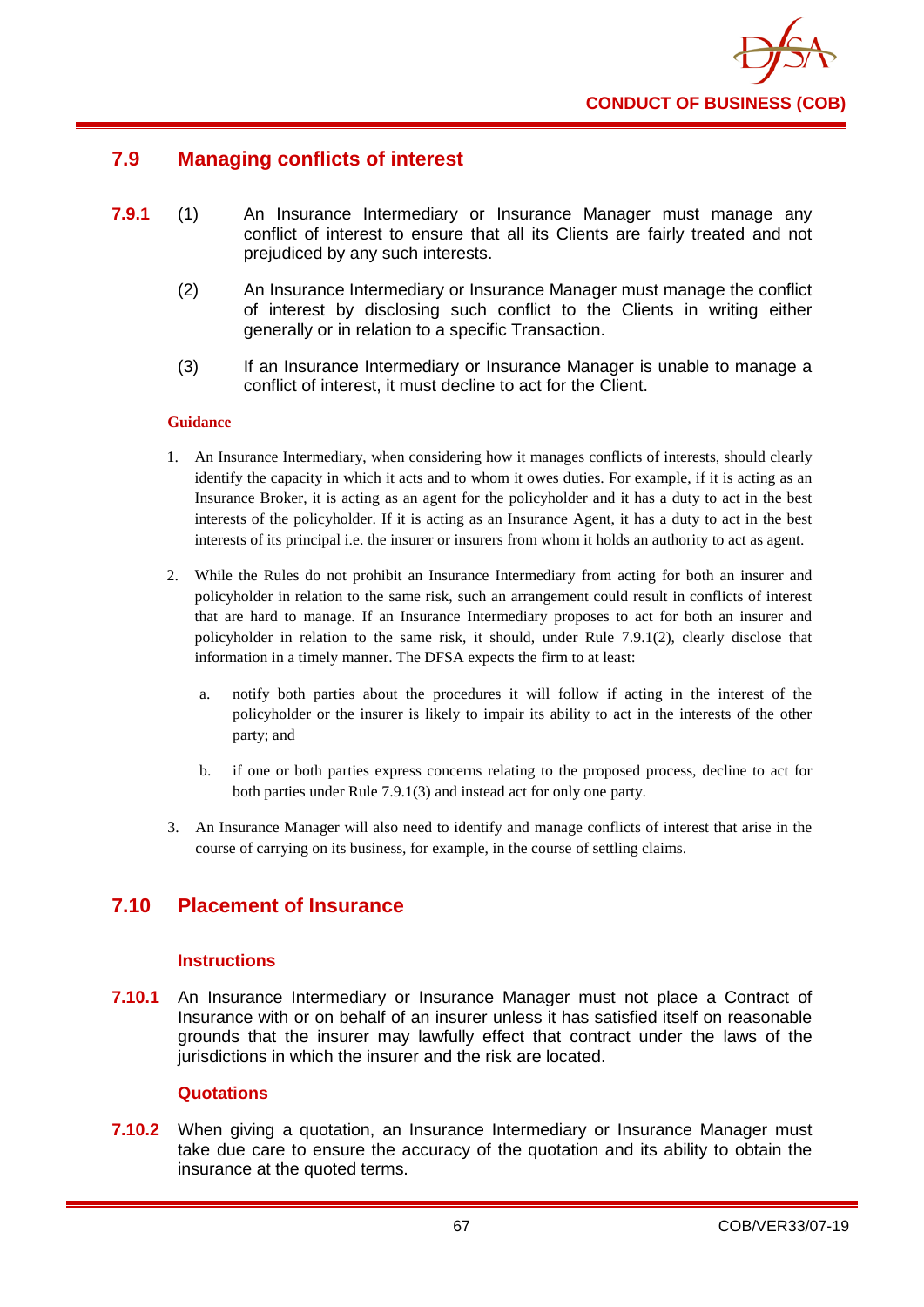

### **Confirmation of cover**

- **7.10.3** (1) An Insurer, in Effecting Contracts of Insurance, must promptly document the principal economic and coverage terms and conditions agreed upon under any Contract of Insurance and finalise such contract in a timely manner.
	- (2) An Insurer, Insurance Intermediary or Insurance Manager must, as soon as reasonably practicable, provide a Client with written confirmation and details of the insurance which it has effected for the Client or has obtained on behalf of the Client, including any changes to an existing Contract of Insurance.
	- (3) An Insurer, Insurance Intermediary or Insurance Manager must, as soon as reasonably practicable, provide the Client with the full policy documentation where this was not included with the confirmation of cover.
	- (4) In (2) and (3), a Client of an Insurance Manager is any Policyholder with whom the Insurance Manager interacts when carrying on its Insurance Management activities.

# **7.11 Providing an ongoing service**

## **Amendments to and renewal of insurance**

- **7.11.1** (1) An Insurer or Insurance Intermediary must deal promptly with a Client's request for an amendment to the insurance cover and provide the Client with full details of any premium or charges to be paid or returned.
	- (2) An Insurer or Insurance Intermediary must provide a Client with written confirmation when the amendment is made and remit any return premium or charges due to the Client without delay.
- **7.11.2** An Insurer or Insurance Intermediary must give adequate advance notification to a Client of the renewal or expiration date of an existing insurance policy so as to allow the Client sufficient time to consider whether continuing cover is required.
- **7.11.3** On expiry or cancellation of the insurance, at the request of the Client, an Insurer or Insurance Intermediary must promptly make available all documentation and information to which the Client is entitled.

## **Claims**

- **7.11.4** Where an Insurance Intermediary handles insurance claims it must:
	- (a) on request, give the Client reasonable guidance in pursuing a claim under the relevant policy;
	- (b) handle claims fairly and promptly and keep the Client informed of progress;
	- (c) inform the Client in writing, with an explanation, if it is unable to deal with any part of a claim; and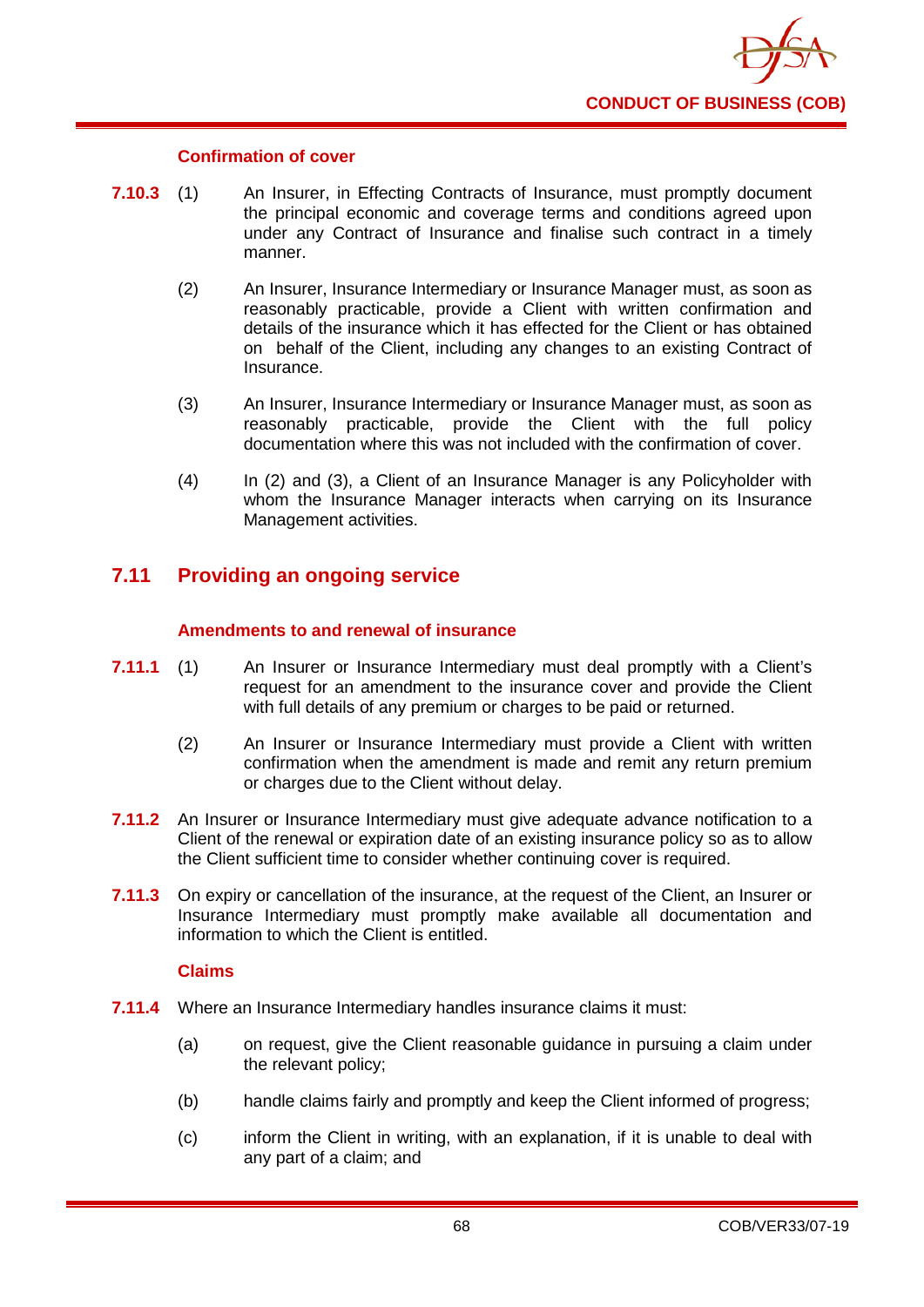

- (d) forward settlement of any claim, as soon as reasonably practicable, once it has been agreed.
- **7.11.5** An Insurer must:
	- (a) handle claims fairly and promptly;
	- (b) keep the Client informed of the progress of the claim;
	- (c) not reject a claim unreasonably;
	- (d) if only part of a claim is accepted:
		- (i) provide a clear statement about the part of the claim that is accepted; and
		- (ii) give clear reasons for rejecting that part of the claim that has not been accepted; and
	- (e) settle the claim promptly.

## **7.12 Insurance monies**

## **Application**

**7.12.1** This section applies to an Insurance Intermediary and an Insurance Manager, in respect of activities carried on in or from the DIFC.

## **General**

- **7.12.2** (1) Insurance Monies are, subject to (2), any monies arising from Insurance Intermediation or the Insurance Management business which are any of the following:
	- (a) premiums, additional premiums and return premiums of all kinds;
	- (b) claims and other payments due under Contracts of Insurance;
	- (c) refunds and salvages;
	- (d) fees, charges, taxes and similar fiscal levies relating to Contracts of Insurance;
	- (e) discounts, commissions and brokerage; or
	- (f) monies received from or on behalf of a Client of an Insurance Manager, in relation to his Insurance Management business.
	- (2) Monies are not Insurance Monies where there is a written agreement in place between the Insurance Intermediary or Insurance Manager and the insurer to whom the relevant monies are to be paid (or from whom they have been received) under which the insurer agrees that: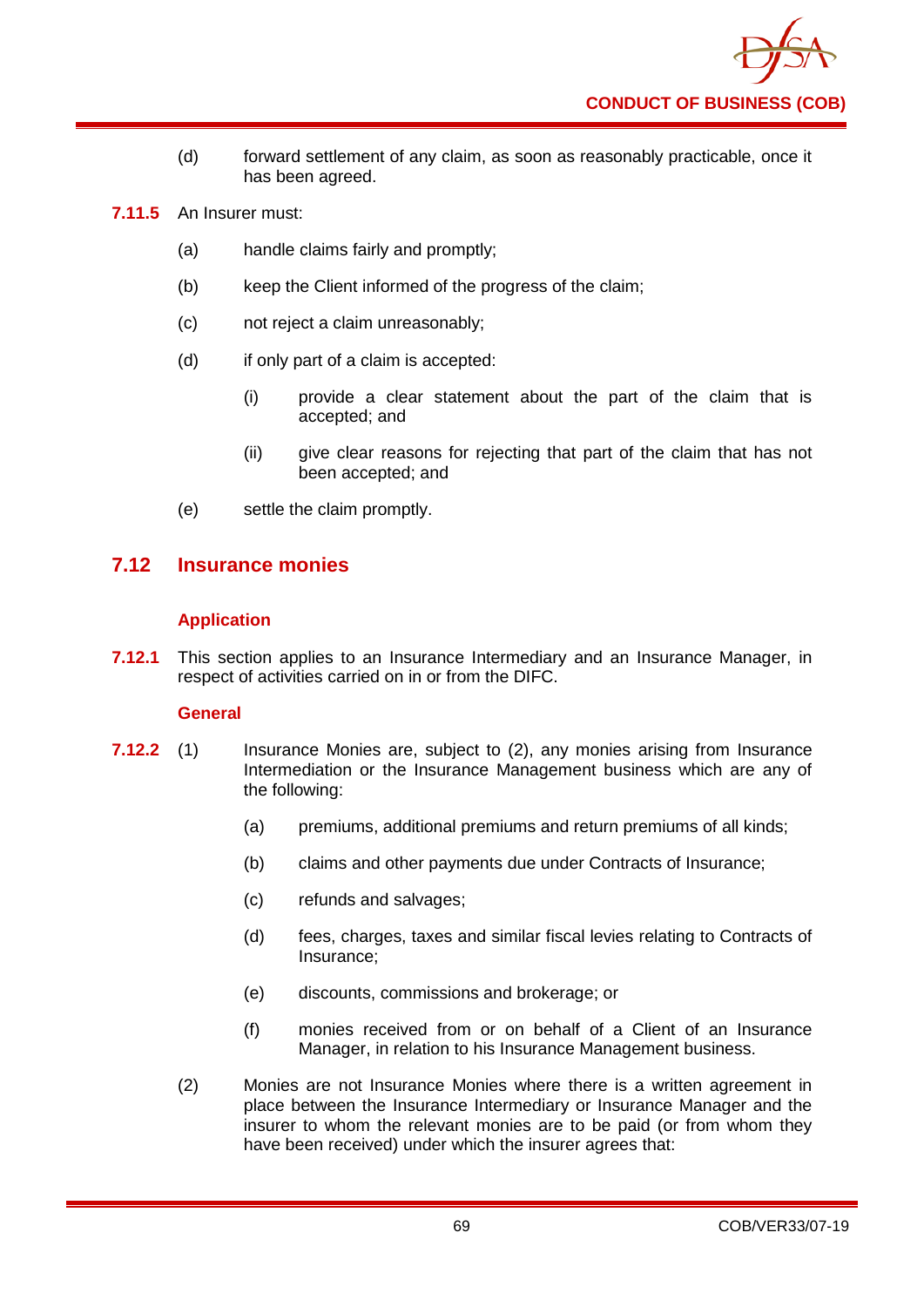

- (a) the Insurance Intermediary or Insurance Manager, as the case may be, holds as agent for the insurer all monies received by it in connection with Contracts of Insurance effected or to be effected by the insurer;
- (b) insurance cover is maintained for the Client once the monies are received by the Insurance Intermediary or the Insurance Manager, as the case may be; and
- (c) the insurer's obligation to make a payment to the Client is not discharged until actual receipt of the relevant monies by the Client.

If an Insurance Manager does not have in place risk transfer arrangements referred to in Rule 7.12.2(2), the Insurance Manager holds Insurance Monies, so far as they belong to Policyholders, at the risk of those Policyholders.

### **Insurance money segregation**

- **7.12.5** (1) An Insurance Intermediary or Insurance Manager when dealing with Insurance Monies must:
	- (a) maintain one or more separate Insurance Bank Accounts with an Eligible Bank;
	- (b) ensure that each Insurance Bank Account contains in its title the name of the Authorised Firm, together with the designation Insurance Bank Account (or IBA);
	- (c) prior to operating an Insurance Bank Account, give written notice to, and request written confirmation from, the Eligible Bank that the bank is not entitled to combine the Insurance Bank Account with any other account unless that account is itself an Insurance Bank Account held by the Authorised Firm, or to any charge, encumbrance, lien, right of set-off, compensation or retention against monies standing to the credit of the Insurance Bank Account;
	- (d) pay all Insurance Monies directly and without delay into an Insurance Bank Account;
	- (e) use an Insurance Bank Account only for the following purposes:
		- (i) the receipt of Insurance Monies;
		- (ii) the receipt of such monies as may be required to be paid into the Insurance Bank Account to ensure compliance by the Authorised Firm with any conditions or requirements prescribed by the DFSA;
		- (iii) the payment to Clients or to insurers of monies due under Insurance Intermediation Business transactions;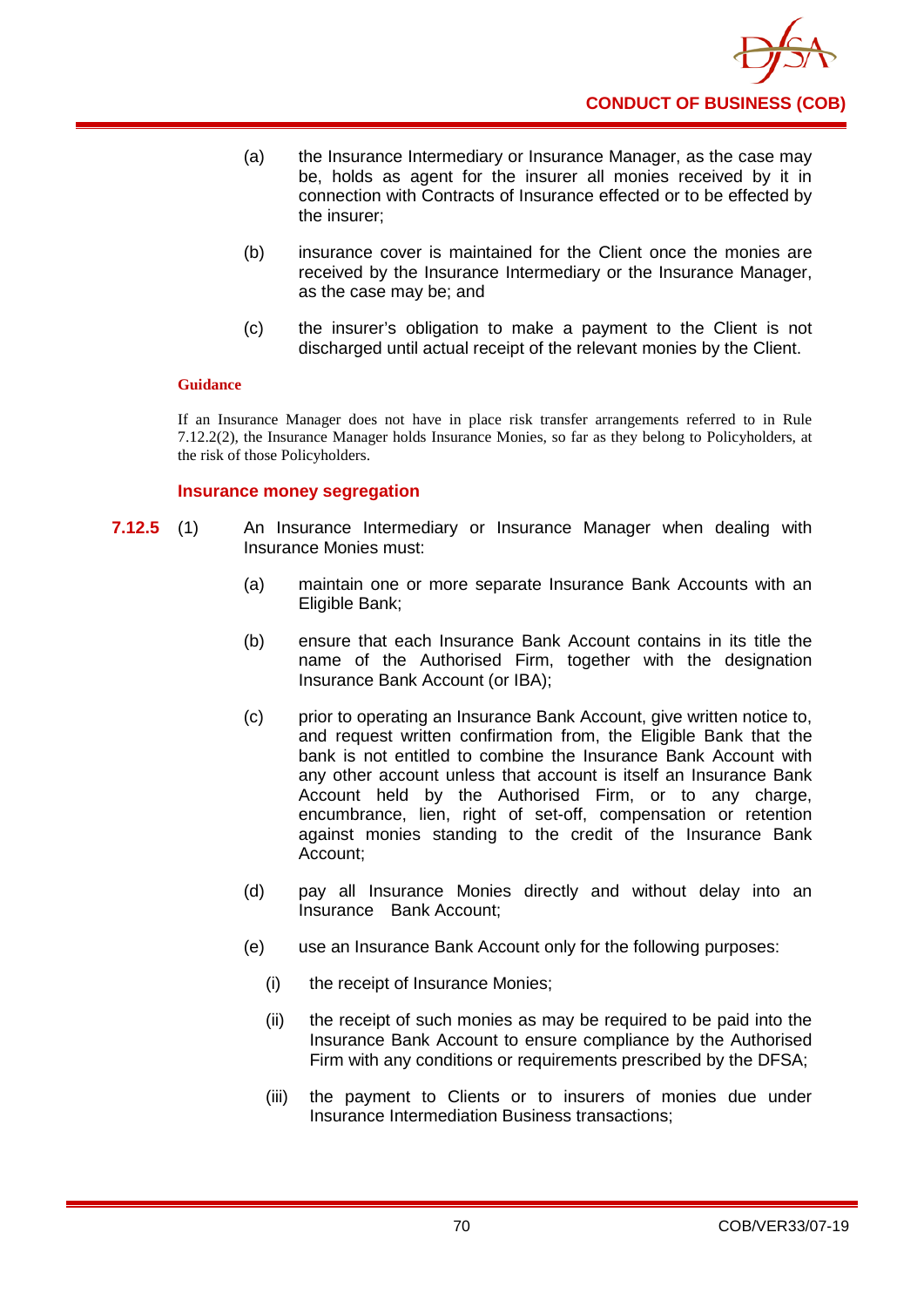

- (iv) the payment of all monies payable by the Authorised Firm in respect of the acquisition of or otherwise in connection with Approved Assets;
- (v) the withdrawal of brokerage, management fees and other income related to Insurance Intermediation Business, either in cash or by way of transfer to an account in the name of the Intermediary which is not an Insurance Bank Account, provided that no such sum may be withdrawn from the Insurance Bank Account before the time at which that amount may be brought into account as income of the Insurance Intermediary;
- (vi) the withdrawal of monies that are required to be transferred under (2) or Rule 7.12.9A;
- (vii) the withdrawal of monies paid into the Insurance Bank Account in error; and
- (viii) the withdrawal of any monies credited to the Insurance Bank Account in excess of those required by any conditions and requirements prescribed by the DFSA;
- (f) ensure that any amount held in the Insurance Bank Account or other Approved Assets, together with any amount due and recoverable from insurance debtors, is equal to, or greater than the amount due to insurance creditors; and
- (g) take immediate steps to restore the required position if at any time it becomes aware of any deficiency in the required segregated amount.
- (2) If an Eligible Bank has not provided the written confirmation referred to in (1)(c) within 40 business days after the Authorised Firm made the request, the Authorised Firm must as soon as possible withdraw Insurance Monies held in the Insurance Bank Account with that Eligible Bank and deposit them in an Insurance Bank Account with another Eligible Bank.
- (3) An Insurance Intermediary or Insurance Manager is not required to comply with the requirement in (1)(c) if it has no account, other than one or more Insurance Bank Accounts, with the Eligible Bank.
- **7.12.6** An Insurance Intermediary or Insurance Manager may not obtain a loan or overdraft for any purpose relating to an Insurance Bank Account unless that advance:
	- (a) is on a bank account which is designated as an Insurance Bank Account, and the loan or overdraft is used for payment to Clients or to insurers of monies due under Insurance Intermediation transactions;
	- (b) does not give rise to a breach of the requirements of Rule 7.12.5(e); and
	- (c) is of a temporary nature and is repaid as soon as reasonably practicable.
- **7.12.7** An Insurance Intermediary or Insurance Manager must hold Insurance Monies either in an Insurance Bank Account or in Approved Assets.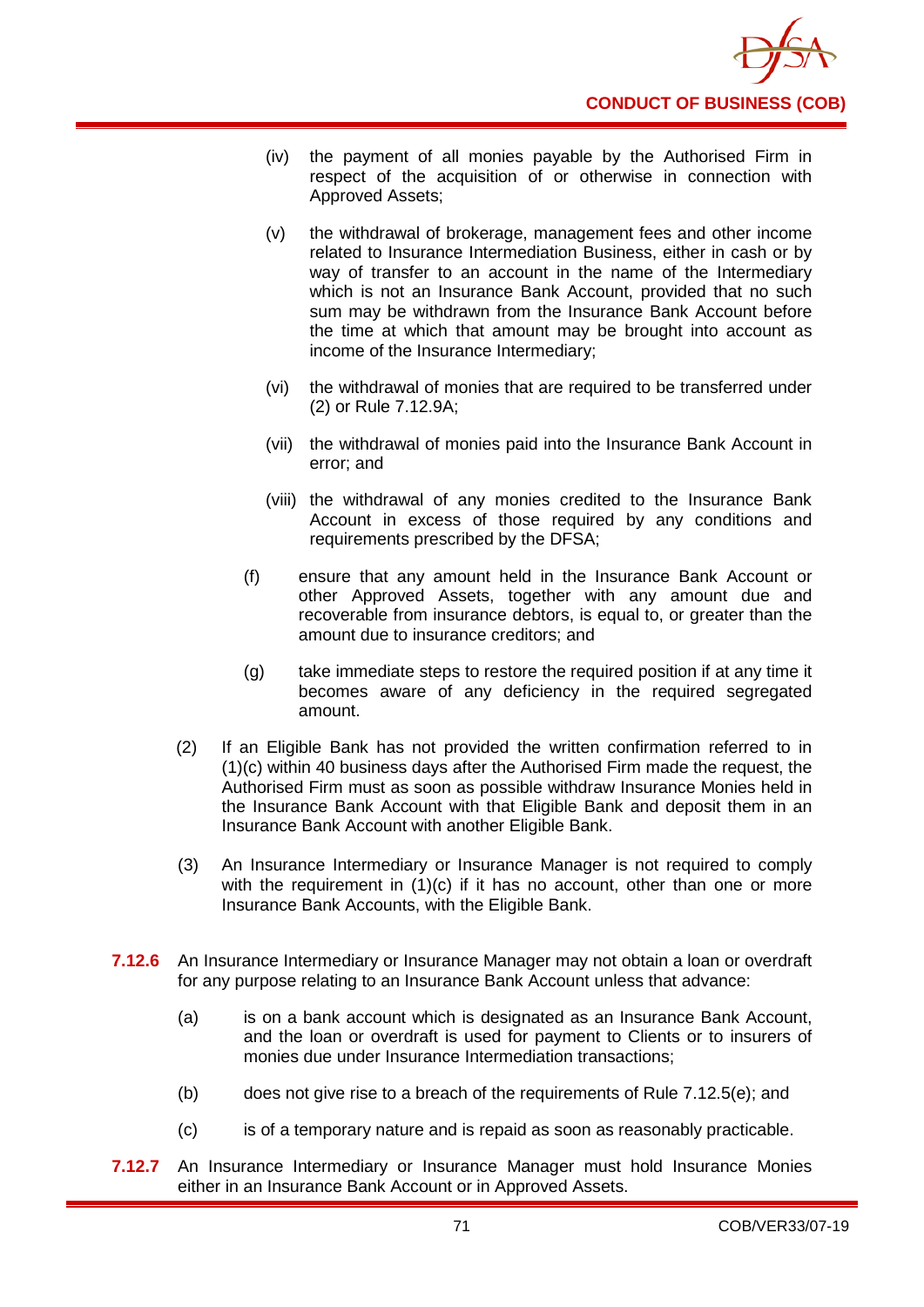

- **7.12.8** An Insurance Intermediary or Insurance Manager must ensure that Approved Assets are:
	- (a) registered in the name of the Insurance Intermediary or Insurance Manager and designated as being an 'Insurance Bank Account'; or
	- (b) held for the Insurance Bank Account of the Insurance Intermediary or Insurance Manager at the bank at which such Insurance Bank Account is held.
- **7.12.9** An Insurance Intermediary or Insurance Manager must ensure that monies, other than interest, arising from Approved Assets or their realisation, sale or disposal are paid into an Insurance Bank Account.
- **7.12.9A** (1) An Insurance Intermediary or Insurance Manager must not hold Insurance Monies for a Client in an Insurance Bank Account with an Eligible Bank outside the State, unless it has previously disclosed in writing to the Client:
	- (a) that the money may be held in an Insurance Bank Account outside the State;
	- (b) that in such circumstances, the legal and regulatory regime applying to the Eligible Bank may be different from that in the State;
	- (c) in the event of failure of the Eligible Bank, the money may be treated in a different way to that which would apply if the money were held by a bank in the State;
	- (d) if it is the case, that the particular Eligible Bank has not accepted that it has no right of set-off or counterclaim against money held in the Insurance Bank Account in respect of any sum owed on any other account of the Authorised Firm; and
	- (e) that the Client may notify the Authorised Firm if he does not wish the money to be held in an Insurance Bank Account outside the State or in a particular jurisdiction.
	- (2) If a Client notifies an Insurance Intermediary or Insurance Manager in writing that he does not wish the Insurance Monies to be held in an Insurance Bank Account outside the State or in a particular jurisdiction, the Insurance Intermediary or Insurance Manager must ensure that, no later than 20 days after receiving the notice, either:
		- (a) the Insurance Monies are transferred into an Insurance Bank Account with an Eligible Bank in the State, or in a jurisdiction to which the Client has not objected, as the case may be; or
		- (b) if no such alternative arrangement can be made, the Insurance Monies are returned to the Client.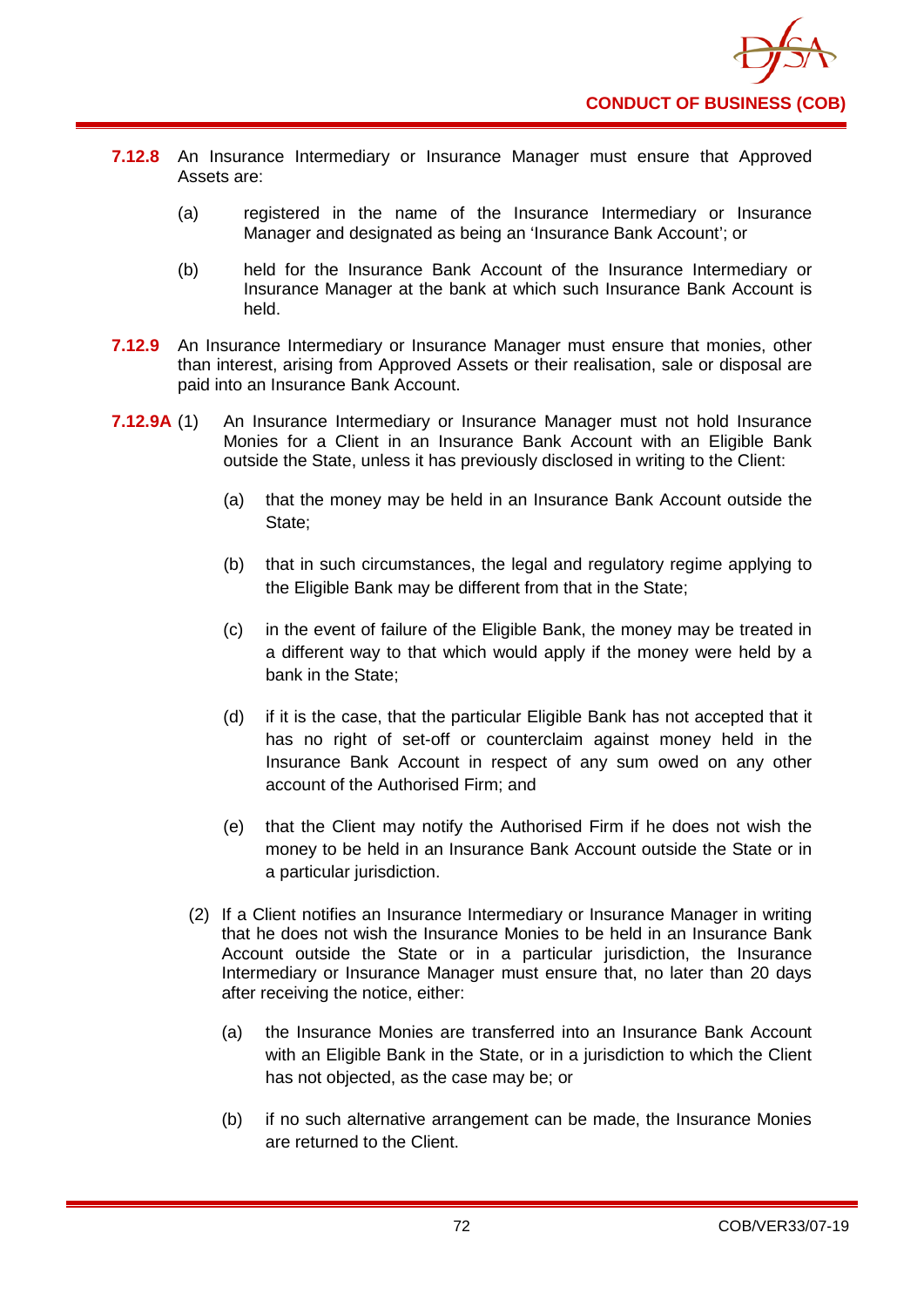

- **7.12.10** An Insurance Intermediary or Insurance Manager may not hold Insurance Monies in Approved Assets until it has given written notice to and received written notice from the bank referred to in Rule 7.12.8(b) that the bank is not entitled to any charge, encumbrance, lien, right of set-off, compensation or retention against Approved Assets held for the Insurance Intermediary's or Insurance Manager's Insurance Bank Account.
- **7.12.11** An Insurance Intermediary or Insurance Manager may only use Approved Assets as security for a loan or overdraft where that loan or overdraft is for a purpose relating to an Insurance Bank Account as permitted by Rule 7.12.6.
- **7.12.12** Where Insurance Monies are held in Approved Assets whose rating drops below the minimum stipulated within the definitions, that investment or asset will cease to be an Approved Asset and the Insurance Intermediary or Insurance Manager must dispose of the investment or asset as soon as possible and no later than within 30 days of the rating change.
- **7.12.13** An Insurance Intermediary or Insurance Manager may not use derivatives in the management of Insurance Monies except for the prudent management of foreign exchange risks.
- **7.12.14** An Insurance Intermediary who has a credit balance for a Client who cannot be traced should not take credit for such an amount except where:
	- (a) he has taken reasonable steps to trace the Client and to inform him that he is entitled to the money;
	- (b) at least six years from the date the credit was initially notified to the Client; and
	- (c) Rule 7.12.5(f) will continue to be satisfied after the withdrawal of such money.
- **7.12.15** An Insurance Intermediary must keep records of all sums withdrawn from the Insurance Bank Account or realised Approved Assets as a result of credit taken under Rule 7.12.14 for at least six years from the date of withdrawal or realisation.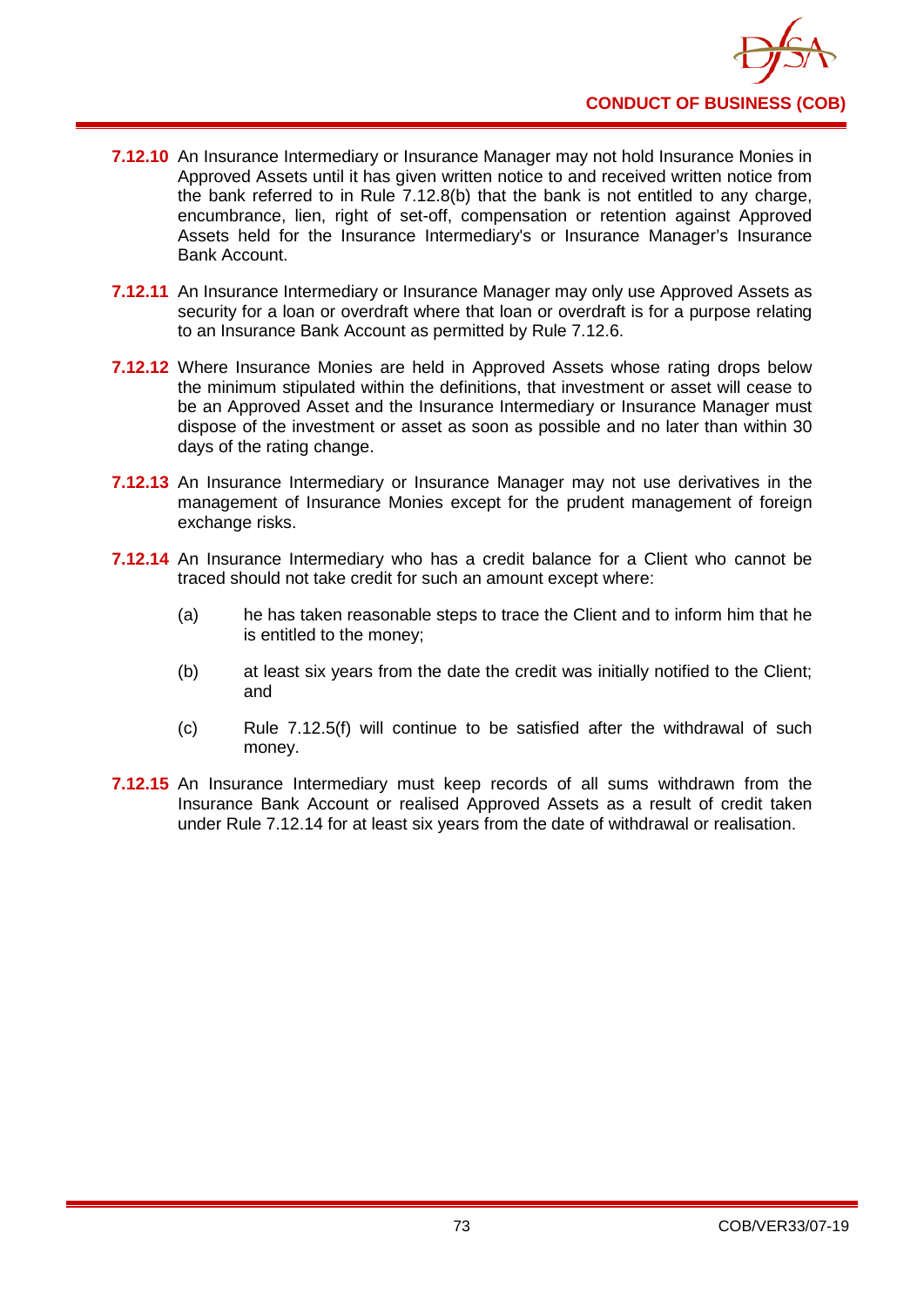

# **8 SPECIFIC RULES – OPERATING A CREDIT RATING AGENCY**

# **8.1 Application**

- **8.1.1** (1) This chapter applies to every Person who carries on, or intends to carry on, the Financial Service of Operating a Credit Rating Agency in or from the DIFC.
	- (2) In this chapter, where a reference is made to a Rating Subject which is a credit commitment, a debt or a debt-like Investment referred to in GEN Rule 2.27.1(3)(b) or (c), that reference is to be read, where the context requires, as a reference to the Person responsible for obtaining the Credit Rating.

#### **Guidance**

1. The Financial Service of Operating a Credit Rating Agency is defined in GEN Rule 2.27.1. This chapter contains the specific conduct requirements that apply to Persons carrying on the Financial Service of Operating a Credit Rating Agency.

#### **Code of conduct/ethics**

2. The outcome intended by some of the specific conduct requirements in this chapter can be achieved by adopting a code of conduct/ethics. Whilst not proposing to prescribe that a Credit Rating Agency must have a code of conduct/ethics, a Credit Rating Agency should consider, particularly where noted in relation to specific Rules, adopting such a code as a means of achieving the outcome intended by the relevant requirements. However, where a Credit Rating Agency does not adopt such a code, the onus is on the Credit Rating Agency to demonstrate how it achieves compliance with the relevant requirements through other means.

#### **Persons responsible for obtaining a Credit Rating**

- 3. Not all Rating Subjects are bodies corporate. For example, Credit Ratings can be provided in respect of a credit commitment given by a Person, or a debt or debt-like Investment. In such instances, where a Rule in this chapter requires the Rating Subject to carry out some activity, such a reference is to be read, pursuant to Rule  $8.1.1(2)$ , as a reference to the Person who is responsible for obtaining the Credit Rating. Such a Person would generally be the originator, arranger or sponsor of the relevant financial product which is being rated. The Credit Rating Agency should clearly identify the Person responsible for a Rating Subject before proceeding with its Credit Rating Activities relating to that Rating Subject.
- 4. However, there is no restriction against more than one Person being identified as Persons responsible for obtaining a Credit Rating relating to a Rating Subject. In such cases, a Credit Rating Agency should clearly identify those Persons as responsible Persons relating to the relevant Rating Subject.

# **8.2 Additional Principles for Credit Rating Agencies**

#### **Guidance**

Credit Rating Agencies are required to comply with, in addition to the Principles in GEN sections 4.1 and 4.2, three further Principles set out in this section.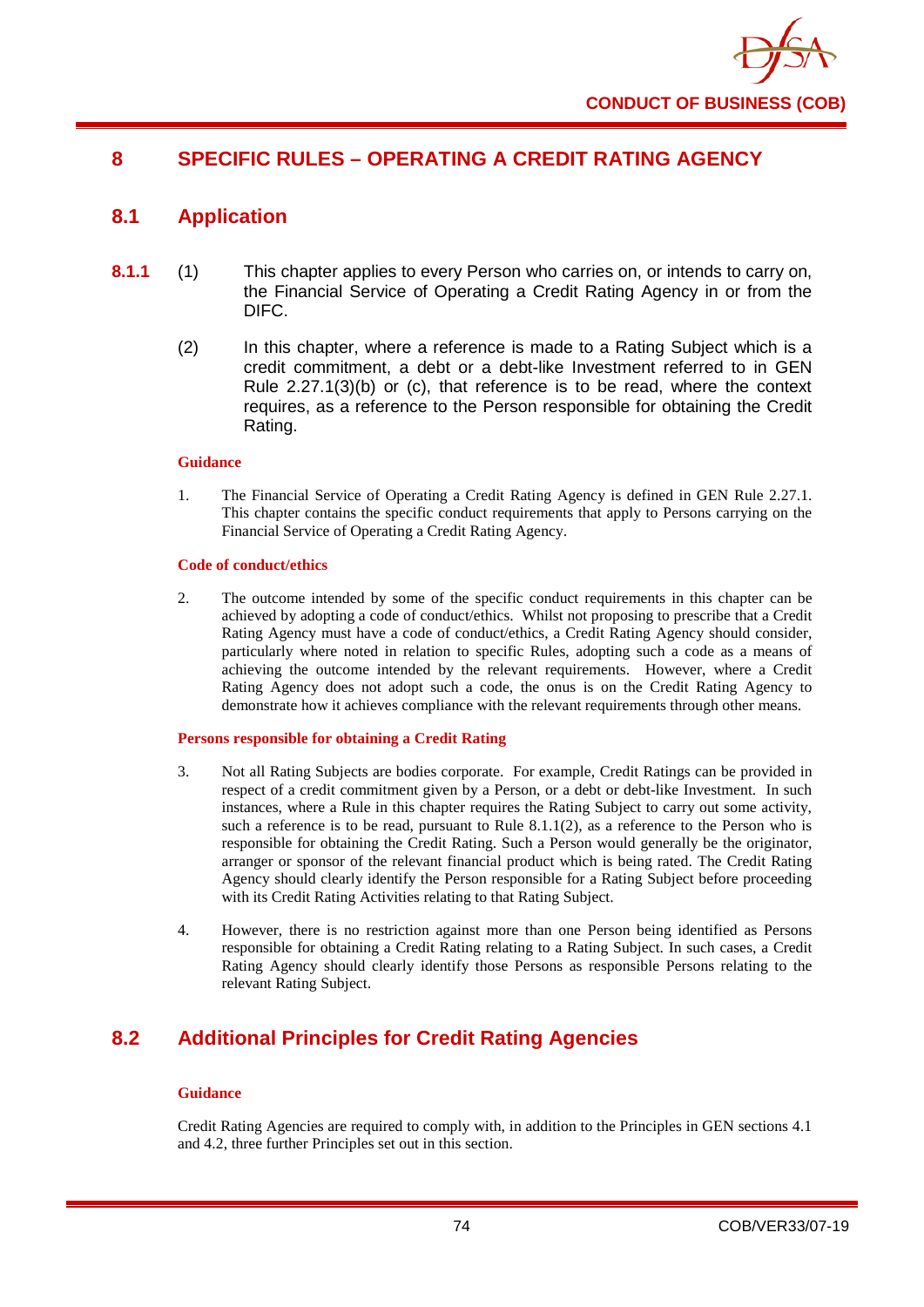

## **Principle 1 – Quality and integrity**

**8.2.1** A Credit Rating Agency must take all reasonable steps to ensure that its Credit Ratings are well founded and are based on a fair and thorough analysis of all relevant information which is reasonably known or available to the Credit Rating Agency.

### **Principle 2 – Independence and conflicts of interest**

**8.2.2** A Credit Rating Agency must take all reasonable steps to ensure that its decisions relating to Credit Ratings are independent and free from political or economic pressures and not affected by conflicts of interest arising due to its ownership structure or business or other activities or conflicts of interest of its Employees.

### **Principle 3 – Transparency and disclosure**

**8.2.3** A Credit Rating Agency must take all reasonable steps to ensure that it conducts its Credit Rating Activities in a transparent and responsible manner.

#### **Guidance**

Acting in a responsible manner means that a Credit Rating Agency undertakes the level of due diligence and care expected of an entity undertaking similar business in conducting its Credit Rating Activities. What is reasonable would depend on the nature, scale and complexity of its operations, including models and methodologies it has adopted in order to formulate Credit Ratings.

## **8.3 Quality of the rating process**

#### **Policies and procedures**

- **8.3.1** (1) A Credit Rating Agency must adopt, implement and enforce policies, procedures and controls that are adequate to ensure that:
	- (a) its Credit Ratings are based on a thorough and fair analysis of all the Relevant Information;
	- (b) it has clearly defined methodologies and models for the purposes of preparing and reviewing Credit Ratings; and
	- (c) its Rating Analysts, in preparing and reviewing Credit Ratings, adhere to the relevant methodologies and models adopted by the Credit Rating Agency, including any updates of such methodologies and models.
	- (2) For the purposes of (1)(a), Relevant Information is information which is:
		- (a) reasonably known or available to the Credit Rating Agency; and
		- (b) required, pursuant to the established rating methodologies and models adopted by the Credit Rating Agency.
	- (3) For the purposes of (1)(c), a Rating Analyst means an Employee of a Credit Rating Agency who performs analytical functions in relation to the preparation or review of a Credit Rating.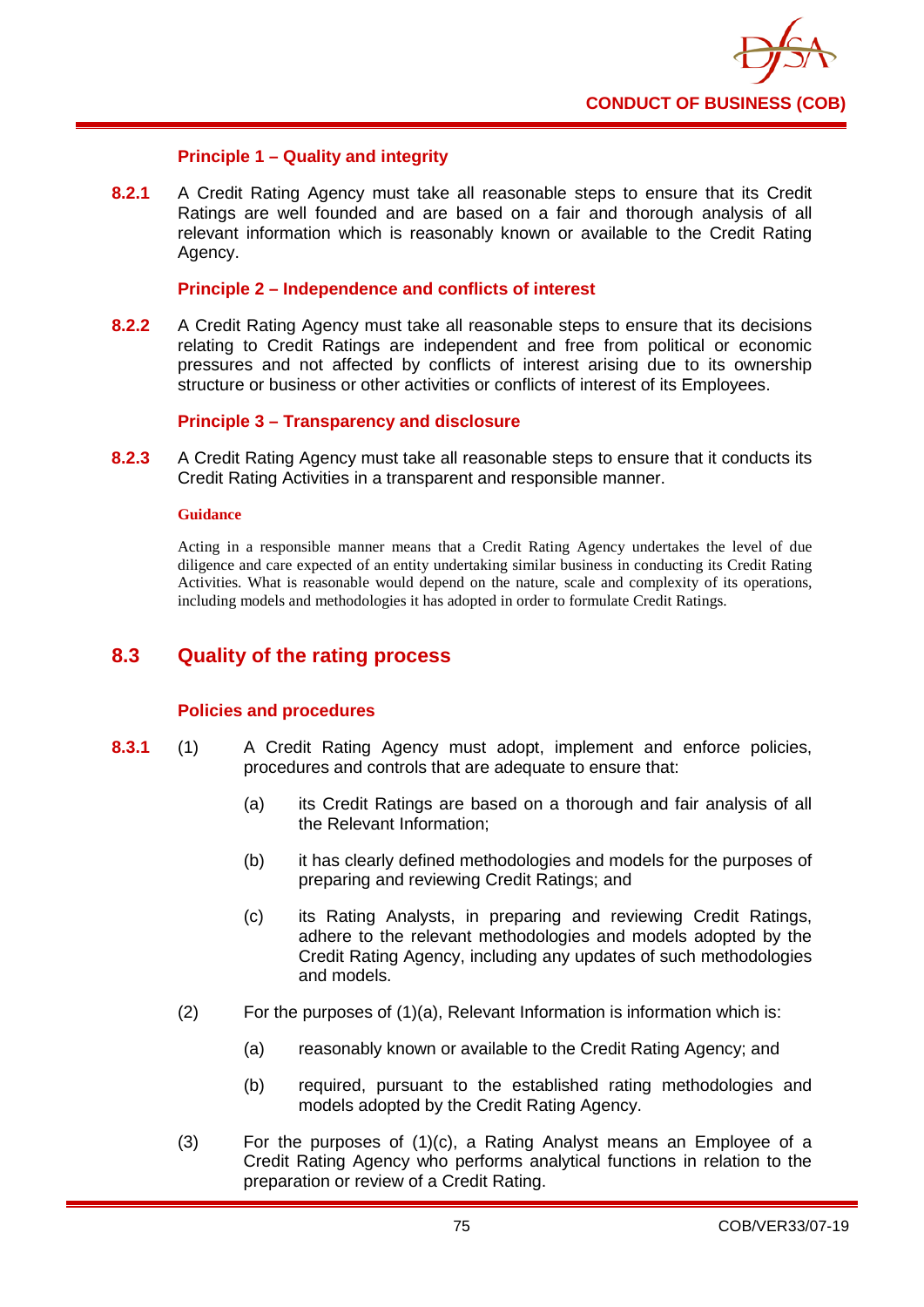

(4) A Credit Rating Agency must have adequate mechanisms to monitor whether its policies, procedures and controls are implemented in such a way so as to ensure that they operate, on an on-going basis, effectively and as intended.

### **Guidance**

Application to Groups and Branches

- 1. Where a Credit Rating Agency is a member of a Group, the Credit Rating Agency may rely on the policies, procedures and controls adopted at the group-wide level. Where this is the case, the Credit Rating Agency should ensure that the group-wide policies, procedures and controls are consistent with the requirements applicable to it and do not constrain its ability to comply with the applicable requirements in the DIFC.
- 2. In the case of Branch operations, the DFSA will only grant an authorisation to conduct the Financial Service of Operating a Credit Rating Agency where it is satisfied with the adequacy of the home jurisdiction regulation of the relevant legal entity.
- 3. Considerations set out in Guidance No 1 and 2 are equally relevant to the other requirements applicable to CRAs which are set out in this chapter.

### **Periodic review**

- 4. A Credit Rating Agency should ensure that there is a formal and rigorous periodic review (at least annually) of the effectiveness of its systems and controls, including the methodologies and models it uses, to ensure that they remain effective and adequate in light of factors such as changing market conditions and practices and matters that have a material impact on the users of Credit Ratings.
- 5. Such a review should be carried out by individuals who are not involved in the day-to-day management or operations of the Credit Rating Agency. Taking into account the nature, scale and complexity of its business, a Credit Rating Agency may undertake such a review through a designated function at the group-wide level, or using external consultants. The DFSA expects the findings of such a review to be made available to the Governing Body and the senior management of the Credit Rating Agency, and that any inadequacies identified are promptly and effectively addressed.

## **Analysts**

6. By definition, the Employees of a Credit Rating Agency include Rating Analysts who are either employed by the Credit Rating Agency or appointed under a contract for services to perform analytical functions in relation to the preparation of Credit Ratings. Such appointed Rating Analysts may, in the case of a Credit Rating Agency which is part of a Group, be employed by another entity within the Group. In that case, the Credit Rating Agency should ensure that such Rating Analysts comply with the applicable DFSA Rules when conducting Credit Rating Activities on its behalf.

## **Relevant Information**

7. See Guidance under Rule 8.3.4.

## **Methodologies and models**

- **8.3.2** For the purposes of producing and reviewing Credit Ratings, a Credit Rating Agency must adopt and use rating methodologies and models, including any key rating assumptions, which:
	- (a) are rigorous and systematic;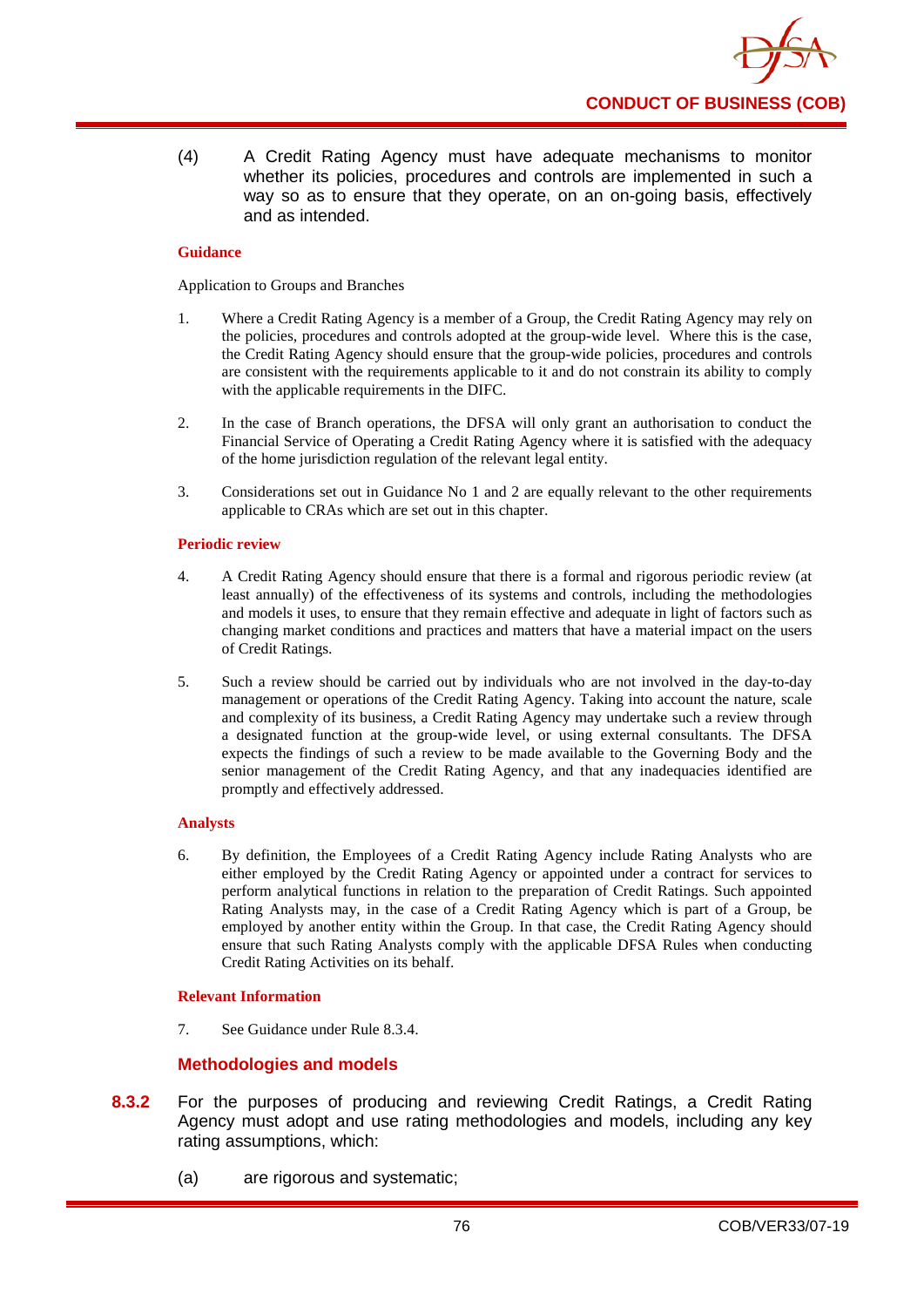

- (b) to the extent possible, result in Credit Ratings that can be subjected to some form of objective validation based on historical experience;
- (c) are subject to periodic review as appropriate; and
- (d) are made public, including any changes made to such methodologies and models.

- 1. A Credit Rating Agency will need to establish proper procedures for the regular review of its methodologies and models, including any key rating assumptions used in such methodologies and models, in order to be able to properly assess the Relevant Information and prepare credible and high quality Credit Ratings. Any changes to the methodologies and models should incorporate cumulative experience gained through on-going market surveillance.
- 2. Where any material modifications are made to the methodologies or models used by the Credit Rating Agency, it should make prior disclosure to the public of such modifications before applying the modified methodologies and models, especially to existing Credit Ratings.
- 3. A Credit Rating Agency should assess whether existing methodologies and models for providing a Credit Rating in respect of structured financial products remain appropriate where the risk characteristics of the assets underlying a structured product change materially.

## **Rating Analysts**

- **8.3.3** A Credit Rating Agency must ensure that its Rating Analysts:
	- (a) have adequate and appropriate knowledge and experience to carry out Credit Rating Activities assigned to them;
	- (b) have access to, and use, all the Relevant Information;
	- (c) apply the relevant methodologies and models in a transparent and consistent manner;
	- (d) act without bias in carrying out their functions; and
	- (e) observe high standards of integrity.

## **Guidance**

- 1. See GEN Rules 5.3.18 and 5.3.19 with regard to the assessment that a Credit Rating Agency, as an Authorised Firm, needs to undertake to ensure that its Employees (including Rating Analysts) are fit and proper and have adequate competencies in order to carry out their functions.
- 2. A Credit Rating Agency should structure its rating teams in such a way so as to promote continuity of adequate skills and expertise within a relevant team, and avoidance of bias in the preparation or review of a Credit Rating. For the purpose of promoting objectivity and lack of bias in preparing or reviewing Credit Ratings, measures such as periodic rotation of Rating Analysts, as appropriate, should be considered.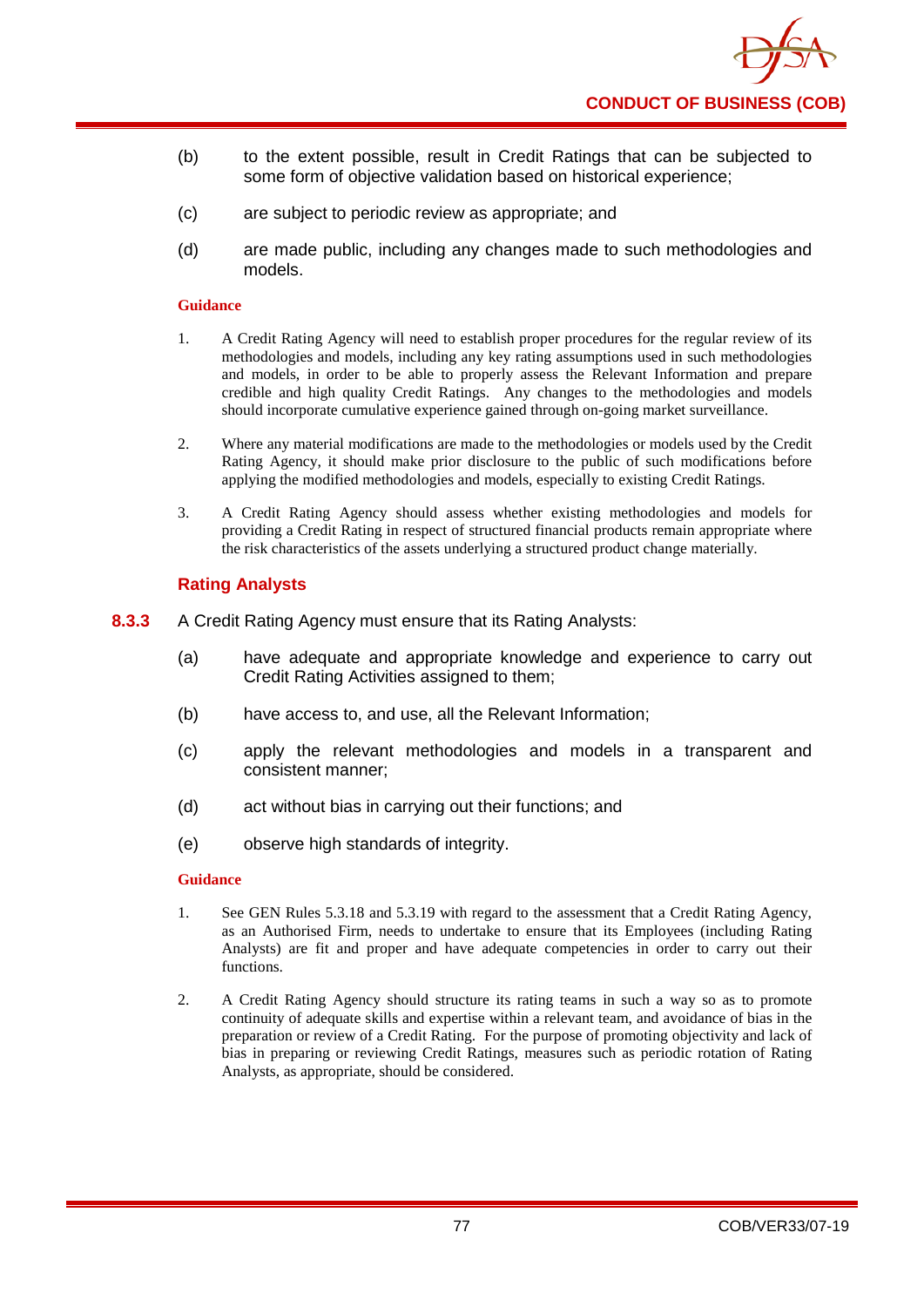

## **Credit Ratings**

- **8.3.4** A Credit Rating Agency must ensure that:
	- (a) the role and responsibility of assigning a Credit Rating rests clearly on the Credit Rating Agency and not on any of its Rating Analysts;
	- (b) the information it uses for the purposes of preparing or reviewing a Credit Rating is of sufficient quality to support a credible Credit Rating;
	- (c) its Credit Ratings:
		- (i) reflect all the Relevant Information;
		- (ii) do not contain any misrepresentations, and are not misleading in respect of the creditworthiness of the Rating Subject; and
		- (iii) contain clear and prominent statements if they are premised on limited historical data, are not subject to on-going surveillance or are subject to any other limitation which has or may have a material impact on the relevant Credit Rating; and
	- (d) it does not produce a Credit Rating where it has reasonable doubts as to whether a credible Credit Rating can be produced due to the complexity of, or the lack of adequate information relating to, a potential Rating Subject.

### **Guidance**

Relevant Information is defined in Rule 8.3.1(2). A Credit Rating Agency should adopt adequate measures to ensure that the quality of information it uses is reliable to support a credible Credit Rating. Such measures may include:

- a. relying on independently audited financial statements and public disclosures where available;
- b. conducting random sampling examination of the information received; and
- c. having contractual arrangements with Persons who request a Credit Rating, or any third party source from whom information is obtained, that render such Persons liable if they knowingly provide materially false or misleading information, or fail to conduct due diligence they are reasonably expected to carry out to verify the accuracy of the Relevant Information.

## **On-going monitoring and review of the Credit Ratings**

- **8.3.5** (1) Unless a Credit Rating clearly states that it will not be subject to on-going review, a Credit Rating Agency must:
	- (a) have adequate personnel and financial resources committed for the on-going surveillance of the creditworthiness of the Rating Subject;
	- (b) ensure a review of a Credit Rating is undertaken regularly, and in any case, promptly upon becoming aware of information reasonably likely to result in a Rating Action; and
	- (c) take any appropriate Rating Action promptly.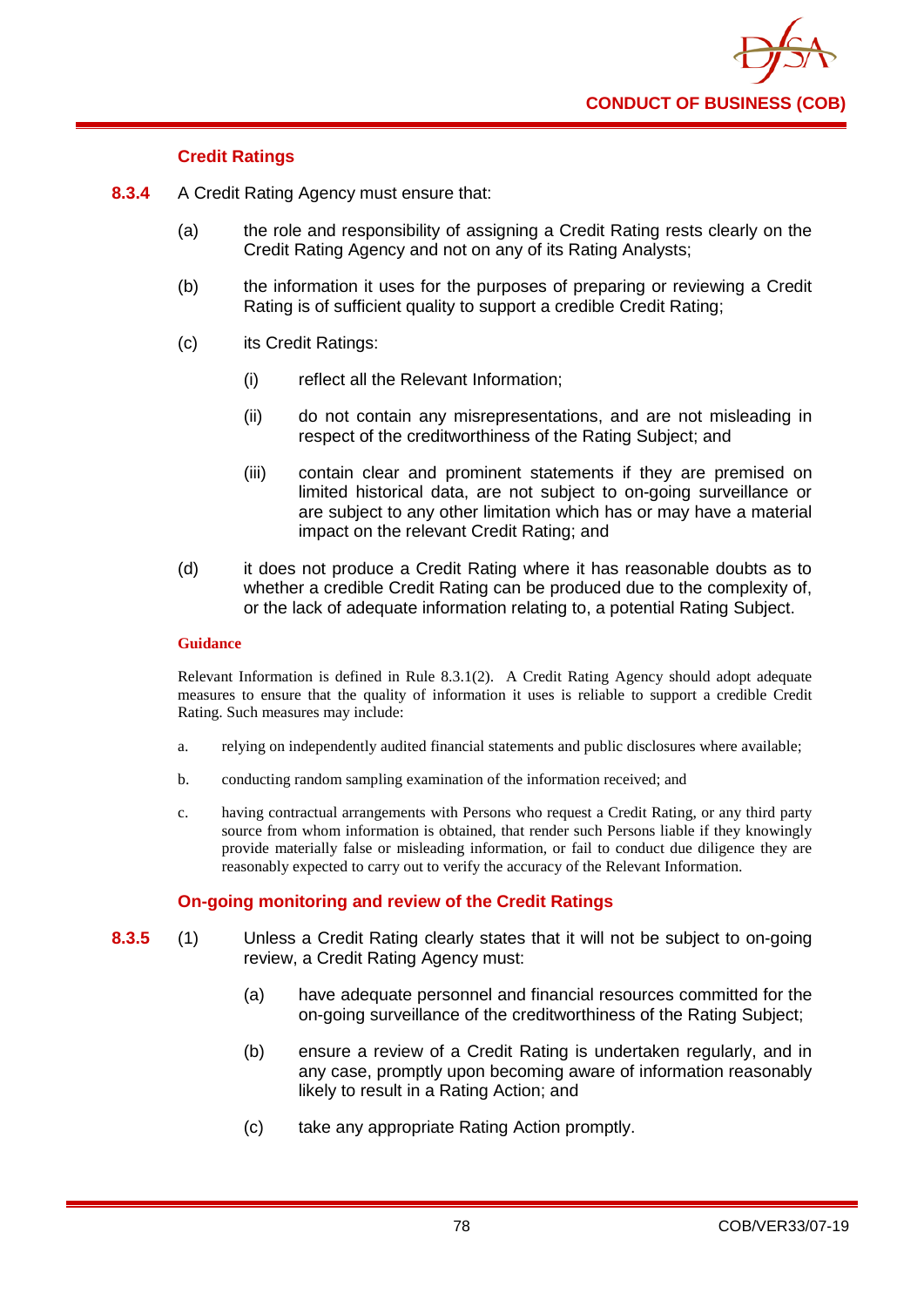

- (2) For the purposes of (1), a Rating Action is an upward or downward move of a Credit Rating, a confirmation of an existing Credit Rating or a withdrawal of a Credit Rating.
- (3) Following the review in (1)(b), a Credit Rating Agency must issue a notice of its Rating Action. Such a notice must:
	- (a) be promptly disseminated to the public or distributed by subscription, as applicable; and
	- (b) contain a clear and prominent statement specifying:
		- (i) the date on which the Credit Rating was last updated; and
		- (ii) the date on which the new Credit Rating is effective; or
		- (iii) if the Credit Rating is withdrawn, the effective date from which it is withdrawn and the reasons for such withdrawal.
- (4) Without prejudice to the obligation to conduct on-going surveillance and review of a Credit Rating, where a Credit Rating Agency forms an opinion on reasonable grounds that it does not have adequate or credible Relevant Information, it must not support an existing Credit Rating, and must withdraw such a Credit Rating immediately. Where it does so, it must issue a notice of withdrawal of the Credit Rating in accordance with (3).

- 1. A Credit Rating Agency may use separate teams of Rating Analysts for determining initial Credit Ratings and subsequent review of such ratings. It should ensure that each team has the requisite level of expertise and resources to perform its functions effectively.
- 2. A Credit Rating Agency should undertake both periodic and ad hoc reviews of its Credit Ratings as appropriate to the nature of the Rating Subject, the market conditions and reasonable expectations of users of such Credit Ratings. Such reviews should apply any changes in its rating methodologies and models, including rating assumptions.
- 3. A Credit Rating Agency should have clear and published parameters relating to the review of Credit Ratings, including, to the extent possible, when it will undertake any ad hoc reviews. Such parameters should include any material change in the risk characteristics of the Rating Subject or significant changes in the markets which relate to, or affect, the Rating Subject.
- 4. A Credit Rating Agency may place under surveillance a Rating Subject upon becoming aware of any material changes relating to, or affecting, it. A Credit Rating Agency should consider whether, in such circumstances, it is appropriate to give any prior notice that the relevant Rating Subject is under surveillance.

# **8.4 Integrity of the credit rating process**

## **Polic**i**es and procedures**

**8.4.1** To promote integrity of its credit rating process, a Credit Rating Agency must implement adequate policies, procedures and controls to ensure that it and its Employees: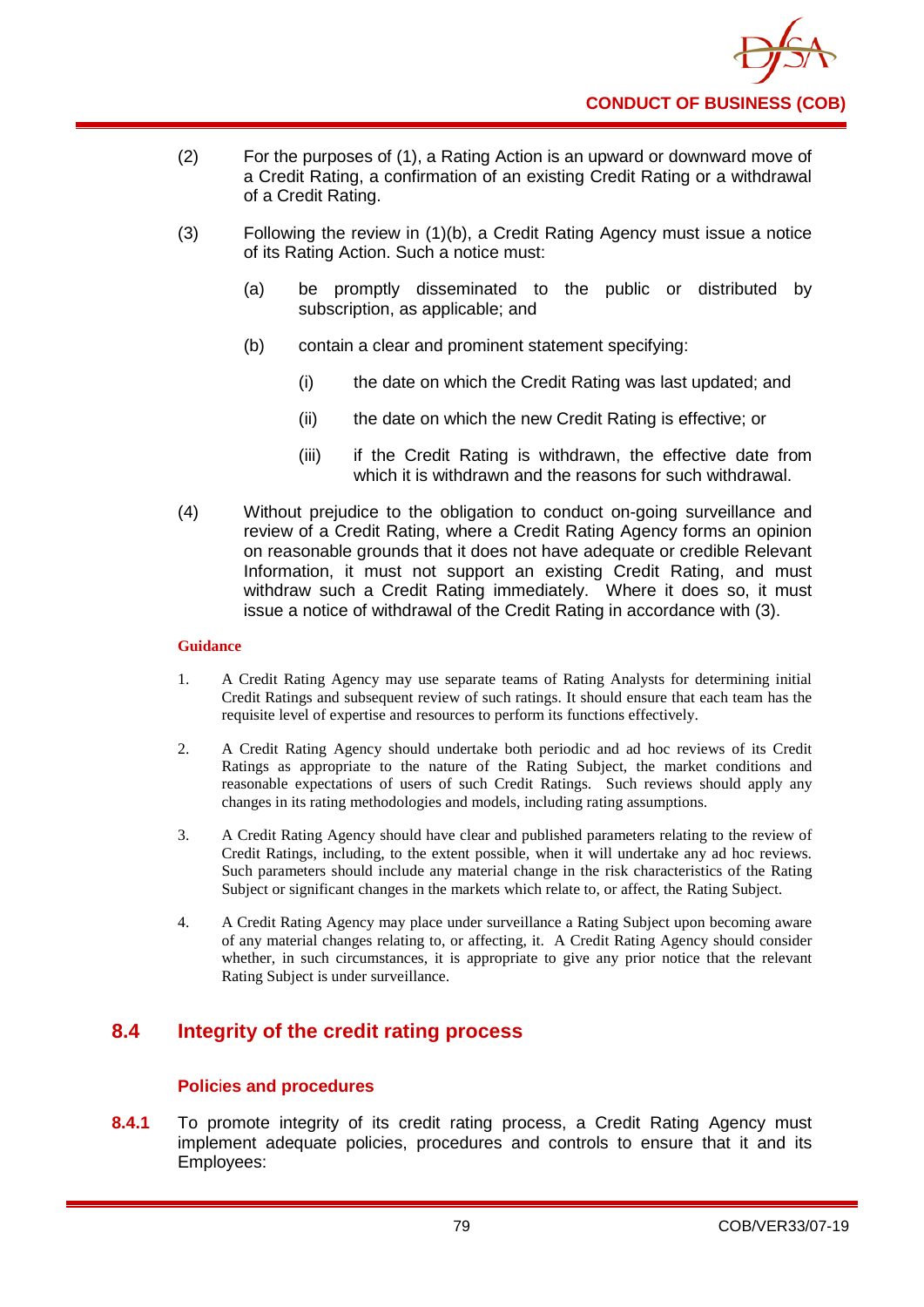

- (a) comply with all the applicable legal and other requirements, including those relating to its Credit Rating Activities, regardless of where such activities are carried on;
- (b) deal fairly and honestly with Rating Subjects and Persons using or relying on its Credit Ratings, such as investors and other market participants, including the public; and
- (c) do not, either expressly or implicitly, give any assurances or guarantees of a particular rating outcome before undertaking a full analysis of the Relevant Information in accordance with the applicable methodologies and models.

- 1. Where a Credit Rating Agency undertakes activities in a number of jurisdictions, the effect of Rule 8.4.1 is that it will need to ensure that respective obligations arising in all those jurisdictions are effectively met as appropriate. In doing so, it will need to take account of the application of the DFSA regime to Group and Branch operations (see Guidance 1 and 2 under Rule 8.3.1).
- 2. A Credit Rating Agency is required, under GEN Rule 7.5.1(2), to have an Authorised Individual as its Compliance Officer. It is the responsibility of the Compliance Officer to ensure proper observance by the Credit Rating Agency and its Employees, particularly Rating Analysts, of the applicable legal and other obligations, including any code of conduct/ethics adopted by the Credit Rating Agency. Such a code should generally set out matters relating to unacceptable and unethical behaviour which should be avoided by its Employees. See also Guidance 2 under section 8.1.1.

# **8.5 Conflicts of interest and independence**

## **Guidance**

- 1. There is a significant overlap between conflicts of interest and lack of independence of Employees (who include Rating Analysts). Therefore, some of the requirements set out in this section, while promoting independence of Credit Rating Agencies, are equally relevant for the purpose of addressing conflicts of interest. For convenience, they are set out under distinct headings.
- 2. The more detailed requirements set out in this section are designed to enable a Credit Rating Agency to meet the requirements set out under COB Rule 8.2.2 (Principle 2 – Independence and transparency). For this purpose, a Credit Rating Agency should have a detailed code of conduct/ethics that sets out its policies and procedures for meeting the requirements including those in this module covering aspects relating to conflicts of interest, as well as independence, of its Employees. See also Guidance 2 under section 8.1.1.

## **Policies and procedures**

- **8.5.1** A Credit Rating Agency must have adequate, clear and well documented policies, procedures and controls to:
	- (a) promote high standards of care, independence and objectivity in decision making by its Employees;
	- (b) ensure that its Credit Ratings are not influenced by any considerations other than those which are relevant in accordance with its published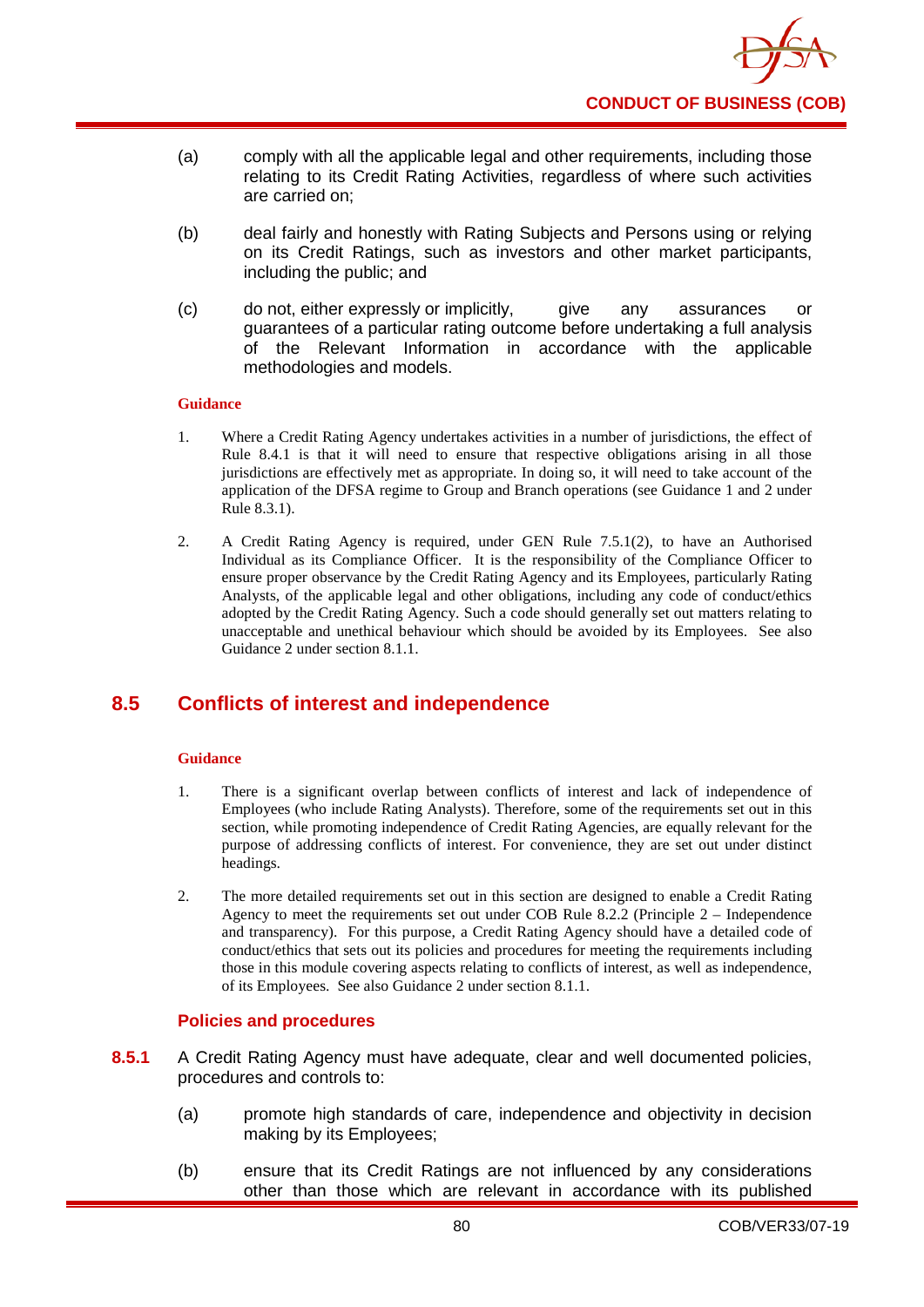

methodologies and models as applicable to the particular Rating Subject; and

(c) identify, and eliminate or manage, as appropriate, including through disclosure, any conflicts of interest that may influence its Credit Ratings, including those conflicts of interest which may influence its Employees who are involved in producing or reviewing Credit Ratings.

#### **Guidance**

- 1. A Credit Rating Agency should neither take, nor forbear or refrain from taking, any Rating Action based on its potential effect (economic, political or otherwise) on the Credit Rating Agency, its Rating Subjects, investors or any other market participants (for example, the existence or non-existence of business relationship between the Credit Rating Agency or a member of its Group and the Rating Subject).
- 2. The determination of a Credit Rating should be influenced only by factors relevant to the credit assessment in accordance with its published methodologies and models as applicable to the particular Rating Subject.
- 3. A Credit Rating Agency should, at a minimum, set out clearly when conflicts of interest arise and, in relation to what type of business or commercial dealings or transactions, and between whom, such conflicts of interest can arise.
- 4. Where the Rating Subject (such as a government) has, or is simultaneously pursuing, any oversight function relating to the Credit Rating Agency, the Credit Rating Agency should avoid assigning Employees involved in the Credit Rating of the Rating Subject for also discharging any function relating to the Credit Rating Agency's oversight.

## **Provision of consultancy and ancillary services**

- **8.5.2** (1) A Credit Rating Agency must not provide to a Rating Subject or a Related Party of a Rating Subject consultancy or advisory services relating to the corporate or legal structure, assets, liabilities or activities of such Rating Subject or Related Party.
	- (2) For the purposes of (1), a Related Party of a Rating Subject is:
		- (a) an undertaking which is in the same Group as the Rating Subject;
		- (b) any Person who interacts with the Credit Rating Agency in respect of the Credit Rating; or
		- (c) any Person who has a significant business or other relationship with the Rating Subject or any Person referred to in (a) or (b).
	- (3) Without prejudice to (1), a Credit Rating Agency may provide services which are ancillary to its Credit Rating Activities to a Rating Subject or a Related Party of the Rating Subject where it:
		- (a) has a clear definition of what services it considers as ancillary services;
		- (b) documents why such services are considered not to raise any conflicts of interest with its Credit Rating Activities; and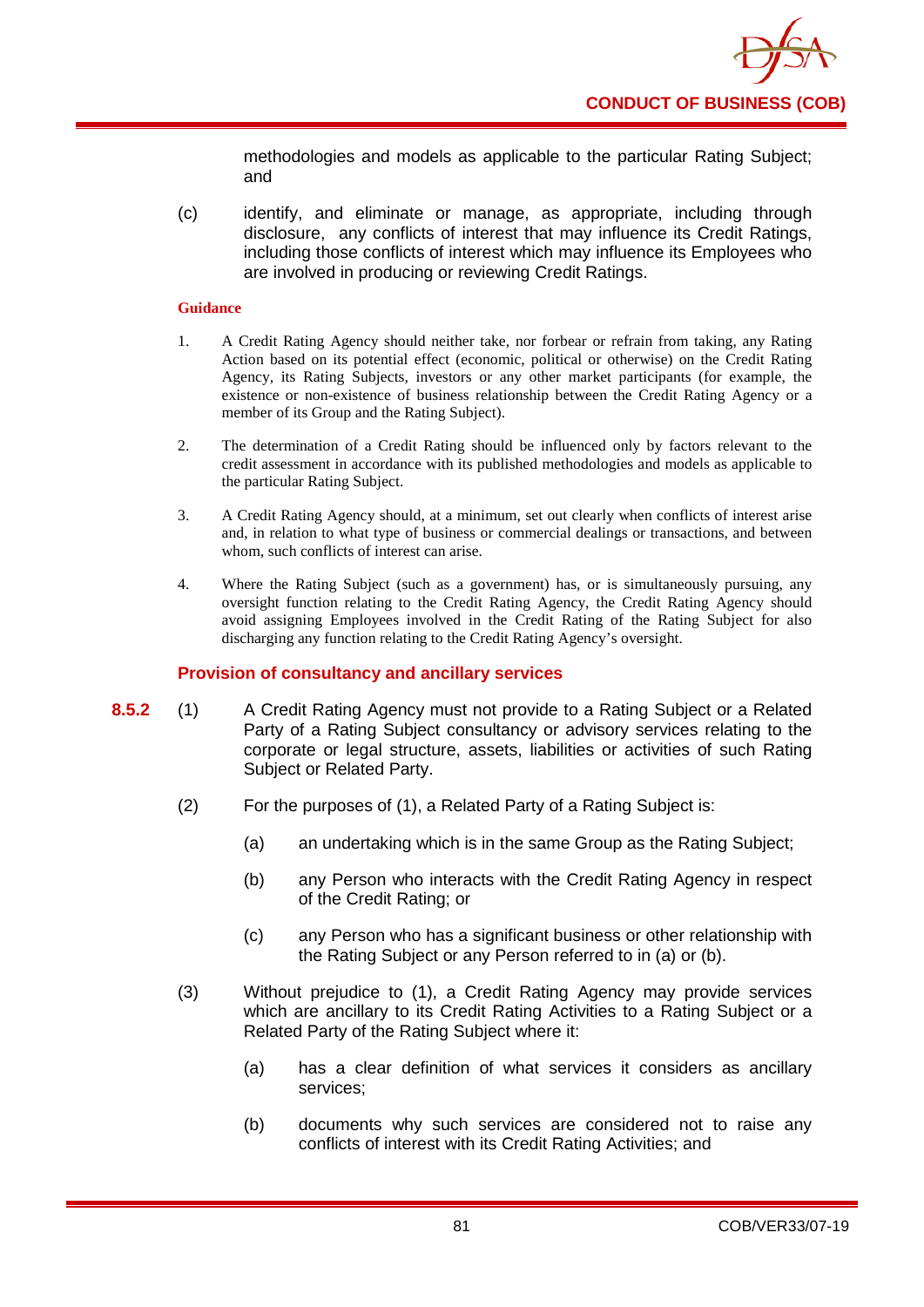

- (c) has in place adequate mechanisms to minimise the potential for any conflicts of interest arising.
- (4) If a member of the Group in which the Credit Rating Agency is also a member provides services of the kind referred to in (1) to a Rating Subject of the Credit Rating Agency or a Related Party of such a Rating Subject, such services must be operationally and functionally separated from the business of the Credit Rating Agency.

- 1. The prohibition in Rule 8.5.2(1) includes, for example, making proposals or recommendations regarding the design or structure of Rating Subjects, including suggestions as to how a desired rating could be achieved. Therefore, such services cannot be provided.
- 2. Some of the activities which are prohibited under Rule 8.5.2(1) may constitute a Financial Service other than Operating a Credit Rating Agency. Even if a Credit Rating Agency has an authorisation to provide such a Financial Service, it is prevented from providing such services to a Rating Subject or a Related Party because of the prohibition in Rule 8.5.2(1).
- 3. Ancillary services referred to in Rule 8.5.2(3) include, for example, market forecasts, estimates of economic trends, pricing analysis and other general data analysis as well as related distribution services. These services can be provided to Rating Subjects and their Related Parties where the requirements in Rule 8.5.2(3) are met. These services are also unlikely to constitute other Financial Services.
- 4. A Credit Rating Agency should separate operationally its Credit Rating Activities from any ancillary services it provides in accordance with Rule 8.5.2(3). For example, Rating Analysts and other key individuals involved in Credit Rating Activities should not also be involved in the provision of such services.
- 5. Where a Group member provides to a Rating Subject of a Credit Rating Agency any ancillary services, the Credit Rating Agency and the Group member should not share Employees or premises to ensure operational separation.

## **Credit Rating Agency fees**

**8.5.3** A Credit Rating Agency must not enter into fee arrangements for providing Credit Ratings where the fee depends on the rating outcome or on any other result or outcome of the Credit Rating Activities.

## **Other conflicts of interest**

**8.5.4** A Credit Rating Agency must not engage in any securities or derivatives transactions with, relating to, or in respect of, a Rating Subject or its Related Party in circumstances where such a transaction would amount to, or pose a risk of, a conflict of interest with respect to its Credit Rating Activities.

#### **Guidance**

Examples of investments which would not present conflicts of interest include investments in collective investment funds which might contain investments in a Rating Subject or its Related Party.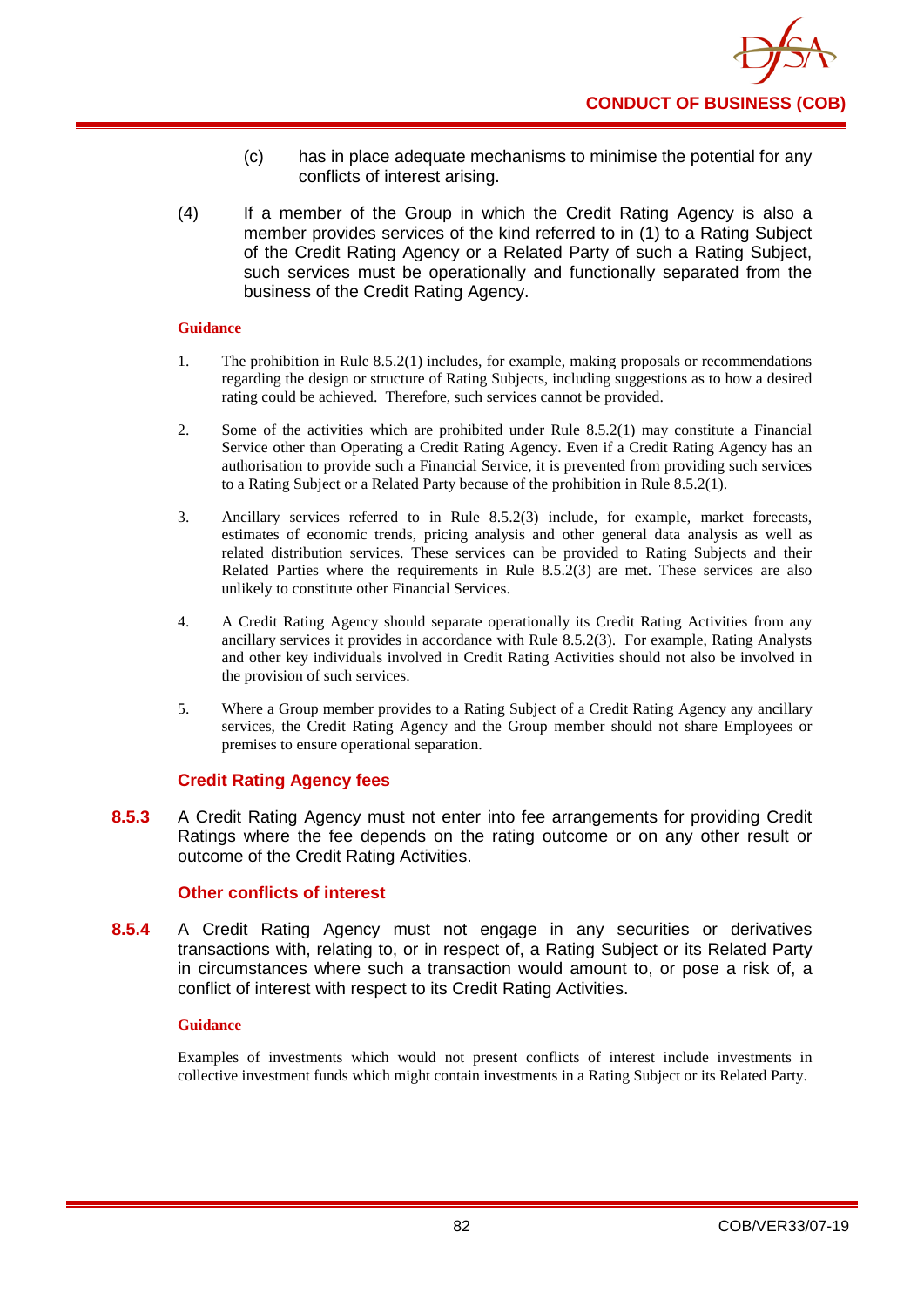

# **8.6 Independence of Rating Analysts and other Employees**

## **Policies and procedures**

- **8.6.1** A Credit Rating Agency must have adequate policies, procedures and controls to ensure that its Employees, as far as practicable, avoid relationships which compromise or are reasonably likely to compromise the independence and objectivity of its Credit Rating Activities.
- **8.6.2** (1) A Credit Rating Agency must ensure that its Employees who are directly involved in preparing or reviewing a Credit Rating of a Rating Subject do not initiate, or participate in, discussions regarding fees or payments with the Rating Subject or a Related Party of the Rating Subject.
	- (2) A Credit Rating Agency must ensure that its Employees who are directly involved in preparing or reviewing a Credit Rating of a Rating Subject, and their Close Relatives, do not engage in any securities or derivative transactions with, relating to, or in respect of, the Rating Subject or a Related Party of the Rating Subject in circumstances where such a transaction would amount to, or pose a risk of, a conflict of interest with respect to the activities of the relevant Employee.

### **Guidance**

This Rule should be read in conjunction with Rule 8.2.2, pursuant to which, Employees of a Credit Rating Agency need to be independent and free from conflicts of interest. Such conflicts of interest include the appearance of being compromised as result of a personal relationship which he or his Close Relatives have with a Rating Subject or a Related Party of a Rating Subject. The Credit Rating Agency's policies and procedures should clearly set out where a personal relationship should be considered to create the potential for any real or apparent conflicts of interest and therefore be subject to the conflicts of interest provisions.

- **8.6.3** (1) A Credit Rating Agency must ensure that its Employees who have a relevant material interest in a Rating Subject or its Related Party are not involved in the preparation or review of the relevant Credit Rating or able to influence that process.
	- (2) For the purposes of Rule 8.6.3(1), an Employee of a Credit Rating Agency has a material interest in a Rating Subject if the Employee:
		- (a) owns a security or a derivative relating to a Rating Subject or its Related Party, other than holdings in diversified collective investment funds;
		- (b) has had a recent employment or other significant business relationship with a Rating Subject or its Related Party which may cause, or may be perceived as causing, conflicts of interest; or
		- (c) has a Close Relative who is currently employed by a Rating Subject or its Related Party.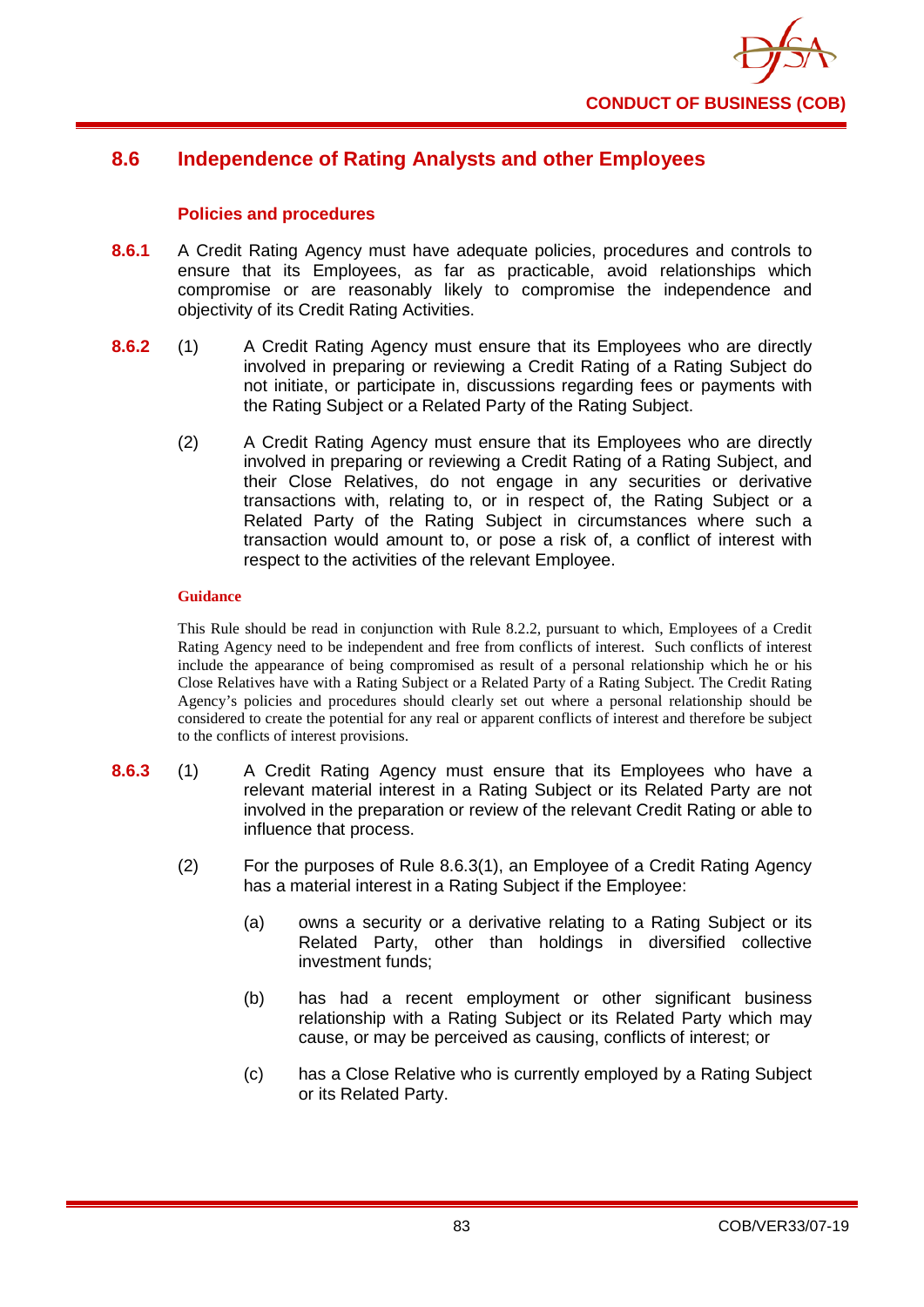

A Credit Rating Agency should, where it has a code of conduct/ethics, set out unacceptable conduct for Employees, such as soliciting money, gifts, or favours from anyone with whom the Credit Rating Agency does business, or accepting gifts offered in the form of cash or any gifts which are reasonably capable of influencing their opinions or decisions relating to Credit Ratings. There should also be guidance relating to minimal value of gifts or benefits that may be accepted, and clearance and disclosure procedures relating to such gifts and benefits. See also Guidance 2 under Rule 8.1.1.

**8.6.4** A Credit Rating Agency must establish policies and procedures for reviewing the past work of a Rating Analyst who leaves the employment of the firm to join a Rating Subject or its Related Party where the Rating Analyst had been involved in producing or reviewing the Credit Rating assigned to such Rating Subject or Related Party.

### **Remuneration and reporting lines**

#### **Guidance**

A Credit Rating Agency is required, pursuant to GEN Rule 5.3.31, to have remuneration structures and strategies which, amongst other things, are consistent with the business objectives and identified risk parameters within which the firm operates, and provide for effective alignment of risk outcomes and the roles and functions of the relevant Employees. The requirements set out in this section are designed to augment those remuneration requirements set out in GEN.

- **8.6.5** A Credit Rating Agency must ensure that Employees involved in the provision of Credit Ratings have reporting lines and remuneration arrangements that are designed to eliminate, or effectively manage, actual and potential conflicts of interest.
- **8.6.6** A Credit Rating Agency must ensure that its Employees are not remunerated, or their performance evaluated, based on the amount of revenue generated or expected from the Credit Ratings in which the Employee was involved.

#### **Gui**d**ance**

The Employees intended to be covered by this Rule are Rating Analysts and other Employees who are directly involved in producing or reviewing a Credit Rating, or who are able to influence the credit rating process (such as the senior management).

**8.6.7** A Credit Rating Agency must conduct formal and periodic reviews of its remuneration policies and practices relating to Employees who participate in, or who might otherwise have an effect on, the rating process to ensure that those policies and practices do not compromise the objectivity of the Credit Rating Activities.

# **8.7 Transparency and disclosure**

## **Policies and procedures**

- **8.7.1** (1) A Credit Rating Agency must, subject to (2), have adequate policies, procedures and controls to ensure that it discloses in a timely manner:
	- (a) its Credit Ratings and any updates thereof;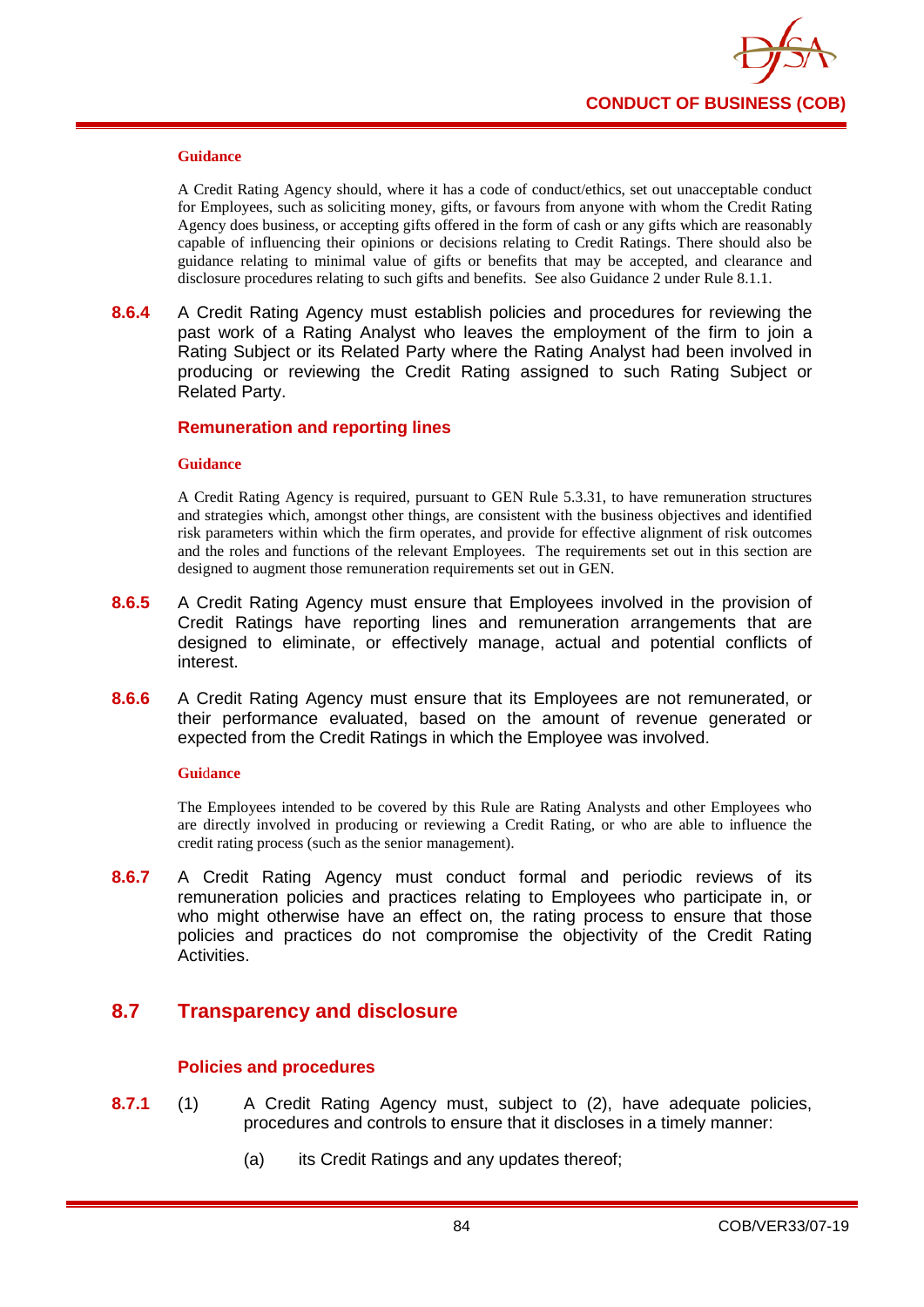- (b) its policies for distributing Credit Ratings and updates thereof;
- (c) the methodologies and models used and key assumptions made in preparing its Credit Ratings and any updates thereof; and
- (d) any other significant element relating to (a), (b) or (c) above.
- (2) A Credit Rating Agency is not required to disclose information where the information is subject to confidentiality requirements.

- 1. The level of detail required in the disclosure of information concerning methodologies, models and key assumptions should be such as to give adequate information to the users of Credit Ratings to enable them to perform their own due diligence when assessing whether, or to what extent, reliance can be placed on those Credit Ratings (see Rule 8.8.1). Disclosure of information must not, however, reveal confidential information of, or relating to, the Rating Subject or its Group pursuant to Rule 8.9.1.
- 2. The information referred to in Guidance No. 1 should generally include the meaning of each rating category and the definition of default or recovery, and the time horizon the Credit Rating Agency used when making a Credit Rating.
- 3. A Credit Rating Agency should adequately and clearly disclose applicable risks which may affect a Credit Rating, including a sensitivity analysis of the relevant assumptions and an explanation of how various market developments affect the parameters built into the methodologies and models and may influence or impinge on the Credit Rating (for example volatility).
- 4. If the nature of a Credit Rating or other circumstances make a historical default rate inappropriate or otherwise likely to mislead investors, the Credit Rating Agency should provide appropriate clarifications.
- 5. A Credit Rating Agency should provide information to assist users of its Credit Ratings to develop a greater understanding of what a Credit Rating is, and the limitations on the use of Credit Ratings with respect to the particular type of financial product that the Credit Rating Agency rates. A Credit Rating Agency should clearly indicate the attributes and limitations of each Credit Rating, and the limits to which the firm verifies information provided to it by the Rating Subject, its Related Party or any external source.

## **Communication of information**

**8.7.2** A Credit Rating Agency must ensure that its communications relating to its Credit Ratings, Credit Rating Activities and its other business are clear, fair and not misleading.

#### **Guidance**

- 1. A Credit Rating Agency should, taking into account the nature, scale and complexity of its operations, have a function within its organisation charged with the responsibility for communicating with market participants and the public on questions, concerns or complaints it receives.
- 2. The objective of this function should be to help ensure that the Credit Rating Agency's officers and management are informed of those issues that such officers and management would reasonably need to be informed about when setting and implementing the Credit Rating Agency's systems and controls.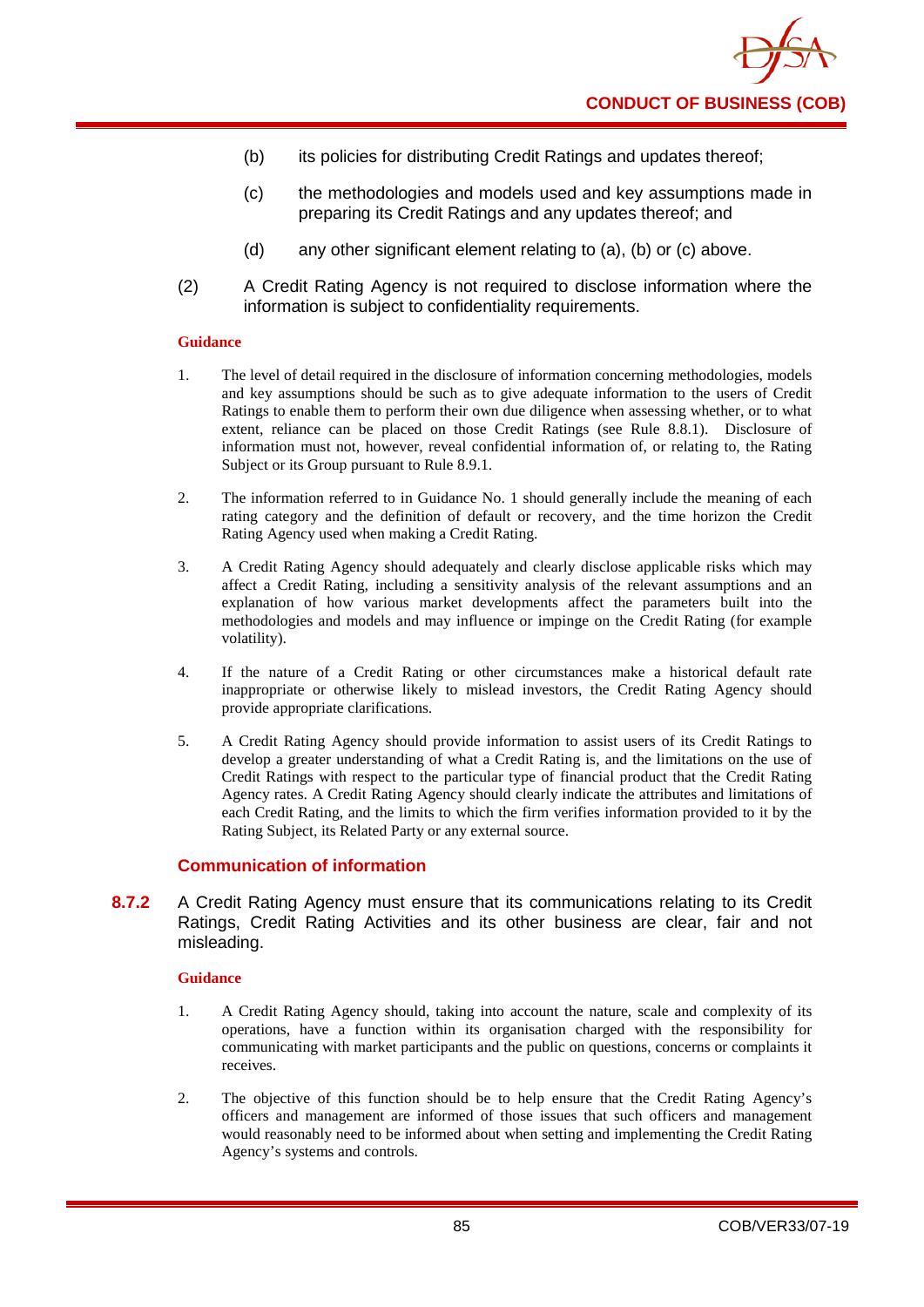

# **8.8 Disclosure and presentation of Credit Ratings**

## **General Disclosure**

- **8.8.1** (1) Subject to the confidentiality requirements applicable to a Credit Rating Agency, it must ensure that its Credit Ratings:
	- (a) are published promptly, and as far as practicable, on a nonselective basis and free of charge;
	- (b) contain sufficient information to enable users of such Credit Ratings to understand how the Credit Rating was reached, including information relating to the methodologies, models and key underlying assumptions used;
	- (c) contain a clear statement if the Credit Rating is initiated by the Credit Rating Agency on its own initiative (unsolicited), and information relating to the Credit Rating Agency's policy relating to providing unsolicited Credit Ratings;
	- (d) contain sufficient information about the historical default rates of its Credit Ratings which are of the same category as the Credit Rating being published so that interested parties can understand the historical performance of its Credit Ratings; and
	- (e) include any other information relevant to the particular Credit Rating, as specified in this module.
	- (2) A Credit Rating Agency must ensure that any press release which accompanies a Credit Rating contains key elements underlying the Credit Rating.
	- (3) Before publishing a new or an updated Credit Rating or withdrawing a Credit Rating, the Credit Rating Agency must, to the extent practicable and appropriate, give to the Rating Subject sufficient advance notice to enable that Person to draw to the attention of the Credit Rating Agency any factual errors on which the Credit Rating Agency may have based the relevant Credit Rating.
	- (4) Subject to the confidentiality requirements applicable to a Credit Rating Agency, any information which the Credit Rating Agency is required to publish pursuant to any Rules must also be made available on the website of the relevant Credit Rating Agency.

## **Guidance**

In relation to Rule 8.8.1(3), a Credit Rating Agency should inform the Rating Subject at least 12 hours before publication of a new Credit Rating or an update or withdrawal of an existing Credit Rating of the principal grounds on which such Credit Rating is based in order to give the Rating Subject an opportunity to draw to the attention of the Credit Rating Agency any factual errors. The Rating Subject has the meaning given to it in GEN Rule 2.27.1(3) and should be read in conjunction with Rule 8.1.1(2).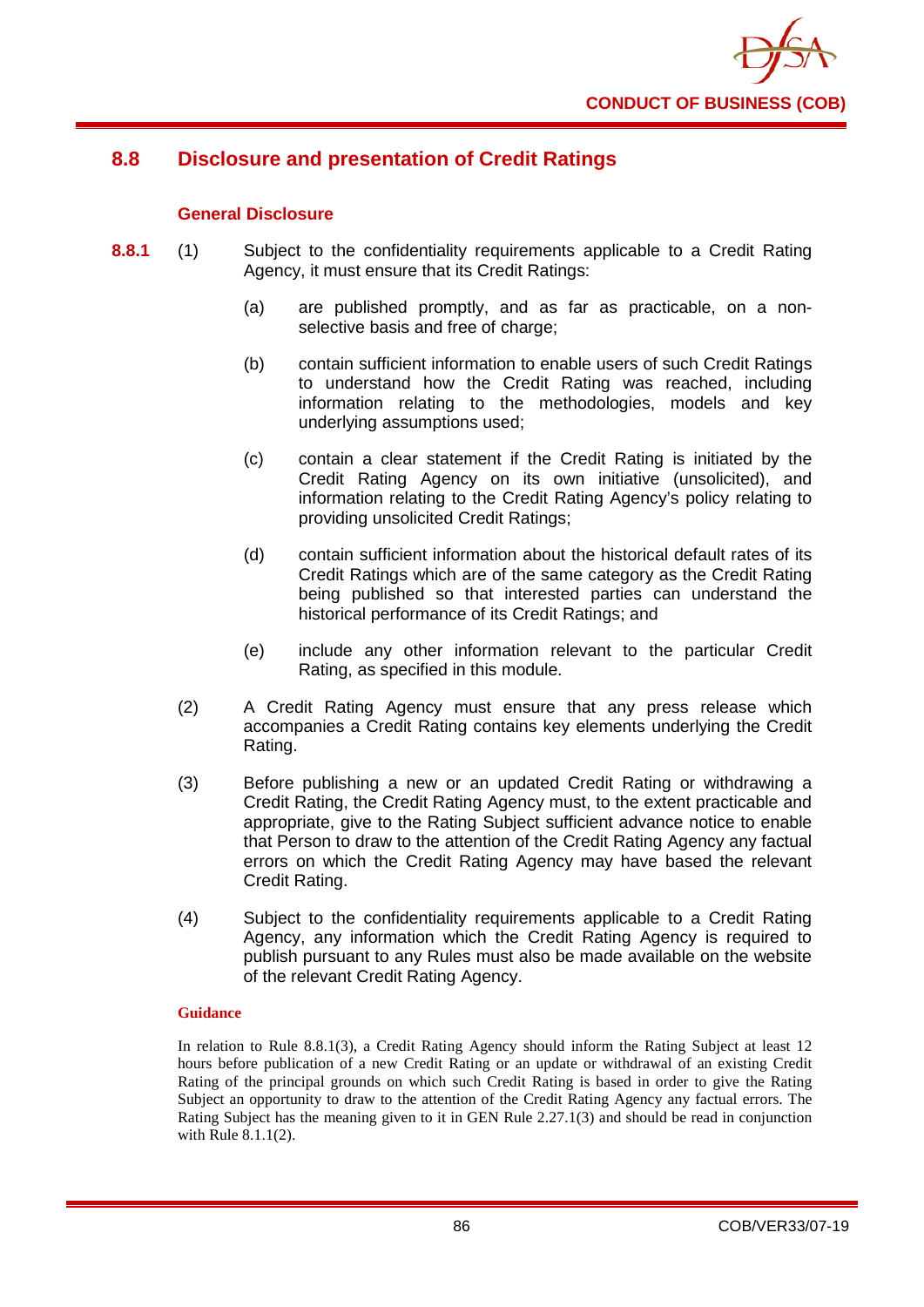

## **Specific Disclosure - Fees and Charges**

- **8.8.2** (1) A Credit Rating Agency must include in its announcements relating to Credit Ratings and its annual report the general nature of its arrangements relating to fees and charges with, or relating to, the Rating Subject including:
	- (a) whether the Credit Rating Agency or any member of its Group receives any fees, charges or other monetary benefits which are unrelated to the provision by the Credit Rating Agency of its Credit Ratings, and if so, the proportion of such benefits relating to the aggregate fees and charges in respect of the provision of Credit Ratings; and
	- (b) if the Credit Rating Agency receives 10% or more of its aggregate annual revenue from a single Rating Subject or its Related Party, information about that source.
	- (2) Where a Credit Rating Agency is a member of a Group, the 10% aggregate annual income referred to in (1)(b) may be calculated by aggregating the net revenue of all Credit Rating Agencies within the Group.

## **Specific Disclosure – Structured financial products**

**8.8.3** A Credit Rating Agency must, where the Rating Subject is a structured financial product disclose in its Credit Ratings whether the Relevant Information is made publicly available by the Rating Subject, or whether all, or some of, such information remains non–public.

### **Guidance**

- 1. The information which a Credit Rating Agency provides relating to structured financial products should include sufficient information such as information relating to the profit and loss statement and cash flow analysis to enable users of the Credit Ratings to understand the basis of the Credit Rating. Such information should also include the degree to which, in accordance with its analysis, the Credit Rating is sensitive to changes in market conditions.
- 2. A Credit Rating Agency should differentiate ratings of structured finance products from traditional corporate bond ratings, preferably through a different rating symbology. A Credit Rating Agency must also disclose how this differentiation operates.
- 3. A Credit Rating Agency should use reasonable efforts to encourage the Rating Subject to disclose to the public all Relevant Information to enable investors and users of the Credit Ratings to conduct their own due diligence relating to that product.

# **8.9 Confidential information**

- **8.9.1** A Credit Rating Agency must have policies, procedures and controls to ensure that it and its Employees do not:
	- (a) use any information given to or obtained by the Credit Rating Agency on a confidential basis ("Confidential Information") for a purpose other than that for which it was given or obtained;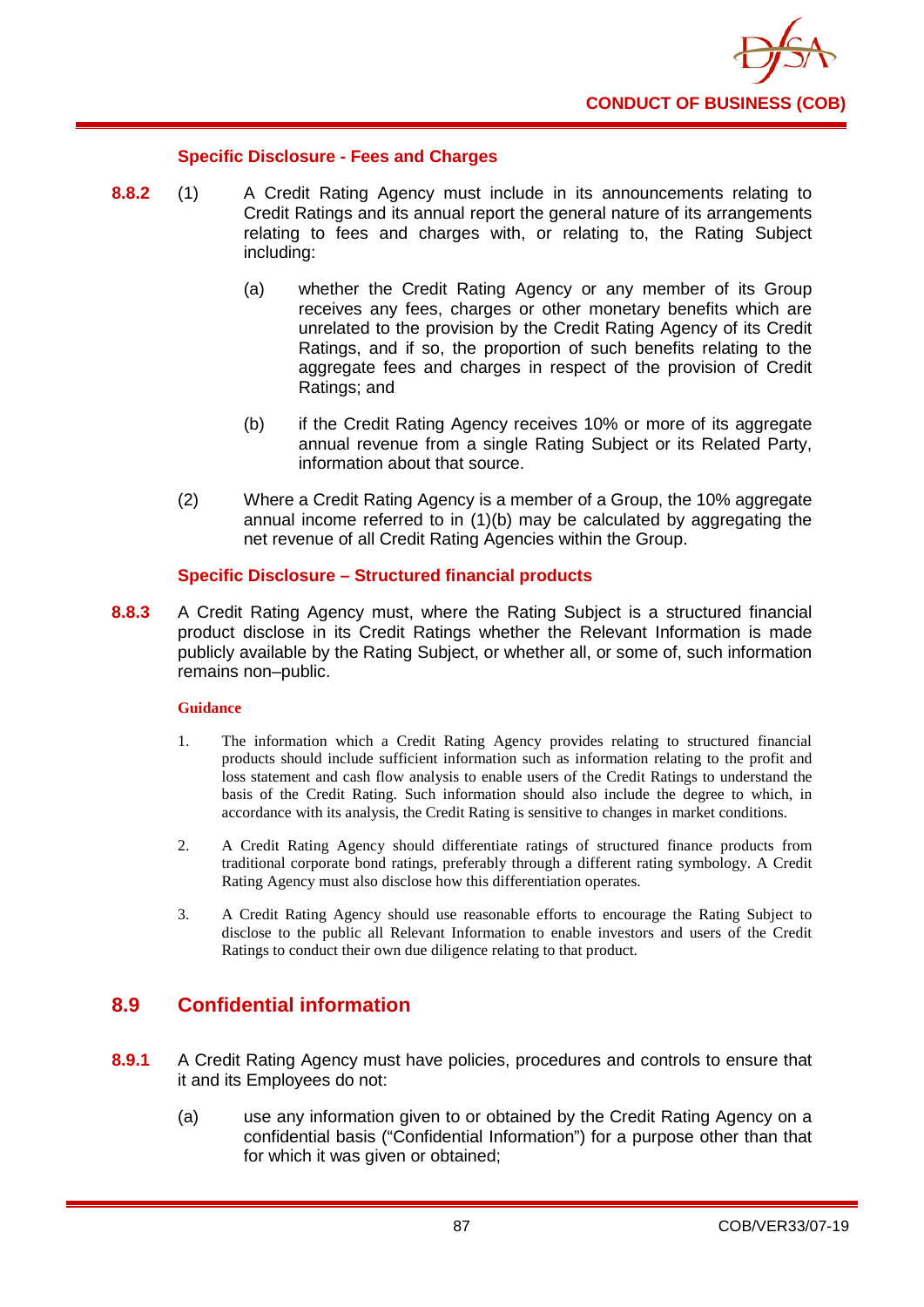

- (b) disclose the Confidential Information to any other Person, except:
	- $(i)$  in accordance with  $(a)$ ;
	- (ii) with the prior written consent of the Person to whom a duty of confidentiality in respect of such Confidential Information is owed; or
	- (iii) where obliged to do so by any legislation applicable to the Credit Rating Agency; and
- (c) disclose any pending Rating Action except to the Rating Subject or as agreed with the Rating Subject.
- **8.9.2** Subject to Rule 8.9.1(b), a Credit Rating Agency and its Employees must not disclose Confidential Information in any manner, including in press releases, through research conferences, to future employers, or in conversations with investors, other issuers, other persons, or by other means.
- **8.9.3** A Credit Rating Agency must have adequate measures to ensure that it and its Employees:
	- (a) take all reasonable steps to protect all property and records belonging to or in possession of the Credit Rating Agency against fraud, theft or misuse; and
	- (b) do not share Confidential Information entrusted to the Credit Rating Agency with any third parties except where permitted under Rule 8.9.1(b).

## **8.10 Record keeping**

- **8.10.1** (1) A Credit Rating Agency must, for a minimum of six years, maintain sufficient records in relation to each activity and function of the Credit Rating Agency and, where appropriate, audit trails of its Credit Rating Activities. These must include, where applicable, the following:
	- (a) for each Credit Rating:
		- (i) the identity of the Rating Analysts participating in the determination of the Credit Rating;
		- (ii) the identity of the individuals who have approved the Credit Rating;
		- (iii) information as to whether the Credit Rating was solicited or unsolicited;
		- (iv) information to support the Credit Rating;
		- (v) the Accounting Records relating to fees and charges received from or in respect of the Rating Subject;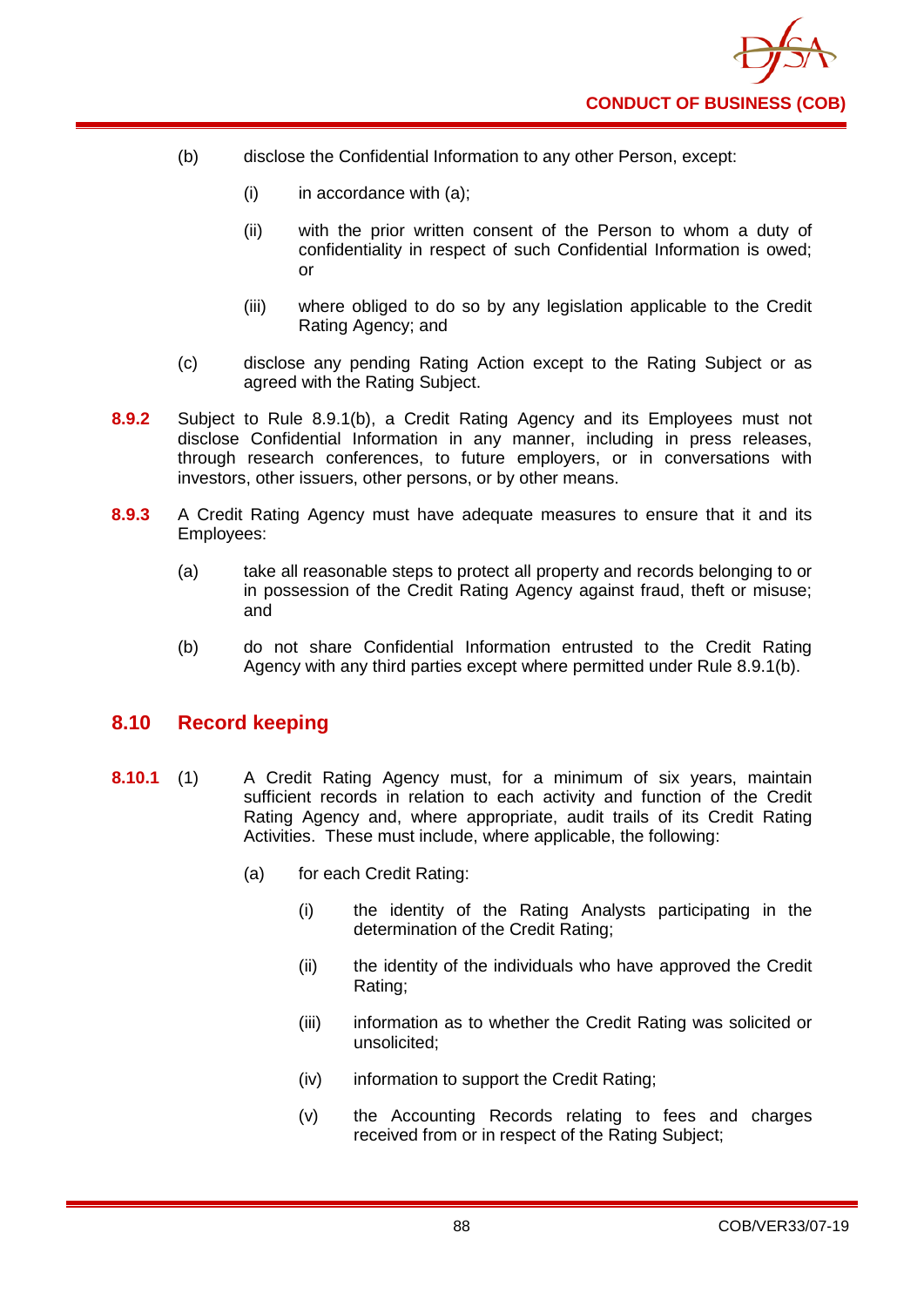

- (vi) the internal records and files, including non-public information and working papers, used to form the basis of any Credit Rating; and
- (vii) credit analysis and credit assessment reports including any internal records and non-public information and working papers used to form the basis of the opinions expressed in such reports;
- (b) the Accounting Records relating to fees received from any person in relation to services provided by the Credit Rating Agency;
- (c) the Accounting Records for each subscriber to the Credit Rating Agency's services;
- (d) the records documenting the established procedures, methodologies, models and assumptions used by the Credit Rating Agency to determine Credit Ratings; and
- (e) copies of internal and external communications, including electronic communications, received and sent by the Credit Rating Agency and its Employees that relate to Credit Rating Activities.
- (2) For the purposes of (1), the six year period commences from the date the Credit Rating is disclosed to the public or distributed by subscription.

- 1. Information to support a Credit Rating includes information received from the Rating Subject or information obtained through publicly available sources or third parties and verification procedures adopted in relation to information such as those obtained from public sources or third parties. In accordance with GEN Rule 5.3.24, records should be kept in such a manner as to be readily accessible.
- 2. Where a Credit Rating is subject to on-going surveillance and review, the Credit Rating Agency should retain records required under Rule 8.10.1 in relation to the initial Credit Rating as well as subsequent updates where such records are required to support the latest Credit Rating.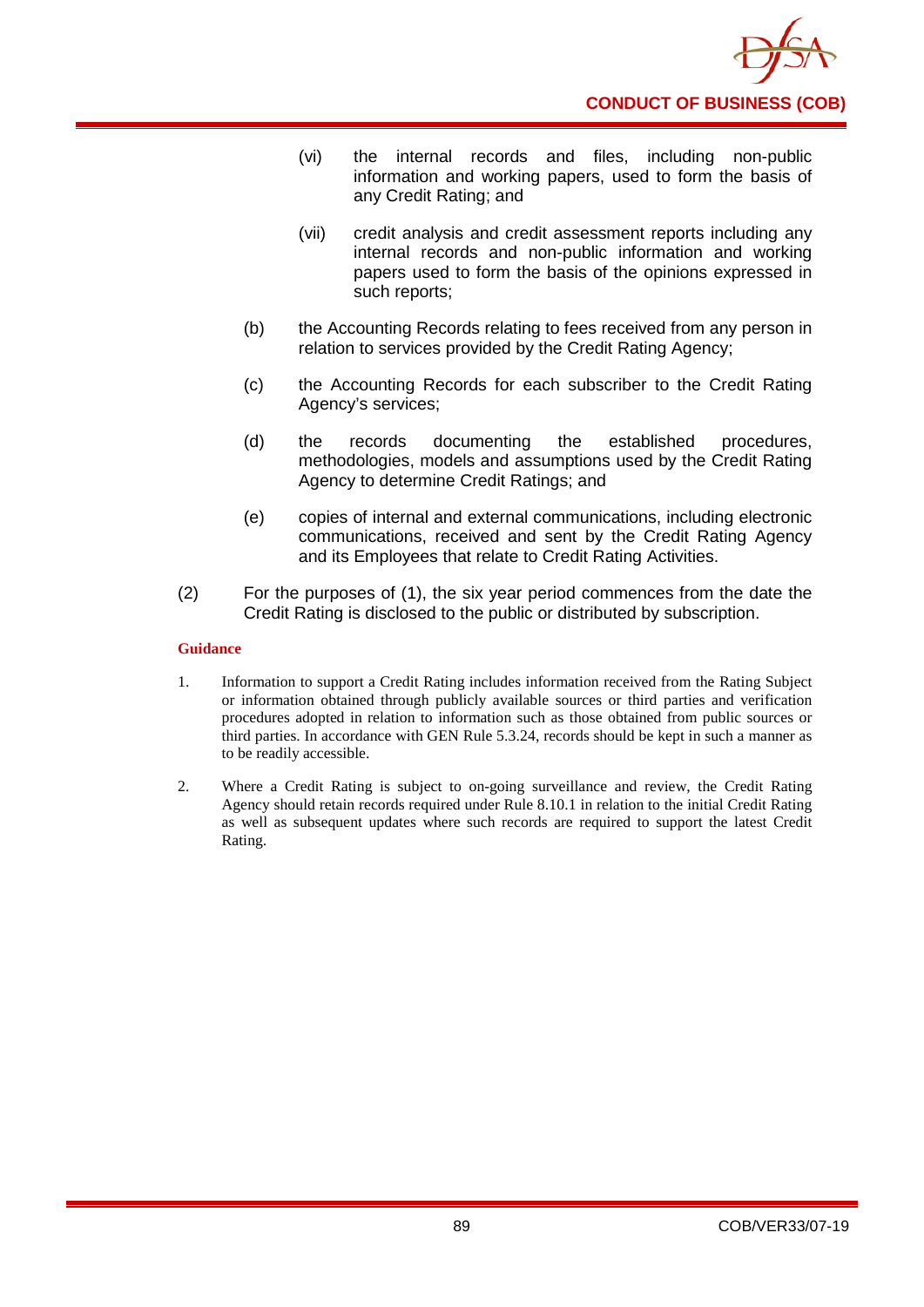

# **9 ADDITIONAL RULES: OPERATING AN ALTERNATIVE TRADING SYSTEM**

# **9.1 Application and interpretation**

**9.1.1** This chapter applies to an Authorised Firm which Operates an Alternative Trading System (ATS Operator).

## **Guidance**

The Financial Service of Operating an Alternative Trading System can be either operating a Multilateral Trading Facility (MTF) or operating an Organised Trading Facility (OTF). See GEN Rule 2.22.1.

- **9.1.2** In this chapter:
	- (a) a reference to a "member" is a reference to a Client of the ATS Operator who has been granted access to its facilities in accordance with the requirements in this chapter;
	- (b) a reference to a "facility" is a reference to a Multilateral Trading Facility (MTF) and an Organised Trading Facility (OTF), except where specific reference is made only to an MTF or OTF;
	- (c) a reference to an "ATS Operator" is a reference to a Person operating an MTF and a Person operating an OTF, except where specific reference is made only to a Person operating an MTF or a Person operating an OTF; and
	- (d) where a Rule in this chapter conflicts with any other provision in the DFSA Rulebook, the Rule in this chapter prevails over those other provisions.

# **9.2 Main requirements relating to trading on the facility**

- **9.2.1** (1) An ATS Operator must, at the time a Licence is granted and at all times thereafter, have:
	- (a) transparent and non-discriminatory rules and procedures to ensure fair and orderly trading of Investments on its facility ("Operating Rules");
	- (b) objective criteria governing access to its facility ("Access Criteria");
	- (c) objective and transparent criteria for determining the Investments that can be traded on its facility ("Investment Criteria");
	- (d) adequate technology resources ("Technology Resources"); and
	- (e) rules and procedures to ensure only Investments in which there is a Proper Market are traded on its facilities ("Proper Markets").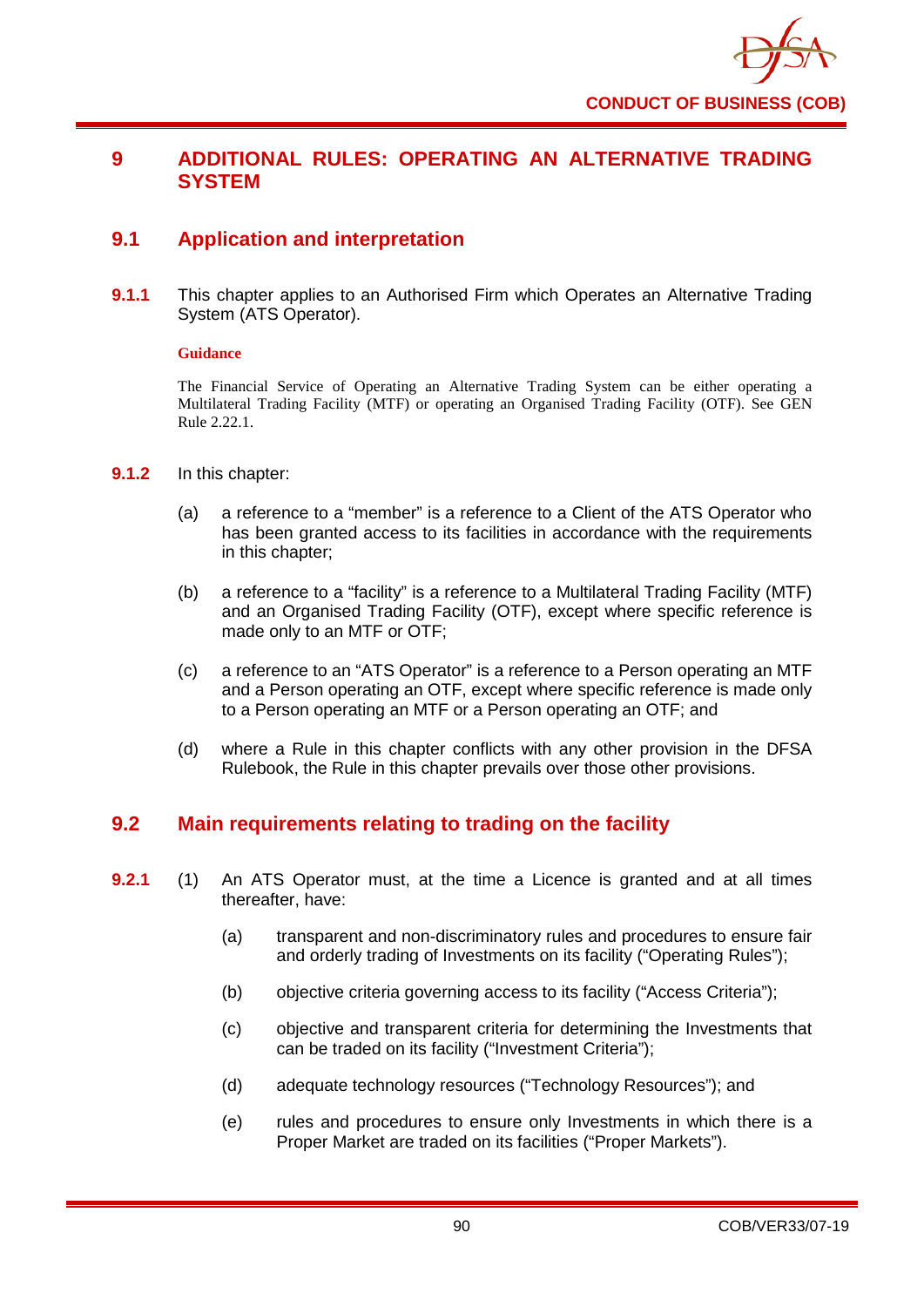

(2) A breach of the Operating Rules of an ATS Operator is a prescribed matter for the purposes of Article 67(1)(b) of the Regulatory Law 2004.

### **Guidance**

Pursuant to Article 67(1) of the Regulatory Law 2004, an Authorised Firm is required to disclose to the DFSA anything which reasonably tends to show breaches or likely breaches of requirements as prescribed in Rules. Rule 9.2.1(2) prescribes a breach of Operating Rules as a the matter which is reportable to the DFSA by an ATS Operator.

## **Operating Rules**

- **9.2.2** (1) The Operating Rules of an ATS Operator must be:
	- (a) based on objective criteria;
	- (b) non-discriminatory;
	- (c) clear and fair;
	- (d) legally binding and enforceable against each member and where relevant, any other Person who has been allowed access to the facility through the member; and
	- (e) in the case of a Person operating an MTF, non-discretionary and made publicly available.
	- (2) The Operating Rules of an ATS Operator must place obligations upon Persons who are admitted to trading on its facility ("members"):
		- (i) when undertaking transactions on its facilities; and
		- (iii) relating to professional standards applicable to staff and other Persons allowed access to the facility through such a member.
	- (3) Without limiting the generality of (1) and (2), the Operating Rules of an ATS Operator must contain:
		- (a) criteria for admission of members to its facility, in accordance with Rule 9.3.1;
		- (b) criteria relating to Investments traded on its facility, in accordance with Rule 9.4.1;
		- (c) the rules and procedures governing trading on the facility;
		- (d) default rules;
		- (e) the rules and procedures for the clearing and settlement of transactions executed on the facility; and
		- (f) any other matters necessary for the proper functioning of its facility.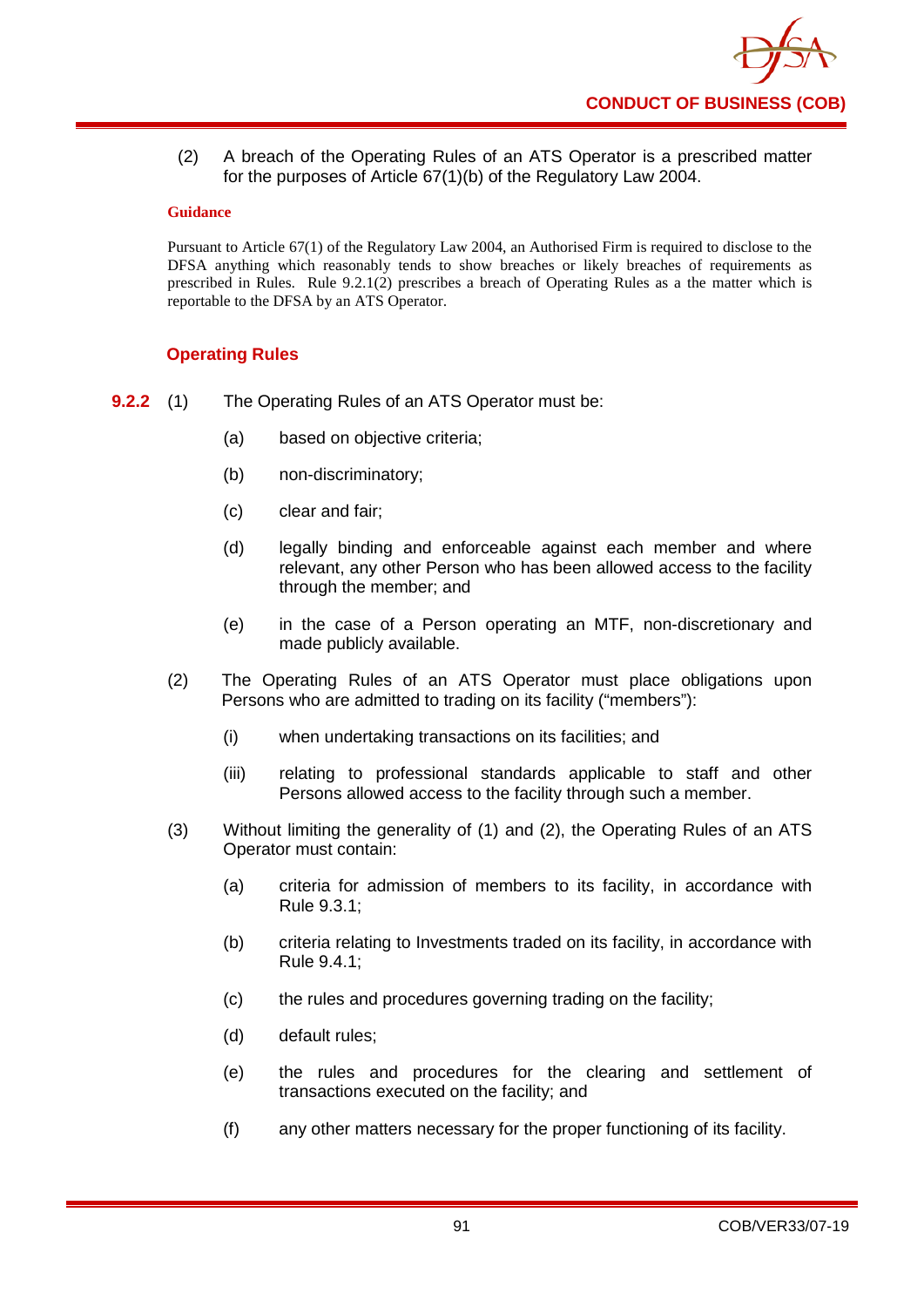

## **Material changes to Current Arrangements**

- **9.2.3** (1) An ATS Operator may only make material changes to its existing arrangements to meet the requirements in this chapter in accordance with the requirements in this Rule.
	- (2) The reference to "Existing Arrangements" in (1) is a reference to both the arrangements which were in place at the time of the initial grant of the Licence and any changes made to such arrangements in accordance with the requirements in this Rule.
	- (3) For the purposes of obtaining the DFSA approval, an ATS Operator must provide to the DFSA, at least 30 days before the proposed change is intended to come into effect, a notice setting out:
		- (a) the proposed change;
		- (b) the reasons for the proposed change; and
		- (c) what impact the proposed change would have on its members and its ability to operate the facility.
	- (4) The DFSA must, upon receipt of a notice referred to in (1), approve or disapprove the proposed change as soon as practicable and in any event within 30 days of the receipt of the notice, unless that period has been extended by notification to the applicant.
	- (5) The DFSA may, in circumstances where a material change to Current Arrangements is shown on reasonable grounds to be urgently needed, accept an application for approval of such a change on shorter notice than 30 days.
	- (6) The procedures in Schedule 3 to the Regulatory Law apply to a decision of the DFSA to reject a proposed change under this Rule.
	- (7) Where the DFSA decides to reject a proposed change, the ATS Operator may refer the matter to the FMT for review.

#### **Guidance**

- 1. The period of 30 days will commence to run from the time the DFSA has received all the relevant information to assess the application.
- 2. An ATS Operator should consider submitting its application for the DFSA approval well in advance of the date on which a proposed amendment is intended to come into effect, especially in the case of significant material changes to its existing arrangements, to allow the DFSA sufficient time to consider the application. If additional time is reasonably required to properly assess the impact of a proposed change due to its nature, scale and complexity, the DFSA may make an appropriate extension of time beyond 30 days. Such an extension would be made in consultation with the applicant.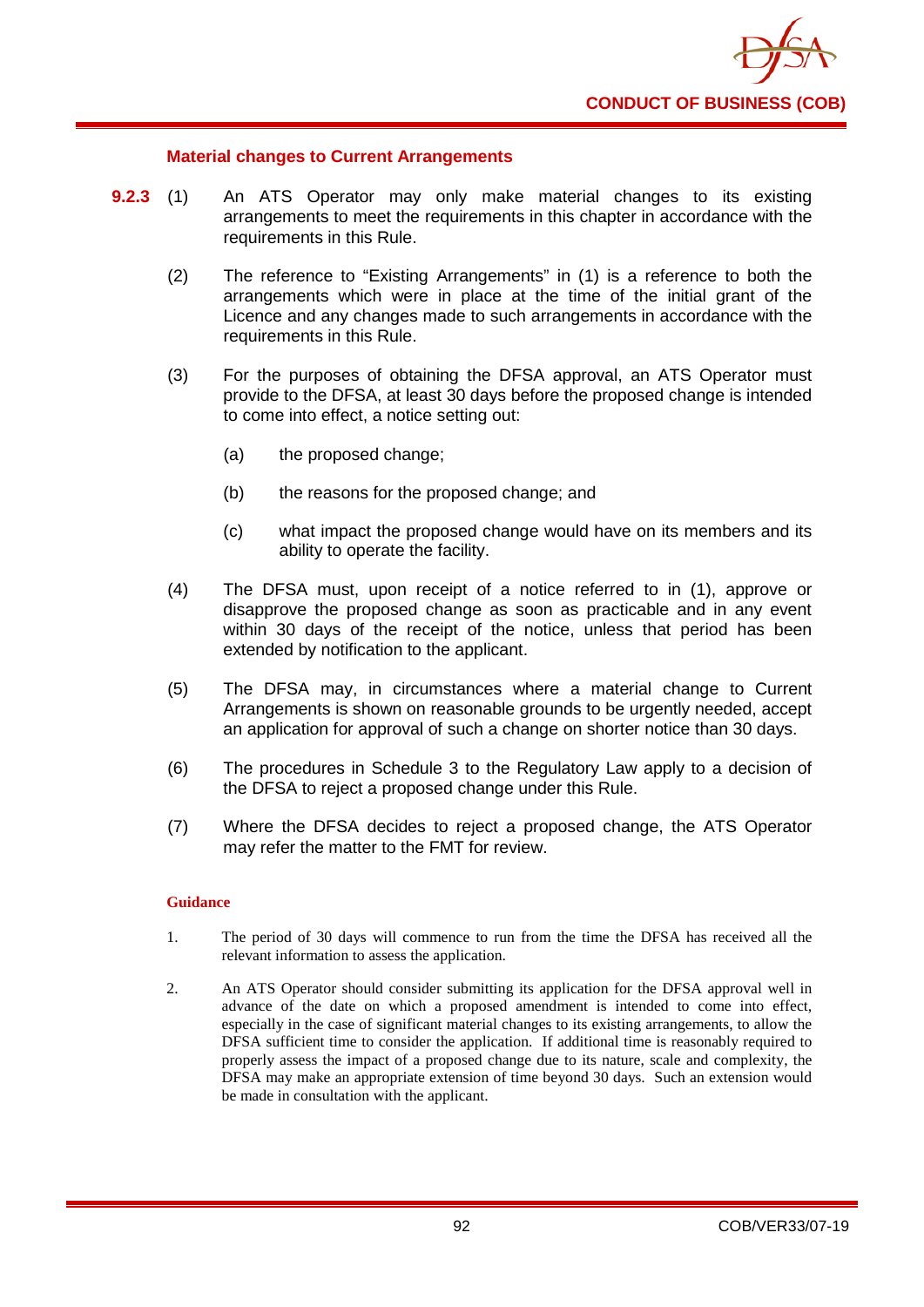

## **9.3 Member access criteria**

- **9.3.1** (1) An ATS Operator may, subject to (2) and (3), only accept as a member a Person if that Person:
	- (a) is an Authorised Firm;
	- (b) is a Recognised Member;
	- (c) meets the criteria in GEN Rule 2.3.2(2); or
	- (d) is classified as a Professional Client pursuant to COB Rule  $2.3.4(1)(g)$ , (h) and (i).
	- (2) An ATS Operator must not admit a Person referred to in (1)(c) or (d), unless such Person:
		- (a) agrees in writing to submit unconditionally to the jurisdiction of the DFSA in relation to any matters which arise out of or which relate to its use of the facility;
		- (b) agrees in writing to submit unconditionally to the jurisdiction of the DIFC Courts in relation to any proceedings in the DIFC, which arise out of or relate to its use of the facility;
		- (c) agrees in writing to subject itself to the DIFC laws and the jurisdiction of the DIFC Courts in relation to its use of the facility; and
		- (d) appoints and maintains at all times an agent for service of process in the DIFC and requires such agent to accept its appointment for service of process.
	- (3) Prior to admitting a Person referred to in  $(1)(c)$  or  $(d)$  as a member, an ATS Operator must undertake due diligence to ensure that such a Person:
		- (a) is of sufficiently good repute;
		- (b) has a sufficient level of competence and experience; and
		- (c) has adequate organisational arrangements, including financial and technological resources, which are no less than those required of an Authorised Firm appropriate to the nature of its operations.

## **Direct electronic access**

- **9.3.2** An ATS Operator must have adequate rules and procedures to ensure that its members do not allow any other Person to have Direct Electronic Access to the facility unless such other Person meets the requirements in Rule 9.3.1(1).
- **9.3.3** An ATS Operator must, where it permits its members to provide to another Person Direct Electronic Access to its facilities, have adequate systems and controls including: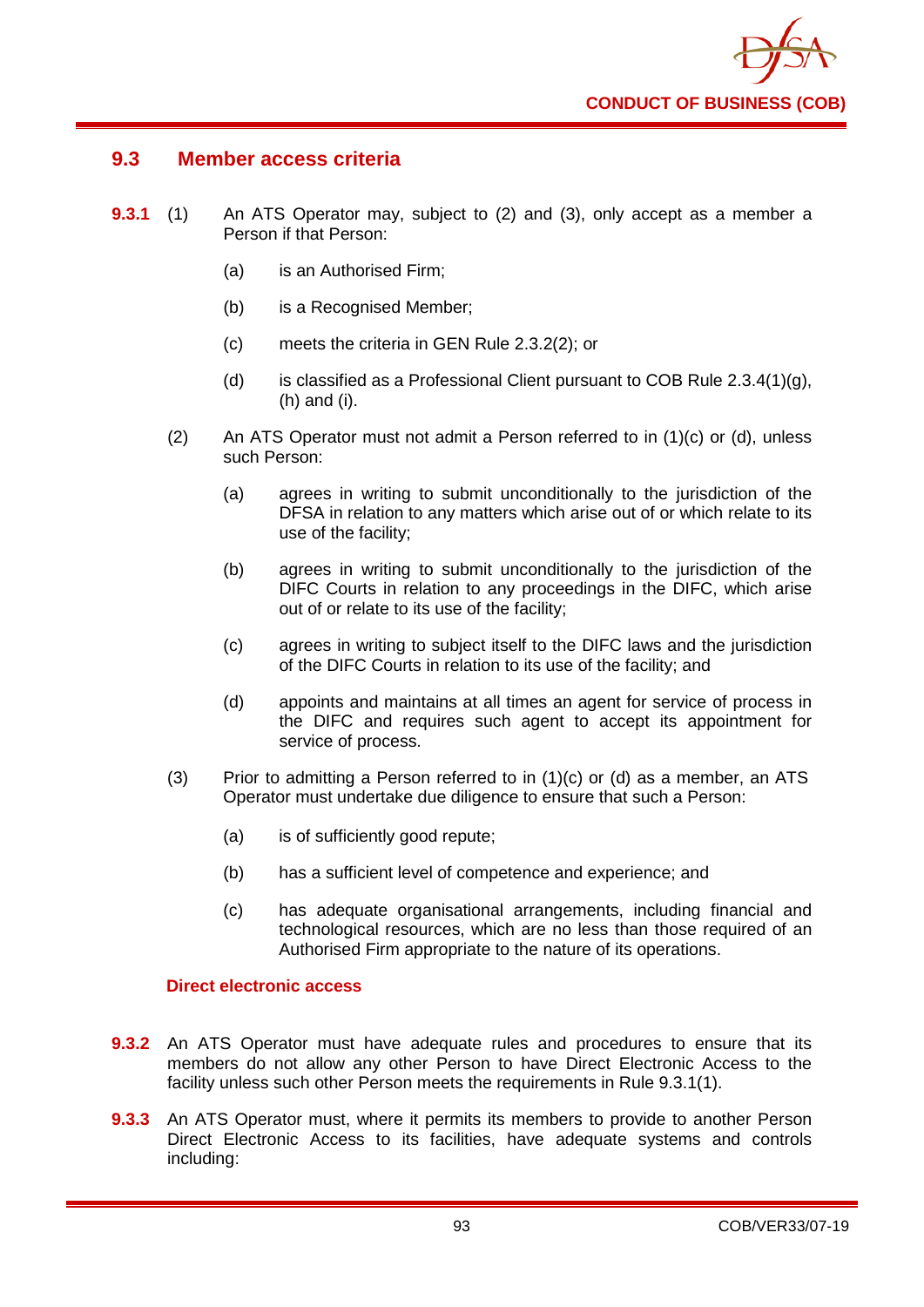

- (a) appropriate standards regarding risk controls and thresholds on trading through Direct Electronic Access;
- (b) mechanisms to identify and distinguish orders placed by those Persons who are allowed to place orders through Direct Electronic Access; and
- (c) if necessary, the ability to stop orders of, or trading by, the Persons allowed Direct Electronic Access.

## **Monitoring of compliance**

**9.3.4** An ATS Operator must establish and maintain adequate and effective systems and controls, including policies and procedures, to ensure that its members and other Persons to whom access to its facility is provided through members comply with its Operational Rules and where any gaps or deficiencies are identified, they are promptly addressed.

## **9.4 Investment criteria**

- **9.4.1** An ATS Operator must ensure in respect of every Investment traded on its facility that:
	- (a) only Investments which meet the requirements in (i) or (ii) are permitted to be traded on its facility:
		- (i) in the case of Securities, only Securities which are admitted to trading on an Authorised Market Institution or other Regulated Exchange; or
		- (ii) in the case of Derivatives, only instruments that meet the contract specification criteria set out in AMI Rule 6.3.2;
	- (b) there is sufficient information relating to the Investments traded on the facility available to members and other Persons having access to the facility through such members to enable such Persons to make informed decisions relating to such Investments; and
	- (c) if it is an Investment that references to an underlying benchmark or index provided by a Price Information Provider, the requirements in Rule 9.4.2 are met.

## **Use of price information providers**

- **9.4.2** (1) An ATS Operator may only trade Investments that reference to an underlying benchmark or index provided by a Price Information Provider where it has undertaken appropriate due diligence to ensure that the Price Information Provider, on an on-going basis, meets the requirements set out in (3).
	- (2) A Price Information Provider is a price reporting agency or an index provider which constructs, compiles, assesses or reports, on a regular and systematic basis, prices of Investments, rates, indices, commodities or figures, which are made available to users.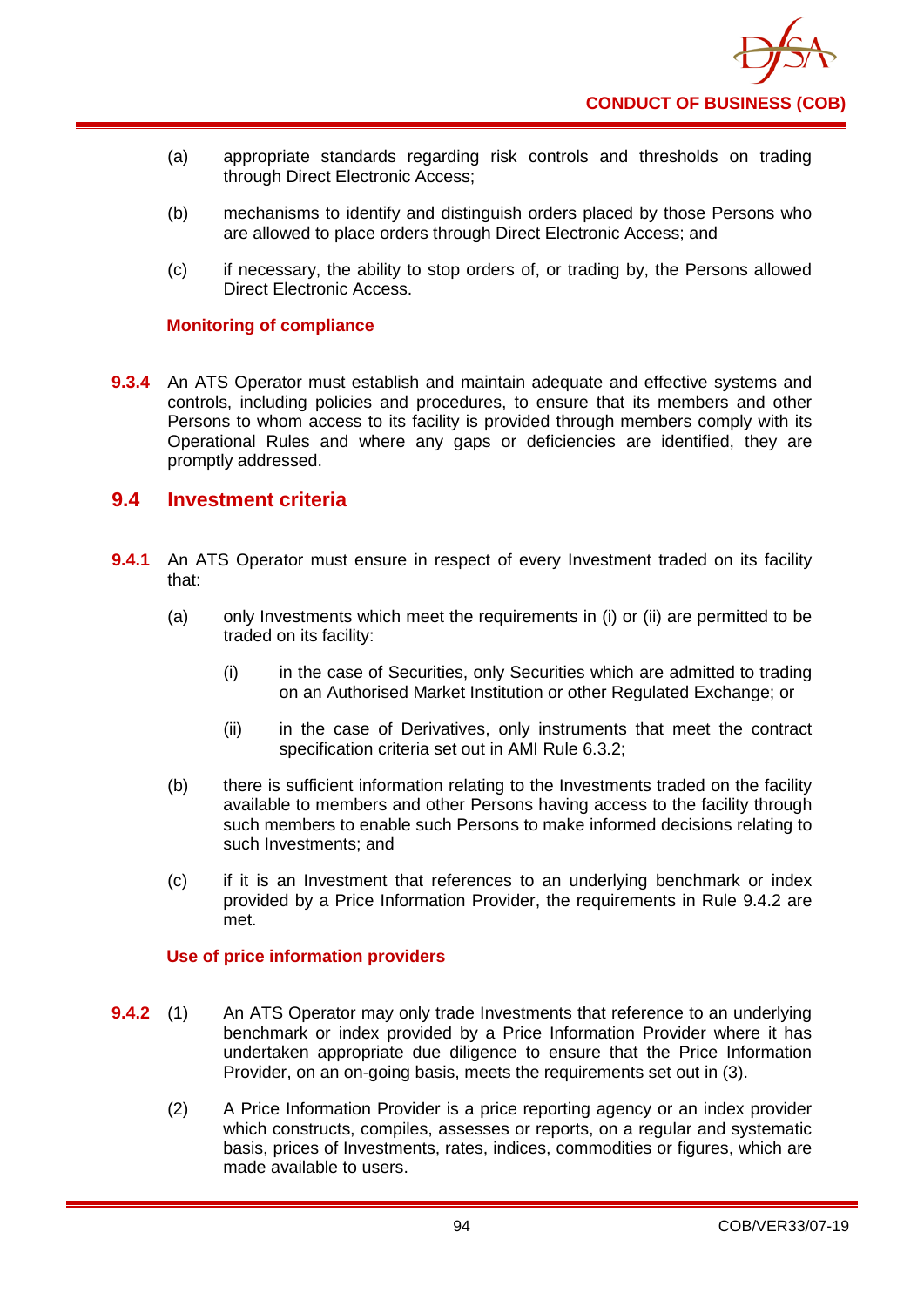

- (3) For the purposes of (1), the Price Information Provider must:
	- (a) have fair and non-discriminatory procedures for establishing prices of Investments which are made public.
	- (b) demonstrate adequate and appropriate transparency over the methodology, calculation and inputs to allow users to understand how the benchmark or index is derived and its potential limitations;
	- (c) where appropriate, give priority to concluded transactions in making assessments and adopt measures to minimise selective reporting;
	- (d) be of good standing and repute as an independent and objective price reporting agency or index provider;
	- (e) have a sound corporate governance framework;
	- (f) have adequate arrangements to avoid its staff having any conflicts of interest where such conflicts have, or are likely to have, a material adverse impact on price establishment process; and
	- (g) adequate complaint resolution mechanisms to resolve any complaints about the Price Information Provider's assessment process and methodology.

An ATS Operator, when assessing the suitability of a Price Information Provider (the provider), should take into account factors such as:

- a. the provider's standing and reliability in the relevant physical or derivatives markets as a credible price reporting agency;
- b. the quality of corporate governance adopted, covering areas such as independent members of the board, independence of its internal audit and risk management function;
- c. whether the methodologies and processes (including any material changes to such methodologies and processes) adopted by the provider for the purposes of pricing are made publicly available;
- d. whether there are adequate procedures adopted to ensure that conflicts between the provider's commercial interests and those of users of its services, including those of its Employees involved in pricing process, are adequately addressed, including through codes of ethics;
- e. whether there is a clear conveyance to its users of the economic realities of the underlying interest the Price Information Provider seeks to measure; and,
- f. the degree to which the Price Information Provider has given consideration to the characteristics of the underlying interests measured, such as:
	- **the size and liquidity:** Whether the size of the market informs the selection of an appropriate compilation mechanism and governance processes. For example, a benchmark or index that measures a smaller market may be impacted by single trades and therefore be more prone to potential manipulation, whereas a benchmark for a larger market may not be well represented by a small sample of participants;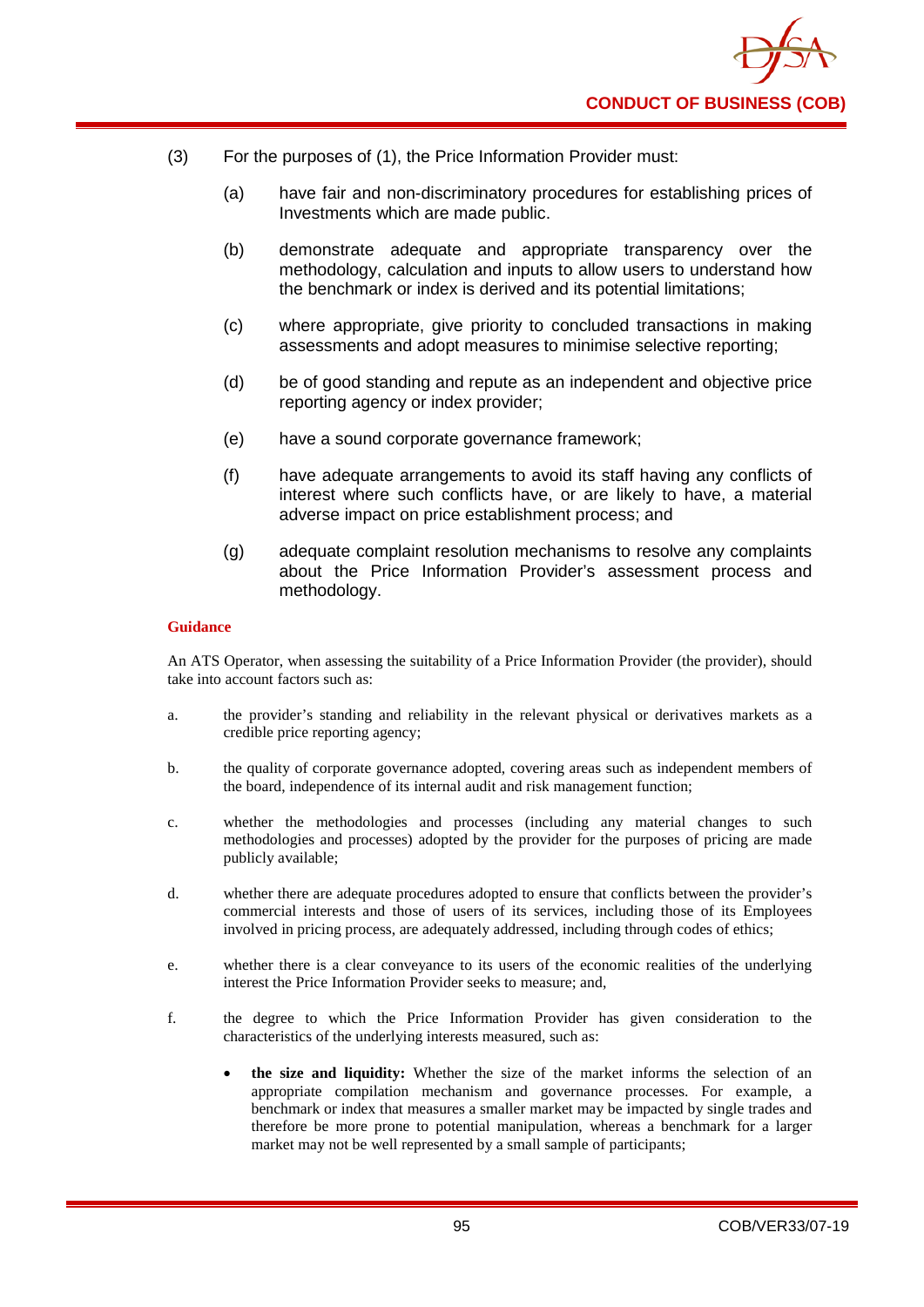

- **the relative market size.** Where the size of a market referencing a benchmark is significantly larger than the volume of the underlying market, the potential incentive for benchmark manipulation to increase; and
- **Transparency:** Where there are varying levels of transparency regarding trading volumes and positions of market participants, particularly in non-regulated markets and instruments, whether the benchmark represents the full breadth of the market, the role of specialist participants who might be in a position to give an overview of the market, and the feasibility, costs and benefits of providing additional transparency in the underlying markets.

# **9.5 Technology resources**

- **9.5.1** (1) An ATS Operator must:
	- (a) have sufficient technology resources to operate, maintain and supervise the facility it operates;
	- (b) be able to satisfy the DFSA that its technology resources are established and maintained in such a way as to ensure that they are secure and maintain the confidentiality of the data they contain; and
	- (c) ensure that its members and other participants on its facility have sufficient technology resources which are compatible with its own.
	- (2) For the purposes of meeting the requirement in (1)(c), an ATS Operator must have adequate procedures and arrangements for the evaluation, selection and on-going monitoring of information technology systems. Such procedures and arrangements must, at a minimum, provide for:
		- (a) problem management and system change;
		- (b) adequate procedures for testing information technology systems before live operations, which are in conformity with the requirements that would apply to an Authorised Market Institution under App 1 of AMI;
		- (c) monitoring and reporting on system performance, availability and integrity; and
		- (d) adequate measures to ensure:
			- (i) the information technology systems are resilient and not prone to failure;
			- (ii) business continuity in the event that an information technology system fails;
			- (iii) protection of the information technology systems from damage, tampering, misuse or unauthorised access; and
			- (iv) the integrity of data forming part of, or being processed through, information technology systems.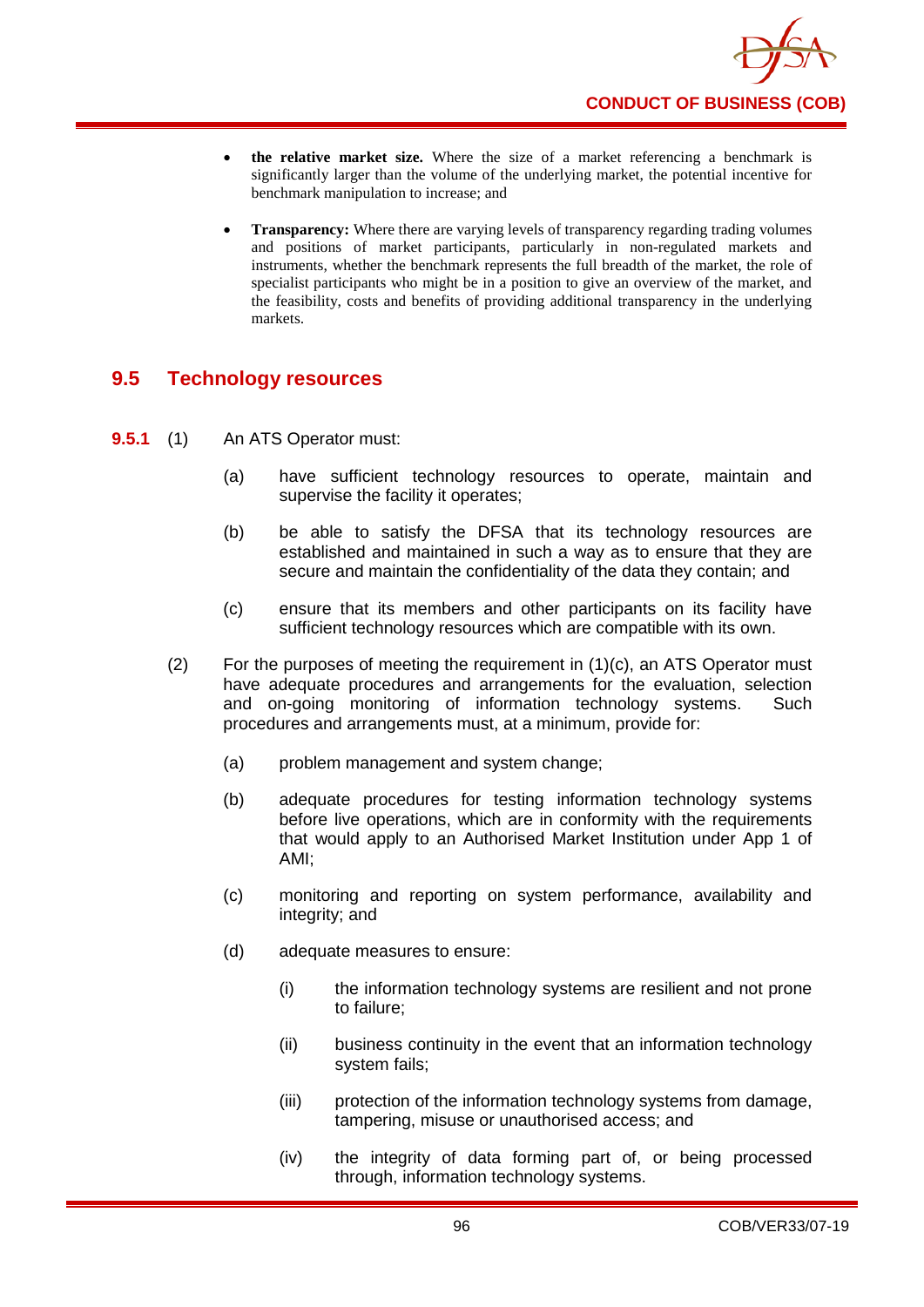

- 1. In assessing the adequacy of an ATS Operator's systems and controls used to operate and carry on its functions, the DFSA will consider:
	- a. the organisation, management and resources of the information technology department of the firm;
	- b. the arrangements for controlling and documenting the design, development, implementation and use of technology systems; and
	- c. the performance, capacity and reliability of information technology systems.
- 2. The DFSA will also, during its assessment of technology systems, have regard to the:
	- a. procedure for the evaluation and selection of information technology systems;
	- b. procedures for problem management and system change:
	- c. arrangements for testing information technology systems before live operations;
	- d. arrangements to monitor and report system performance, availability and integrity;
	- e. arrangements made to ensure information technology systems are resilient and not prone to failure;
	- f. arrangements made to ensure business continuity in the event that an information technology system fails;
	- g arrangements made to protect information technology systems from damage, tampering, misuse or unauthorised access;
	- h. arrangements made to ensure the integrity of data forming part of, or being processed through, information technology systems; and
	- i. third party outsourcing arrangements.
- 3. In particular, when assessing whether an ATS Operator has adequate information technology resourcing, the DFSA will consider:
	- a. whether its systems have sufficient electronic capacity to accommodate reasonably foreseeable volumes of messaging and orders, and
	- b. whether such systems are adequately scalable in emergency conditions that might threaten the orderly and proper operations of its facility.

#### **Regular review of systems and controls**

**9.5.2** (1) An ATS Operator must undertake regular review and updates of its systems and controls as appropriate to the nature, scale and complexity of its operations.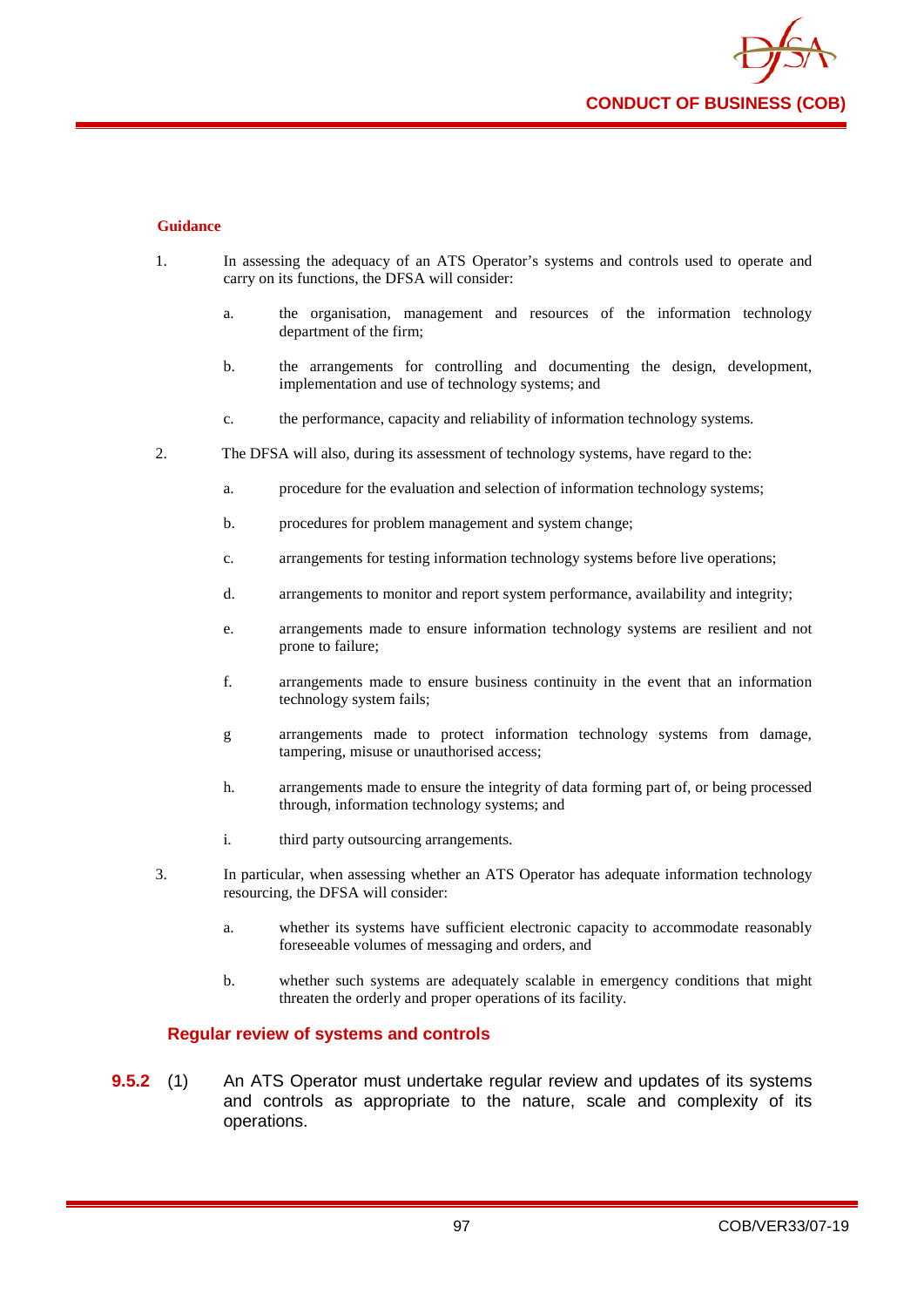

(2) For the purposes of (1), an ATS Operator must adopt well defined and clearly documented development and testing methodologies which are in line with internationally accepted testing standards.

### **Guidance**

Through the use of such testing methodologies, the ATS Operator should be able to ensure, amongst other things, that:

- a. its systems and controls are compatible with its operations and functions;
- b. compliance and risk management controls embedded in its system operate as intended (for example by generating error reports automatically); and
- c. it can continue to work effectively in stressed market conditions.

## **9.6 Proper Markets**

- **9.6.1** (1) Without limiting the generality of the other requirements in this chapter, an ATS Operator must, for the purposes of meeting the requirement in Rule 9.2.1(e) relating to Proper Markets, ensure that:
	- (a) if Derivatives are traded on its facilities, such Derivatives meet the contract design specifications in AMI Rule 6.3.2;
	- (b) relevant market information is made available to Persons engaged in dealing on an equitable basis, including pre-trade and post-trade orders, in accordance with Rules 9.6.2 and 9.6.3;
	- (c) there are adequate mechanisms to discontinue, suspend or remove from trading on its facilities any Investments in circumstances where the requirements in this chapter are not met;
	- (d) there are controls to prevent volatility in the markets that is not caused by market forces, in accordance with Rule 9.6.4;
	- (e) error trades are managed, in accordance with Rule 9.6.5;
	- (f) Short Selling and position concentration are monitored and managed, in accordance with Rule 9.6.5;
	- (g) there are fair and non-discretionary algorithm operating in respect of matching of orders on its facilities;
	- (h) there are adequate controls to monitor and manage any foreign ownership restrictions applying to Investments traded on its facilities, in accordance with Rule 9.6.7;
	- (i) liquidity incentive schemes are offered only in accordance with Rule 9.6.8; and
	- (j) there are adequate rules and procedures to address Market Abuse and financial crime, in accordance with Rules 9.6.9 and 9.6.10.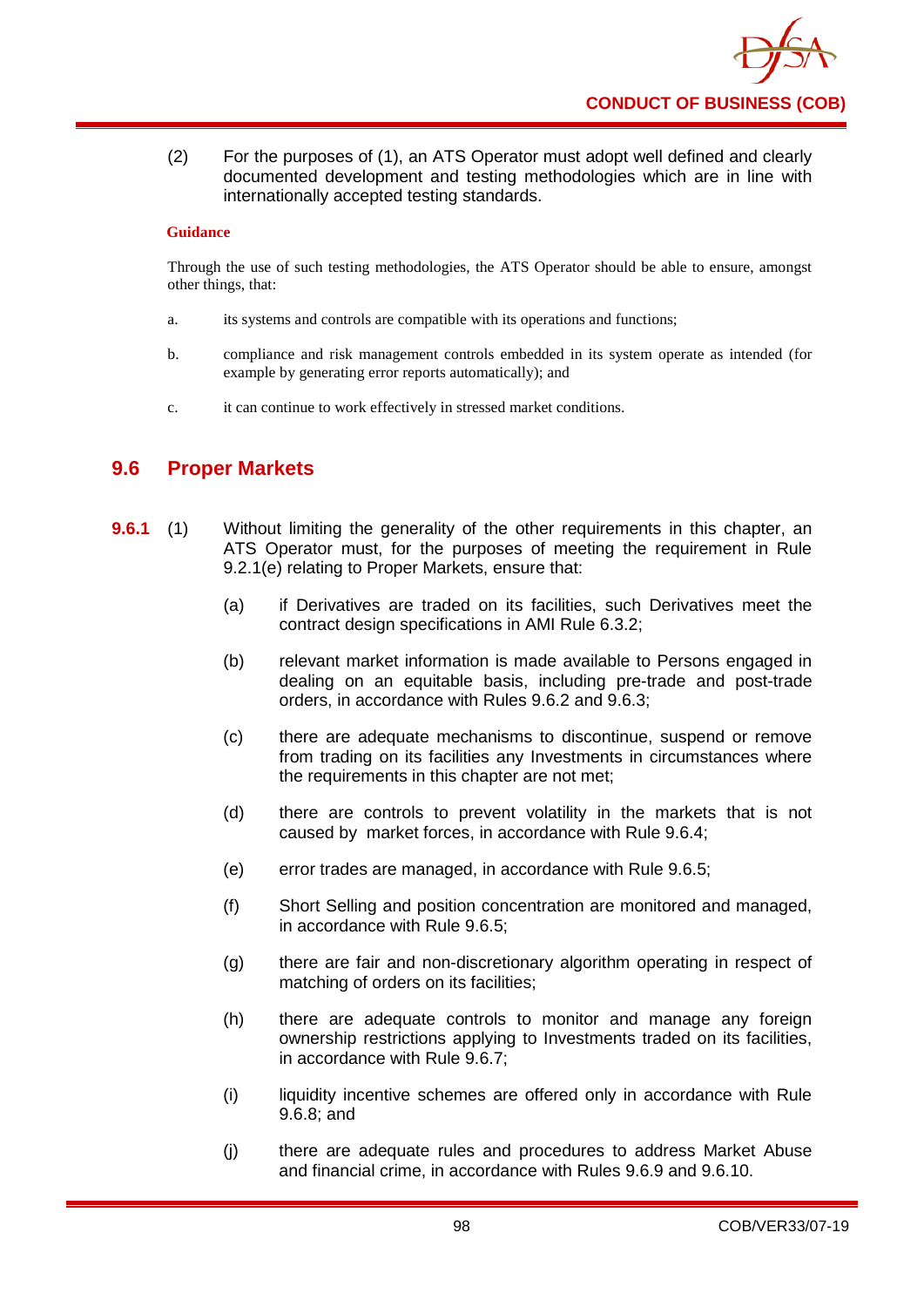

## **Pre-trade transparency**

- **9.6.2** (1) An ATS Operator must disclose the information specified in (2) relating to trading of Investments on its facility in the manner prescribed in (3).
	- (2) The information required to be disclosed pursuant to (1) includes:
		- (a) the current bid and offer prices and volume;
		- (b) the depth of trading interest shown at the prices and volumes advertised through its systems for the Investments; and
		- (c) any other information relating to Investments which would promote transparency relating to trading.
	- (3) The information referred to in (2) must be made available to members and the public as appropriate on a continuous basis during normal trading.

#### **Guidance**

- 1. When making disclosure, an ATS Operator should adopt a technical mechanism by which the public can differentiate between transactions that have been transacted in the central order book and transactions that have been reported to the facility as off-order book transactions. Any transactions that have been cancelled pursuant to its rules should also be identifiable.
- 2. An ATS Operator should use appropriate mechanisms to enable pre-trade information to be made available to the public in an easy to access and uninterrupted manner at least during business hours. An ATS Operator may charge a reasonable fee for the information which it makes available to the public.
- 3. An ATS Operator may seek a waiver or modification from the disclosure requirement in Rule 9.6.1(1) in relation to certain transactions where the order size is pre-determined, exceeds a pre-set and published threshold level and the details of the exemption are made available to its members and the public.
- 4. In assessing whether an exemption from pre-trade disclosure should be allowed, the DFSA will take into account factors such as:
	- a. the level of order threshold compared with normal market size for the Investment;
	- b. the impact such an exemption would have on price discovery, fragmentation, fairness and overall market quality;
	- c. whether there is sufficient transparency relating to trades executed without pre-trade disclosure as a result of dark orders, whether or not they are entered in transparent markets;
	- d. whether the ATS Operator supports transparent orders by giving priority to transparent orders over dark orders, for example, by executing such orders at the same price as transparent orders; and
	- e. whether there is adequate disclosure of details relating to dark orders available to members and other participants on the facility to enable them to understand the manner in which their orders will be handled and executed on the facility.
- 5. Dark orders are orders executed on execution platforms without pre-trade transparency.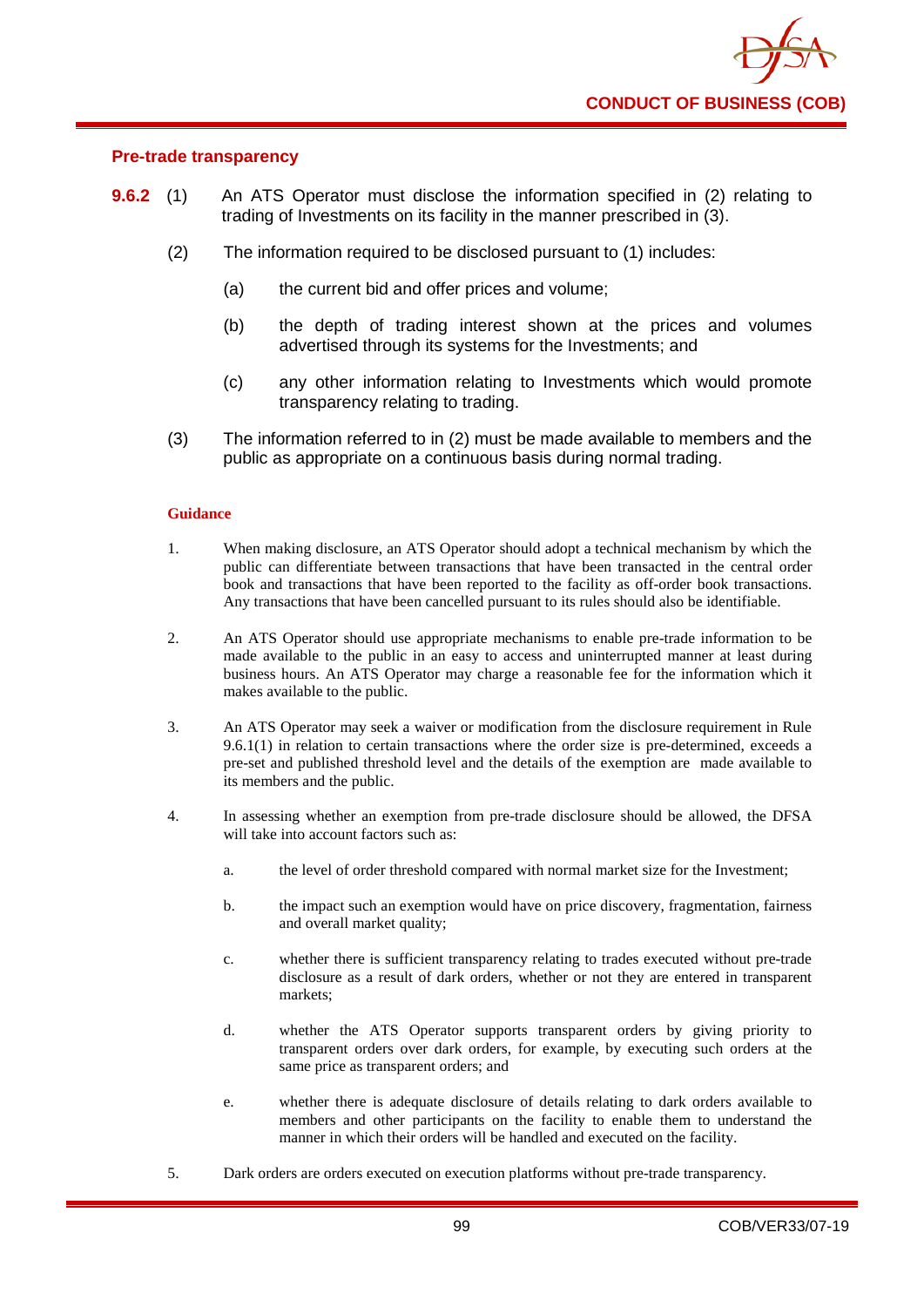

### **Post-trade transparency requirements**

- **9.6.3** (1) An ATS Operator must disclose the information specified in (2) in the manner prescribed in (3).
	- (2) The information required to be disclosed pursuant to (1) is the price, volume and time of the transactions executed in respect of Investments.
	- (3) The information referred to in (2) must be made available to the public as close to real-time as is technically possible on reasonable commercial terms and on a non-discretionary basis.

### **Guidance**

An ATS Operator should use adequate mechanism to enable post-trade information to be made available to the public in an easy to access and uninterrupted manner at least during business hours. An ATS Operator may charge a reasonable fee for the information which it makes available to the public.

### **Volatility controls**

- **9.6.4** (1) An ATS Operator's Operating Rules must include effective systems, controls and procedures to ensure that its trading systems:
	- (a) are resilient;
	- (b) have adequate capacity to deal with peak orders and message volumes; and
	- (c) are able to operate in an orderly manner under conditions of market stress.
	- (2) Without limiting the generality of its obligations arising under (1) or any other Rule, an ATS Operator must be able under its rules, systems, controls and procedures to:
		- (a) reject orders that exceed its pre-determined volume and price thresholds, or are clearly erroneous;
		- (b) temporarily halt trading of Investments traded on its facility if there is a significant price movement in relation to those Investments on its market or a related market during a short period; and
		- (c) where appropriate, cancel, vary or correct any transaction.

#### **Guidance**

An ATS Operator should test its trading systems to ensure that they are resilient and capable of operating orderly trading under conditions of market stress and other contingencies.

## **Error Trade policy**

**9.6.5** (1) An ATS Operator must be able to cancel, amend or correct any error trades.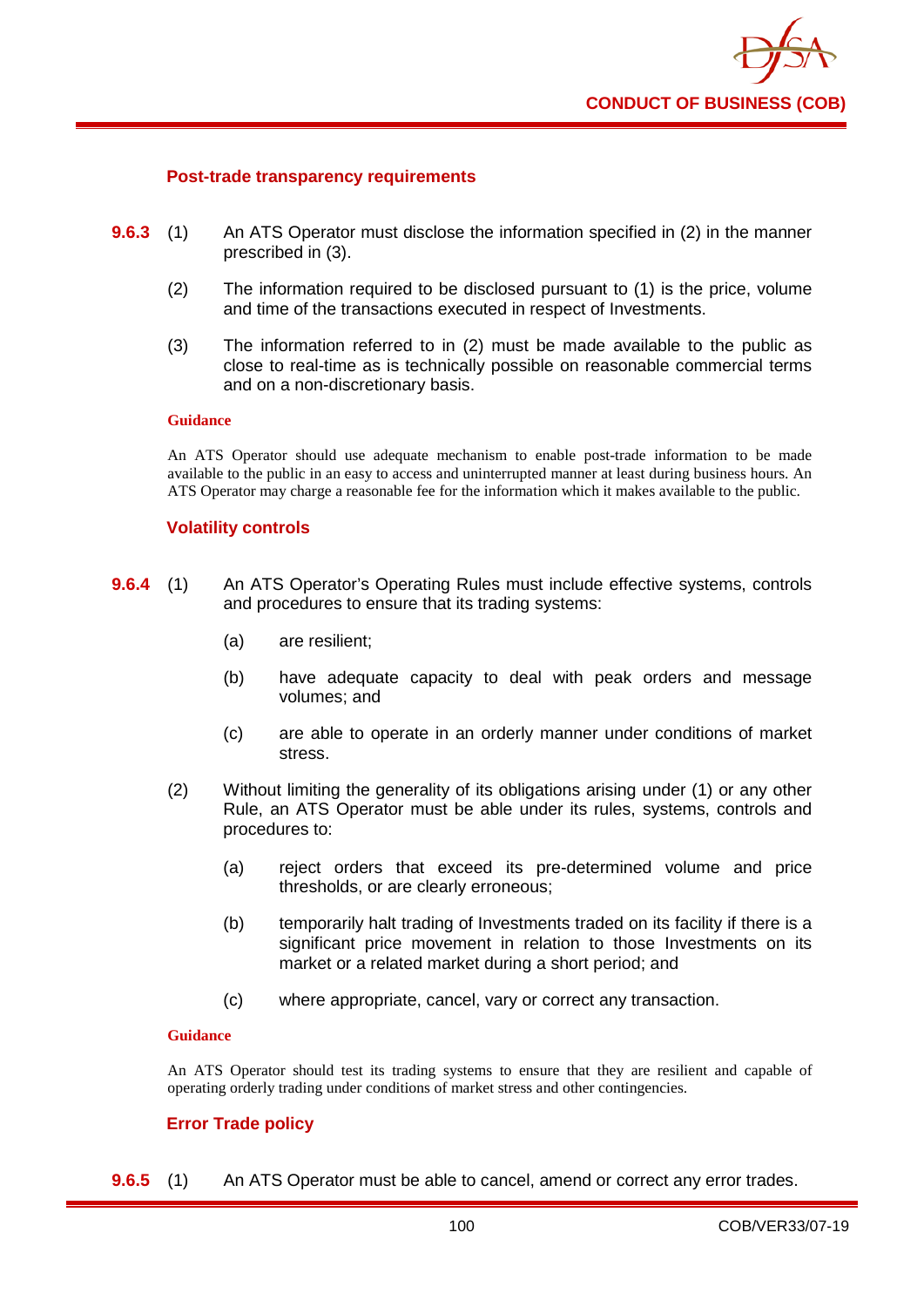- (2) An "Error Trade" is the execution of an order resulting from:
	- (a) an erroneous order entry;
	- (b) malfunctioning of the system of a member or of the ATS Operator; or
	- (c) a combination of (a) and (b).
- (3) For the purposes of (1), an ATS Operator must include a comprehensive error trade policy in its Operating Rules, which sets out clearly the extent to which transactions can be cancelled by it at its sole discretion, at the request of a member or by mutual consent of members involved.
- (4) An ATS Operator must have adequate systems and controls to:
	- (a) prevent or minimise error trades;
	- (b) promptly identify and rectify error trades where they occur; and
	- (c) identify whether error trades are related to disorderly market activity.

When assessing whether an ATS Operator has an appropriate and adequate error trade policy, the DFSA will consider whether the rules and procedures included in its Operating Rules:

- a. are adequate to minimise the impact of error trades where prevention of such trades is not possible;
- b. are sufficiently flexible in the design to address varying scenarios;
- c. establish a predictable and timely process for dealing with Error Trades, including measures specifically designed to detect and identify Error Trade messages to market users;
- d. promote transparency to market users with regard to any cancellation decisions involving material transactions resulting from the invocation of the Error Trade policy;
- e. include adequate surveillance conducted in the markets to detect Error Trades;
- f. promote predictability, fairness and consistency of actions taken under the Error Trade policy; and
- g. enable sharing of information with other markets when possible concerning the cancellation of trades.

## **Short Selling**

- **9.6.6** (1) An ATS Operator must have in place effective systems, controls and procedures to monitor and manage:
	- (a) Short Selling in Securities; and
	- (b) position concentrations.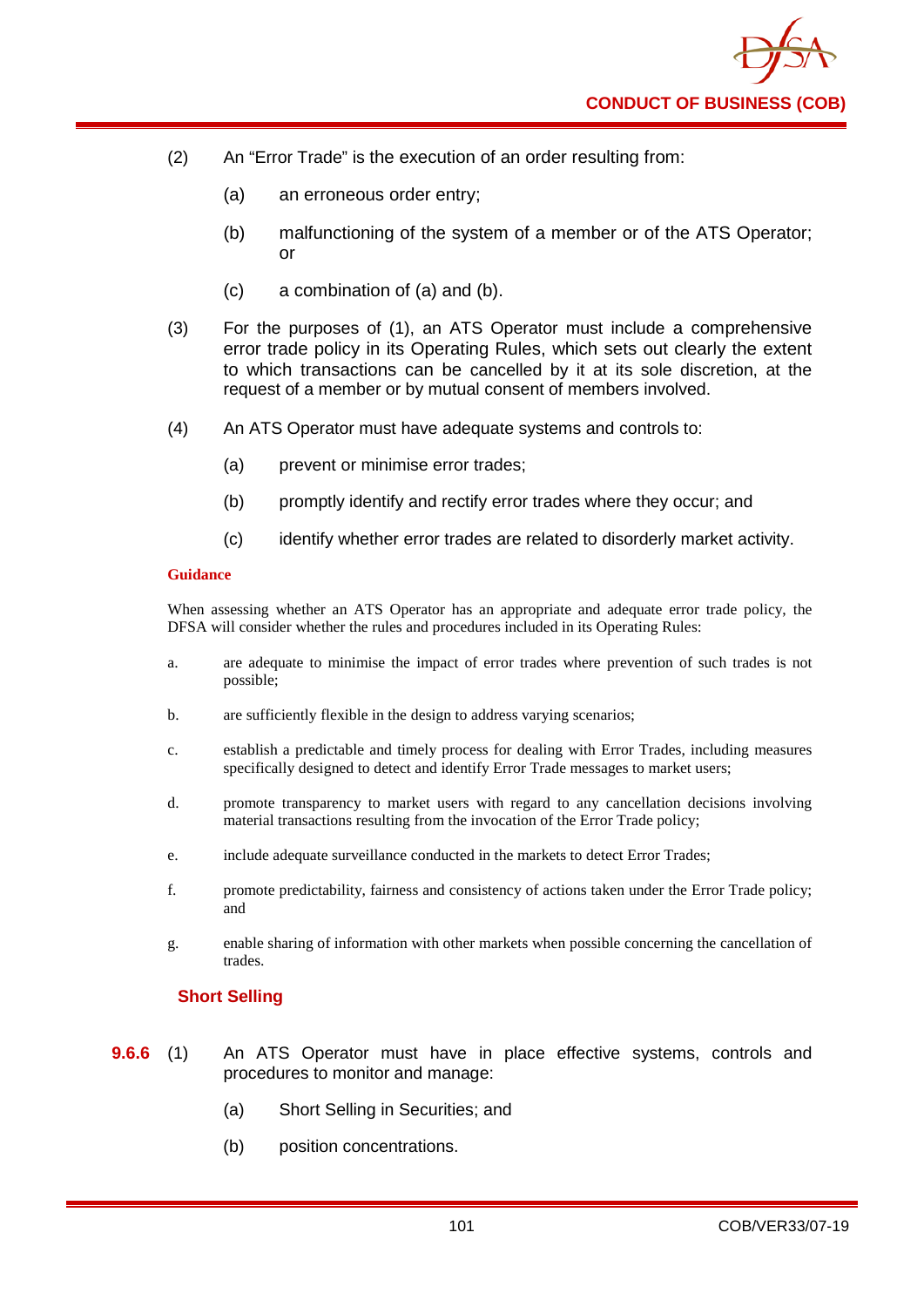

- (2) For the purposes of (1), an ATS Operator must have adequate powers over its members to address risks to an orderly functioning of its facility arising from unsettled positions in Investments.
- (3) Short Selling for the purposes of this Rule constitutes the sale of a Security by a Person who does not own the Security at the point of entering into the contract to sell.

- 1. An ATS Operator should, when developing its controls and procedures with regard to short selling and position management, have regard to:
	- a. its own settlement cycle, so that any short selling activities on its facilities do not result in any delay or prevent effective settlement within such cycle; and
	- b. orderly functioning of its facilities, so that any long or short position concentration on Investments that remain unsettled does not interrupt such functioning;
- 2. Examples of circumstances that would not be treated as short selling in Rule 6.7.1(3) include where the seller:
	- a. has entered into an unconditional contract to purchase the relevant Securities but has not received their delivery at the time of the sale;
	- b. has title to other securities which are convertible or exchangeable for the Securities to which the sale contract relates;
	- c. has exercised an option to acquire the Securities to which the sale contract relates;
	- d. has rights or warrants to subscribe and receive Securities to which the sale contract relates; and
	- e. is making a sale of Securities that trades on a "when issued" basis and has entered into a binding contract to purchase such Securities, subject only to the condition of issuance of the relevant Securities.

## **Foreign ownership restrictions**

- **9.6.7** An ATS Operator must not permit its facility to be used for trading Investments which are subject to foreign ownership restrictions unless it has adequate and effective arrangements to:
	- (a) monitor applicable foreign ownership restrictions;
	- (b) promptly identify and take appropriate action where any breaches of such restrictions occur without any undue interruption or negative impact to its trading activities; and
	- (c) suspend trading in the relevant Investments where the ownership restrictions are, or are about to be, breached and reinstate trading when the breaches are remedied.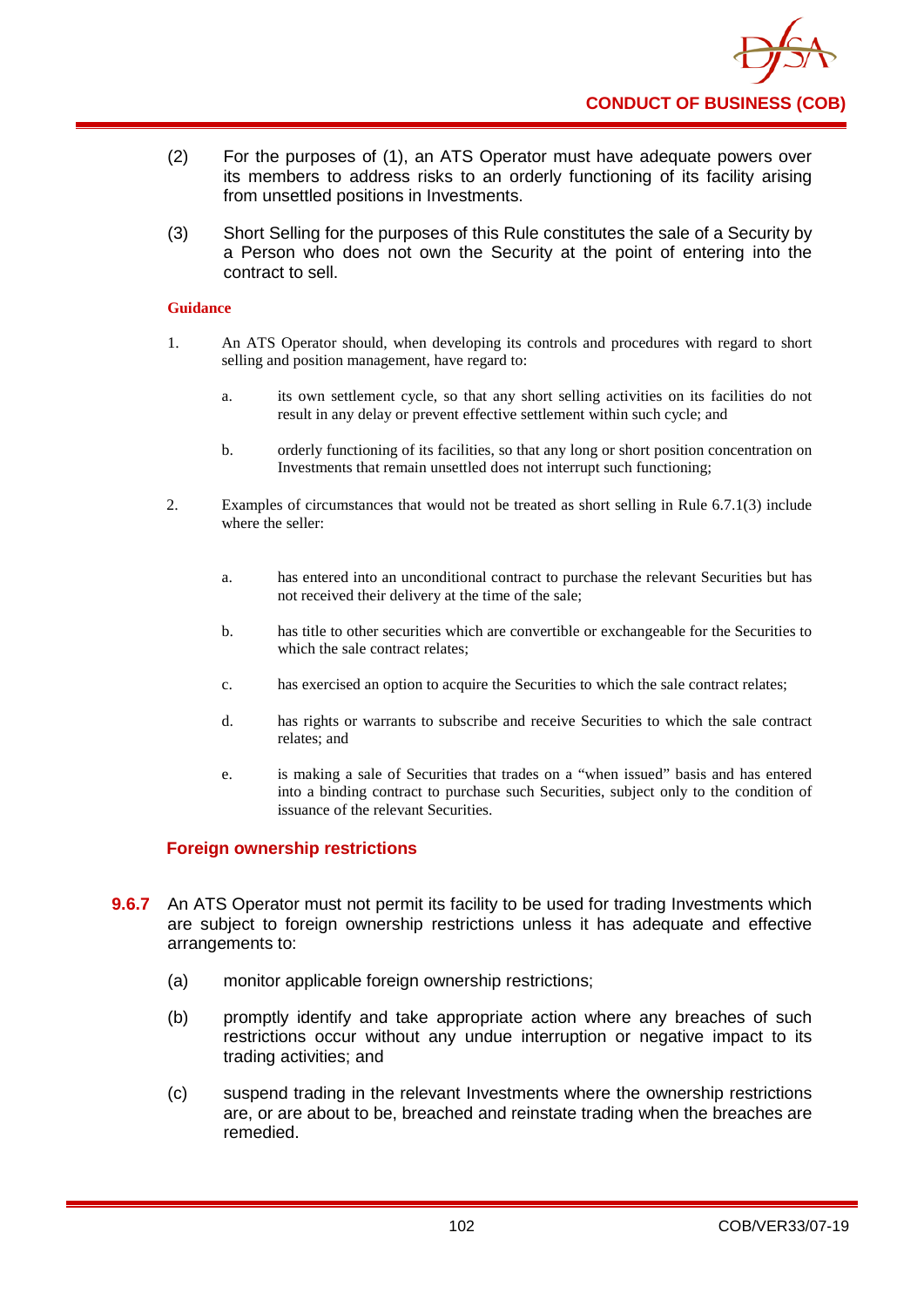

The kind of arrangements an ATS Operator should implement to meet the requirements in Rule 9.6.7 are such as those specified in AMI Rule 6.8.1(2).

## **Liquidity providers**

- **9.6.8** (1) An ATS Operator must not introduce a liquidity incentive scheme unless:
	- (a) participation of such a scheme is limited to:
		- (i) a member as defined in Rule 9.3.1(1); or
		- (ii) any other Person where:
			- (A) it has undertaken due diligence to ensure that the Person is of sufficient good repute and has adequate competencies and organisational arrangements; and
			- (B) the Person has agreed in writing to comply with its Operating Rules so far as those rules are applicable to that Person's activities; and
	- (b) it has obtained the prior approval of the DFSA.
	- (2) For the purposes of this section, a "liquidity incentive scheme" means an arrangement designed to provide liquidity to the market in relation to Investments traded on the facility.
	- (3) Where an ATS Operator proposes to introduce or amend a liquidity incentive scheme, it must lodge with the DFSA, at least 10 days before the date by which it expects to obtain the DFSA approval, a statement setting out:
		- (a) the details of the relevant scheme, including benefits to the ATS and members arising from that scheme; and
		- (b) the date on which the scheme is intended to become operative.
	- (4) The DFSA must within 10 days of receiving the notification referred to in (3), approve a proposed liquidity incentive scheme unless it has reasonable grounds to believe that the introduction of the scheme would be detrimental to the facility or markets in general. Where the DFSA does not approve the proposed liquidity incentive scheme, it must notify the ATS Operator of its objections to the introduction of the proposed liquidity incentive scheme, and its reasons for that decision.
	- (5) An ATS Operator must, as soon practicable, announce the introduction of the liquidity incentive scheme, including the date on which it becomes operative and any other relevant information.
	- (6) If the DFSA decides not to approve a liquidity incentive scheme, the ATS Operator may refer the decision to the FMT for review.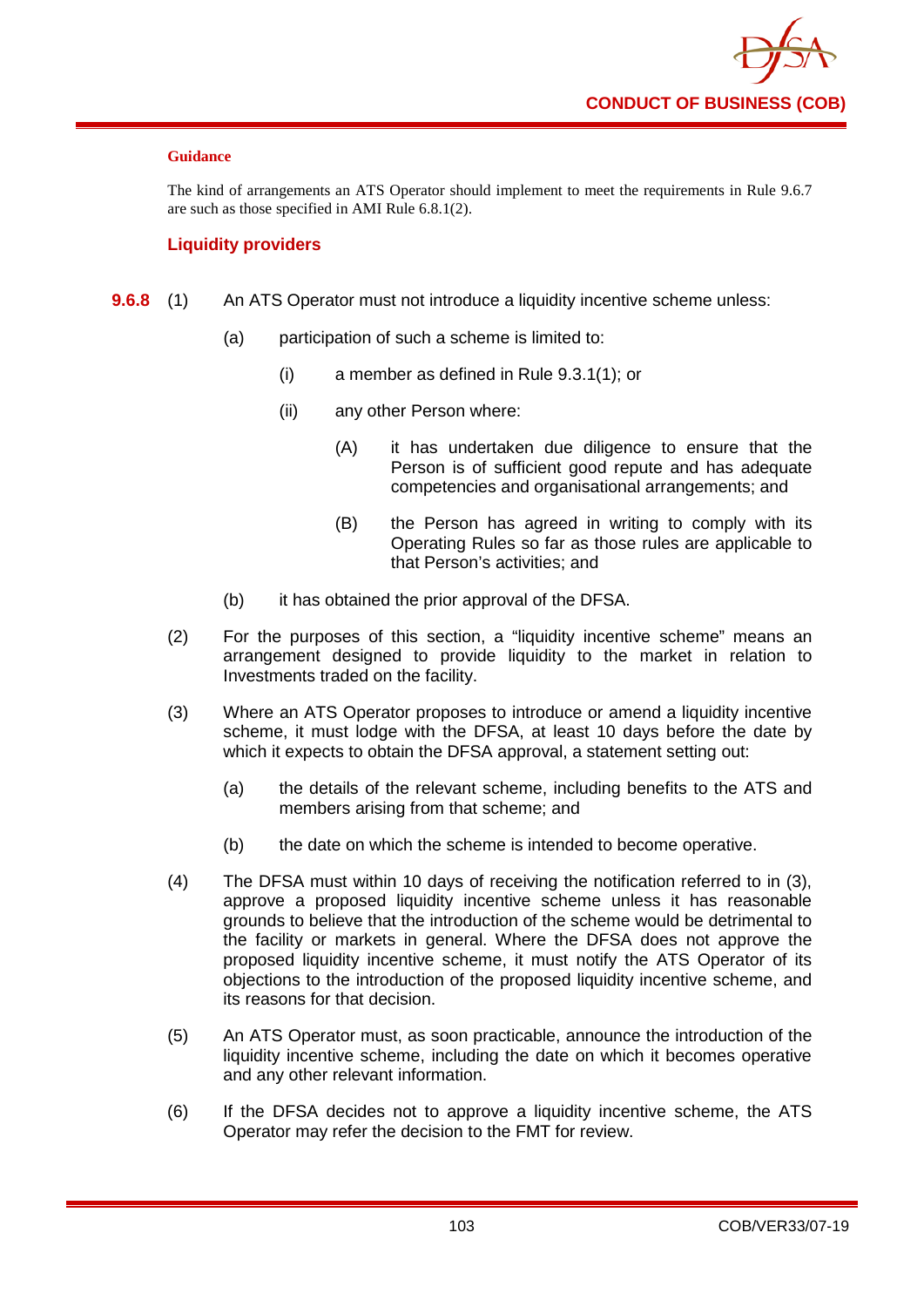

### **Prevention of Market Abuse**

- **9.6.9** (1) An ATS Operator must:
	- (a) implement and maintain appropriate measures to identify, deter and prevent Market Abuse on and through its facility; and
	- (b) report promptly to the DFSA any Market Abuse.
	- (2) For the purposes of (1)(a), an ATS Operator must:
		- (a) include in its Operating Rules a regime to prevent Market Abuse, which is applicable to its members and their Clients; and
		- (b) implement and maintain adequate measures to ensure that its members comply with that regime.
	- (3) The regime to prevent Market Abuse referred to in  $(2)(a)$  must, at a minimum, include rules and procedures in relation to compliance with the applicable requirements in Part 6 of the Market Law, including adequate compliance arrangements applicable to its members and staff and the clients of members, record keeping, transaction monitoring, risk assessment and appropriate training.

#### **Guidance**

- 1. An ATS Operator should have an effective surveillance system in place for:
	- a. the coordinated surveillance of all activity on or through its facilities and activity in related Investments conducted elsewhere; and
	- b. communicating information about Market Abuse or suspected abuse, to the DFSA or appropriate regulatory authorities.
- 2. In determining whether an ATS Operator is ensuring that business conducted on its facilities is conducted in an orderly manner, the DFSA will consider:
	- a. arrangements for pre and post trade transparency taking into account the nature and liquidity of the Investments traded; and
	- b. the need to provide anonymity for trading participants.
- 3. An ATS Operator will also have appropriate procedures allowing it to influence trading conditions, suspend trading promptly when required, and to support or encourage liquidity when necessary to maintain an orderly market. The DFSA will consider the transparency of such procedures and the fairness of their application and potential application.

### **9.6.10** (1) An ATS Operator must:

- (a) before accepting a prospective member, ensure that the applicant has in place adequate arrangements, including systems and controls to comply with its regime for preventing Market Abuse;
- (b) monitor and regularly review compliance by its members with that regime; and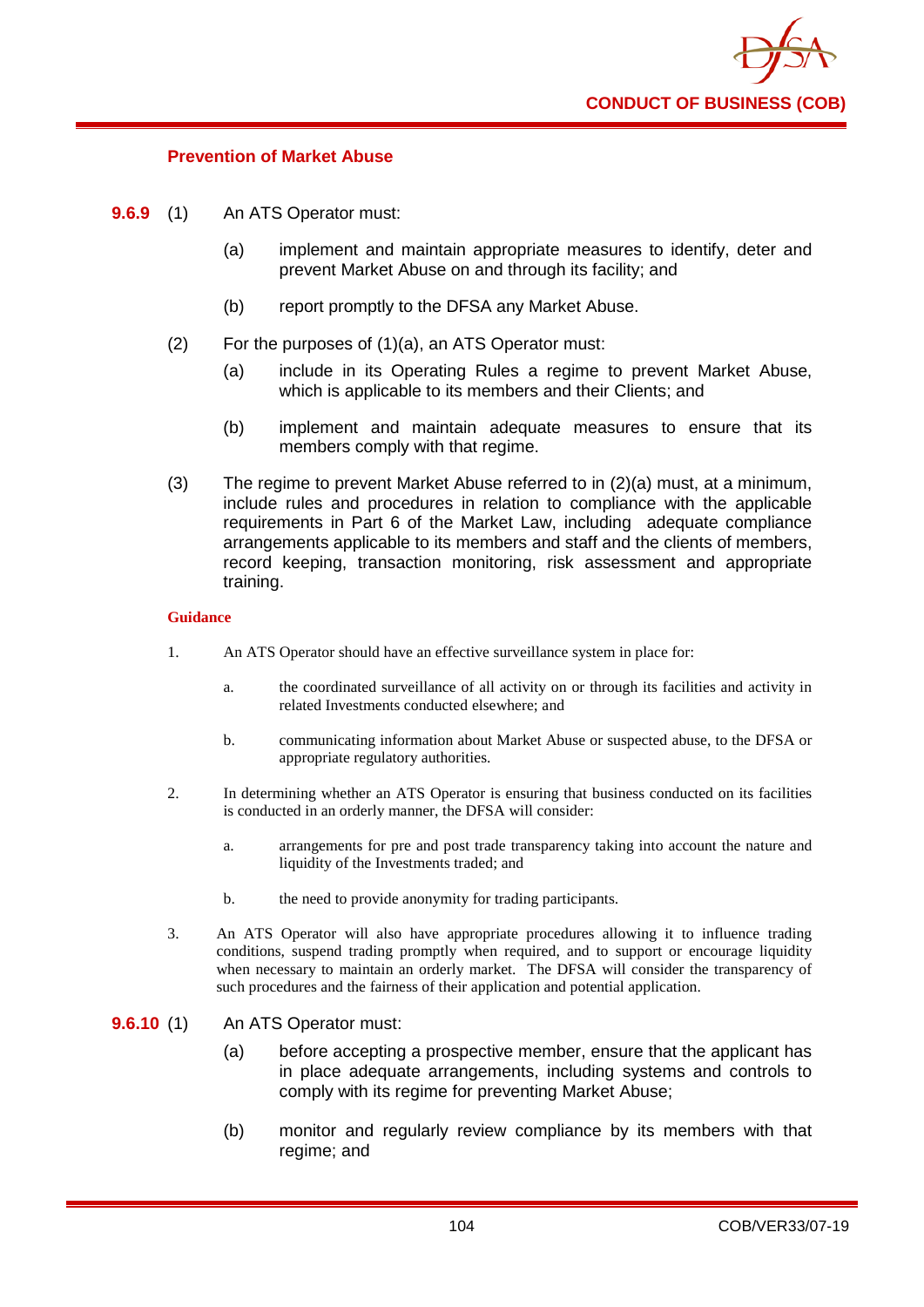

- (c) take appropriate measures to ensure that its members rectify to the extent feasible any contraventions of its regime without delay.
- (2) An ATS Operator must promptly notify the DFSA of any:
	- (a) material breach of its regime to prevent Market Abuse by a member, or by staff or clients of the member; and
	- (b) circumstances in which a member will not or cannot rectify a breach of its regime.

- 1. An Authorised Firm is subject to the requirements in the DFSA's AML module. Members of an Authorised Firm which are themselves Authorised Firms are also subject, by virtue of being Authorised Firms, to the requirements in the DFSA's AML module.
- 2. In determining whether an ATS Operator's measures are adequate and appropriate to reduce the extent to which its facilities can be used for Market Abuse, the DFSA will consider:
	- a. whether the ATS Operator has appropriate staff, surveillance systems, resources and procedures for this purpose;
	- b. the monitoring conducted for possible patterns of normal, abnormal or improper use of those facilities;
	- c. how promptly and accurately information is communicated about Market Abuse to the DFSA and other appropriate organisations; and
	- d. how the ATS Operator co-operates with relevant bodies in the prevention, investigation and pursuit of Market Abuse.
- 3. An ATS Operator must have regard to Part 6 of the Markets Law in relation to forms of Market Abuse. Practices that amount to market manipulation (which is Market Abuse) in an automated trading environment which an ATS should be able to identify and prevent in order to promote proper markets include the following:
	- a. entering small orders in order to ascertain the level of hidden orders, particularly used to assess what is resting on a dark platform, called Ping Orders;
	- b. entering large numbers of orders and/or cancellations/updates to orders to create uncertainty for other market participants, to slow down their process and to camouflage the ATS Operator's own strategy, called Quote Stuffing;
	- c. entry of orders or a series of orders intended to start or exacerbate a trend, and to encourage other participants to accelerate or extend the trend in order to create an opportunity to unwind/open a position at a favourable price, called Moment Ignition; and
	- d. submitting multiple orders often away from one side of the order book with the intention of executing a trade on the other side of the order book, where once that trade has taken place, the manipulative orders will be removed, called Layering and Spoofing.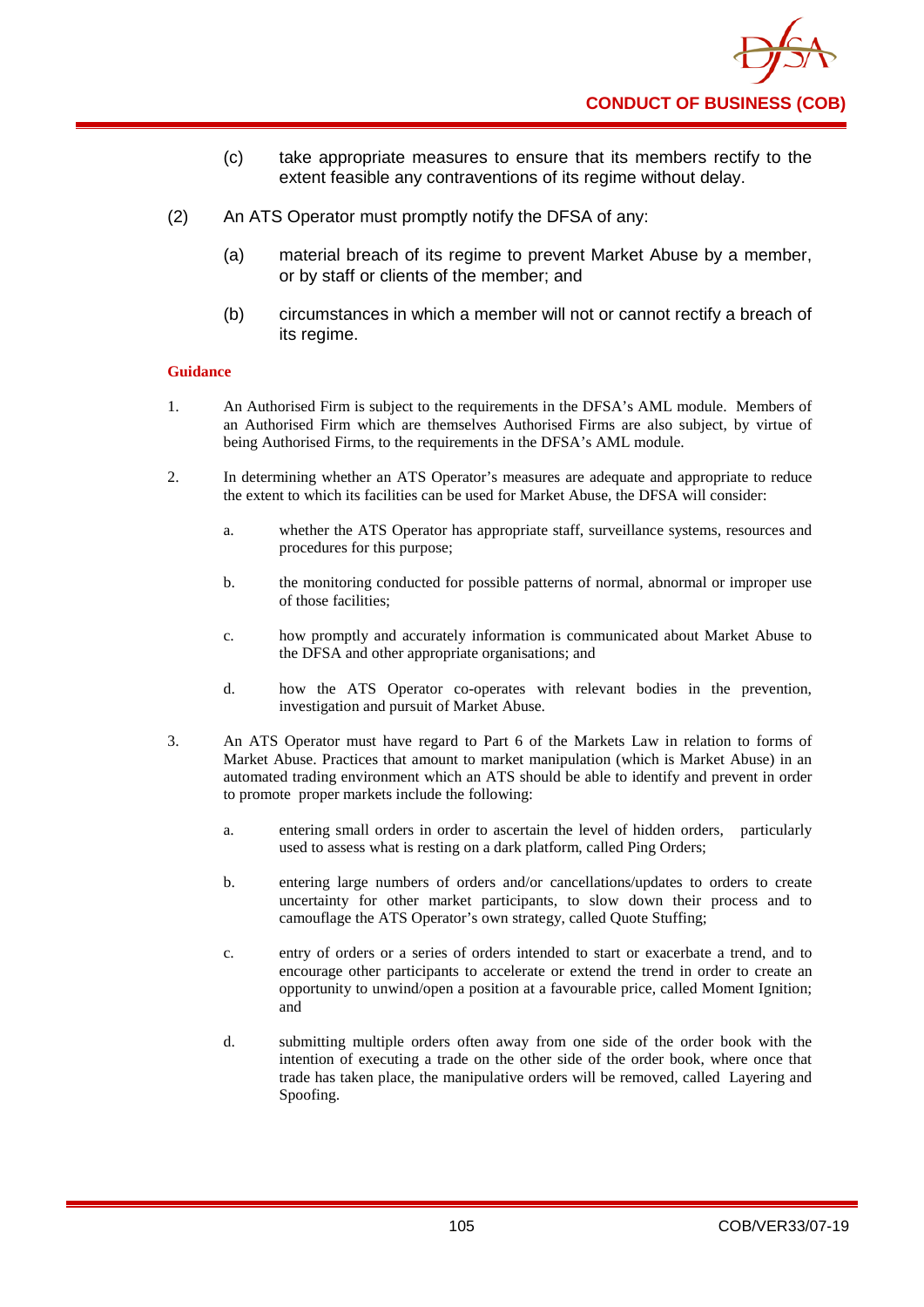

### **Clearing and settlement arrangements**

- **9.6.11** (1) An ATS Operator must:
	- (a) ensure that there are satisfactory arrangements in place for securing the timely discharge of the rights and liabilities of the parties to transactions conducted on or through its facility; and
	- (b) inform its members and other Persons having access to its facility through members of details relating to such arrangements.
	- (2) For the purposes of (1)(a), an ATS Operator must ensure that:
		- (a) the Person who provides clearing and settlement services to a member is either:
			- (i) an Authorised Person appropriately licensed to carry on clearing or settlement services; or
			- (ii) an entity which is authorised and supervised by a Financial Services Regulator acceptable to the DFSA for the activity of clearing and settlement services and is operating under broadly equivalent standards as defined under Chapter 7 of the AMI module; and
		- (b) notification of such arrangements (including any changes thereto) is provided to the DFSA at least 30 days before making the arrangements and the DFSA has not objected to such arrangements within that period.

#### **Guidance**

An ATS Operator is not authorised under its Licence to provide clearing and settlement services. Therefore, it must make suitable arrangements relating to clearing and settlement of transactions that are undertaken on its facility. For this purpose, it may arrange for its members to obtain such services from an appropriately licensed Person.

# **9.7 Specific requirements applicable to Persons operating an OTF**

**9.7.1** A Person operating an OTF must not execute any orders made on the facility against its own proprietary capital.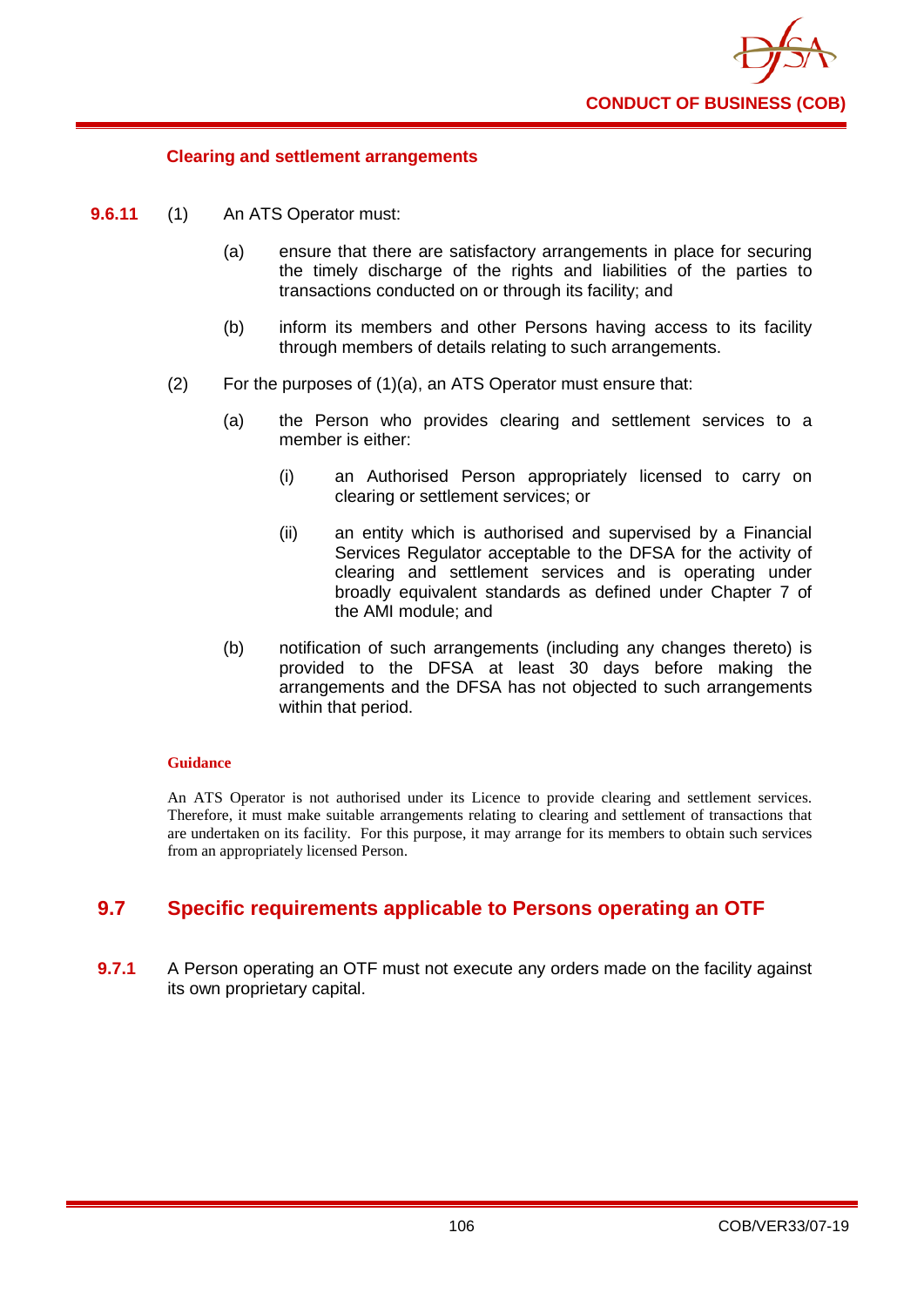

# **10 CUSTODY PROVIDERS ACTING AS A CENTRAL SECURITIES DEPOSITORY ("CSD")**

# **10.1 Application and interpretation**

- **10.1.1** (1) This chapter applies to an Authorised Firm which operates a Central Securities Depository (CSD).
	- (2) Such an Authorised Firm is referred to in this chapter as a CSD.

### **Guidance**

The Financial Service of Providing Custody includes the activity of operating a CSD. See GEN Rule  $2.13.1(1)(c)$  and (3).

# **10.2 Additional requirements for CSDs**

- **10.2.1** (1) A CSD must have rules and procedures, including robust accounting practices and controls that:
	- (a) ensure the integrity of the securities issues; and
	- (b) minimise and manage risks associated with the safekeeping and transfer of securities.
	- (2) A CSD must ensure that securities referred to in (1)(a) are recorded in bookentry form prior to the trade date.
	- (3) For the purposes of (1)(a), a CSD's systems and controls must ensure that:
		- (a) the unauthorised creation or deletion of securities is prevented;
		- (b) appropriate intraday reconciliation is conducted to verify that the number of securities making up a securities issue or part of a securities issue submitted to the CSD is equal to the sum of securities recorded on the securities accounts of the Members and other participants of the CSD;
		- (c) where entities other than the CSD are involved in the reconciliation process for a securities issue, such as the issuer, registrars, issuance agents, transfer agents or other CSDs, the CSD has adequate arrangements for cooperation and information exchange between all involved parties so that the integrity of the issue is maintained; and
		- (d) there are no securities overdrafts or debit balances in securities accounts.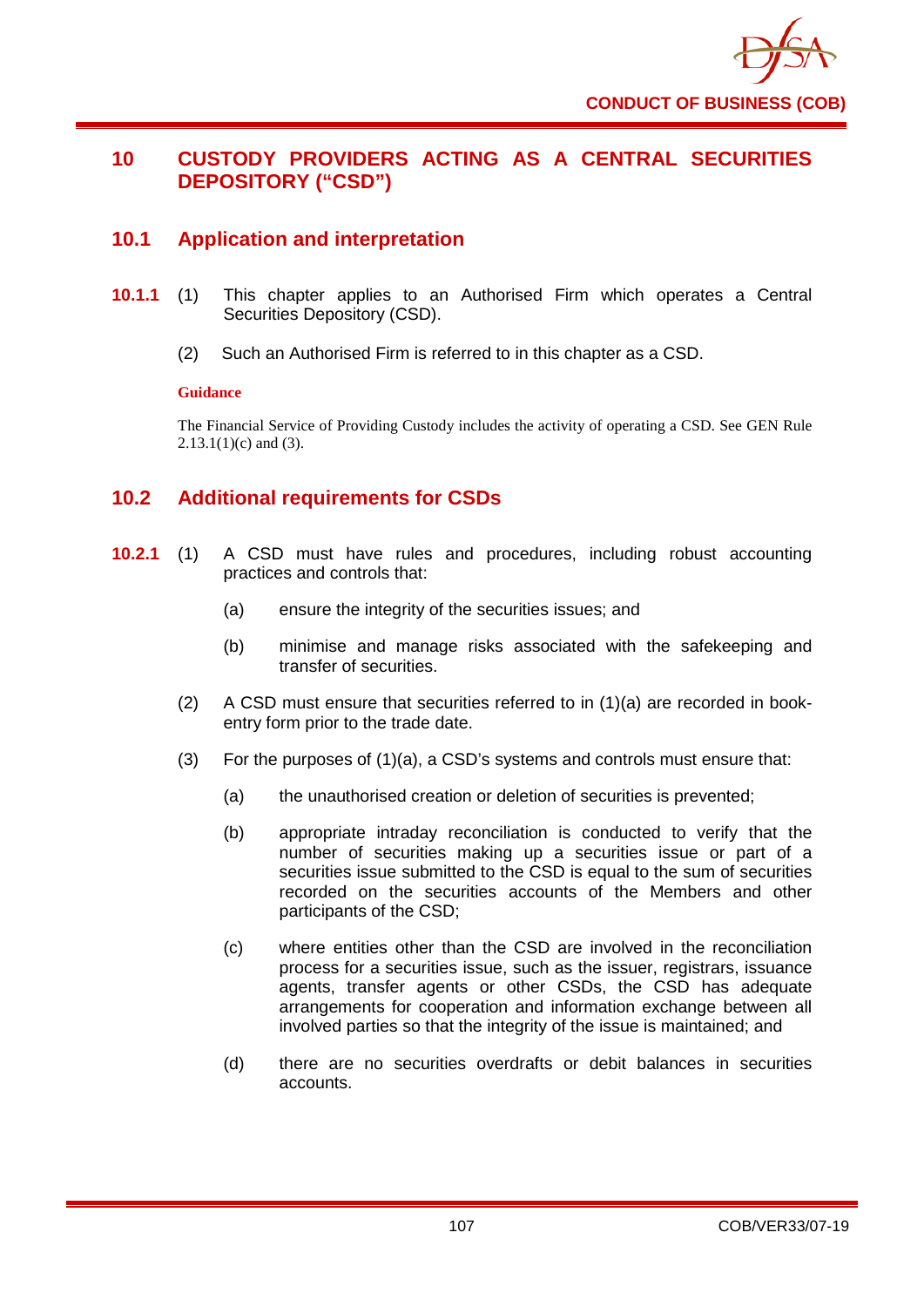

## **CSD links**

- **10.2.2** (1) A CSD must not establish any link with another CSD (CSD link) unless it:
	- (a) has, prior to establishing the CSD link, identified and assessed potential risks, for itself and its members and other participants using its facilities, arising from establishing such a link:
	- (b) has adequate systems and controls to effectively monitor and manage, on an on-going basis, the risks identified under (a) above; and
	- (c) is able to demonstrate to the DFSA, prior to the establishment of the CSD link, that the CSD link satisfies the requirements referred to in (2).
	- (2) The requirements referred to in (1)(c) are that:
		- (a) the link arrangement between the CSD and all linked CSDs contains adequate mitigants against possible risks taken by the relevant CSDs, including credit, concentration and liquidity risks, as a result of the link arrangement;
		- (b) each linked CSD has robust daily reconciliation procedures to ensure that its records are accurate;
		- (c) if it or another linked CSD uses an intermediary to operate a link with another CSD, the CSD or the linked CSD has adequate systems and controls to measure, monitor, and manage the additional risks arising from the use of the intermediary;
		- (d) to the extent practicable and feasible, linked CSDs provide for Delivery Versus Payment (DVP) settlement of transactions between participants in linked CSDs, and where such settlement is not practicable or feasible, reasons for non-DVP settlement are notified to the DFSA; and
		- (e) where interoperable securities settlement systems and CSDs use a common settlement infrastructure, there are:
			- (i) identical moments established for the entry of transfer orders into the system;
			- (ii) irrevocable transfer orders; and
			- (iii) finality of transfers of securities and cash.

## **Guidance**

A CSD should include in its notification to the DFSA relating to the establishment of CSD links the results of due diligence undertaken in respect of the matters specified in Rule 10.2.2(2) to demonstrate that those requirements are met. Where a CSD changes any existing CSD arrangements, fresh notification relating to such changes, along with its due diligence relating to the new CSD link, should be provided to the DFSA in advance of the proposed change.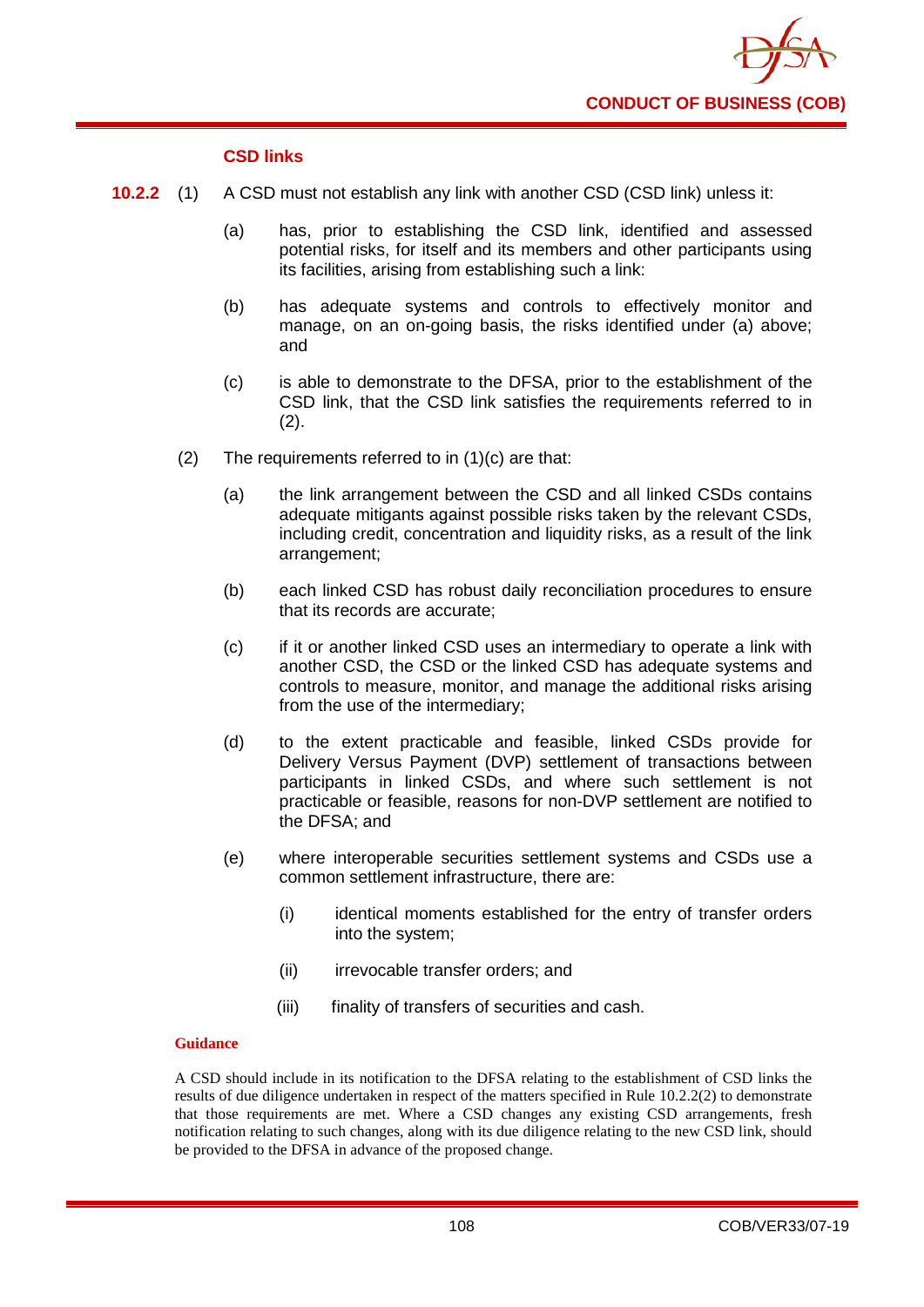

# **11 CROWDFUNDING**

# **11.1 Overview**

#### **Guidance**

- 1. This chapter applies to an Authorised Firm that Operates a Crowdfunding Platform (an 'operator').
- 2. A Crowdfunding Platform may be:
	- (a) a Loan Crowdfunding Platform;
	- (b) an Investment Crowdfunding Platform; or
	- (c) a Property Investment Crowdfunding Platform.
- 3. The terminology used in this chapter varies according to the type of Crowdfunding:
	- (a) 'borrower', 'lender' and 'loan' for Loan Crowdfunding;
	- (b) 'Issuer', 'investor' and 'Investment' for Investment Crowdfunding; and
	- (c) 'seller', 'investor' and 'Investment' for Property Investment Crowdfunding.

In this chapter, lenders, investors, borrowers, Issuers and sellers are collectively referred to as 'users' of a Crowdfunding Platform.

- 4. In this chapter, sections 1, 2 and 3 apply to all Crowdfunding Platforms (unless specified otherwise); section 4 sets out additional requirements for Loan Crowdfunding; section 5 sets out additional requirements for Investment Crowdfunding and section 6 sets out additional requirements for Property Investment Crowdfunding.
- 5. In addition to the Rules in this section, an operator is required to comply with other parts of COB such as chapters 1, 2 and 3 and, if it holds or controls Client Assets, sections 6.11 to 6.14.
- 6. Both users of a Crowdfunding Platform who are providing funding and users who are seeking funding will be Clients of the operator. COB requirements will apply in relation to both types of Clients. Under section 3.3 and App 2, additional terms are required to be included in Client Agreements between a Crowdfunding Operator and its Clients (see Rules A2.1.5 and A2.1.6).
- 7. An operator will need to comply with relevant AML requirements, such as carrying out customer due diligence on Clients.
- 8. In the case of Investment Crowdfunding and Property Investment Crowdfunding, the issue of Investments may result in the application of requirements under the Markets Law such as Market Abuse provisions or, if an offer is not an Exempt Offer, Prospectus requirements.

# **11.2 Application and interpretation**

# **Application**

**11.2.1** This chapter applies to an Authorised Firm with respect to the Operation of a Crowdfunding Platform.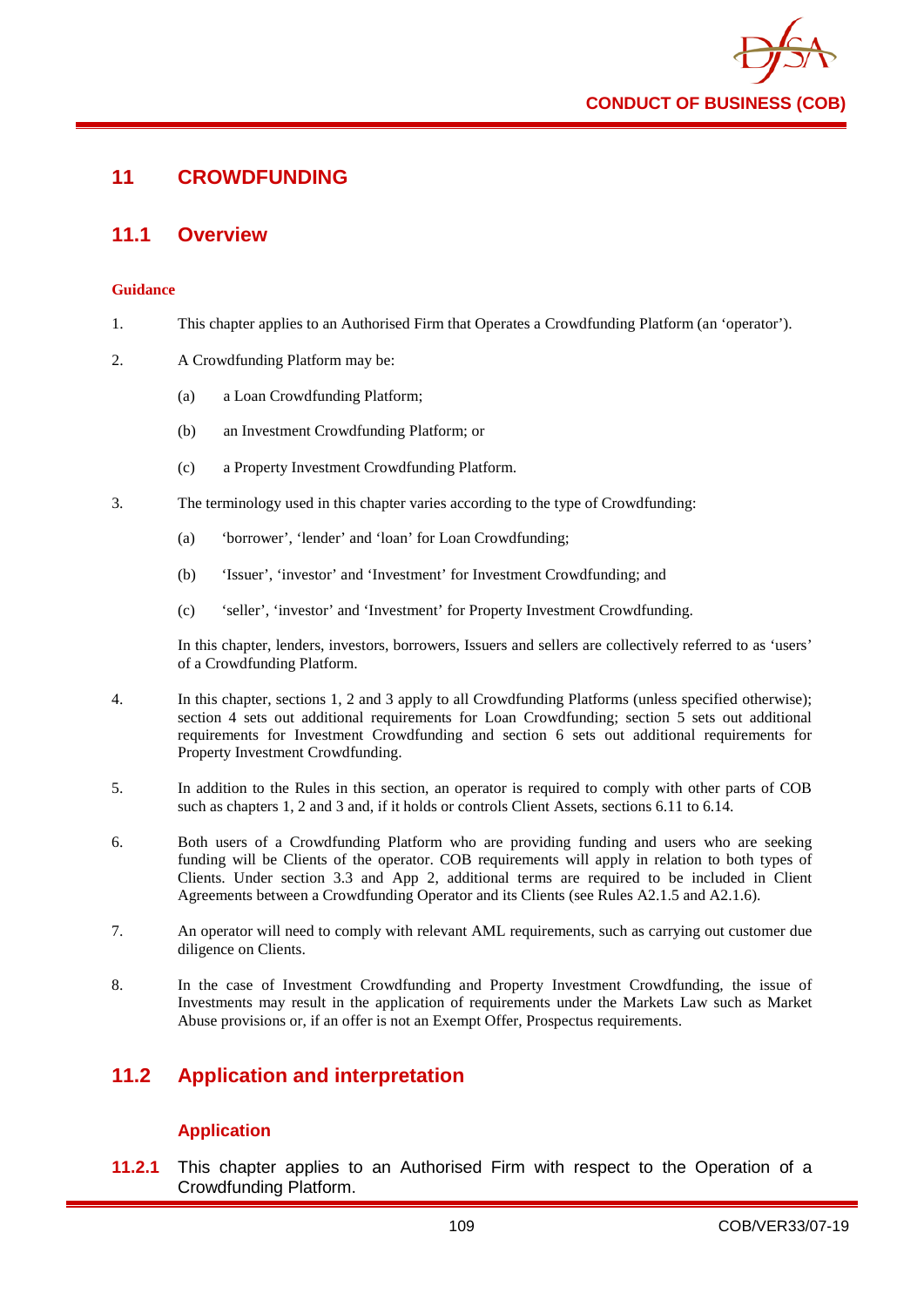### **Interpretation**

- **11.2.2** In this chapter:
	- (a) "borrower" means a Person that has borrowed or is seeking to borrow money using a Loan Crowdfunding Platform;
	- (b) "commitment period" means the period specified by the operator during which lenders may commit to lending money to a particular borrower or investors may commit to investing with a particular Issuer or in a particular property;
	- (c) "cooling-off period", for Investment Crowdfunding or Property Investment Crowdfunding, means the period referred to in Rule 11.5.2 or 11.6.5 when an investor may withdraw his commitment to invest;
	- (d) "investor" means an investor or potential investor using an Investment Crowdfunding Platform or a Property Investment Crowdfunding Platform;
	- (e) "lender" means a Person who:
		- (i) lends money under a loan agreement; or
		- (ii) by assignment has assumed the rights and obligations of a Person who has lent money under a loan agreement:
	- (f) "loan agreement" means a loan agreement between a borrower and a lender referred to in Rule 11.4.1;
	- (g) "operator" means a Crowdfunding Operator;
	- (h) "property" means land or buildings and includes a part of a building, such as an apartment;
	- (i) "platform" means the website or other electronic media used to provide the service;
	- (j) "seller" means a person selling a property using a Property Investment Crowdfunding Platform;
	- (k) "service" means Operating a Crowdfunding Platform;
	- (l) "transfer", in relation to a loan agreement, means the assignment by the lender of his rights and obligations under the agreement to another Person: and
	- (m) "user" means a borrower, Issuer, seller, lender or investor who uses a Crowdfunding Platform.

# **11.3 Requirements for Crowdfunding Platforms**

## **Crowdfunding risk disclosure**

**11.3.1** (1) An operator must disclose prominently on its website the main risks to lenders or investors of using a Crowdfunding Platform, including that: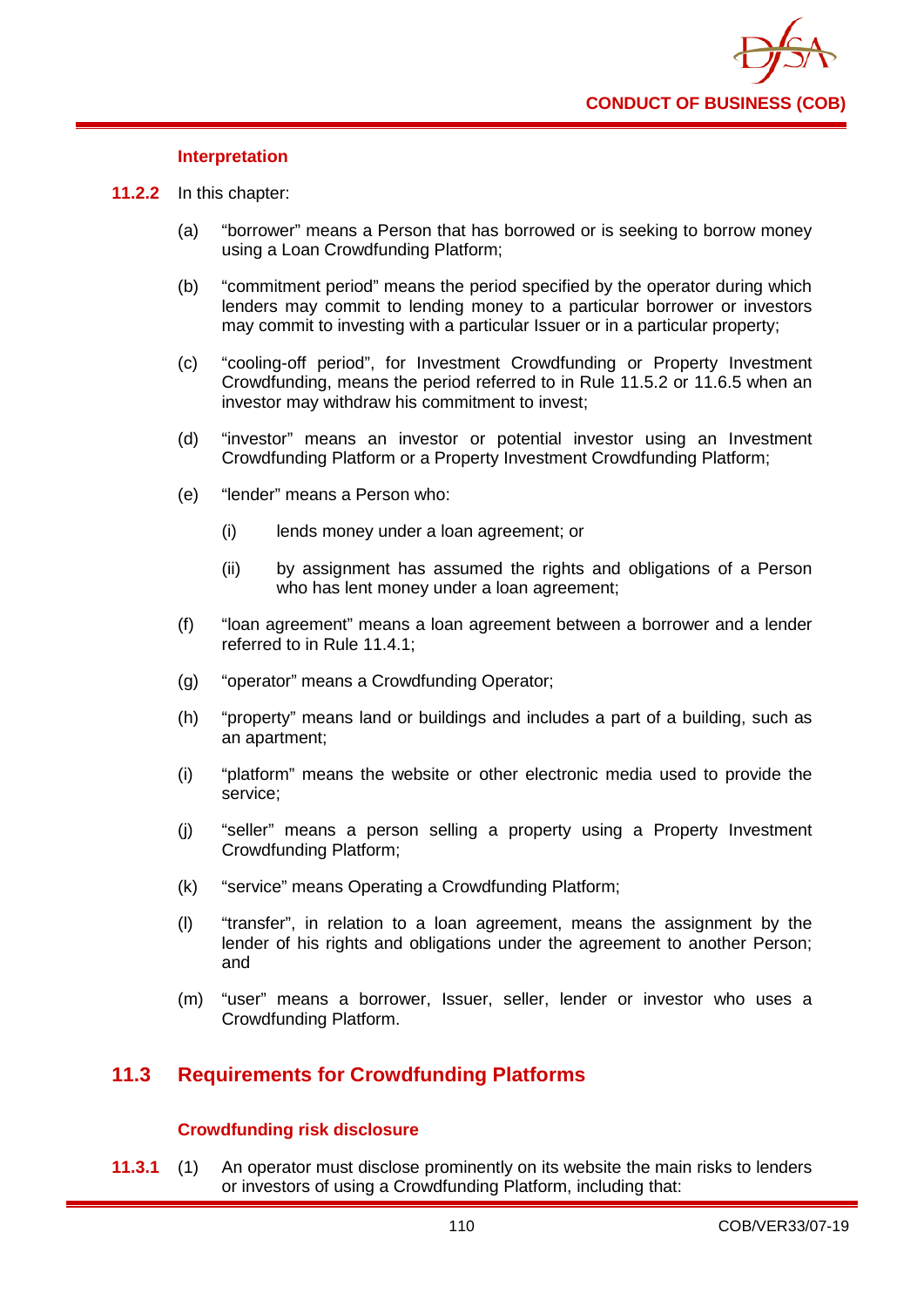- (a) the lender or investor may lose all or part of their money or may experience delays in being paid;
- (b) except in the case of Property Investment Crowdfunding, borrowers or Issuers on the platform may include new businesses and, as many new businesses fail, a loan to such a borrower or an investment with such an Issuer may involve high risks;
- (c) the lender may not be able to transfer their loan, or the investor may not be able to sell their Investment, when they wish to, or at all;
- (d) if for any reason the operator ceases to carry on its business, the lender or investor may lose their money, incur costs or experience delays in being paid; and
- (e) the use of credit or borrowed monies to invest or lend on a platform creates greater risk. For example, even if the loan or Investment declines in value or is not repaid, the lender or investor will still need to meet their repayment obligations.
- (2) For Property Investment Crowdfunding, in addition to the risk warnings in (1), the operator must disclose the following risks prominently on its website:
	- (a) an investment in property is speculative as the market value of property can fall and rental income is not guaranteed;
	- (b) the investor will not own the property, rather the investor will have an interest in a Special Purpose Vehicle that owns the property;
	- (c) as the investor's interest in the Special Purpose Vehicle is not listed or traded, it is likely to be an 'illiquid' investment. That is, it may be difficult to sell the interest because of a lack of investors willing to buy such an interest;
	- (d) it may be difficult to sell the property at the end of the investment period, resulting in the investor experiencing a delay in receiving their capital or the property being sold at a loss; and
	- (e) in some cases, there may be government restrictions on the sale of a property to foreign owners, which may restrict the range of potential buyers.

# **Information about default or failure rates**

- **11.3.2** (1) An operator must disclose prominently on its website:
	- (a) for Loan Crowdfunding, the actual and expected default rates for loans entered into on the platform; and
	- (b) for Investment Crowdfunding, the actual and expected failure rate of Issuers who use the platform.
	- (2) The information referred to in (1) must: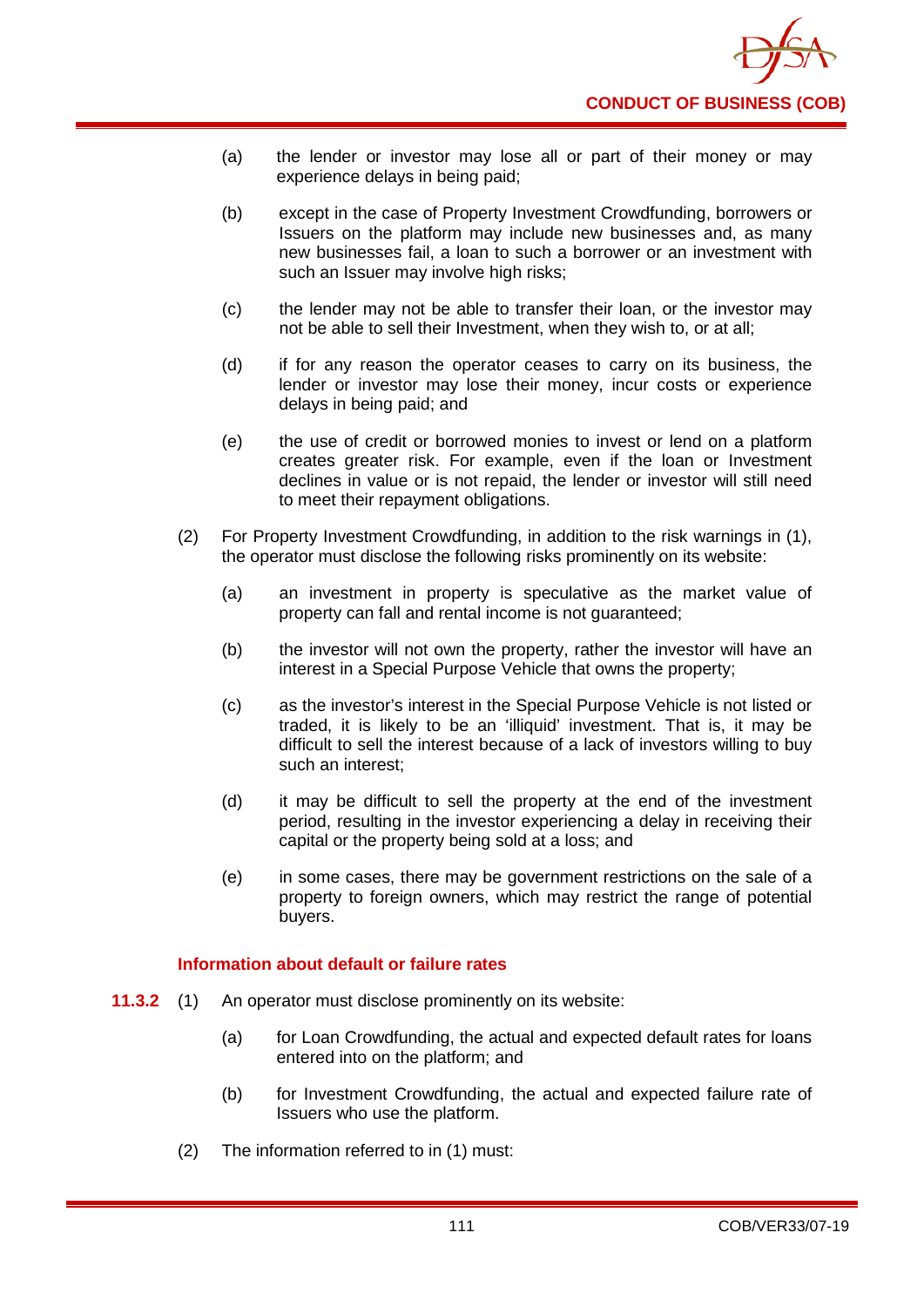

- (a) for actual default or failure rates, cover the period since the operator began providing the service;
- (b) for expected default or failure rates, set out a summary of the assumptions used in determining those expected rates; and
- (c) be presented in a way that is fair, clear and not misleading.

- 1. Rule 11.3.2 requires a Loan Crowdfunding Operator to disclose historical information about the default rates of loans entered into on the platform. It also requires the operator to set out expected default rates in the future for loans entered into on the platform.
- 2. An Investment Crowdfunding Operator is required to disclose similar information about the failure rates of Issuers on its platform. In this context, failure of an Issuer should include where an Issuer defaults on payments, becomes insolvent, is wound up or ceases to carry on business.
- 3. Information about default and failure rates is intended to assist potential lenders or investors to assess the risks of lending or investing using the platform.
- 4. If an operator is a start-up entity, it may base the information on crowdfunding services provided by other members of the Group, provided it states clearly the basis for the information it provides.
- 5. Rule 11.3.2 does not apply to Property Investment Crowdfunding due to the different nature of the Investment i.e. the Investment is in a property rather than a business or project.

#### **Information about the service**

- **11.3.3** (1) An operator must disclose prominently on its website key information about how its service operates, including:
	- (a) details of how the platform functions;
	- (b) details of how and by whom the operator is remunerated for the service it provides, including fees and charges it imposes;
	- (c) any financial interest of the operator or a Related Person that may create a conflict of interest;
	- (d) the eligibility criteria for borrowers, Issuers or sellers that use the service;
	- (e) the minimum and maximum value, if any, of loans or Investments that may be sought by a borrower or an Issuer using the service, or of property that may be sold by a seller using the service;
	- (f) what, if any, security is usually sought from borrowers or Issuers, when it might be exercised and any limitations on its use:
	- (g) the eligibility criteria for lenders or investors that use the service;
	- (h) any limits on the amounts a lender may lend or an investor may invest using the service, including limits for individual loans or investments and limits that apply over any 12 month period;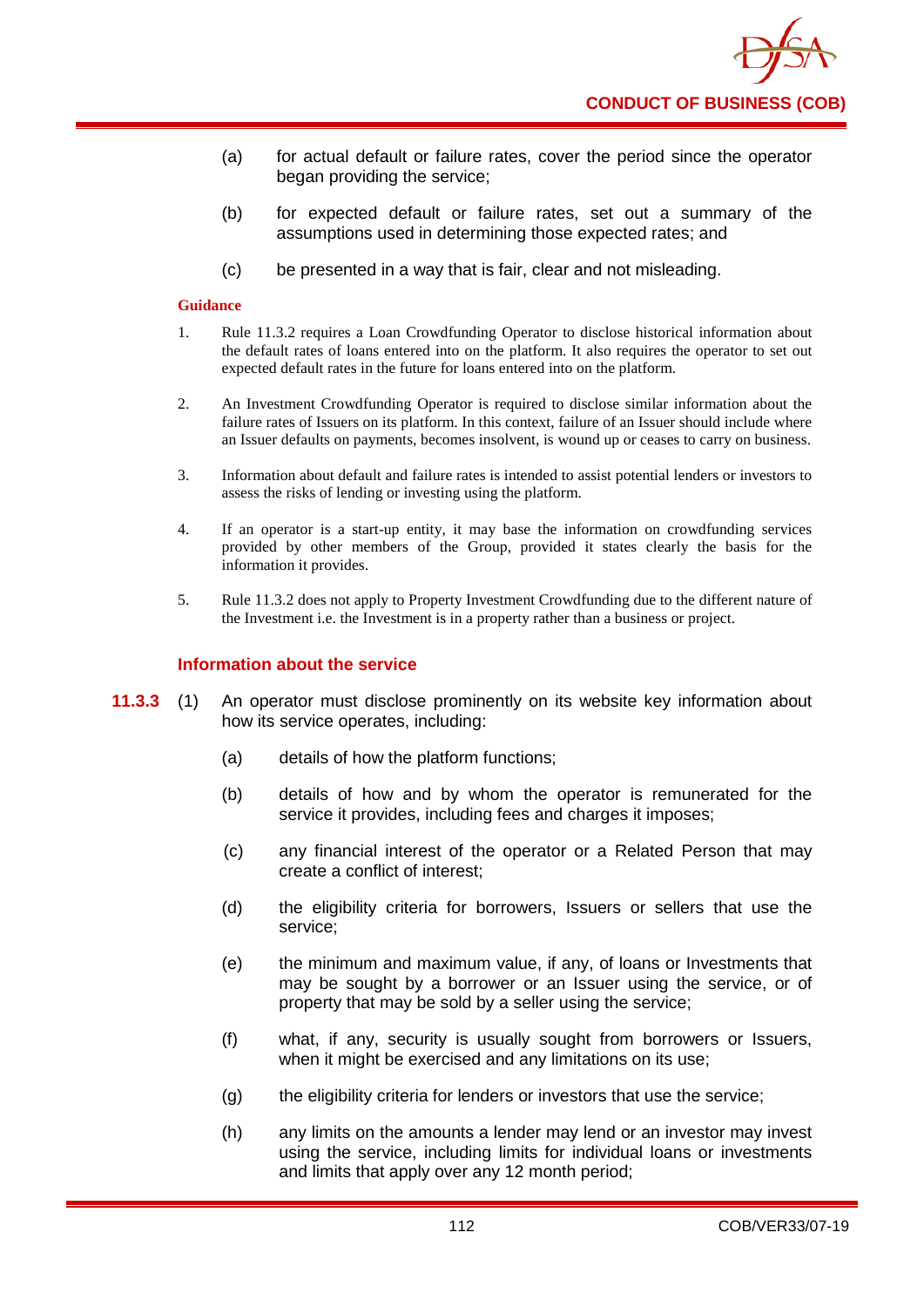- (i) when a lender or an investor may withdraw a commitment to provide funding, and the procedure for exercising such a right;
- (j) what will happen if loans sought by a borrower or funds sought by an Issuer or seller, either fail to meet, or exceed, the target level;
- (k) steps the operator will take and the rights of the relevant parties if there is a material change in:
	- (i) a borrower's or an Issuer's circumstances, in the case of Loan Crowdfunding or Investment Crowdfunding; and
	- (ii) a property or Investment, in the case of Property Investment Crowdfunding;
- (l) how the operator will deal with overdue payments or a default by a borrower or an Issuer;
- (m) which jurisdiction's laws will govern the loan agreement;
- (n) arrangements and safeguards for Client Assets held or controlled by the operator, including details of any legal arrangements (such as nominee companies) that may be used to hold Client Assets;
- (o) any facility it provides to facilitate the transfer of loans or the sale of Investments, the conditions for using the facility and any risks relating to the use of that facility;
- (p) measures it has in place to ensure the platform is not used for moneylaundering or other unlawful activities;
- (q) measures it has in place for the security of information technology systems and data protection; and
- (r) contingency arrangements it has in place to ensure the orderly administration of loans or Investments if it ceases to carry on business.
- (2) For Property Investment Crowdfunding, in addition to the information in (1), the operator must disclose prominently on its website:
	- (a) the property selection criteria, for example, whether the platform is looking to balance income and capital returns or looking for high growth opportunities;
	- (b) details of the Special Purpose Vehicle that will be used to hold title to the property, including its legal nature, role and duties and how it will protect the interests of investors;
	- (c) the precise nature of the investor's legal interest in relation to the property;
	- (d) what income the investor is expected to receive from the property and when it will be paid;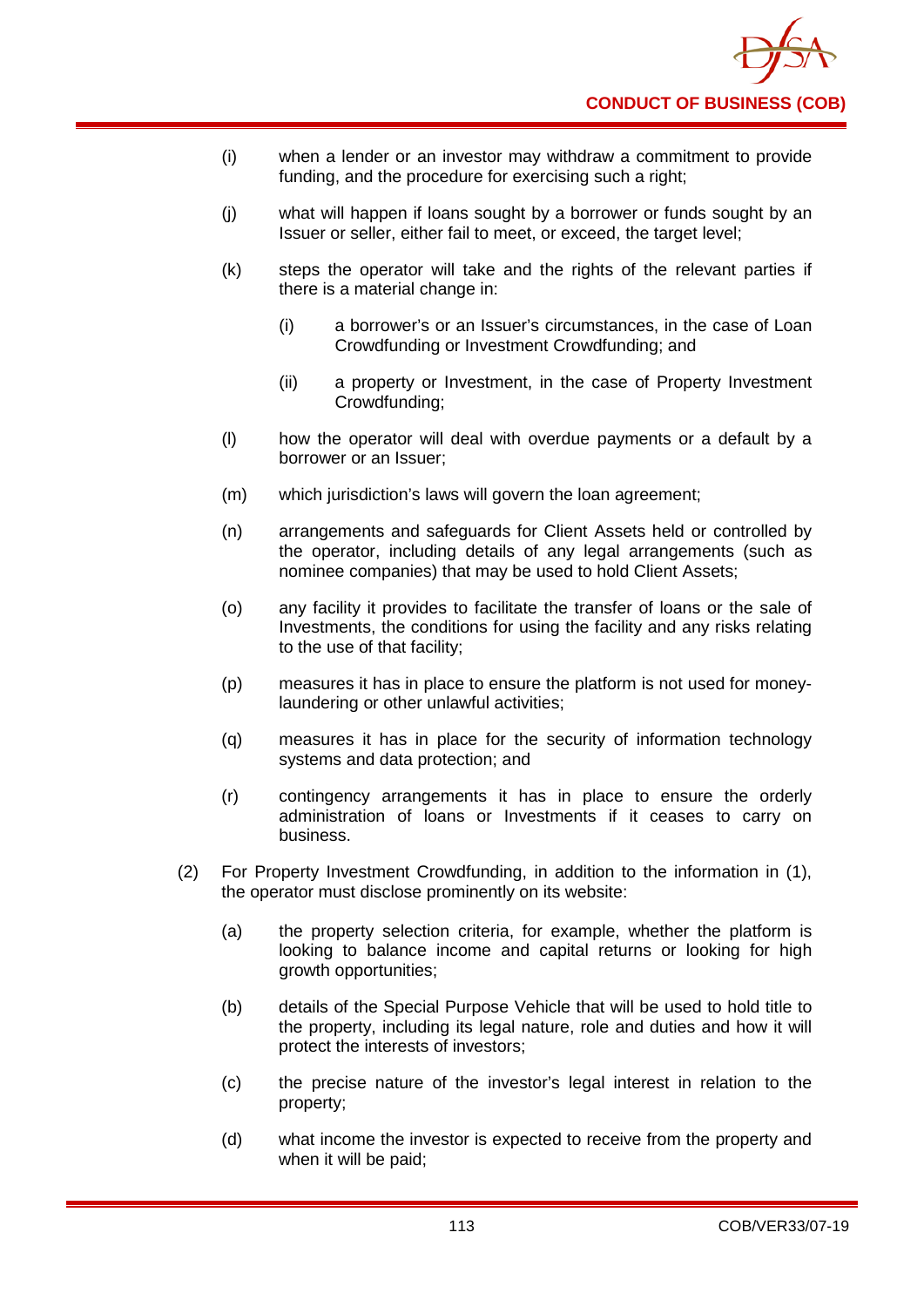

- (e) the rights or obligations, if any, an investor has in relation to the property after he has invested, for example, whether the investor will be expected to contribute any further capital to cover any costs related to the property or the Special Purpose Vehicle;
- (f) details of any service provider that will be required to supply property services such as valuation, management, maintenance and insurance and how any potential conflicts of interest will be prevented or managed;
- (g) expenses likely to be incurred in relation to the property, including valuation, management, maintenance, insurance and taxation costs and how they will be paid for; and
- (h) the term of the investment, what happens at the end of the term, the circumstances, if any, in which the property may be sold before the end of the term and whether the term may be extended.

### **Operator not to provide both regulated and unregulated crowdfunding services**

**11.3.4** An operator must ensure that it does not provide both regulated and unregulated crowdfunding services.

### **Guidance**

Some crowdfunding services may not need to be authorised e.g. reward or donation crowdfunding that do not involve an Investment or loan or other services carried on with Persons in certain jurisdictions. An operator needs to ensure that it does not provide both regulated and unregulated crowdfunding services from the same legal entity. If it wishes to provide unregulated crowdfunding services, it should do so using a separate legal entity. This removes any risk that Clients of the Authorised Firm will not understand that parts of the service are unregulated.

# **Crowdfunding Due diligence**

**11.3.5** An operator must not permit a borrower or an Issuer to use its service unless the borrower or Issuer is a Body Corporate.

#### **Guidance**

This Rule does not apply to the seller of a property using a Property Investment Crowdfunding Platform who may be a natural person, body corporate, partnership or other entity.

- **11.3.6** (1) An operator must conduct due diligence on each borrower, Issuer or seller before allowing it to use its service.
	- (2) For Loan Crowdfunding or Investment Crowdfunding, the due diligence under (1) must include, as a minimum, taking reasonable steps to verify in relation to the borrower or Issuer:
		- (a) its identity, including details of its incorporation and business registration;
		- (b) the identity and place of domicile of each of its directors, officers and controllers;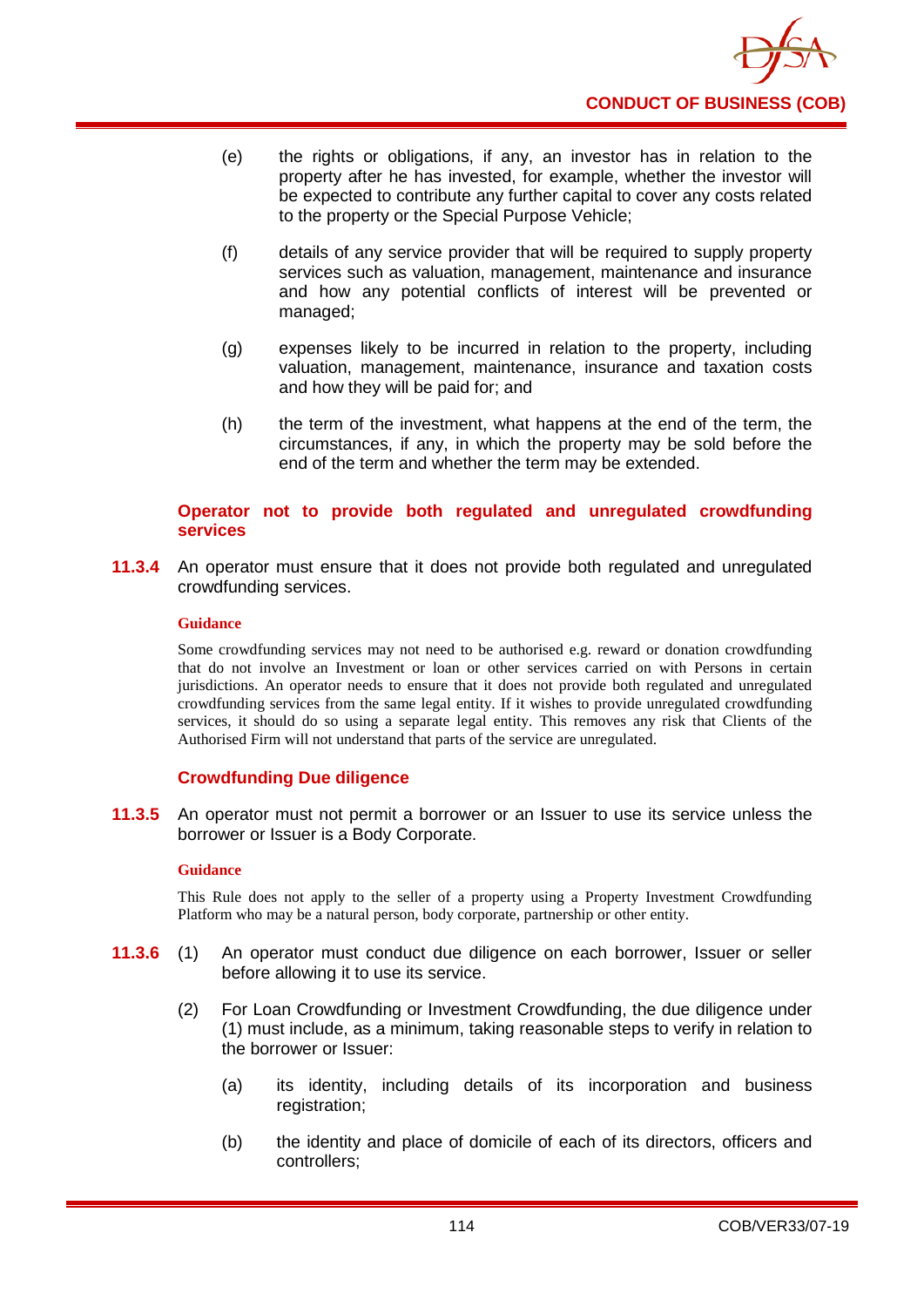

- (c) its fitness and propriety and that of each of the Persons referred to in (b);
- (d) its financial strength, including checking financial statements;
- (e) its financial history and past performance and its credit history, including checking with external credit agencies;
- (f) any credentials or expertise it claims to have;
- (g) the valuation of its business, current borrowing or funding levels (if any) and the source of any existing borrowing or funding;
- (h) its business proposal;
- (i) its commitment and that of its directors, officers and controllers to the business, including how much capital they have provided and any potential flight risk; and
- (j) that its business is being carried on in accordance with applicable laws in the jurisdiction where it is based.
- (3) For Property Investment Crowdfunding, the due diligence under (1) must include, as a minimum, taking reasonable steps to verify:
	- (a) the identity of the seller, including, if it is a Body Corporate, details of its incorporation and business registration;
	- (b) the condition of the property;
	- (c) that the seller holds valid legal title to the property and is able to sell the property free of any encumbrance;
	- (d) that construction of the property has been completed; and
	- (e) whether the property is let or in a lettable condition and, if it requires renovation or other work before it can be let, whether planning permission for the renovation or other work can be readily obtained.

- 1. The type of background checks the DFSA expects an operator to conduct under Rule 11.3.6(2)(c) include, for example, whether the Person has been:
	- a. found guilty of a criminal offence;
	- b. the subject of any finding in a civil proceeding of fraud, misfeasance or other misconduct;
	- c. the subject of a judgment or agreed settlement in a civil proceeding exceeding \$10,000;
	- d. disqualified from acting as a director or taking part in the management of a company; or
	- e. bankrupt or the director, or a person concerned in the management, of a company which has gone into liquidation or administration.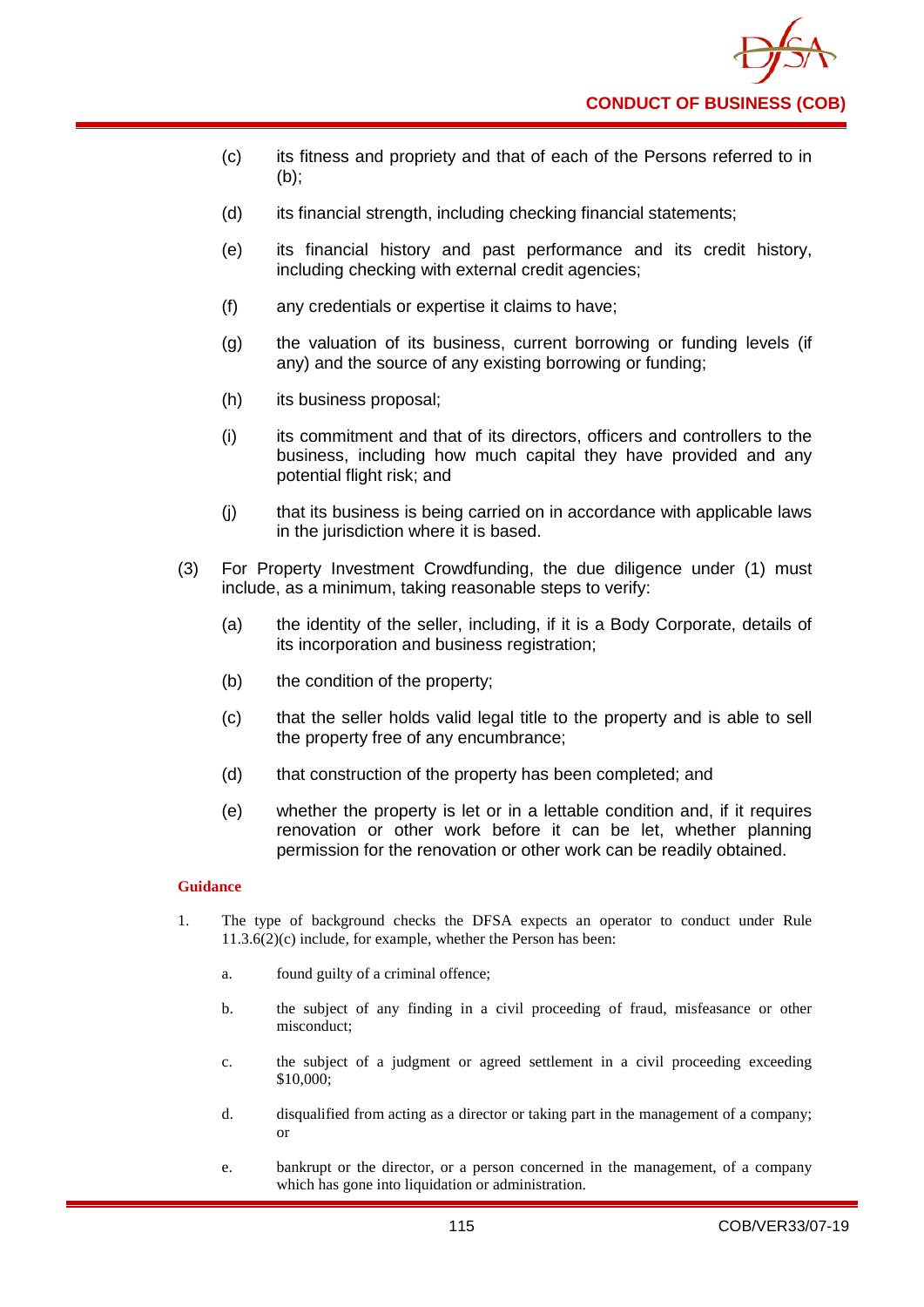

2. The purpose of the due diligence under Rule  $11.3.6(2)(i)$  is to check that the business itself is lawful in the place in which it is being carried on i.e. that the owner has the necessary permits and that the activity is lawful. The borrower or Issuer should certify these matters and provide relevant documents where appropriate.

### **Disclosure of information about the borrower, Issuer or seller**

- **11.3.7** (1) An operator of an Investment Crowdfunding Platform or a Loan Crowdfunding Platform, must disclose prominently on its website relevant information about each borrower or Issuer, including as a minimum:
	- (a) the name of the borrower or Issuer, the full name and position of each of its directors and officers and the full name of each controller;
	- (b) the place of incorporation of the borrower or Issuer and the place of domicile of each director, officer and controller;
	- (c) a description of the borrower's or Issuer's business;
	- (d) except as provided in Rule 11.3.7A, the most recent financial statements, if any, of the borrower or Issuer and a warning that the operator gives no assurances about their accuracy;
	- (e) the valuation of the Issuer's business and, for a borrower and an Issuer, their current borrowing or funding levels and the source of their borrowing and liquidity;
	- (f) a detailed description of the proposal for which it is seeking funding including:
		- (i) the total funding sought;
		- (ii) how the funds will be used; and
		- (iii) the target level of funding sought and what will happen if that level is not met or is exceeded;
	- (g) the results of the due diligence carried out by the operator on the borrower or Issuer and any limits on the due diligence that could be carried out;
	- (h) any grading or rating by the operator of the borrower's or Issuer's creditworthiness, including:
		- (i) how the grading or rating has been assessed;
		- (ii) an explanation of what the different grading or rating levels mean; and
		- (iii) a clear statement that this should not be taken as advice about whether money should be lent to the borrower or invested with the Issuer;
	- (i) for a loan or Debenture, the duration of the loan or Debenture, details of interest payable and any other rights attaching to the loan or Debenture;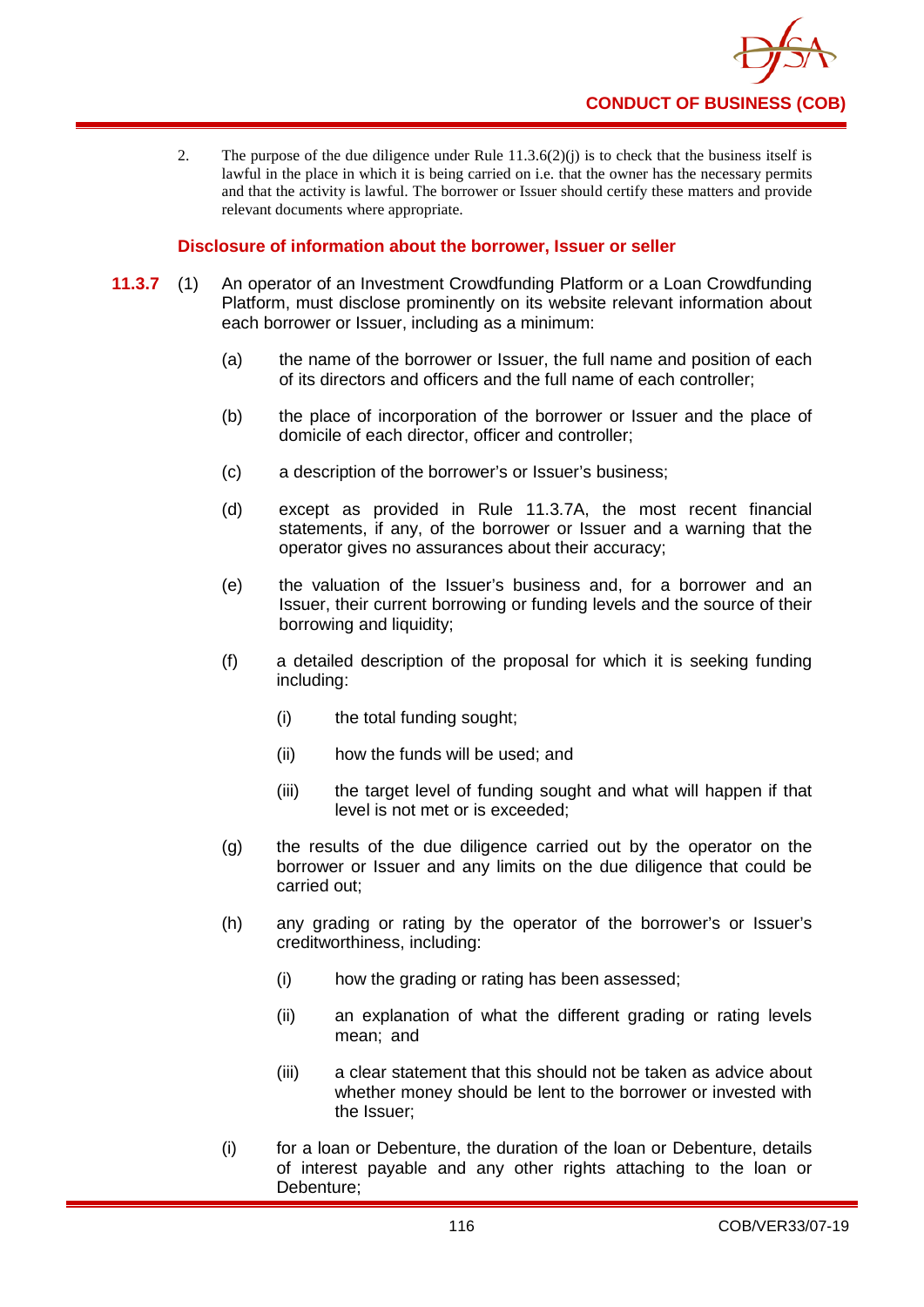- (j) for a Share issue, any rights attaching to the Share, such as dividend, voting or pre-emption rights;
- (k) whether any security is being provided and, if so, the circumstances in which it might be exercised and any limitations on its use;
- (l) if applicable, any other reward or benefit attaching to the loan or Investment and the terms on which it is available;
- (m) for a Share issue, whether investors have any protection from their shareholding being diluted by the issue of further Shares; and
- (n) that the borrower or Issuer, and information provided about the borrower or Issuer, are not checked or approved by the DFSA.
- (2) An operator of a Property Investment Crowdfunding Platform must disclose prominently on its website relevant information about each seller and property, including as a minimum:
	- (a) full details about the property, including its location and condition, and whether it is currently rented:
	- (b) full details about the seller's legal title to the property such as whether it is freehold, leasehold or strata title, and whether the seller is able to sell the property free of any encumbrance;
	- (c) whether the property is let or in a lettable condition including whether it requires renovation or other work before it can be let;
	- (d) the independent valuation report on the property referred to in Rule 11.6.3;
	- (e) the estimated annual charges and expenses relating to the property;
	- (f) the estimated annual rental income on the property, after deducting charges and expenses;
	- (g) the results of the due diligence carried out by the operator on the property and any limits on the due diligence that could be carried out; and
	- (h) that the seller, the property and the information provided about the seller and the property are not checked or approved by the DFSA.

- 1. The information required under Rule 11.3.7 is specific to each loan or Investment and is in addition to information about the service the operator is required to disclose under Rule 11.3.3.
- 2. Under Rule 11.3.7(2)(e) and (f), the operator should disclose the potential for increased expenses and/or reduced rental income if the property is held for longer than expected.
- 3. In accordance with Rule 3.2.6, if an operator makes any representation about the future performance of the investment, this should be fair and balanced and should set out the key facts and assumptions that have been used.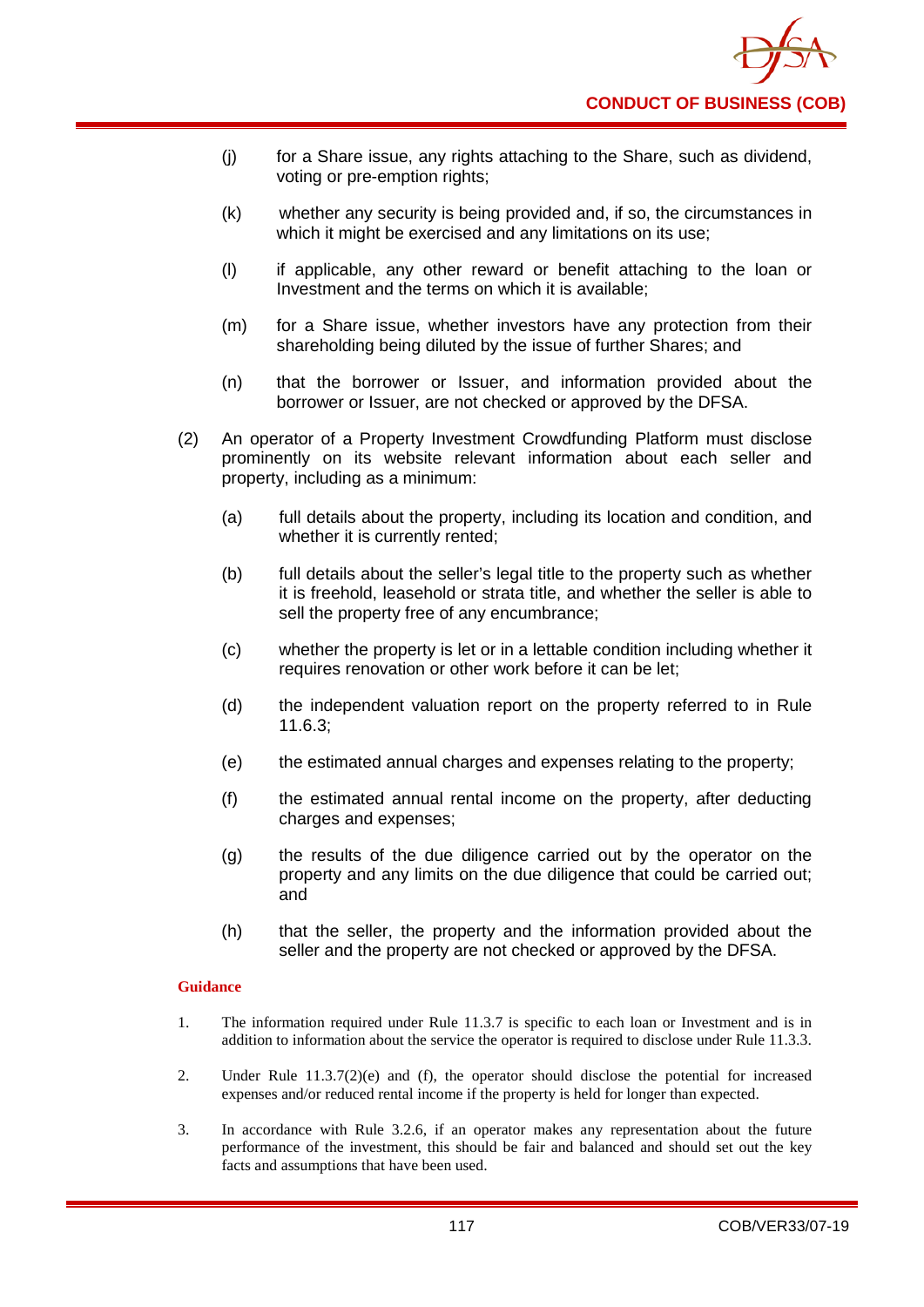- **11.3.7A** (1) An operator who, but for this Rule, would be obliged to disclose the financial statements of a borrower under Rule 11.3.7(d), may instead disclose on its website financial ratios relating to the borrower in accordance with this Rule.
	- (2) The operator must disclose the following financial ratios relating to the borrower:
		- (a) current assets ratio: consisting of the current assets of the borrower divided by the total current liabilities of the borrower;
		- (b) quick assets ratio: consisting of the cash and current receivables of the borrower (liquid assets) divided by the total current liabilities of the borrower;
		- (c) debt ratio: consisting of the total debt of the borrower divided by the total assets of the borrower;
		- (d) debt to equity ratio: consisting of the total liabilities of the borrower divided by the total equity of the borrower;
		- (e) return on assets ratio: consisting of the total net income of the borrower divided by the average total assets of the borrower;
		- (f) profit margin: consisting of subtracting the total expenses of the borrower from the total revenue of the borrower; and
		- (g) operating cash flow: consisting of cash flows from operations of the borrower divided by current liabilities of the borrower.
	- (3) An operator must ensure that the financial ratios:
		- (a) cover at least the two most recently ended fiscal years or, if the business has operated only for a shorter period, that period;
		- (b) are disclosed in a clear and easily understandable way that:
			- (i) includes an explanation of what the ratios mean and how they are calculated; and
			- (ii) allows comparison between borrowers; and
		- (c) specify whether the information on which the ratios are based has been audited.
	- (4) An operator must:
		- (a) verify, either itself or by using a suitably qualified third party, that the financial ratios are correct; and
		- (b) disclose with the financial ratios:
			- (i) that it has verified that the ratios are correct; or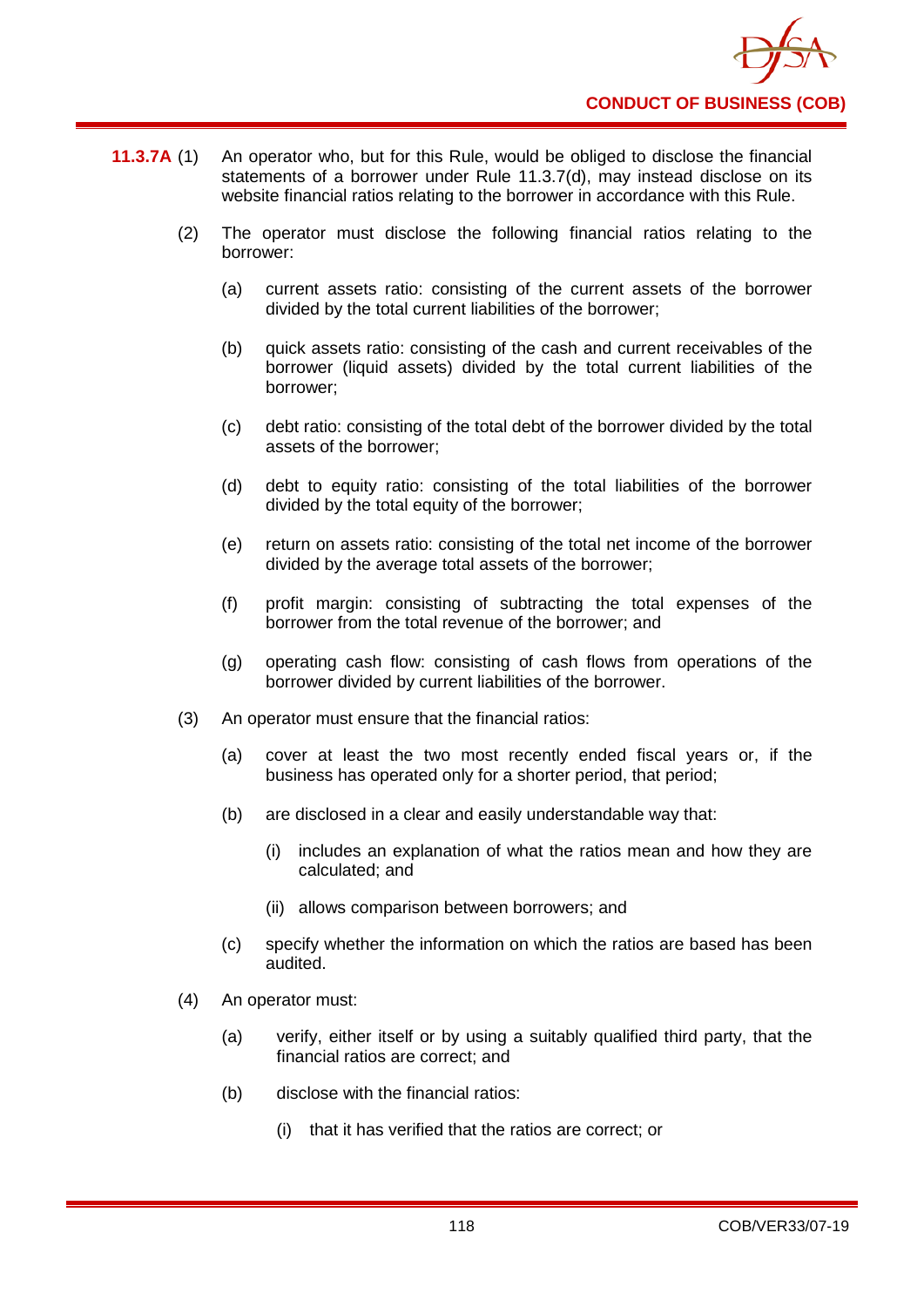

(ii) if it has used a third party to verify the accuracy of the ratios, the identity and relevant qualifications of the third party that has verified that the ratios are correct.

# **Proposals not to be advertised outside platform**

### **11.3.8** An operator must:

- (a) not advertise a specific lending or Investment proposal that is available on its platform; and
- (b) take reasonable steps to ensure that borrowers, Issuers and sellers that use its platform do not advertise the lending or Investment proposal,

unless the advertisement is made on the platform and is accessible only to existing Clients who use the platform.

### **Guidance**

- 1. Rule 11.3.8 does not prevent users of a platform who are seeking funding from referring other Persons to the operator or providing a link to the operator's website homepage. However, a link to a specific lending or investment proposal should not be displayed outside the platform if it is accessible to Persons who are not Clients of the operator.
- 2. If an Investment proposal is advertised to Persons who are not Clients of the operator, in addition to breaching Rule 11.3.8, this may constitute an Offer of Securities to the Public that requires a Prospectus, as the offer may no longer meet the conditions of the Exempt Offer exclusion for Crowdfunding Platforms in MKT Rule 2.3.1(m).
- 3. Rule 11.3.8 does not prevent an operator from generally promoting its crowdfunding service to potential Clients, provided it does not advertise a specific proposal.

# **Material changes affecting a borrower, Issuer or property**

- **11.3.9** (1) This Rule applies if a material change occurs relating to:
	- (a) in the case of Loan Crowdfunding and Investment Crowdfunding, a borrower or Issuer, its business, its proposal or the carrying out of its proposal; or
	- (b) in the case of Property Investment Crowdfunding, a property or an Investment in a property.
	- (2) In this Rule, a "material change" means any change or new matter that may significantly affect:
		- (a) the borrower's ability to meet its payment obligations under the loan agreement in the case of Loan Crowdfunding;
		- (b) an Issuer's business or its ability to carry out its proposal in the case of Investment Crowdfunding; or
		- (c) the value of, or return on, an Investment in the case of Property Investment Crowdfunding.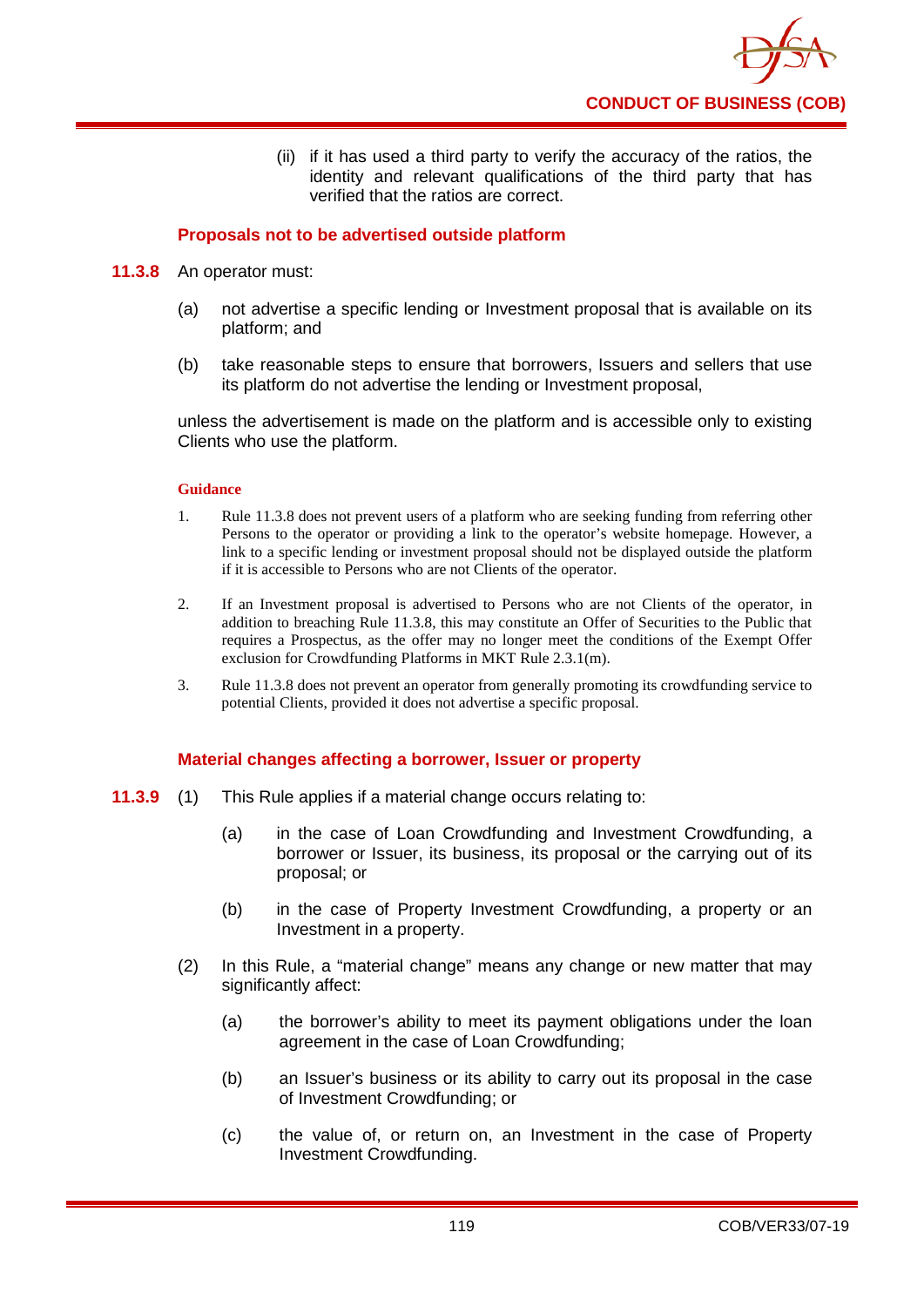

- (3) If the material change occurs during the commitment period, the operator must:
	- (a) disclose prominently on its website details of the material change:
	- (b) notify committed lenders or investors of the material change and require them to reconfirm their commitment within 5 business days; and
	- (c) if reconfirmation is not provided within the period specified in (b), cancel the commitment.
- (4) If the material change occurs after the commitment period, the operator must disclose prominently on its website:
	- (a) details of the material change;
	- (b) any change in the rights of users arising from the material change; and
	- (c) what steps, if any, the operator is proposing to take as a result of the change.
- (5) A disclosure or notification under (3) or (4) must be made as soon as practicable after the operator becomes aware of the material change.

- 1. Rule 11.3.9 sets out the requirements that an operator must comply with if there is a material change affecting a borrower or Issuer, either during the commitment period or at a later time. A material change might include, for example:
	- a. for Investment and Loan Crowdfunding, a change in the management, control or structure of the business, an event affecting its profitability, a change relating to its assets or a default in meeting another obligation; and
	- b. for Property Investment Crowdfunding, a significant expense that arises in relation to the property.
- 2. A borrower or an Issuer is required, under its Client Agreement, to give reasonable advance notice to the operator of any material change in its circumstances (see Rule A2.1.6).
- 3. The DFSA expects that it would be only in limited circumstances that a material change would occur during the commitment period. This is because full information about the borrower, Issuer, seller or property will only recently have been verified and published (see Rules 11.3.6 and 11.3.7). As a material change during the commitment period could significantly affect a lender or investor's decision, in addition to notifying investors or lenders, the operator must require anyone who has already committed to lend or invest to reconfirm their commitment. This reconfirmation is separate from the cooling-off period for investors under Rule 11.5.2 or 11.6.5 which starts when the commitment period ends.
- 4. If a material change occurs after the commitment period, in addition to notifying lenders or investors of the details, the operator is required to inform lenders or investors whether this affects their rights and whether the operator is proposing to take further steps e.g. to clarify the situation or to take action for a default.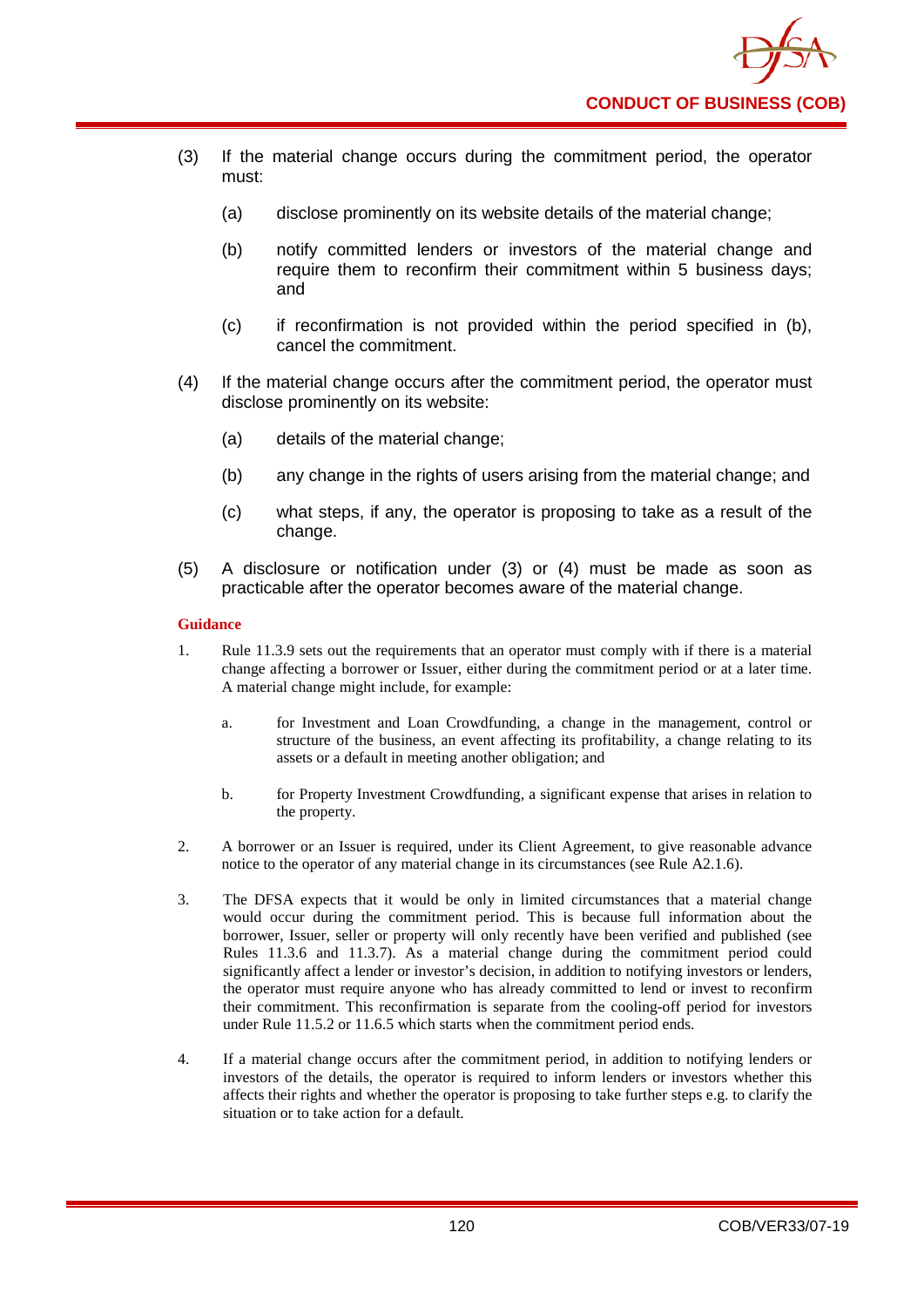

### **Borrower, Issuer or seller not to use other platforms**

**11.3.10** An operator must take reasonable steps to restrict a borrower, Issuer or seller from seeking funding on another crowdfunding platform during the commitment period.

#### **Guidance**

Allowing users of a platform who are seeking funding to use different platforms at the same time creates the risk that they might offer different terms and information about the proposal, causing potential confusion for lenders or investors and creating the potential for arbitrage by users of a platform who are seeking funding. This restriction only applies during the commitment period i.e. the period during which lenders may commit to making loans to the borrower or investors may commit to investing with the Issuer or in the property.

### **Equal treatment of lenders and investors**

- **11.3.11** An operator must ensure that lenders or investors who use its service are able to have access to the same information on its website about a borrower, Issuer, seller or a lending or investment proposal or a property, and that access to the information is provided at the same time.
- **11.3.12** If an operator provides an auto-lending system or auto-investing system, or any other facility that provides some lenders or investors with the opportunity to lend or invest money ahead of other lenders or investors, it must disclose prominently on its website that some lenders or investors may have preferential access to better proposals.

#### **Guidance**

- 1. An 'auto-lending system' or 'auto-investing system' is a facility that automatically allocates certain loans or Investments to a lender or investor according to parameters chosen by the lender or investor. The availability of this type of facility creates the risk that other lenders may not be aware that the best lending or investment opportunities have already been allocated and that remaining lending or investment opportunities may be of lower quality.
- 2. Further, if an operator permits some lenders or investors using its service to lend or invest on terms that are better than those offered to other lenders or investors on the platform, a potential conflict of interest may arise between the interests of the different lenders or investors. The operator will need to consider under Rule 3.5.1 what steps it should take to ensure that other Clients are not prejudiced by the conflict of interest.

#### **No suitability disclosure**

**11.3.13** If an operator provides an auto-lending system or auto-investing system, it must disclose prominently to lenders or investors who use the facility that no assessment is made that any loan or Investment selected by the system is suitable for the lender or investor.

### **Operator not to permit staff to use the platform**

- **11.3.14** An operator must take reasonable steps to ensure that its officers and employees and their family members do not:
	- (a) in the case of Investment Crowdfunding or Loan Crowdfunding:
		- (i) lend money or provide finance to a borrower or an Issuer;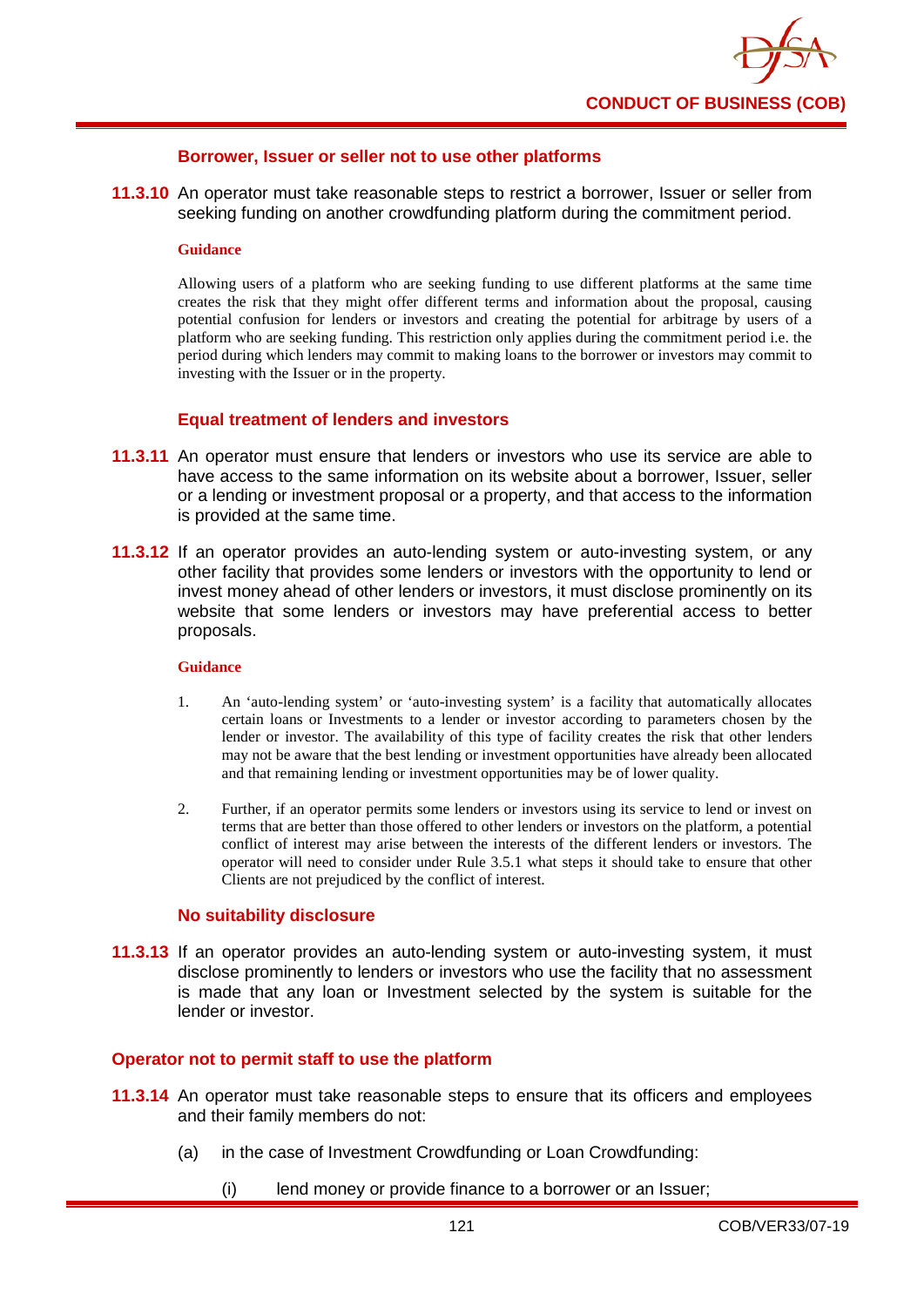

- (ii) borrow money from a lender or receive funding from an investor; or
- (iii) hold any direct or indirect interest in the capital or voting rights of a borrower or lender or an Issuer or investor; and
- (b) in the case of Property Investment Crowdfunding:
	- (i) invest in a property using the platform;
	- (ii) rent a property that has been purchased using the platform; or
	- (iii) sell a property or any interest in a property using the platform.

- 1. Rule 11.3.14 is intended to ensure that staff of an operator do not enter into transactions with clients of the operator. This is because staff may have access to additional confidential information about a borrower, Issuer, seller or property that is not available to clients. Such transactions may also create other conflicts of interest.
- 2. The Rule does not prohibit an operator itself from lending money to a borrower, or investing in an Issuer or in the property of a seller, that uses the platform. However, if it does so, it is likely to be carrying on a separate Financial Service of Providing Credit or Dealing in Investments as Principal and require an additional authorisation for that activity. As well as complying with additional Rules relating to capital and the conduct of that business, it would need to take reasonable steps to prevent or manage conflicts of interests that may arise between its interests and those of its Clients (see Rule 3.5.1). If the operator discloses conflicts of interests to Clients under Rule 3.5.1, it should disclose details of each specific transaction that creates a potential conflict of interest.

# **Forums**

- **11.3.15** If an operator provides a means of communication (a "forum") for users to discuss funding proposals made using the service, it must:
	- (a) refer lenders or investors to the forum as a place where they can find, or take part in, further discussion about proposals, while clearly stating that the operator does not conduct due diligence on information on the forum;
	- (b) restrict posting of comments on the forum to Persons who are Clients using the service;
	- (c) ensure that all Clients using the forum have equal access to information posted on the forum;
	- (d) require a Person posting a comment on the forum to disclose clearly if he is affiliated in any way with a borrower, Issuer, or seller is being compensated, directly or indirectly, to promote a proposal by a borrower, Issuer or seller;
	- (e) take reasonable steps to monitor and prevent posts on the forum that are potentially misleading or fraudulent;
	- (f) immediately take steps to remove a post, or to require a post to be deleted or amended, if the operator becomes aware that (d) or (e) have not been complied with; and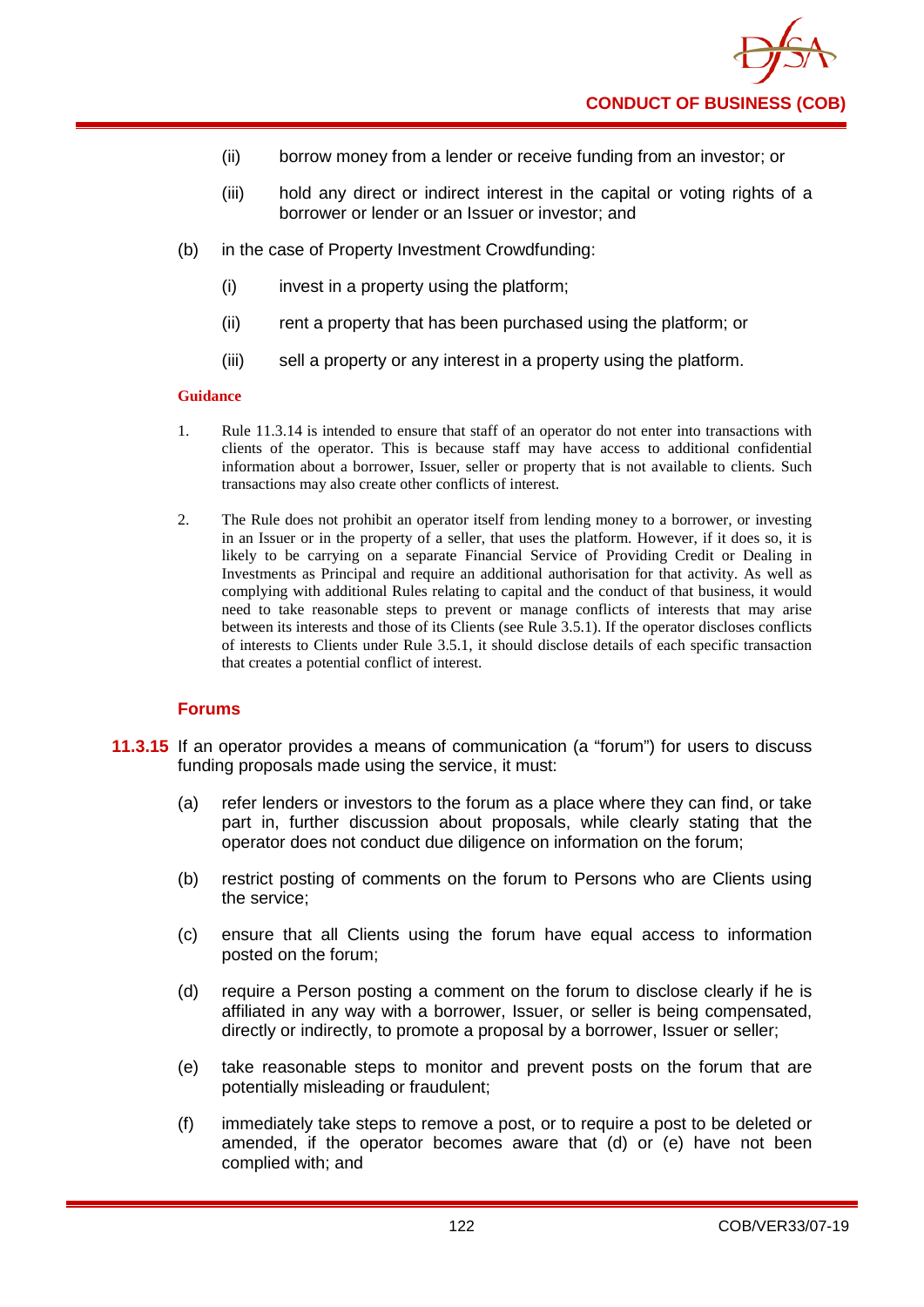

(g) not participate in discussions on the forum except to moderate posts or to take steps referred to in (f).

### **Facility for transfer of loans or Investments**

- **11.3.16** If an operator provides a facility that assists the transfer of rights or obligations under a loan agreement or the sale of Investments, it must ensure that:
	- (a) the facility relates only to loans or Investments originally facilitated using its service;
	- (b) transfers can take place only between lenders or investors who are already Clients using the service and have initially lent money under loan agreements or initially subscribed for Investments using the service;
	- (c) in the case of a loan agreement, the facility allows only a lender (and not the borrower) to transfer rights and obligations under the agreement;
	- (d) in the case of a loan agreement, a lender must transfer the rights and obligations relating to the whole of a loan made (and not just a part of the loan);
	- (e) potential transferees or buyers have access to all information on the website about the borrower, Issuer, seller or property that was available to earlier lenders or investors; and
	- (f) fees it charges for the use of the facility are designed to recover its costs of providing the facility, rather than generating additional income.

#### **Guidance**

- 1. A facility for the transfer of rights and obligations under loan agreements or for the sale of Investments should exist mainly to provide an exit route for lenders or investors rather than being a facility for the active trading of loans or Investments. For example, the operator should ensure that transferees or buyers are Clients who already initially lent money to either the particular borrower or another borrower, or initially invested funds in the Issuer or property or another Issuer or property, using the platform. That is, the facility should not be used by persons who are only involved in secondary trading of loans or Investments.
- 2. The conditions in Rule 11.3.16 apply only to a transfer or sale using the facility provided by the operator. They do not affect transfers of rights and obligations or sales of Investments that may occur outside that facility, for example, by operation of law such as under a will or by a Court order.

### **Information technology**

- **11.3.17** (1) An operator must have adequate measures in place to ensure:
	- (a) its information technology systems are resilient and not prone to failure;
	- (b) business continuity in the event that an information technology system fails;
	- (c) protection of its information technology systems from damage, tampering, misuse or unauthorised access; and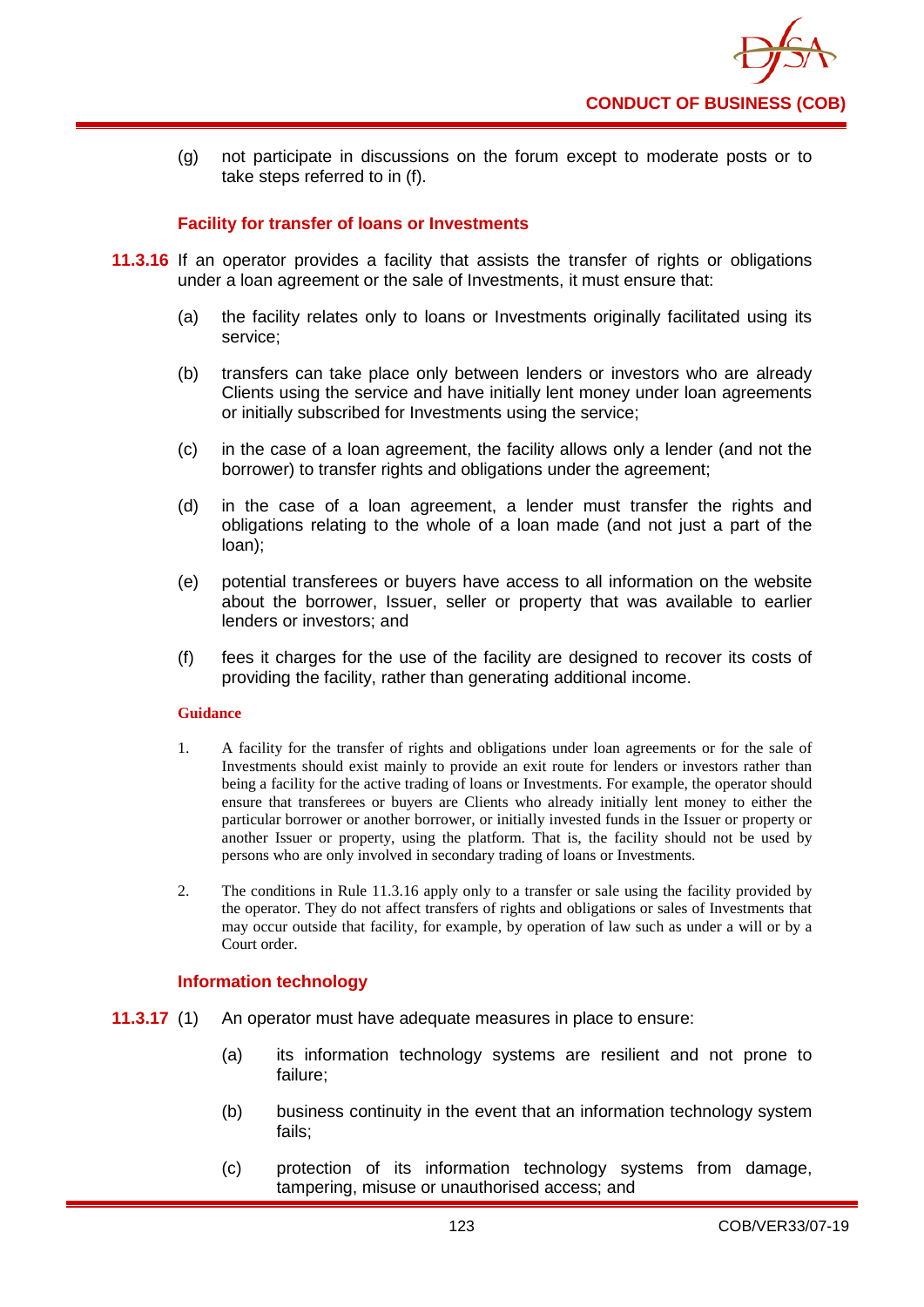

- (d) the integrity of data forming part of, or being processed through, its information technology systems.
- (2) An operator must review the measures referred to in (1) at least annually to ensure they are adequate.

### **Business cessation plan**

- **11.3.18** The operator must:
	- (a) maintain a business cessation plan that sets out appropriate contingency arrangements to ensure the orderly administration of loan agreements or Investments in the event that it ceases to carry on its business; and
	- (b) ensure, as far as reasonably practicable, that the contingency arrangements can be implemented if necessary.
- **11.3.19** The operator must review its business cessation plan at least annually and must update the plan as necessary to take into account any changes to its business model or to the risks to which it is exposed.

### **Guidance**

- 1. The business cessation plan should contain enough information that, in the event of a wind down of the business, it will assist in the orderly administration of loan agreements or Investments. It should as a minimum include:
	- a. a business overview i.e. a factual description of how the platform conducts its activities;
	- b. analysis of the critical functions of the business;
	- c. trigger events that might cause a wind down of its business (these events should be specific to the particular business, rather than generic);
	- d. analysis of what functions are required and need to be undertaken for an orderly wind down of the business; and
	- e. how communications with Clients, business partners and creditors will be undertaken during the wind down period.
- 2. The operator should put in place measures that, as far as reasonably practicable, ensure that the contingency arrangements can be implemented if necessary e.g. by entering into an agreement with a third party to provide certain services. The operator should consider the need to obtain professional advice about the likelihood of the arrangements being effectively implemented. The operator will need to disclose the contingency arrangements it has in place (see Rule  $11.3.3(r)$ .

# **Credit cards not to be used**

**11.3.20** The operator must take reasonable steps to ensure that a Retail Client does not use a credit card to lend or invest using the platform.

#### **Guidance**

An operator may permit an investor to use a debit card to fund a loan or investment provided it has adequate systems in place to distinguish between a debit and a credit card.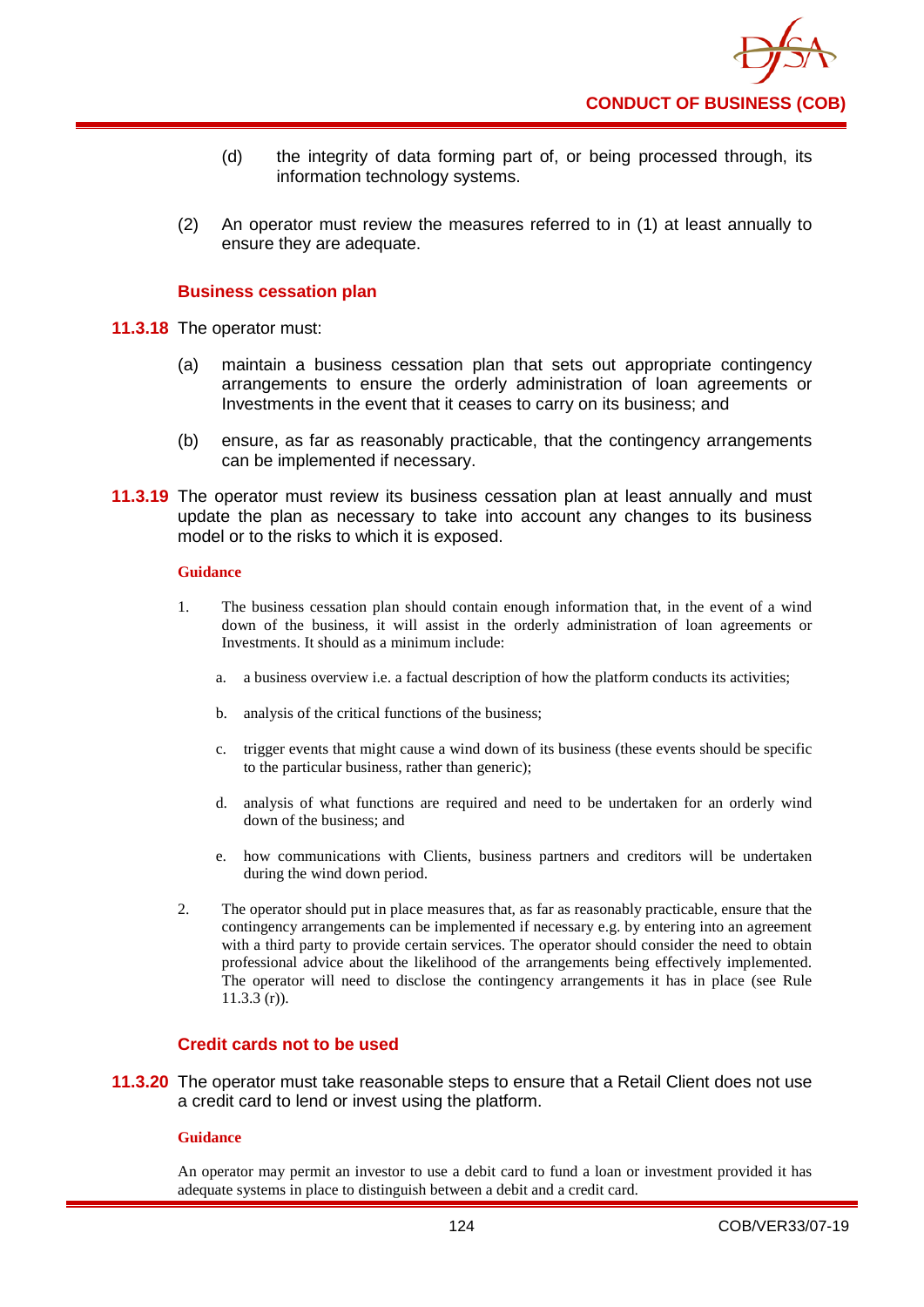

# **11.4 Loan Crowdfunding – extra requirements**

### **Written loan agreement**

**11.4.1** A Loan Crowdfunding Operator must ensure that, when a loan is made using its service, there is a written loan agreement in place between the borrower and lender that is legally enforceable and sets out sufficient details of the loan, the terms of repayment and the rights and obligations of the borrower and lender.

# **Lending limits**

- **11.4.2** A Loan Crowdfunding Operator must maintain effective systems and controls to ensure that a Retail Client does not lend more than:
	- (a) US\$5,000 to any single borrower using its service; and
	- (b) US\$50,000 in total in any calendar year using its service.

# **11.5 Investment Crowdfunding – extra requirements**

### **Risk acknowledgement form**

- **11.5.1** (1) An Investment Crowdfunding Operator must ensure that a Retail Client provides a signed risk acknowledgement form for each Investment that it makes using the platform.
	- (2) The risk acknowledgement form under (1) must:
		- (a) set out clearly the risks referred to in Rule 11.3.1;
		- (b) require the Retail Client to confirm that he understands those risks; and
		- (c) be provided before, or at the same time as, the Retail Client commits to making the Investment.

### **Cooling-off period**

- **11.5.2** (1) An Investment Crowdfunding Operator must ensure that investors who have committed to providing funding to a particular Issuer may withdraw that commitment, without any penalty and without giving a reason, during the cooling-off period.
	- (2) In (1), "cooling-off period" means the period of at least 48 hours starting at the end of the commitment period.

### **Guidance**

An operator may provide investors with a cooling-off period that is longer than the period specified in Rule 11.5.2(2).

### **Investment limit**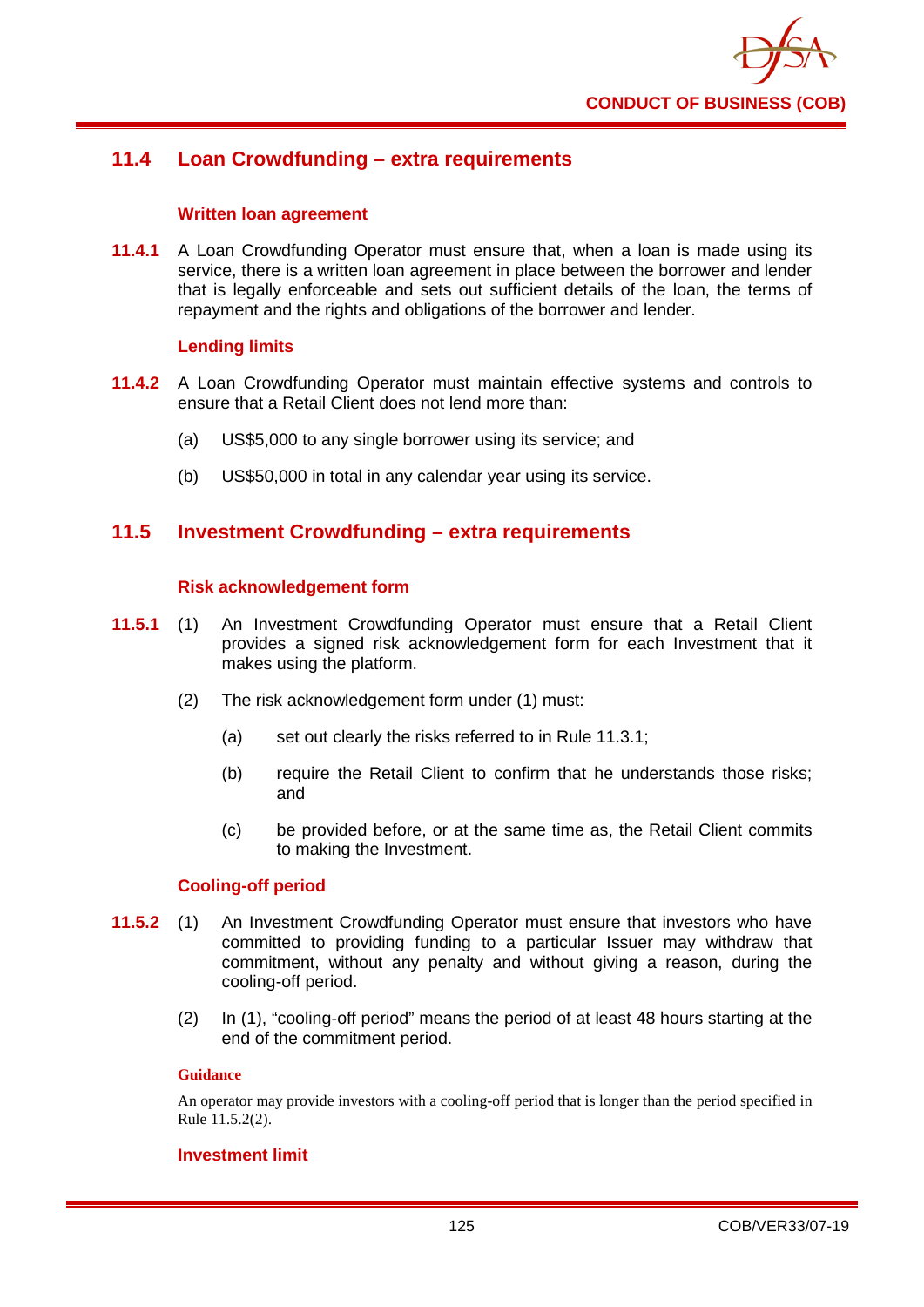

**11.5.3** An Investment Crowdfunding Operator must maintain effective systems and controls to ensure that a Retail Client does not invest more than US\$50,000 in total in any calendar year using its service.

# **11.6 Property Investment Crowdfunding – extra requirements**

**11.6.1** This section applies to a Property Investment Crowdfunding Operator.

# **Property characteristics**

- **11.6.2** The operator must ensure that each property listed for sale on its platform satisfies both of the following conditions:
	- (a) the property consists of an individual apartment, house or building with a single discrete title deed; and
	- (b) the property may be used only for residential purposes.

#### **Guidance**

Property Investment Crowdfunding permits investors to invest in one or more Special Purpose Vehicles that each hold a single property. The operator should not facilitate investments in a pool of properties held in a single Special Purpose Vehicle; as such a pooling arrangement is likely to constitute a Collective Investment Fund. GEN Rule 2.2.10E prohibits an operator from operating such a Fund.

### **Valuation Report**

- **11.6.3** (1) The operator must obtain an independent valuation report for each property listed on the platform.
	- (2) The valuation must be provided by a Person:
		- (a) who is a professional and reputable valuer;
		- (b) who is not Related to the platform operator or to the seller; and
		- (c) whom the operator reasonably believes will provide an objective valuation.
	- (3) The report must:
		- (a) be prepared on the basis of an 'open market' valuation;
		- (b) include the valuation and all material details about the basis of the valuation and assumptions used;
		- (c) outline the overall structure of the market including market trends;
		- (d) include a brief description of the property, its location, its existing use, any encumbrances concerning or affecting the property, the capital value and net monthly income expected from the property;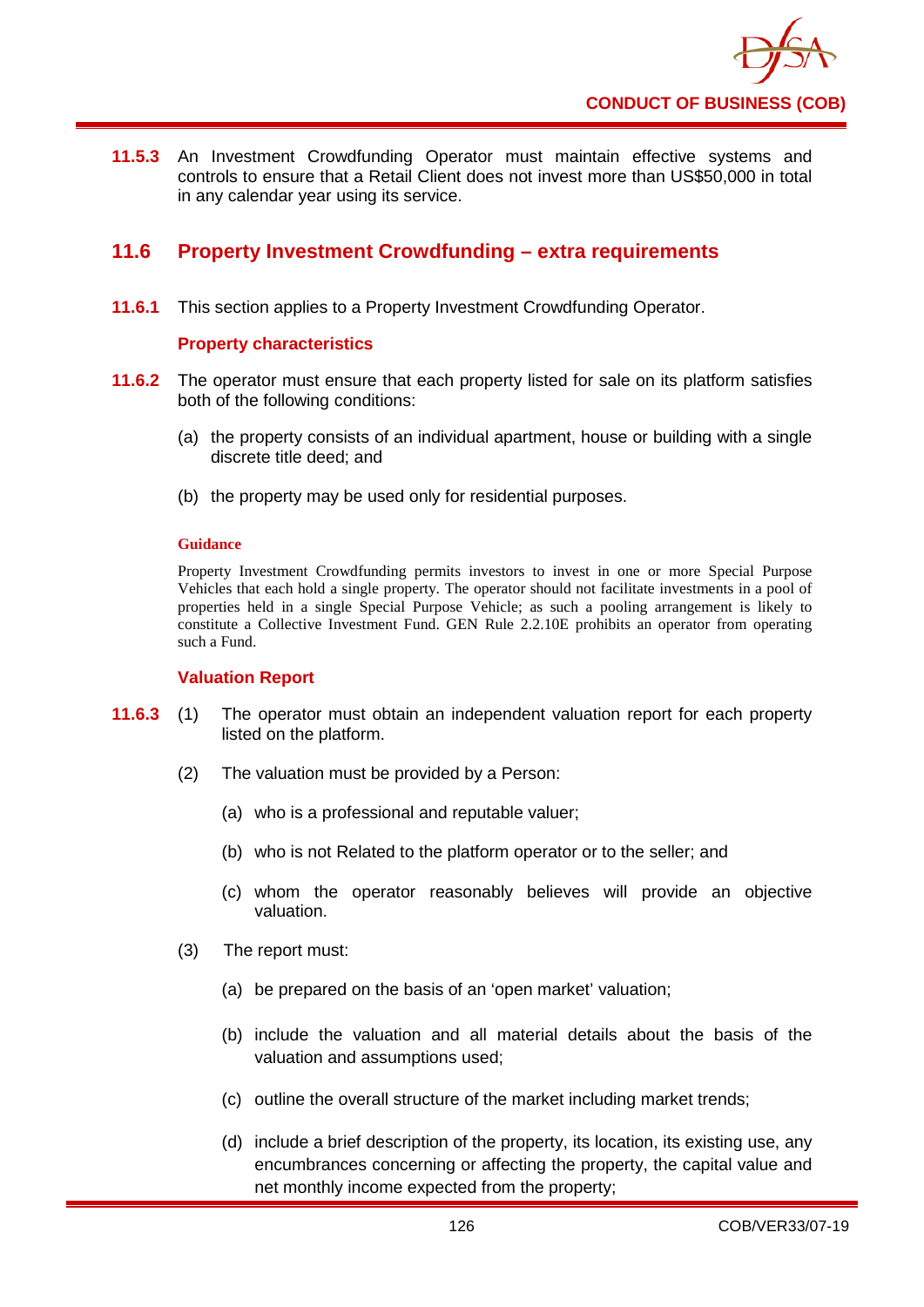- (e) confirm the professional status of the valuer and that the valuation report is prepared on a fair and unbiased basis; and
- (f) be disclosed to investors as soon as it is available.
- (4) The valuation must be carried out before a property is listed on the platform and not more than three months before a property is due to be sold.
- (5) The operator must disclose the valuation report to investors and potential investors immediately after it becomes available.

# **Risk acknowledgement form**

- **11.6.4** (1) The operator must ensure that a Retail Client provides a signed risk acknowledgement form for each Investment that it makes using the platform.
	- (2) The risk acknowledgement form under (1) must:
		- (a) set out clearly the risks referred to in Rule 11.3.1;
		- (b) require the Retail Client to confirm that he understands those risks; and
		- (c) be provided before, or at the same time as, the Retail Client commits to making the Investment.

### **Cooling-off period**

- **11.6.5** (1) The operator must ensure that investors who have committed to make an Investment in a property may withdraw that commitment, without any penalty and without giving a reason, during the cooling-off period.
	- (2) In (1), "cooling-off period" means the period of at least 48 hours starting at the end of the commitment period.

### **Special Purpose Vehicle**

**11.6.6** The operator must ensure that a separate Special Purpose Vehicle is established to hold title to each property.

### **Credit cards not to be used**

**11.6.7** The operator must take reasonable steps to ensure that a Retail Client does not use a credit card to invest using the platform.

### **Guidance**

An operator may permit an investor to use a debit card to fund an Investment provided it has adequate systems in place to distinguish between a debit and credit card.

### **Investment limit**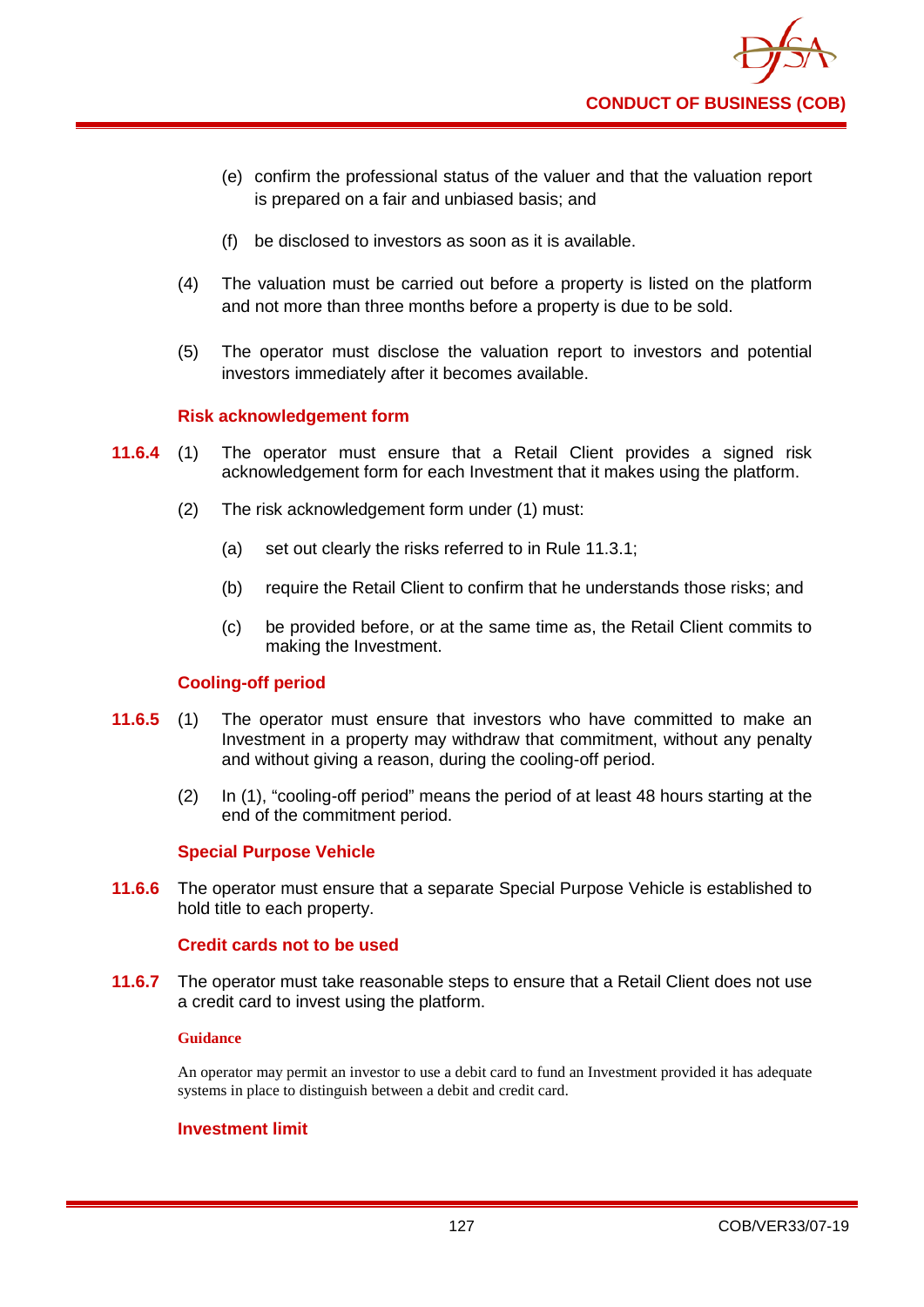

**11.6.8** The operator must maintain effective systems and controls to ensure that a Retail Client does not invest more than US\$50,000 in total in any calendar year using its service.

### **Restriction on remuneration sources**

- **11.6.9** (1) The operator must ensure that it, and a person Related to it, does not receive any remuneration, fee, payment or commission for, or in connection with, its service, except from investors or sellers who use the platform.
	- (2) Without limiting (1), an operator, or a person Related to the operator, must not receive any remuneration, fee, payment or commission from a real estate agent, property manager, valuer, custodian or any other person providing a service related to the property.

### **Property not to be mortgaged**

**11.6.10** The operator must ensure that no mortgage, lien or other security is granted over a property that investors invest in using its platform.

### **Guidance**

Rule 11.6.10 prevents an operator or a Special Purpose Vehicle from taking a loan secured against the property.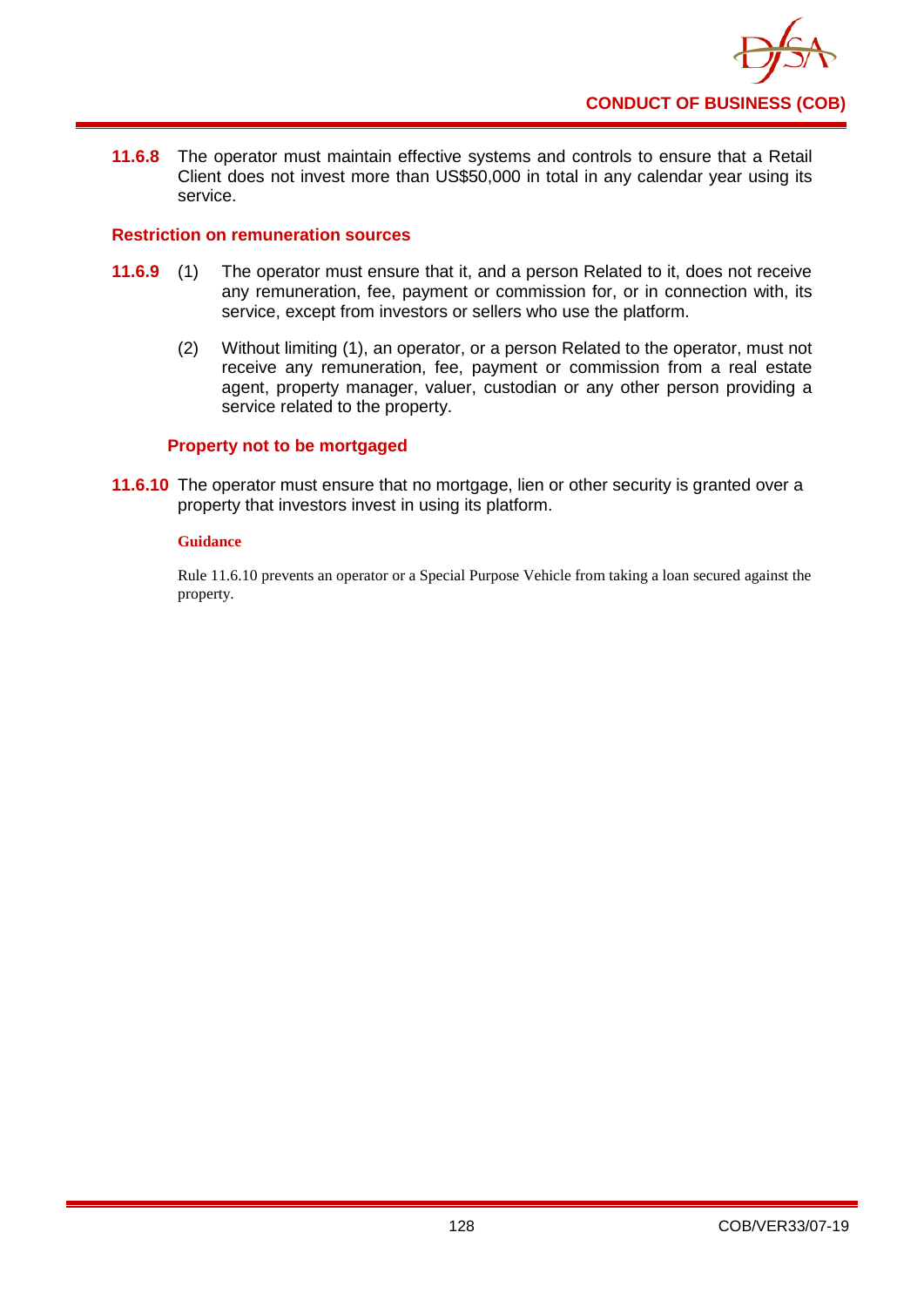

# **APP1 RECORDS OF ORDERS AND TRANSACTIONS**

# **A1.1 Minimum contents of transaction records**

### **Receipt of client order or discretionary decision to transact**

- **A1.1.1** An Authorised Firm must, pursuant to Rule 6.7.4(1), make a record of the following:
	- (a) the identity and account number of the Client;
	- (b) the date and time in the jurisdiction in which the instructions were received or the decision was taken by the Authorised Firm to deal;
	- (c) the identity of the Employee who received the instructions or made the decision to deal;
	- (d) the Investment, including the number of or its value and any price limit; and
	- (e) whether the instruction relates to a purchase or sale.

### **Executing a transaction**

- **A1.1.2** An Authorised Firm must, pursuant to Rule 6.7.4(2), make a record of the following:
	- (a) the identity and account number of the Client for whom the Transaction was Executed, or an indication that the Transaction was an Own Account Transaction;
	- (b) the name of the counterparty;
	- (c) the date and time in the jurisdiction in which the Transaction was Executed;
	- (d) the identity of the Employee executing the Transaction;
	- (e) the Investment, including the number of or its value and price; and
	- (f) whether the Transaction was a purchase or a sale.

### **Passing a client order to another person for execution**

- **A1.1.3** An Authorised Firm must, pursuant to Rule 6.7.4(3), make a record of the following:
	- (a) the identity of the Person instructed:
	- (b) the terms of the instruction; and
	- (c) the date and time that the instruction was given.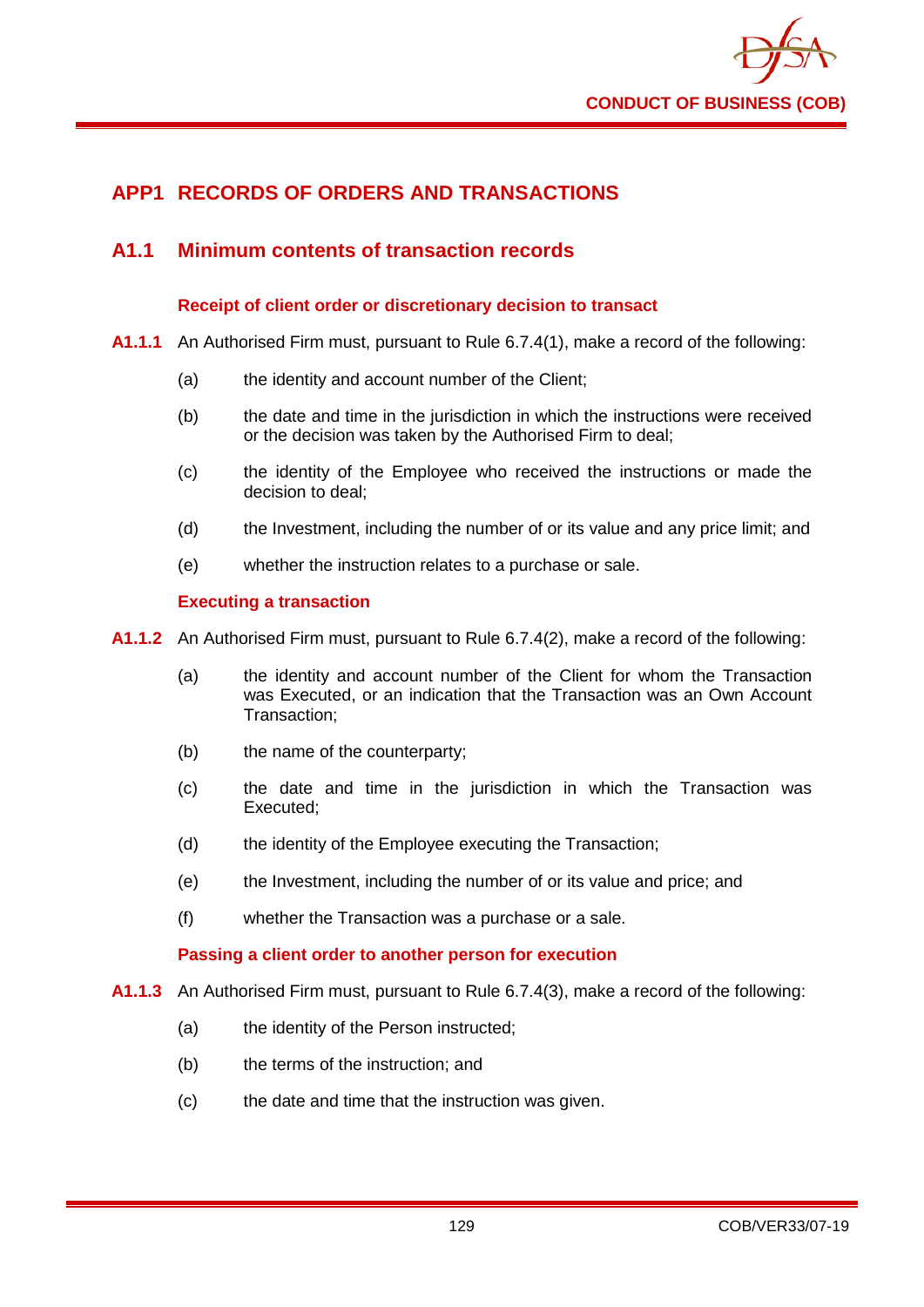

# **APP2 KEY INFORMATION AND CLIENT AGREEMENT**

# **A2.1 Key Information and content of the Client Agreement**

# **General**

- **A2.1.1** The key information which an Authorised Firm is required to provide to a Client and include in the Client Agreement with that Client pursuant to Rule 3.3.2 must include:
	- (a) the core information set out in:
		- (i) Rule A2.1.2 (1) if it is a Retail Client; and
		- (ii) Rule A2.1.2(2) if it is a Professional Client;
	- (b) where relevant, the additional information required under Rule A2.1.3 for Investment Business and Rule A2.1.4 for Investment Management; and
	- (c) the additional terms set out in Rules A2.1.5 and A2.1.6 if the Client Agreement relates to the use of a Crowdfunding Platform.

# **Core information**

- **A2.1.2** (1) In the case of a Retail Client, the core information for the purposes of A2.1.1(a) is:
	- (a) the name and address of the Authorised Firm, and if it is a Subsidiary, the name and address of the ultimate Holding Company;
	- (b) the regulatory status of the Authorised Firm;
	- (c) when and how the Client Agreement is to come into force and how the agreement may be amended or terminated;
	- (d) sufficient details of the service that the Authorised Firm will provide, including where relevant, information about any product or other restrictions applying to the Authorised Firm in the provision of its services and how such restrictions impact on the service offered by the Authorised Firm. If there are no such restrictions, a statement to that effect;
	- (e) details of fees, costs and other charges and the basis upon which the Authorised Firm will impose those fees, costs and other charges;
	- (f) details of any conflicts of interests for the purposes of disclosure under Rule 3.5.1(2)(b);
	- (g) details of any Soft Dollar Agreement required to be disclosed under Rules 3.5.6 and 3.5.7; and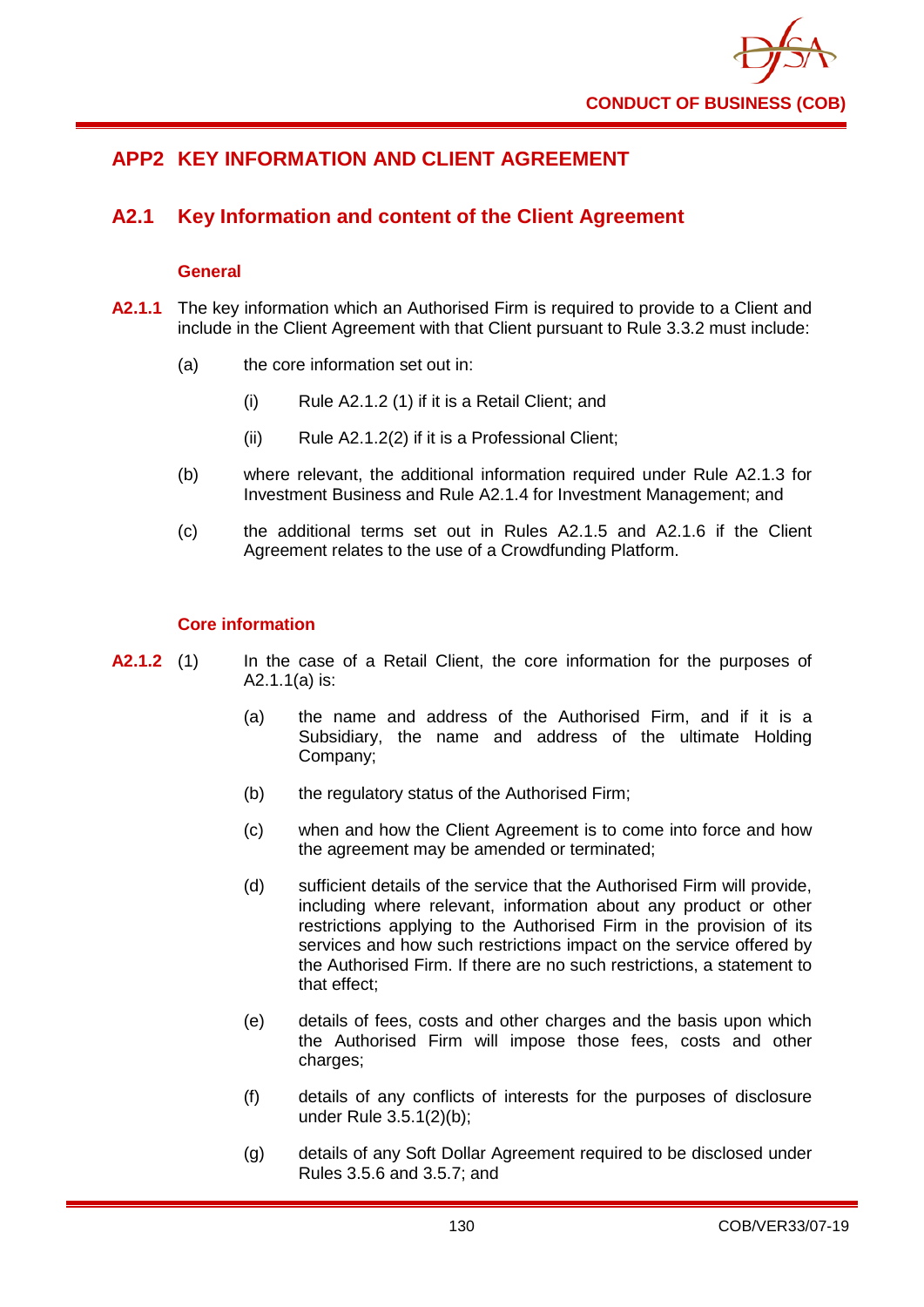

- (h) key particulars of the Authorised Firm's Complaints handling procedures and a statement that a copy of the procedures is available free of charge upon request in accordance with GEN Rule 9.2.11.
- (2) In the case of a Professional Client, the core information for the purposes of  $A2.1.1(a)$  is the information referred to in  $(1)(a)$ ,  $(b)$ ,  $(c)$  and  $(e)$ .

## **Additional information for Investment Business**

- **A2.1.3** The additional information required under A2.1.1(b) for Investment Business is:
	- (a) the arrangements for giving instructions to the Authorised Firm and acknowledging those instructions;
	- (b) information about any agreed investment parameters;
	- (c) the arrangements for notifying the Client of any Transaction Executed on his behalf;
	- (d) if the Authorised Firm may act as principal in a Transaction, when it will do so;
	- (e) the frequency of any periodic statements and whether those statements will include some measure of performance, and if so, what the basis of that measurement will be;
	- (f) when the obligation to provide best execution can be and is to be waived, a statement that the Authorised Firm does not owe a duty of best execution or the circumstances in which it does not owe such a duty; and
	- (g) where applicable, the basis on which assets comprised in the portfolio are to be valued.

### **Additional information for investment management activities**

- **A2.1.4** The additional information required under A2.1.1(b) where an Authorised Firm acts as an Investment Manager is:
	- (a) the initial value of the managed portfolio;
	- (b) the initial composition of the managed portfolio;
	- (c) the period of account for which periodic statements of the portfolio are to be provided in accordance with section 6.10; and
	- (d) in the case of discretionary investment management activities:
		- (i) the extent of the discretion to be exercised by the Authorised Firm, including any restrictions on the value of any one Investment or the proportion of the portfolio which any one Investment or any particular kind of Investment may constitute; or that there are no such restrictions;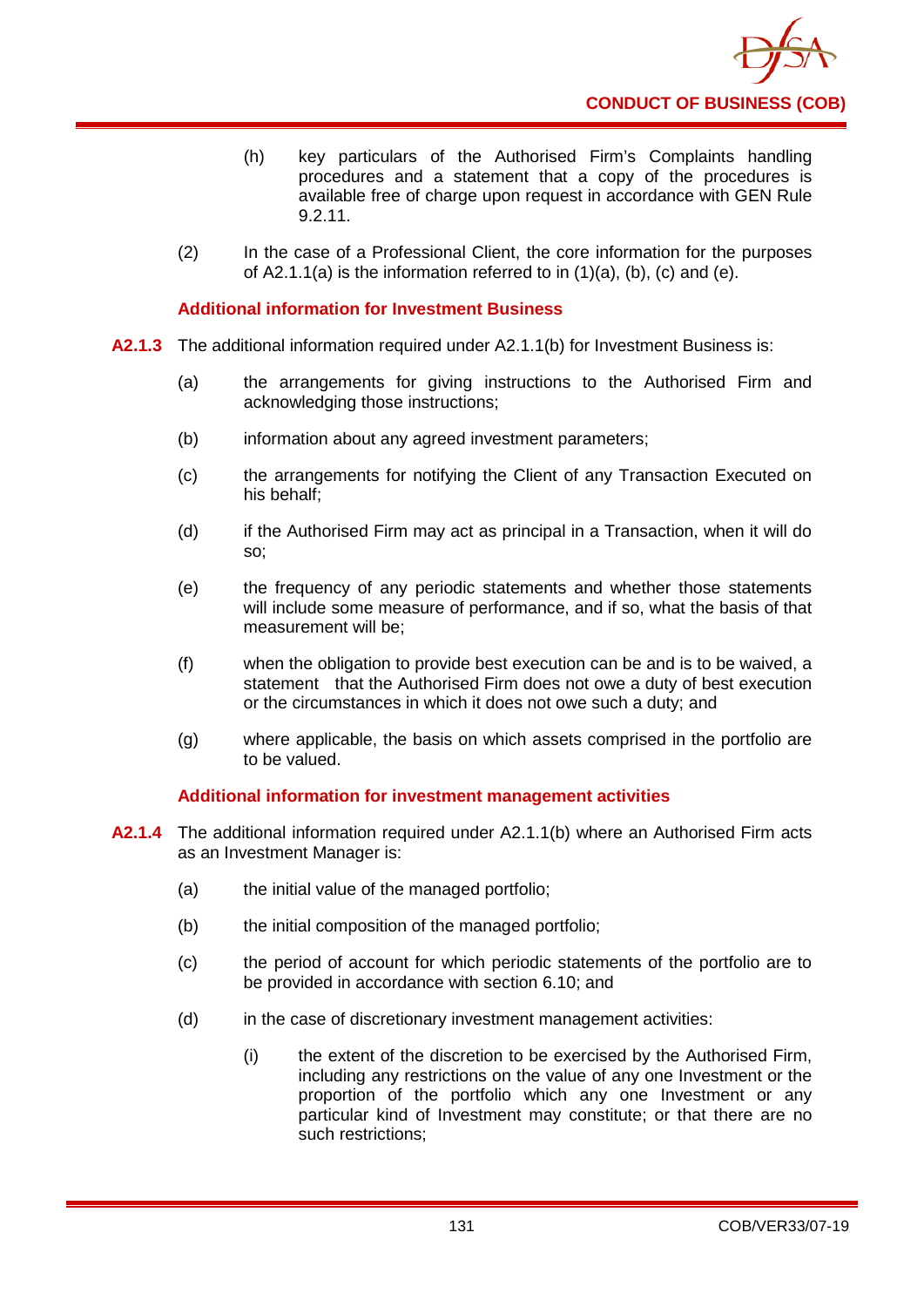

- (ii) whether the Authorised Firm may commit the Client to supplement the funds in the portfolio, and if it may include borrowing on his behalf:
	- (A) the circumstances in which the Authorised Firm may do so;
	- (B) whether there are any limits on the extent to which the Authorised Firm may do so and, if so, what those limits are;
	- (C) any circumstances in which such limits may be exceeded; and
	- (D) any margin lending arrangements and terms of those arrangements;
- (iii) that the Authorised Firm may enter into Transactions for the Client, either generally or subject to specified limitation; and
- (iv) where the Authorised Firm may commit the Client to any obligation to underwrite or sub-underwrite any issue or offer for sale of Securities:
	- (A) whether there are any restrictions on the categories of Securities which may be underwritten and, if so, what these restrictions are; and
	- (B) whether there are any financial limits on the extent of the underwriting and, if so, what these limits are.

# **Additional terms for Crowdfunding Platforms**

- **A2.1.5** The following terms must be included in a Client Agreement between a Crowdfunding Operator and a Client that is a lender or an investor:
	- (a) the operator's obligations to administer the loan or Investment, including:
		- (i) how payments made by the borrower, Issuer, or in respect of a property, will be transferred to the lender or investor; and
		- (ii) steps that will be taken if payments by a borrower, Issuer, or in respect of a property are overdue or the borrower or Issuer is in default;
	- (b) if the Client is a Retail Client, the steps that will be taken by the operator and lender or investor to ensure that the lender or investor complies with any applicable limits relating to the amounts of loans or investments that may be made using the platform;
	- (c) for Investment Crowdfunding or Property Investment Crowdfunding, if the Client is a Retail Client, that the Client agrees to sign a risk acknowledgement form each time before he makes an Investment using the platform; and
	- (d) the contingency arrangements that the operator will put in place to deal with a platform failure or if the operator ceases to carry on its business.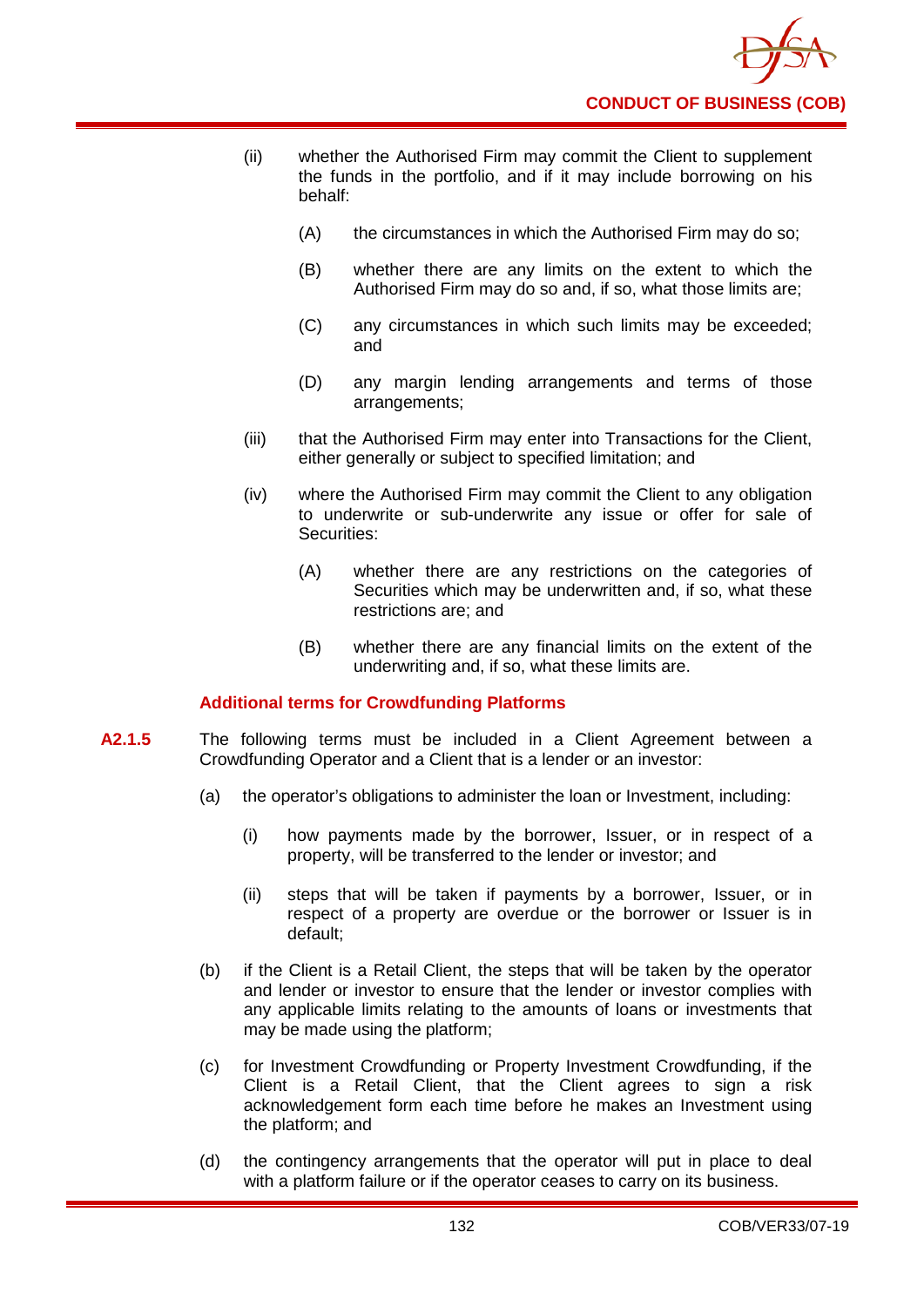

- **A2.1.6** The following terms must be included in a Client Agreement between a Crowdfunding Operator and a Client that is a borrower, Issuer or seller:
	- (a) a restriction on the borrower, Issuer, or seller using any other crowdfunding service to raise funds during the commitment period;
	- (b) a restriction on the borrower, Issuer, seller or any Person that is Connected to the borrower, Issuer, or seller, lending or financing, or arranging lending or finance for a lender or an investor using the service;
	- (c) a restriction on the borrower, Issuer, or seller advertising its proposal, or soliciting potential lenders or investors, outside the platform during the commitment period;
	- (d) a requirement on the borrower or Issuer to give reasonable advance notice to the operator of any material change affecting the borrower or Issuer, its business or the carrying out of its proposal;
	- (e) the obligations of the borrower or Issuer if there is any material change after funds have been provided; and
	- (f) an obligation on the borrower or Issuer to produce financial statements at least annually.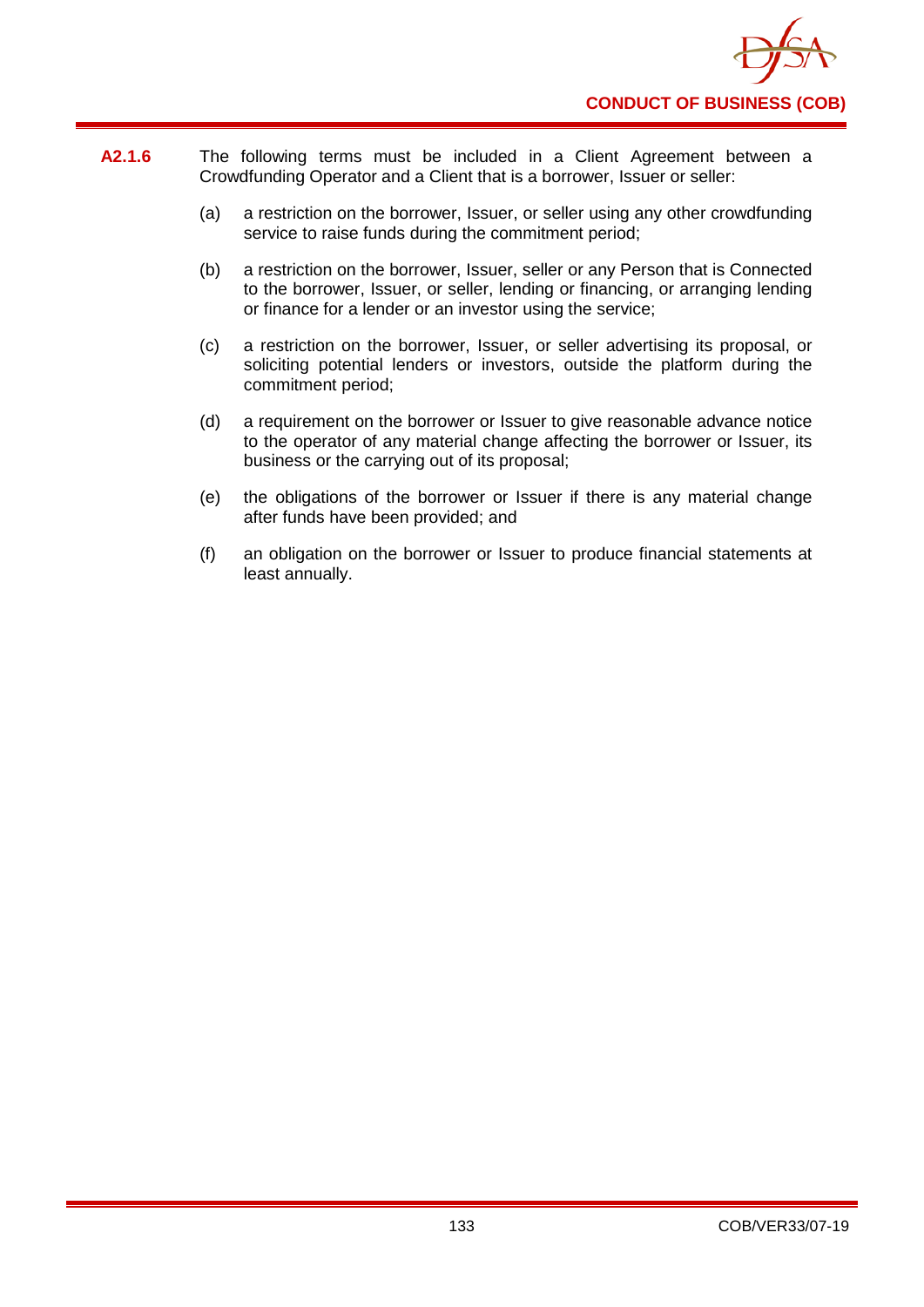

# **APP3 CONFIRMATION OF TRANSACTIONS**

# **A3.1 Content of confirmation notes**

# **General information**

- **A3.1.1** (1) For the purposes of Rule 6.9.2, an Authorised Firm must include the following general information:
	- (a) the Authorised Firm's name and address;
	- (b) whether the Authorised Firm Executed the Transaction as principal or agent;
	- (c) the Client's name, account number or other identifier;
	- (d) a description of the Investment or Fund, including the amount invested or number of units involved;
	- (e) whether the Transaction is a sale or purchase;
	- (f) the price or unit price at which the Transaction was Executed;
	- (g) if applicable, a statement that the Transaction was Executed on an Execution-Only basis;
	- (h) the date and time of the Transaction;
	- (i) the total amount payable and the date on which it is due;
	- (j) the amount of the Authorised Firms charges in connection with the Transaction, including Commission charges and the amount of any Mark-up or Mark-down, Fees, taxes or duties;
	- (k) the amount or basis of any charges shared with another Person or statement that this will be made available on request; and
	- (l) for Collective Investment Funds, at statement that the price at which the Transaction has been Executed is on a Historic Price or Forward Price basis, as the case may be.
	- (2) An Authorised Firm may combine items (f) and (j) in respect of a Transaction where the Client has requested a note showing a single price combining both of these items.

# **Additional information: derivatives**

- **A3.1.2** For the purposes of Rule 6.9.2, and in relation to Transactions in Derivatives, an Authorised Firm must include the following additional information:
	- (a) the maturity, delivery or expiry date of the Derivative;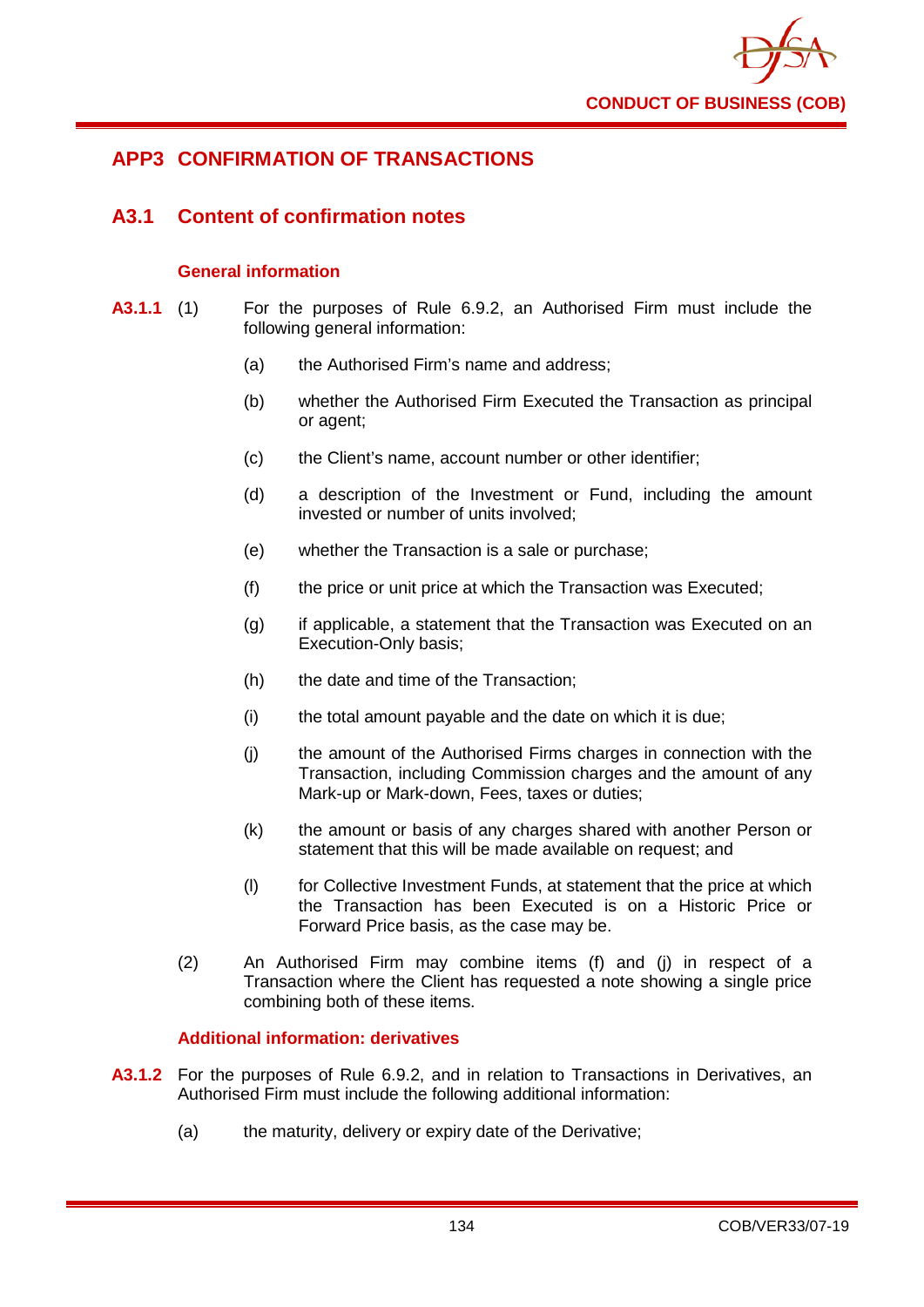

- (b) in the case of an Option, the date of exercise or a reference to the last exercise date;
- (c) whether the exercise creates a sale or purchase in the underlying asset;
- (d) the strike price of the Option; and
- (e) if the Transaction closes out an open Futures position, all essential details required in respect of each contract comprised in the open position and each contract by which it was closed out and the profit or loss to the Client arising out of closing out that position (a difference account).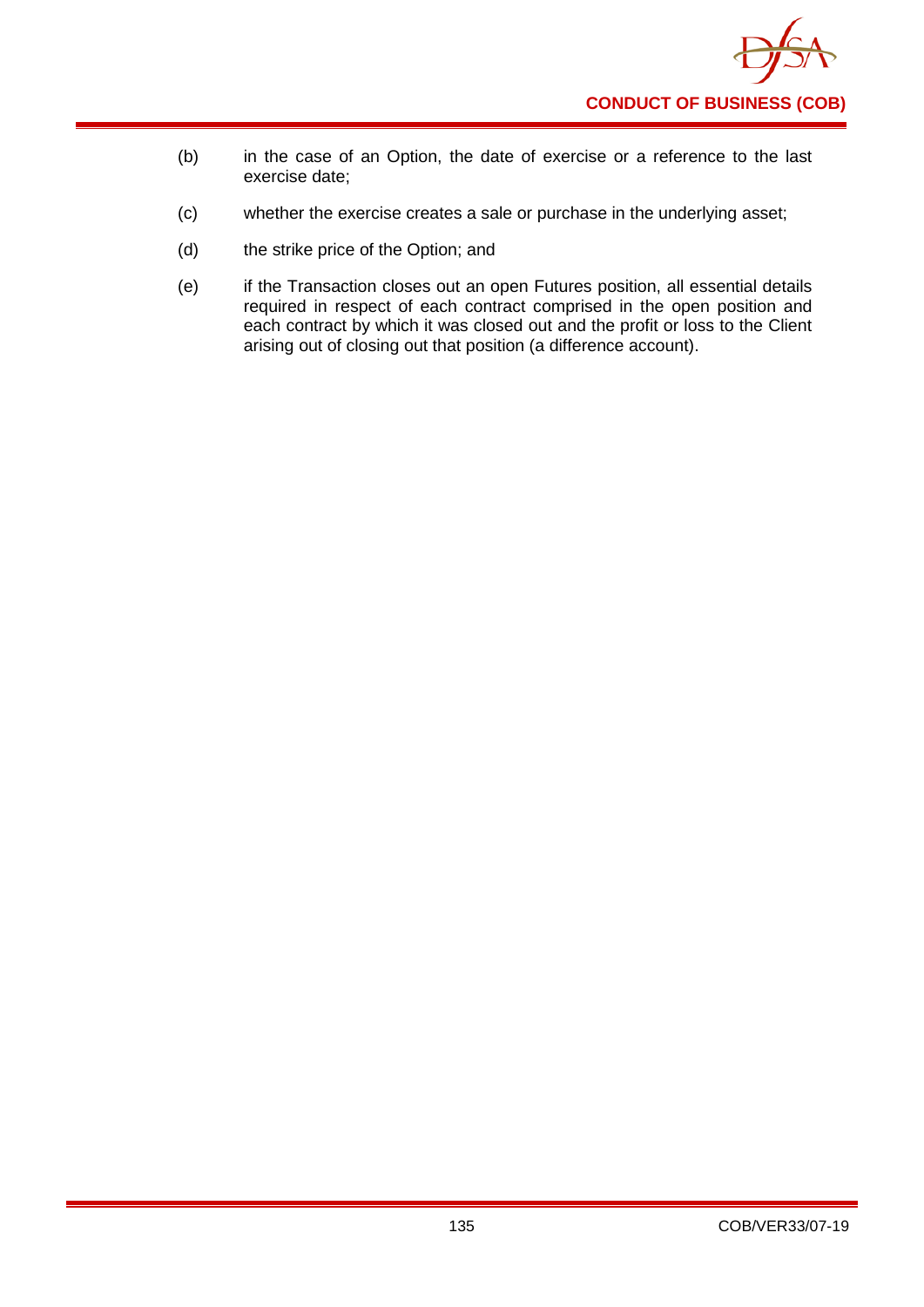

# **APP4 PERIODIC STATEMENTS**

# **A4.1 Content of periodic statements: investment management**

### **General information**

- **A4.1.1** Pursuant to section 6.10, a periodic statement, as at the end of the period covered, must contain the following general information:
	- (a) the number, description and value of each Investment;
	- (b) the amount of cash held:
	- (c) the total value of the portfolio; and
	- (d) a statement of the basis on which the value of each Investment has been calculated.

### **Additional information: discretionary investment management activities**

- **A4.1.2** In addition to Rule A4.1.1, where an Authorised Firm acts as an Investment Manager on a discretionary basis, the periodic statement must also include the following additional information:
	- (a) a statement of which Investments, if any, were at the closing date loaned to any third party and which Investments, if any, were at that date charged to secure borrowings made on behalf of the portfolio;
	- (b) the aggregate of any interest payments made and income received during the account period in respect of loans or borrowings made during that period;
	- (c) details of each Transaction which have been entered into for the portfolio during the period;
	- (d) the aggregate of Money and details of all Investments transferred into and out of the portfolio during the period;
	- (e) the aggregate of any interest payments, including the dates of their application and dividends or other benefits received by the Authorised Firm for the portfolio during that period;
	- (f) a statement of the aggregate Charges of the Authorised Firm and its Associates; and
	- (g) a statement of the amount of any Remuneration received by the Authorised Firm or its Associates or both from a third party.

### **Additional information: contingent liability investments**

**A4.1.3** In addition to Rules A4.1.1 and A4.1.1.2, in the case where Contingent Liability Investments are involved, an Authorised Firm must include the following additional information: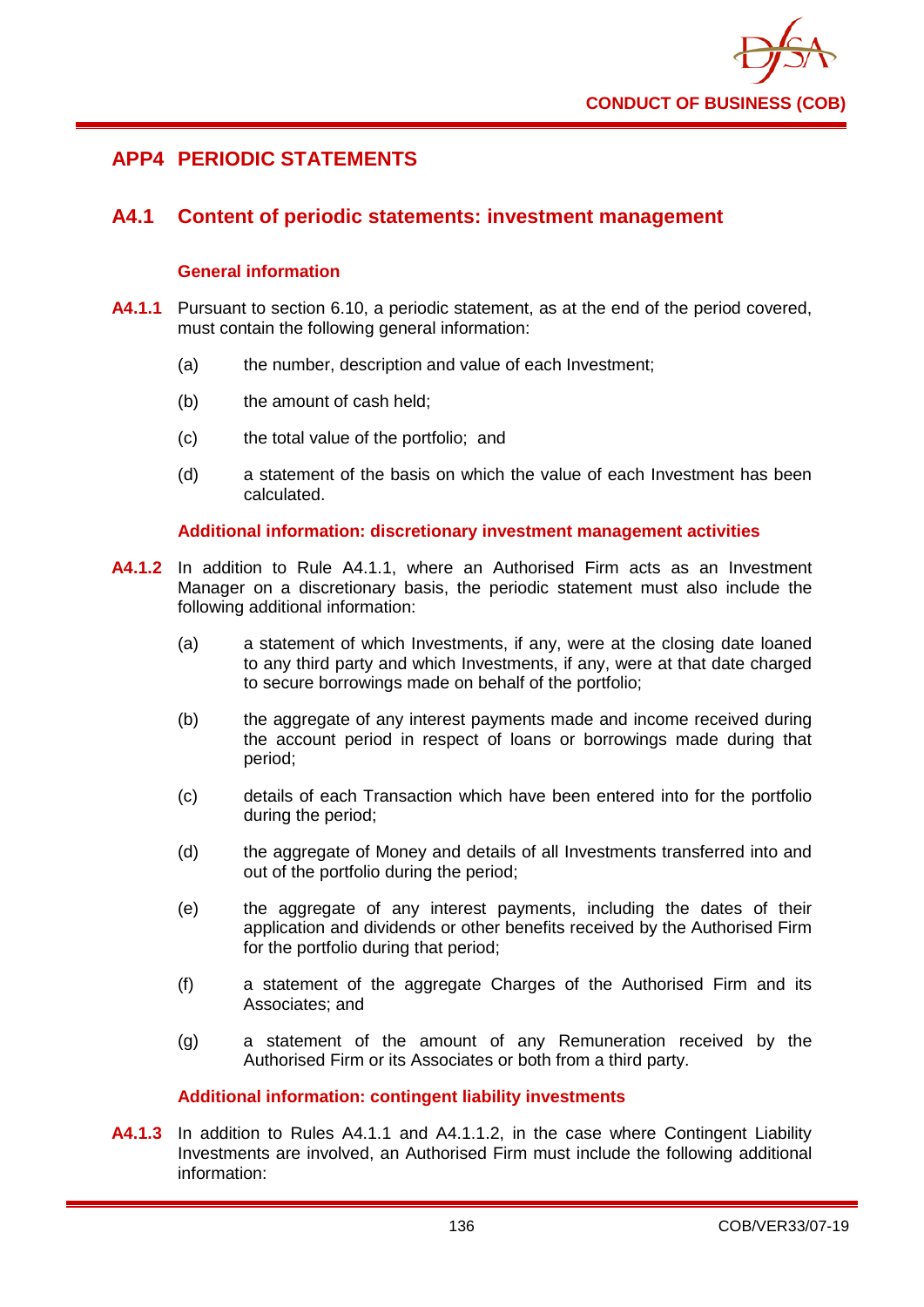

- (a) the aggregate of Money transferred into and out of the portfolio during the valuation period;
- (b) in relation to each open position in the account at the end of the account period, the unrealised profit or loss to the Client (before deducting or adding any Commission which would be payable on closing out);
- (c) in relation to each Transaction Executed during the account period to close out a Client's position, the resulting profit or loss to the Client after deducting or adding any Commission;
- (d) the aggregate of each of the following in, or relating to, the Client's portfolio at the close of business on the valuation date:
	- (i) cash;
	- (ii) Collateral value;
	- (iii) management fees; and
	- (iv) commissions; and
- (e) Option account valuations in respect of each open Option contained in the account on the valuation date stating:
	- (i) the Share, Future, index or other Investment involved;
	- (ii) the trade price and date for the opening Transaction, unless the valuation statement follows the statement for the period in which the Option was opened;
	- (iii) the market price of the contract; and
	- (iv) the exercise price of the contract.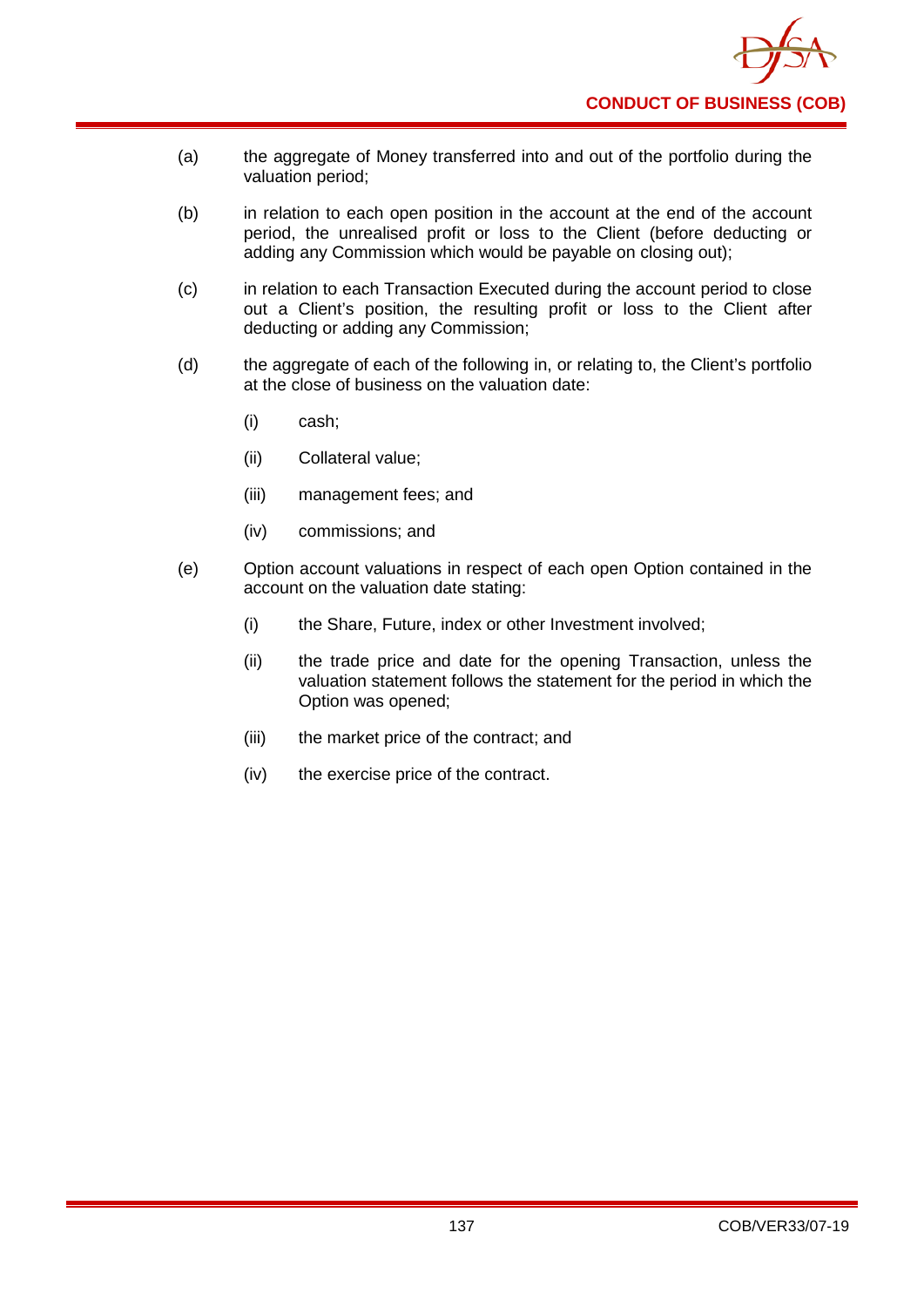

# **APP5 CLIENT MONEY PROVISIONS**

# **A5.1 Application**

**A5.1.1** This appendix applies to an Authorised Firm, in accordance with Rule 6.12.2

# **A5.2 General requirements**

- **A5.2.1** (1) The provisions of this appendix are referred to as the Client Money Provisions.
	- (2) The types of Client described in Rule 6.12.2 are referred to in this appendix as Segregated Clients.
- **A5.2.2** An Authorised Firm which holds or controls Client Money for a Segregated Client must:
	- (a) comply with the Client Money Provisions in relation to that Client Money; and
	- (b) have systems and controls in place to be able to evidence compliance with the Client Money Provisions.

# **A5.3 Payment of client money into client accounts**

- **A5.3.1** Where an Authorised Firm holds or controls Client Money it must ensure, except where otherwise provided in section A5.5 that the Client Money is paid into one or more Client Accounts within one day of receipt.
- **A5.3.2** Subject to Rule A5.3.3, an Authorised Firm must not deposit its own Money into a Client Account.
- **A5.3.3** (1) An Authorised Firm may deposit its own Money in a Client Account where:
	- (a) it is a minimum sum required to open the account, or to keep it open;
	- (b) the Money is received by way of mixed remittance provided the Authorised Firm transfers out that part of the payment which is not Client Money within one day of the day on which the Authorised Firm would normally expect the remittance to be cleared;
	- (c) interest credited to the account exceeds the amount payable to Segregated Clients, provided that the Money is removed within twenty five days; or
	- (d) it is to meet a shortfall in Client Money.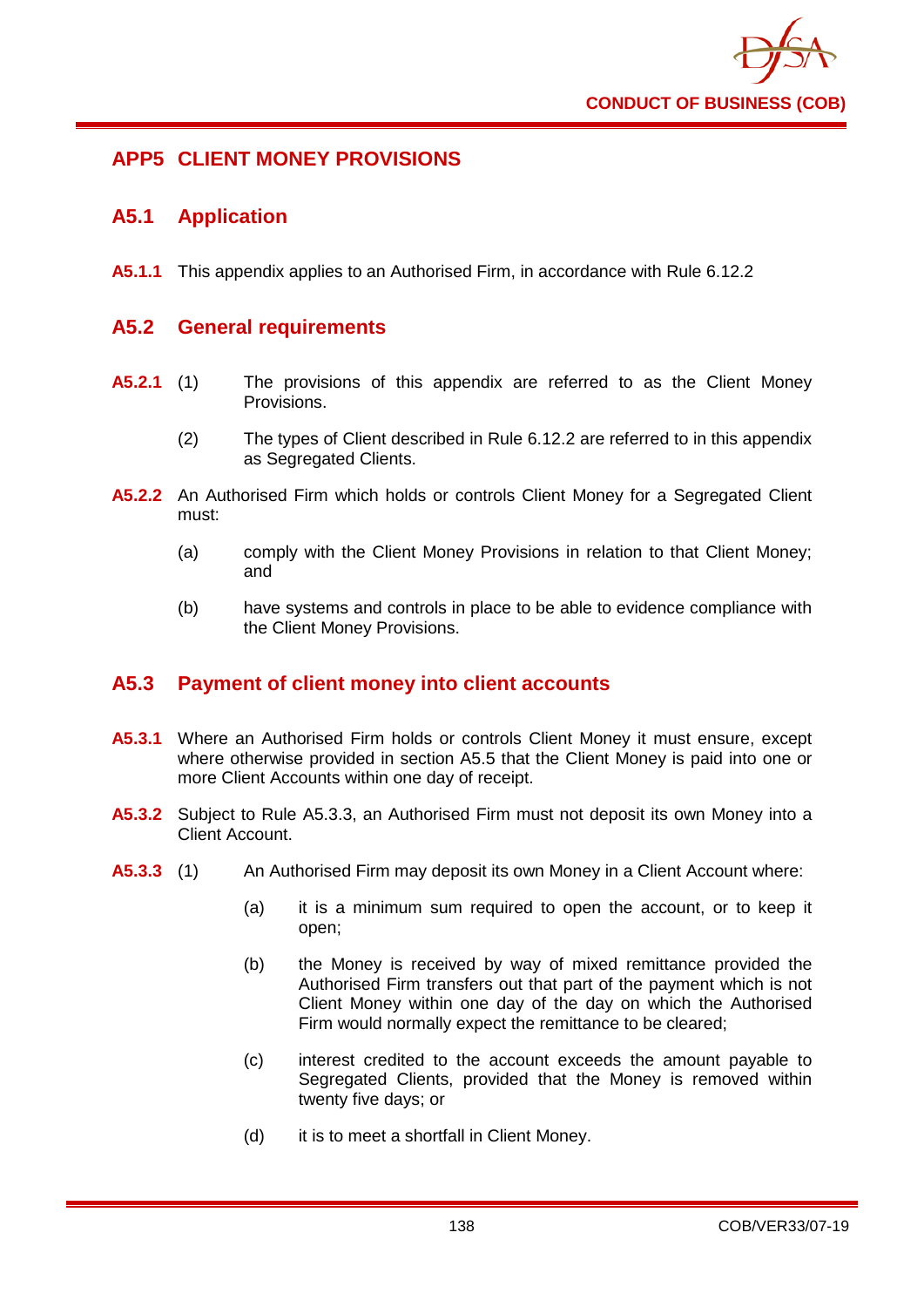

- (2) Where an Authorised Firm deposits any Money into a Client Account such Money is Client Money until such time as the Money is withdrawn from the Client Account in accordance with the Client Money Provisions.
- **A5.3.4** An Authorised Firm must maintain systems and controls for identifying Money which must not be in a Client Account and for transferring it without delay.
- **A5.3.5** Where an Authorised Firm is aware that a Person may make a payment of Client Money to the Authorised Firm, it must take reasonable steps:
	- (a) to ensure that such payment of Client Money is directed to a Client Account; and
	- (b) to ensure that the Authorised Firm is notified by that Person of such payment as soon as reasonably practicable.

An Authorised Firm should have procedures for identifying Client Money received by the Authorised Firm, and for promptly recording the receipt of the Money either in the books of account or a register for later posting to the Client cash book and ledger accounts. The procedures should cover Client Money received by the Authorised Firm through the mail, electronically or via agents of the Authorised Firm or through any other means.

# **A5.4 Client accounts**

- **A5.4.1** A Client Account in relation to Client Money is an account which:
	- (a) is held with a Third Party Agent;
	- (b) is established to hold Client Assets;
	- (c) is maintained in the name of;
		- (i) if a Domestic Firm, the Authorised Firm; or
		- (ii) if a non-Domestic Firm, a Nominee Company controlled by the Authorised Firm; and
	- (d) includes the words 'Client Account' in its title.
- **A5.4.2** (1) An Authorised Firm must maintain a master list of all Client Accounts.
	- (2) The master list must detail:
		- (a) the name of the account;
		- (b) the account number;
		- (c) the location of the account;
		- (d) whether the account is currently open or closed; and
		- (e) the date of opening or closure.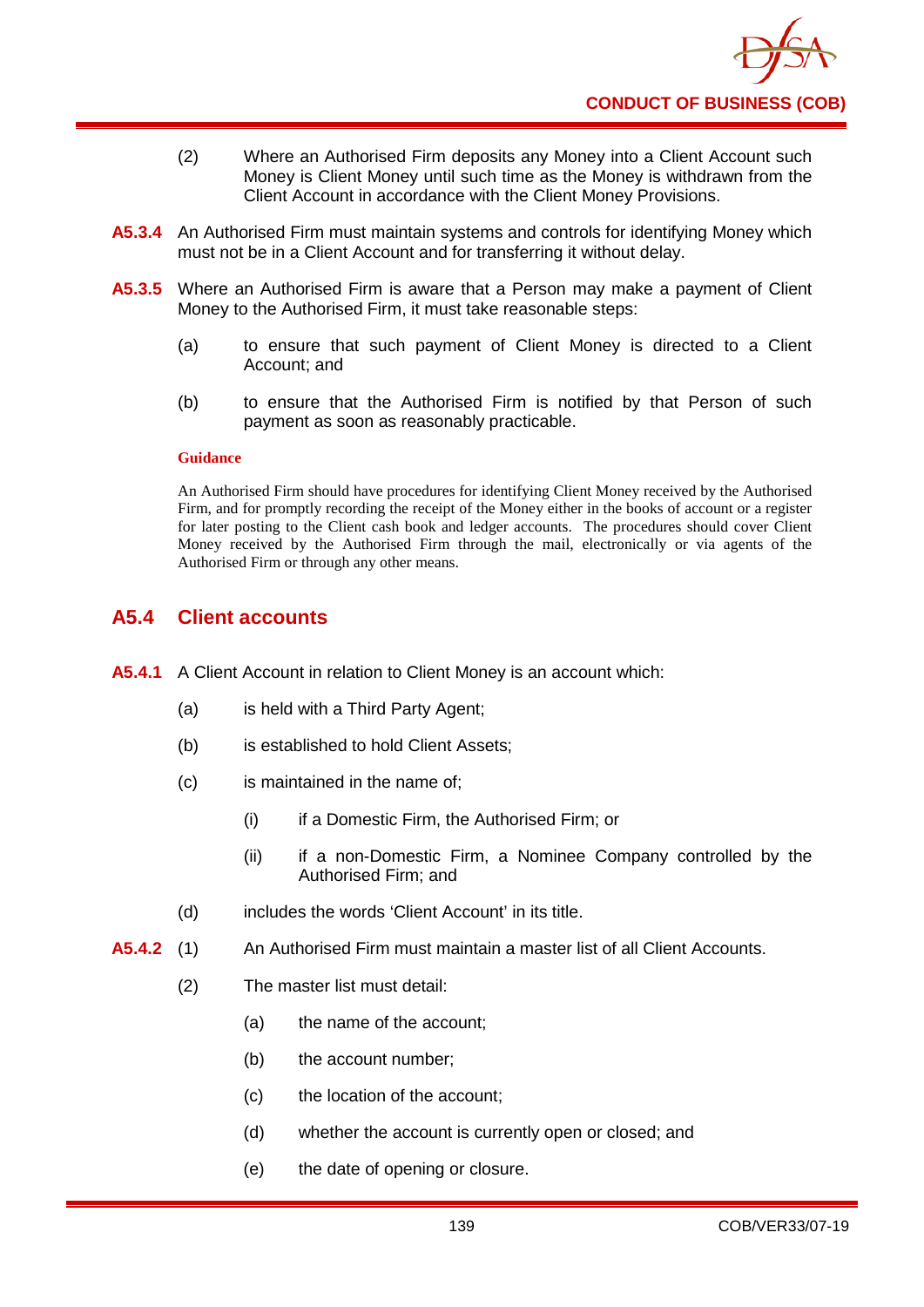

(3) The details of the master list must be documented and maintained for at least six years following the closure of an account.

### **Guidance**

- 1. An Authorised Firm may hold or control Client Money belonging to a Segregated Client in a Client Account solely for that Client. Alternatively, an Authorised Firm may choose to pool that Client Money in a Client Account containing Client Money of more than one Segregated Client.
- 2. The purpose of controlling or holding Client Money in a Client Account is to ensure that Money belonging to Segregated Clients is readily identifiable from Money belonging to the Authorised Firm such that, following a Distribution Event, Segregated Clients will rank highest in line in terms of any subsequent distribution of Client Money in proportion to each Client's valid claim over that that Money.
- 3. Following a Distribution Event, a Segregated Client may not have a valid claim over Client Money held or controlled in a Client Account if that Client Account was not established to hold or control Client Money for that Client or a pool of Clients of which that Client was a part.

## **A5.5 Exceptions to holding client money in client accounts**

- **A5.5.1** The requirement for an Authorised Firm to pay Client Money into a Client Account does not, subject to Rule A5.5.2, apply with respect to such Client Money:
	- (a) received in the form of cheque, or other payable order, until the Authorised Firm, or a Person or account controlled by the Authorised Firm, is in receipt of the proceeds of that cheque;
	- (b) temporarily held by an Authorised Firm before forwarding to a Person nominated by the Client;
	- (c) in connection with a Delivery Versus Payment Transaction where:
		- (i) in respect of a Client purchase, Client Money from the Client will be due to the Authorised Firm within one day upon the fulfilment of a delivery obligation; or
		- (ii) in respect of a Client sale, Client Money will be due to the Client within one day following the Client's fulfilment of a delivery obligation; or
	- (d) held in the Client's own name where the Authorised Firm has a mandate to manage the Money on a discretionary basis.
- **A5.5.2** An Authorised Firm must pay Client Money of the type described in Rule A5.5.1(b) or (c) into a Client Account where it has not fulfilled its delivery or payment obligation within three days of receipt of the Money or Investments unless in the case of the type of Client Money referred to in Rule A5.5.1(c)(ii) it instead safeguards Client Investments at least equal to the value of such Client Money.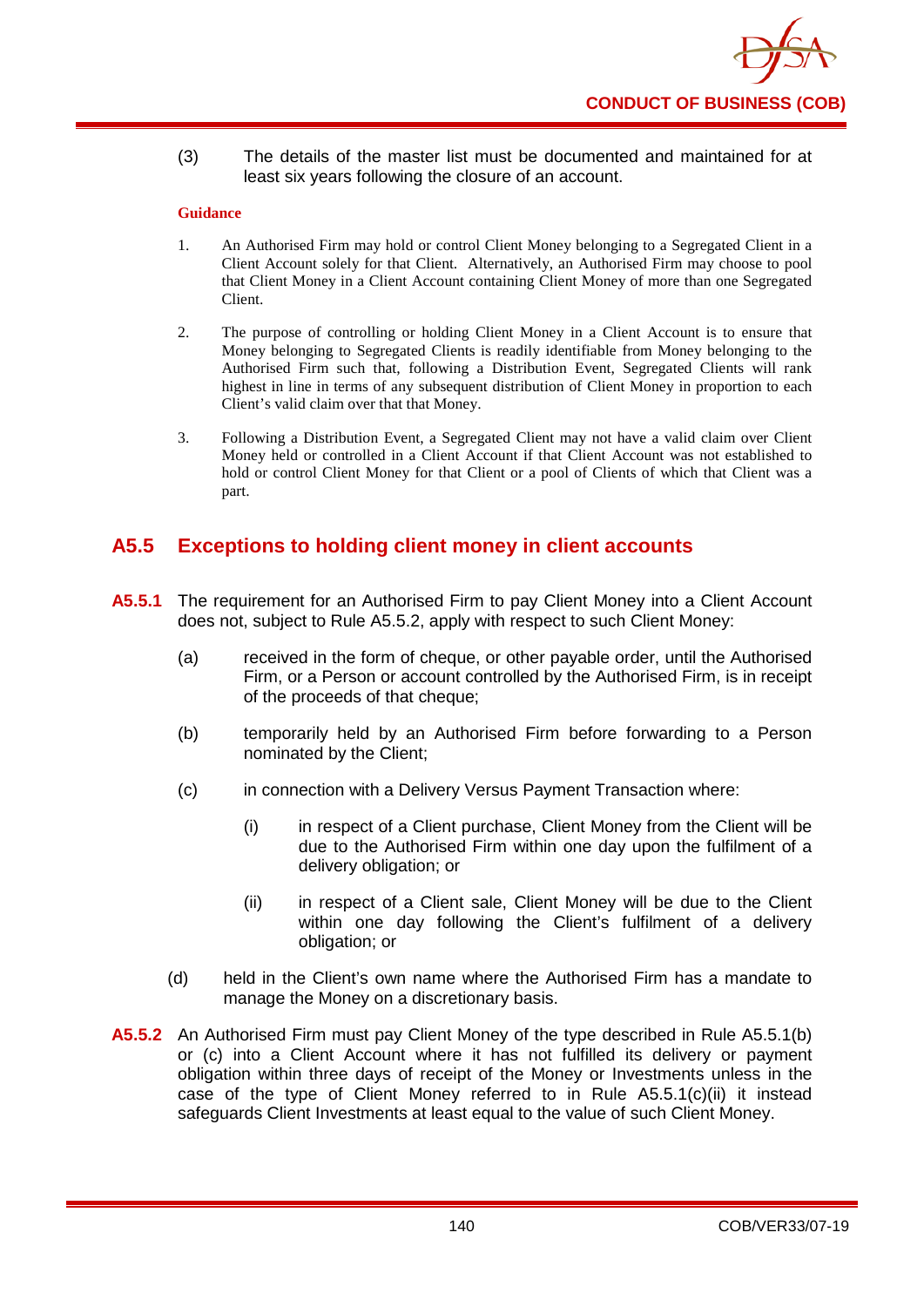

- **A5.5.3** (1) An Authorised Firm must maintain adequate records of all cheques and payment orders received in accordance with Rule A5.5.1(a) including, in respect of each payment, the:
	- (a) date of receipt;
	- (b) name of the Client for whom payment is to be credited; and
	- (c) date when the cheque or payment order was presented to the Authorised Firm's Third Party Agent.
	- (2) The records must be kept for a minimum of six years.

## **A5.6 Appointment of a third party agent**

- **A5.6.1** (1) An Authorised Firm may only pay, or permit to be paid, Client Money to a Third Party Agent in accordance with Rule A5.7.1 where it has undertaken a prior assessment of the suitability of that agent and concluded on reasonable grounds that the Third Party Agent is suitable to hold that Client Money in a Client Account.
	- (2) When assessing the suitability of the Third Party Agent, the Authorised Firm must ensure that the Third Party Agent will provide protections equivalent to the protections conferred by this appendix.
	- (3) An Authorised Firm must have systems and controls in place to ensure that the Third Party Agent remains suitable.
- **A5.6.2** An Authorised Firm must be able to demonstrate to the DFSA's satisfaction the grounds upon which the Authorised Firm considers the Third Party Agent to be suitable to hold that Client Money.

#### **Guidance**

When assessing the suitability of a Third Party Agent, an Authorised Firm should have regard to:

- a. its credit rating;
- b. its capital and financial resources in relation to the amount of Client Money held;
- c. the insolvency regime of the jurisdiction in which it is located;
- d. its regulatory status and history;
- e. its Group structure; and
- f. its use of agents and service providers.

## **A5.7 Payment of client money to a third party agent**

**A5.7.1** (1) Subject to Rule A5.7.3, an Authorised Firm may only pass, or permit to be passed, a Segregated Client's Money to a Third Party Agent if: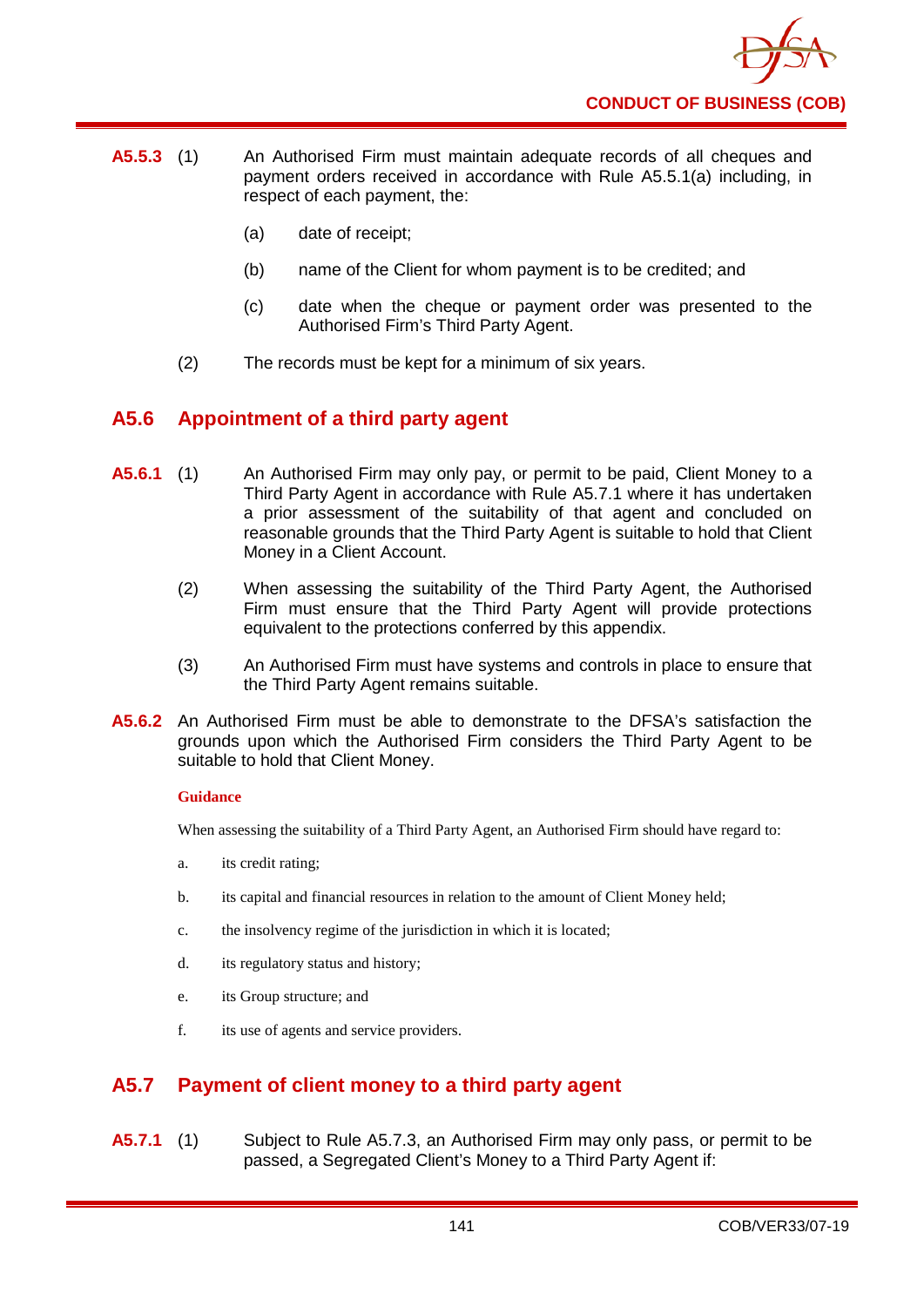- (a) the Client Money is to be used in respect of a Transaction or series or Transactions for that Client;
- (b) the Client Money is to be used to meet an obligation of that Client; or
- (c) the Third Party Agent is a bank or a Regulated Financial Institution which is authorised to accept or take Deposits.
- (2) In respect of (1)(a) and (b), an Authorised Firm must not hold any excess Client Money with the Third Party Agent longer than necessary to effect a Transaction or satisfy the Client's obligation.
- **A5.7.2** When an Authorised Firm opens a Client Account with a Third Party Agent it must obtain, within a reasonable period, a written acknowledgement from the Third Party Agent stating that:
	- (a) all Money standing to the credit of the account is held by the Authorised Firm as agent and that the Third Party Agent is not entitled to combine the account with any other account or to exercise any charge, mortgage, lien, right of set-off or counterclaim against Money in that account in respect of any sum owed to it on any other account of the Authorised Firm; and
	- (b) the title of the account sufficiently distinguishes that account from any account containing Money that belongs to the Authorised Firm, and is in the form requested by the Authorised Firm.

The DFSA would consider twenty days as being a reasonable period for an Authorised Firm to receive a written acknowledgement from the Third Party Agent.

**A5.7.3** If the Third Party Agent does not provide the acknowledgement referred to in Rule A5.7.2 within a reasonable period, the Authorised Firm must refrain from making further deposits of Client Money with that Third Party Agent and withdraw any Client Money standing to the credit of that Client Account.

## **A5.8 Payment of client money from client accounts**

- **A5.8.1** An Authorised Firm must have procedures for ensuring all withdrawals from a Client Account are authorised.
- **A5.8.2** Subject to Rule A5.8.3, a Segregated Client's Client Money must remain in a Client Account until it is:
	- (a) due and payable to the Authorised Firm;
	- (b) paid to the Client on whose behalf the Client Money is held;
	- (c) paid in accordance with a Client instruction on whose behalf the Client Money is held;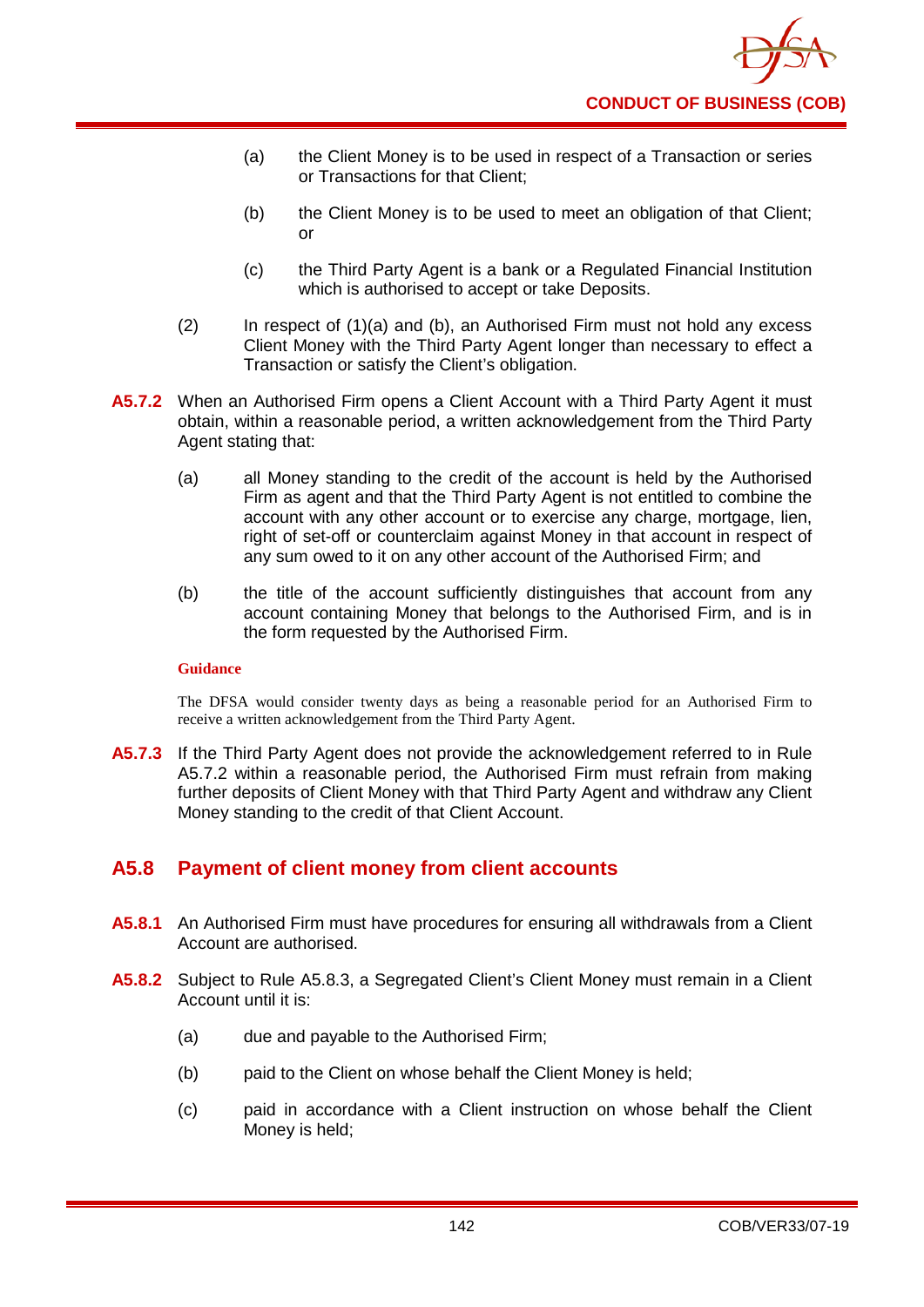

- (d) required to meet the payment obligations of the Client on whose behalf the Client Money is held; or
- (e) paid out in circumstances that are otherwise authorised by the DFSA.
- **A5.8.3** Money paid out by way of cheque or other payable order under Rule A5.8.2 must remain in a Client Account until the cheque or payable order is presented to the Client's bank and cleared by the paying agent.
- **A5.8.4** An Authorised Firm must not use Client Money belonging of one Client to satisfy an obligation of another Client.

The effect of Rule A5.8.4 is that an Authorised Firm would be required to deposit its own Money into a Client Account to remedy a shortfall arising from a client debit balance.

**A5.8.5** An Authorised Firm must have a system for ensuring no off-setting or debit balances occur on Client Accounts.

### **A5.9 Client disclosure**

- **A5.9.1** Before, or as soon as reasonably practicable after, an Authorised Firm receives Client Money belonging to a Segregated Client, it must disclose to the Client on whose behalf the Client Money is held:
	- (a) the basis and any terms governing the way in which the Client Money will be held;
	- (b) that the Client is subject to the protection conferred by the DFSA's Client Money Provisions and as a consequence:
		- (i) this Money will be held separate from Money belonging to the Authorised Firm; and
		- (ii) in the event of the Authorised Firm's insolvency, winding up or other Distribution Event stipulated by the DFSA, the Client's Money will be subject to the DFSA's Client Money Distribution Rules;
	- (c) whether interest is payable to the Client and, if so, on what terms;
	- (d) if applicable, that the Client Money may be held in a jurisdiction outside the DIFC and the market practices, insolvency and legal regime applicable in that jurisdiction may differ from the regime applicable in the DIFC;
	- (e) if applicable, details about how any Client Money arising out of Islamic Financial Business are to be held;
	- (f) if applicable, that the Authorised Firm holds or intends to hold the Client Money in a Client Account with a Third Party Agent which is in the same Group as the Authorised Firm; and
	- (g) details of any rights which the Authorised Firm may have to realise Client Money held on behalf of the Client in satisfaction of a default by the Client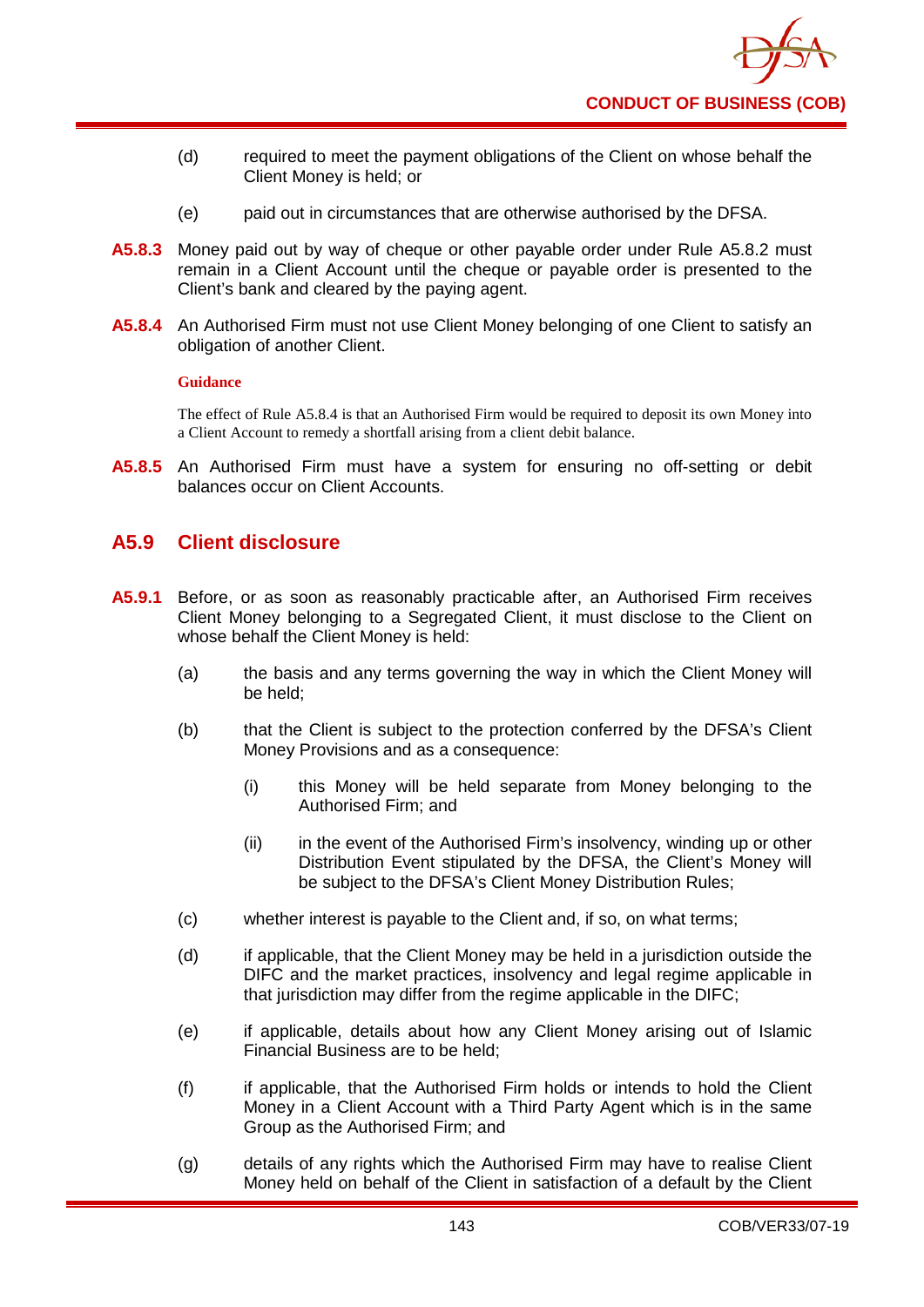

or otherwise, and of any rights which the Authorised Firm may have to close out or liquidate contracts or positions in respect of any of the Client's Investments.

# **A5.10 Client reporting**

- **A5.10.1** (1) In relation to a Client to whom the Client Money Provisions are applicable, an Authorised Firm must send a statement to a Retail Client at least monthly or in the case of a Professional Client, at other intervals as agreed in writing with the Professional Client.
	- (2) The statement must include:
		- (a) the Client's total Client Money balances held by the Authorised Firm reported in the currency in which the Client Money is held, or the relevant exchange rate if not reported in the currency in which the Money is held;
		- (b) the amount, date and value of each credit and debit paid into and out of the account since the previous statement; and
		- (c) any interest earned or charged on the Client Account since the previous statement.
	- (3) The statement sent to the Client must be prepared within 25 days of the statement date.

## **A5.11 Reconciliation**

- **A5.11.1** (1) An Authorised Firm must maintain a system to ensure that accurate reconciliations of the Client Accounts are carried out at least every 25 days.
	- (2) The reconciliation must include:
		- (a) a full list of individual Segregated Client credit ledger balances, as recorded by the Authorised Firm;
		- (b) a full list of individual Segregated Client debit ledger balances, as recorded by the Authorised Firm;
		- (c) a full list of unpresented cheques and outstanding lodgements;
		- (d) a full list of Client Account cash book balances; and
		- (e) formal statements from Third Party Agents showing account balances as at the date of reconciliation.
	- (3) An Authorised Firm must: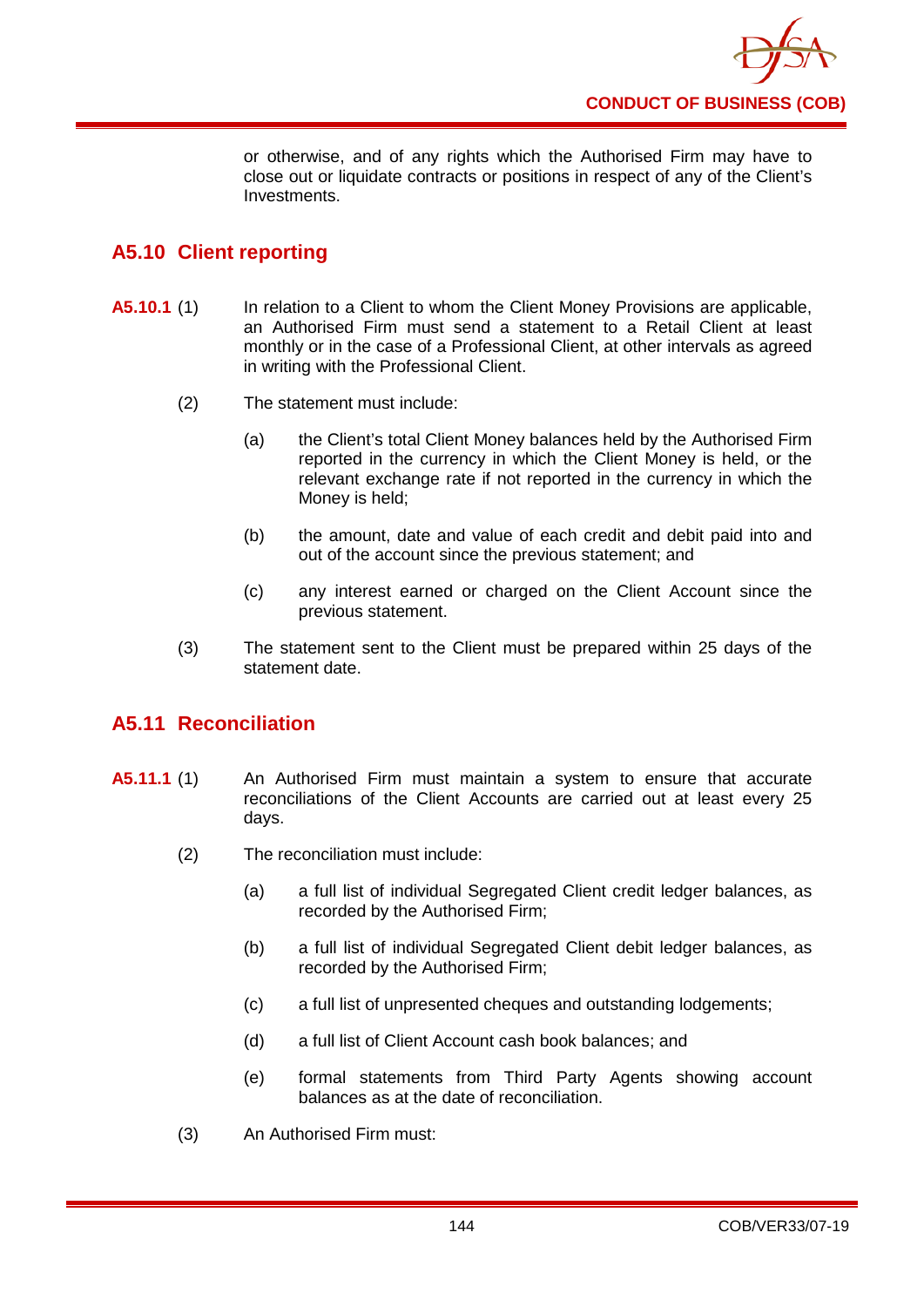- (a) reconcile the individual credit ledger balances, Client Account cash book balances, and the Third Party Agent Client Account balances;
- (b) check that the balance in the Client Accounts as at the close of business on the previous day was at least equal to the aggregate balance of individual credit ledger balances as at the close of business on the previous day; and
- (c) ensure that all shortfalls, excess balances and unresolved differences, other than differences arising solely as a result of timing differences between the accounting systems of the Third Party Agent and the Authorised Firm, are investigated and, where applicable, corrective action taken as soon as possible.
- (4) An Authorised Firm must perform the reconciliations in (3) within 10 days of the date to which the reconciliation relates.

When performing the reconciliations, an Authorised Firm should:

- a. include in the credit ledger balances:
	- i. unallocated Client Money;
	- ii. dividends received and interest earned and allocated;
	- iii. sale proceeds which have been received by the Authorised Firm and the Client has delivered the Investments or the Authorised Firm holds or controls the Investment; and
	- iv. Money paid by the Client in respect of a purchase where the Authorised Firm has not remitted the Money to the counterparty or delivered the Investment to the Client; and
- b. deduct from the credit ledger balances:
	- i. Money owed by the client in respect of unpaid purchases by or for the Client if delivery of those Investments has been made to the Client; and
	- ii. Money remitted to the Client in respect of sales transactions by or for the Client if the Client has not delivered the Investments.
- **A5.11.2** An Authorised Firm must ensure that the process of reconciliation does not give rise to a conflict of interest.

#### **Guidance**

When performing reconciliations, an Authorised Firm should maintain a clear separation of duties to ensure that an employee with responsibility for operating Client Accounts, or an employee that has the authority to make payments, does not perform the reconciliations under Rule A5.11.1

- **A5.11.3** (1) Reconciliation performed in accordance with Rule A5.11.1 must be reviewed by a member of the Authorised Firm who has adequate seniority.
	- (2) The individual referred to in (1) must provide a written statement confirming the reconciliation has been undertaken in accordance with the requirements of this section.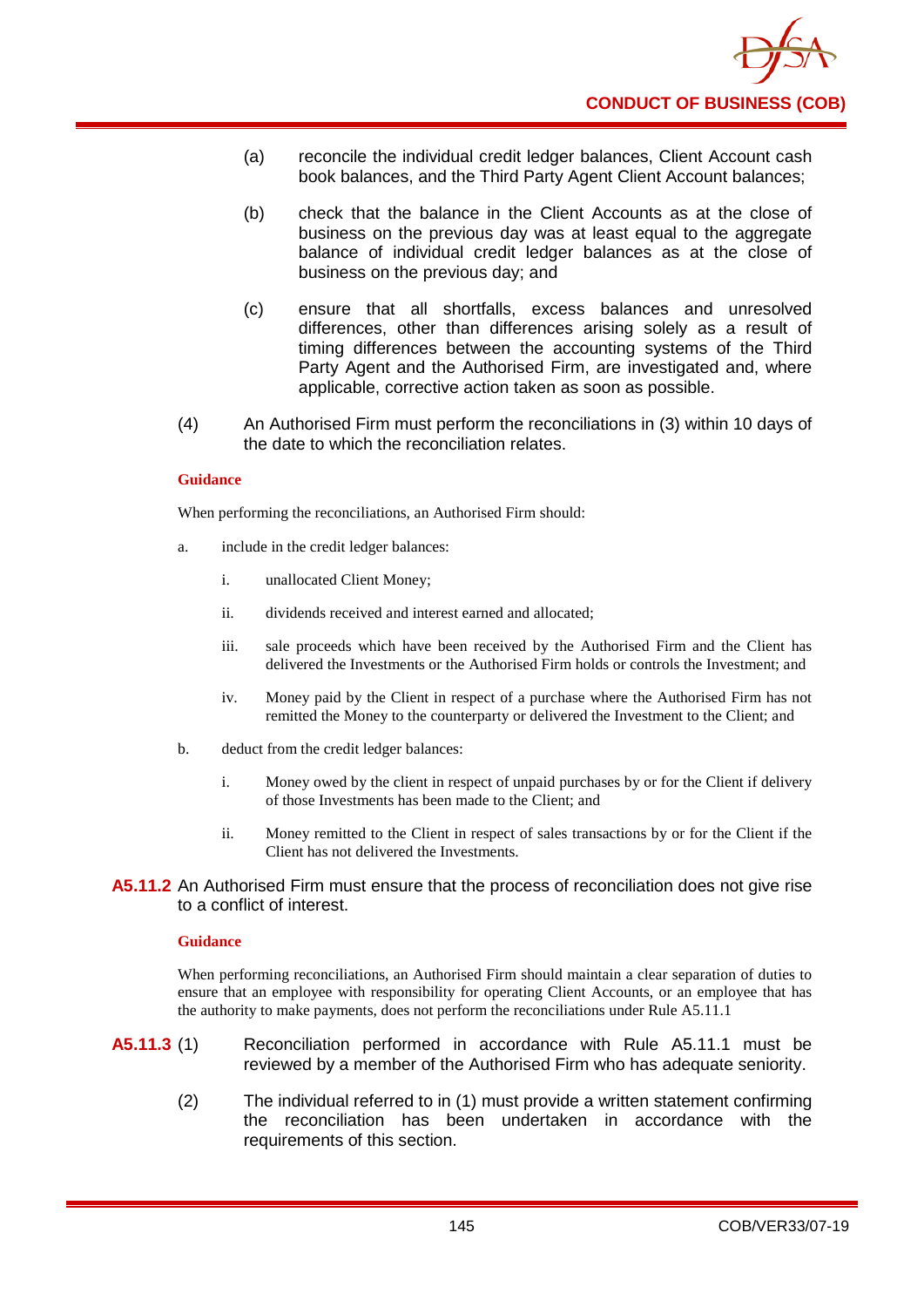

**A5.11.4** The Authorised Firm must notify the DFSA where there has been a material discrepancy with the reconciliation which has not been rectified.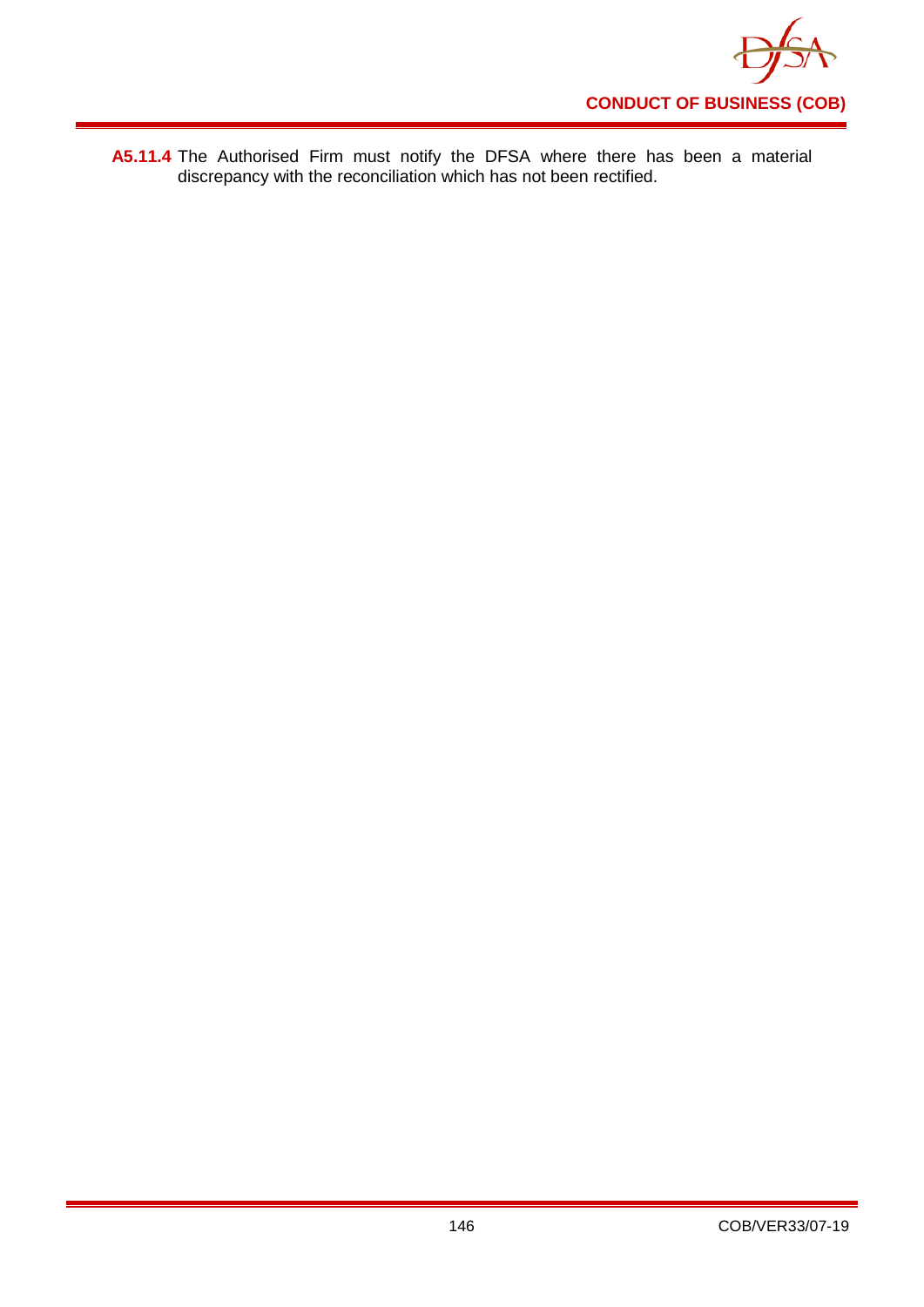

A material discrepancy includes discrepancies which have the cumulative effect of being material, such as longstanding discrepancies.

# **A5.12 Auditor's reporting requirements**

### **Guidance**

In accordance with GEN chapter 8, an Authorised Firm which holds or controls Client Money for Segregated Clients must arrange for a Client Money Auditor's Report to be submitted to the DFSA on an annual basis.

## **A5.13 Client money distribution rules**

- **A5.13.1** This section is referred to as the Client Money Distribution Rules and to the extent that these Rules are inconsistent with part 5.52 of the DIFC Insolvency Regulations, and the DIFC Preferential Creditor Regulations, these Rules will prevail.
- **A5.13.2** Following a Distribution Event, the Authorised Firm must distribute Money in the following order of priorities:
	- (a) firstly, in relation to Client Money held in a Client Account on behalf of Segregated Clients, claims relating to that Money must be paid to each Segregated Client in full or, where insufficient funds are held in a Client Account, proportionately, in accordance with each Segregated Client's valid claim over that Money;
	- (b) secondly, where the amount of Client Money in a Client Account is insufficient to satisfy the claims of Segregated Clients in respect of that Money, or not being immediately available to satisfy such claims, all other Money held by the Authorised Firm must be used to satisfy any outstanding amounts remaining payable to Segregated Clients but not satisfied from the application of (a) above;
	- (c) thirdly, upon resolution of claims in relation to Segregated Clients, any Money remaining with the Authorised Firm must be paid to each Client in full or, where insufficient funds are held by the Authorised Firm, proportionately, in accordance with each Client's valid claim over that Money; and
	- (d) fourthly, upon satisfaction of all claims in (a), (b) and (c) above, in the event of:
		- (i) the appointment of a liquidator, receiver or administrator, or trustee in bankruptcy over the Authorised Firm, payment must be made accordance with the Insolvency Law 2009; or
		- (ii) all other Distribution Events, payment must be made in accordance with the direction of the DFSA.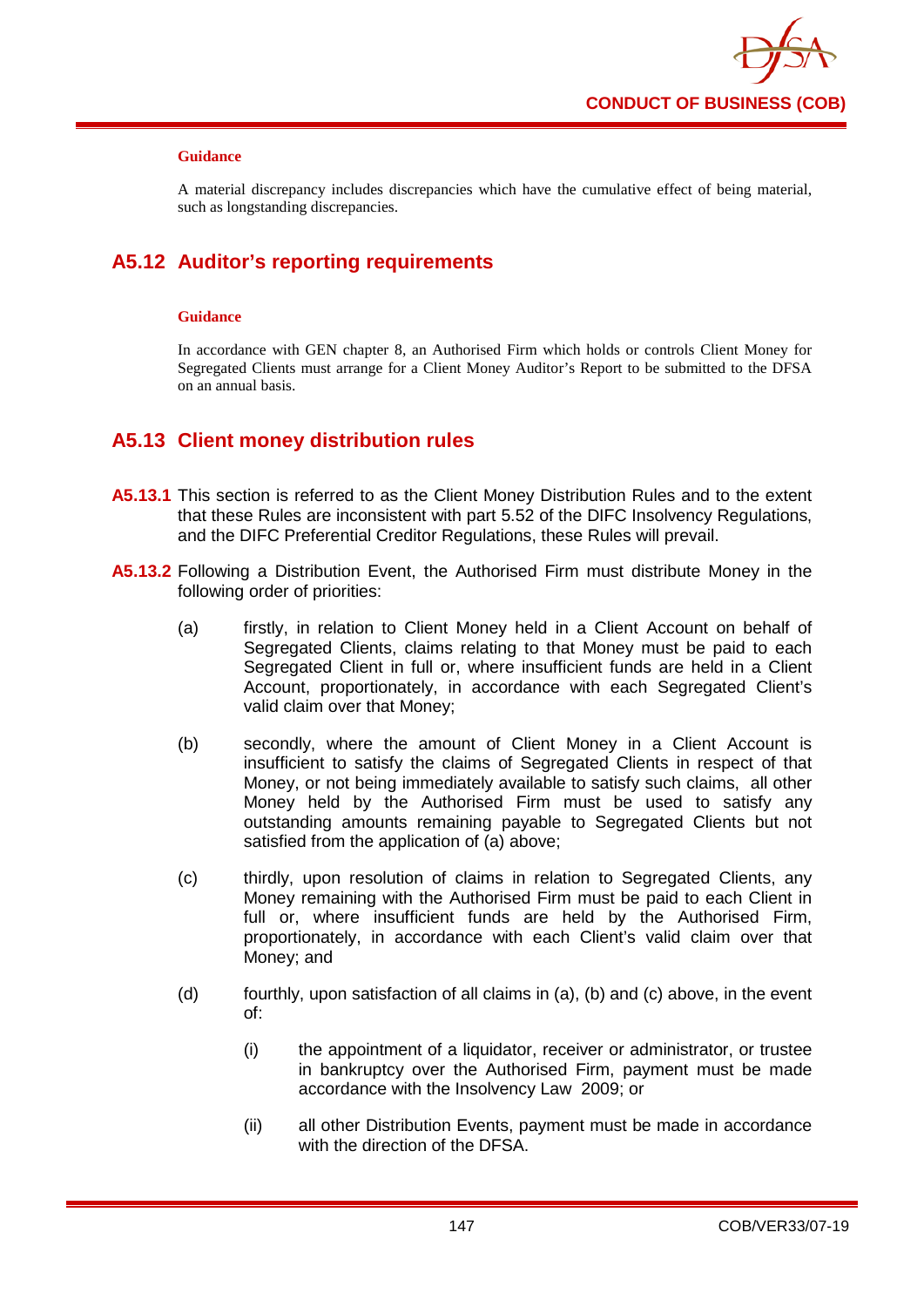

A Segregated Client would not have a valid claim over Client Money held in a Client Account if that Client Account was not established to hold Client Money for that Client.

**A5.13.3** Following a Distribution Event, an Authorised Firm must sell all Collateral and use the proceeds of the sale to satisfy claims made in accordance with Rule A5.13.2

# **A5.14 Failure to comply with this appendix**

**A5.14.1** An Authorised Firm which becomes aware that it does not comply with any Rule in this appendix must, within one day, give notice of that fact to the DFSA.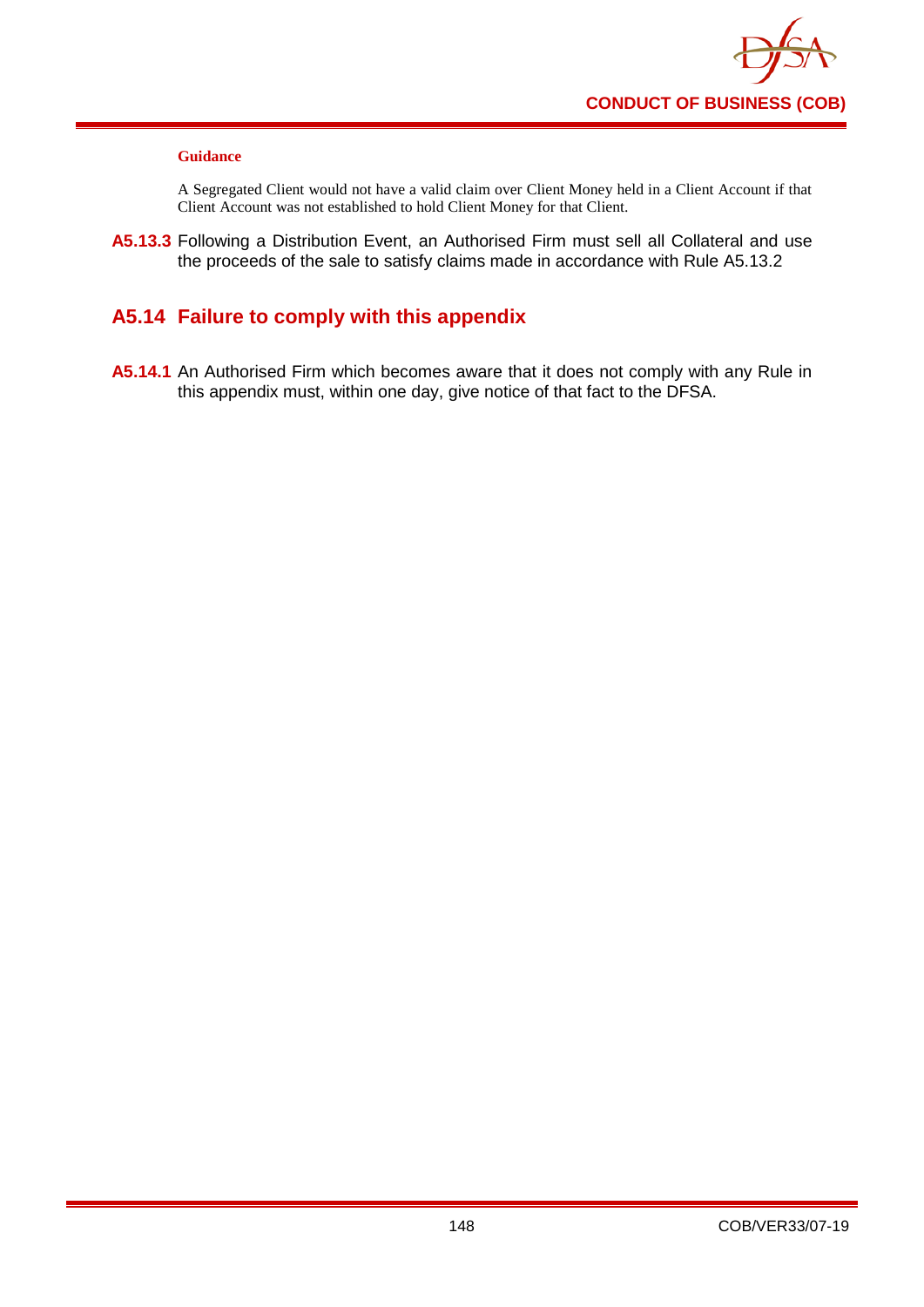

## **APP6 SAFE CUSTODY PROVISIONS**

### **A6.1 Application**

**A6.1.1** This appendix applies to an Authorised Firm in accordance with Rule 6.13.3.

### **A6.2 General requirements**

- **A6.2.1** The provisions of this appendix are referred to as the Safe Custody Provisions.
- **A6.2.2** An Authorised Firm must:
	- (a) comply with the Safe Custody Provisions; and
	- (b) have adequate systems and controls in place to be able to evidence compliance with the Safe Custody Provisions.

## **A6.3 Recording, registration and holding requirements**

- **A6.3.1** An Authorised Firm which Provides Custody or holds or controls Client Investments must ensure that Safe Custody Investments are recorded, registered and held in an appropriate manner to safeguard and control such property.
- **A6.3.2** Subject to Rule A6.4.1, an Authorised Firm which Provides Custody or holds or controls Client Investments must record, register and hold Safe Custody Investments separately from its own Investments.

### **A6.4 Client accounts in relation to Client Investments**

- **A6.4.1** An Authorised Firm which Provides Custody or holds or controls Client Investments must register or record all Safe Custody Investments in the legal title of:
	- (a) a Client Account; or
	- (b) the Authorised Firm where, due to the nature of the law or market practice, it is not feasible to do otherwise.
- **A6.4.2** A Client Account in relation to Client Investments is an account which:
	- (a) is held with a Third Party Agent or by an Authorised Firm which is authorised under its Licence to provide Custody;
	- (b) is established to hold Client Assets;
	- (c) when held by a Third Party Agent, is maintained in the name of;
		- (i) if a Domestic Firm, the Authorised Firm; or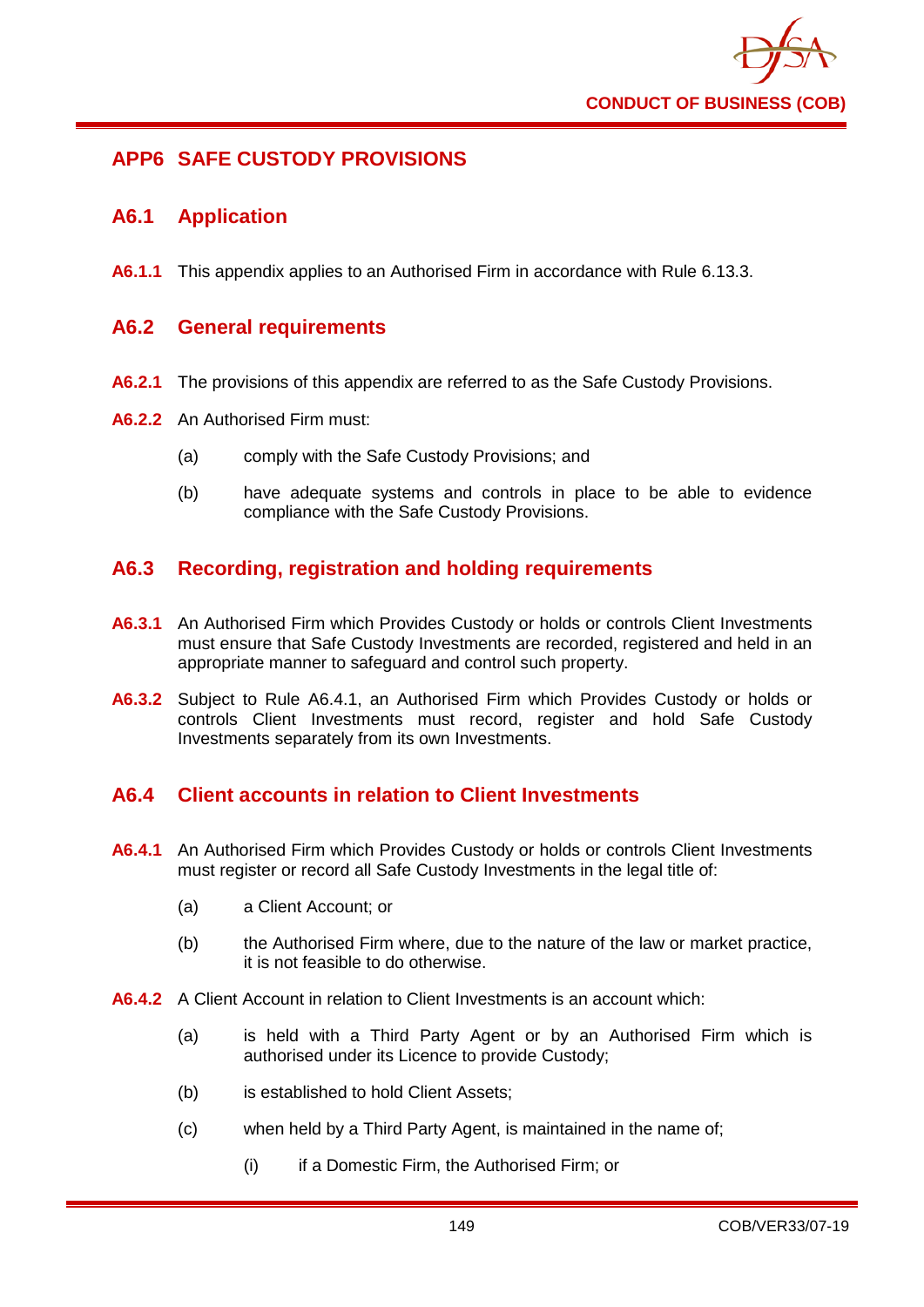

- (ii) if not a Domestic Firm, a Nominee Company controlled by the Authorised Firm; and
- (d) includes the words 'Client Account' in its title.
- **A6.4.3** (1) An Authorised Firm must maintain a master list of all Client Accounts.
	- (2) The master list must detail:
		- (a) the name of the account;
		- (b) the account number:
		- (c) the location of the account;
		- (d) whether the account is currently open or closed; and
		- (e) the date of opening or closure.
	- (3) The details of the master list must be documented and maintained for a minimum period of six years following the closure of an account.

- 1. An Authorised Firm may record, register or hold a Client's Investment in a Client Account solely for that Client. Alternatively, an Authorised Firm may choose to pool that Client's Investment in a Client Account containing Investments of more than one Client.
- 2. The purpose of recording, registering or holding Investments in a Client Account is to ensure that Investments belonging to Clients are readily identifiable from Investments belonging to the Authorised Firm such that, following a Distribution Event, any subsequent distribution of Investments may be made in proportion to each Client's valid claim over those Investments.
- 3. Following a Distribution Event, a Client may not have a valid claim over Investments registered, recorded or held in a Client Account if that Client Account was not established to register, record or hold Investments for that Client or a pool of Clients of which that Client was a part.
- **A6.4.4** An Authorised Firm must not use a Client's Safe Custody Investment for its own purpose or that of another Person without that Client's prior written permission.
- **A6.4.5** An Authorised Firm which intends to use a Client's Safe Custody Investments for its own purpose or that of another Person, must have systems and controls in place to ensure that:
	- (a) it obtains that Client's prior written permission;
	- (b) adequate records are maintained to protect Safe Custody Investments which are applied as collateral or used for stock lending activities;
	- (c) the equivalent assets are returned to the Client Account of the Client; and
	- (d) the Client is not disadvantaged by the use of his Safe Custody Investments.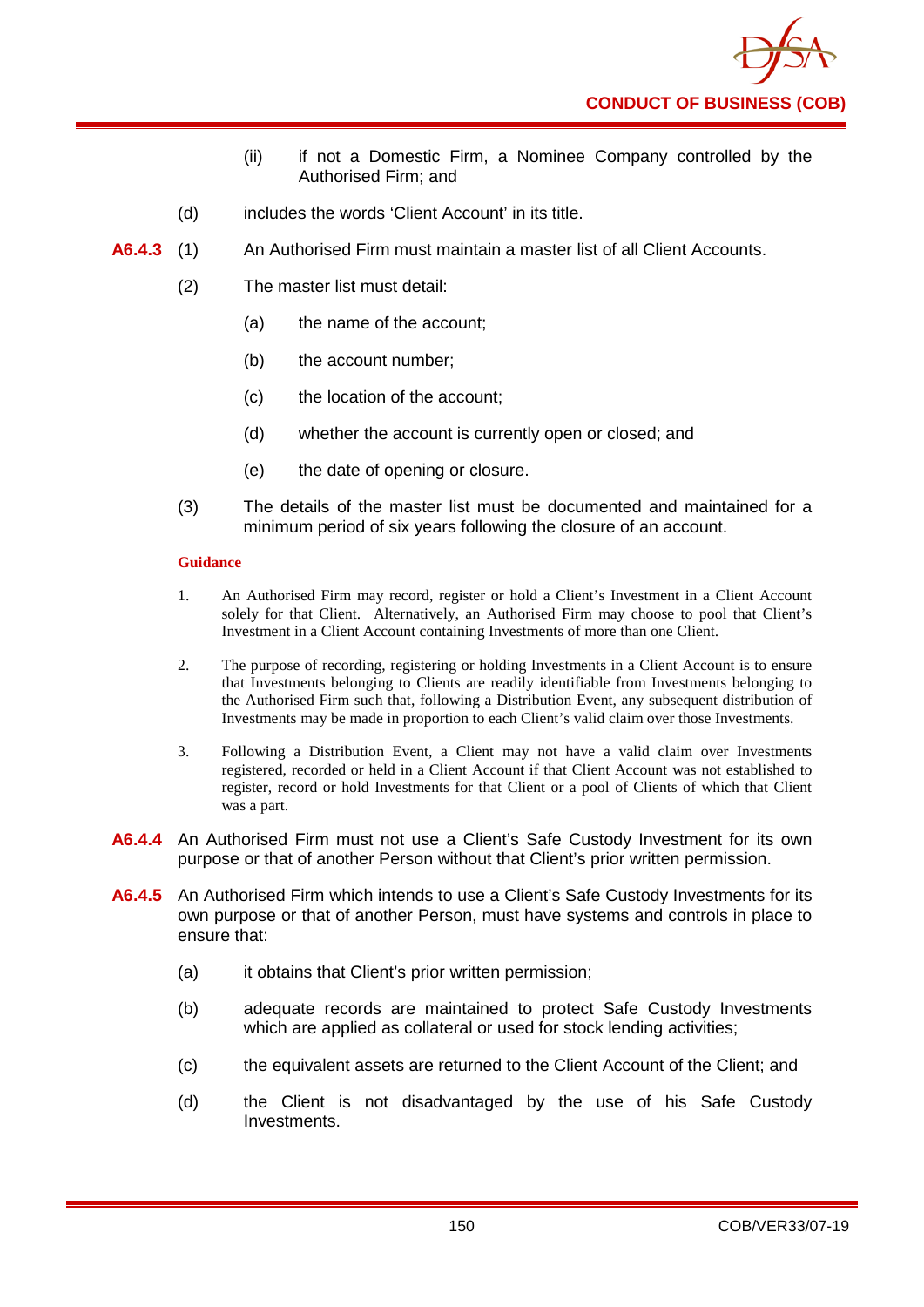

## **A6.5 Holding or arranging custody with third party agents**

- **A6.5.1** (1) Before an Authorised Firm holds a Safe Custody Investment with a Third Party Agent, it must undertake an assessment of that Third Party Agent and have concluded on reasonable grounds that the Third Party Agent is suitable to hold those Safe Custody Investments.
	- (2) An Authorised Firm must have systems and controls in place to ensure that the Third Party Agent remains suitable.
	- (3) When assessing the suitability of the Third Party Agent, the Authorised Firm must ensure that the Third Party Agent will provide protections equivalent to the protections conferred in this appendix.
- **A6.5.1A** (1) Before an Authorised Firm arranges custody with a non-DIFC custodian authorised and supervised by a Financial Services Regulator, it must undertake an assessment of that custodian and have concluded, on reasonable grounds, that it is suitable to hold the Safe Custody Investments.
	- (2) When assessing the suitability of a non-DIFC custodian, the Authorised Firm must ensure that the non-DIFC custodian will provide protections equivalent to the protections conferred in this appendix.
- **A6.5.2** An Authorised Firm must be able to demonstrate to the DFSA's satisfaction the grounds upon which the Authorised Firm considers the Third Party Agent or a non-DIFC custodian to be suitable to hold Safe Custody Investments.

### **Guidance**

When assessing the suitability of a Third Party Agent, an Authorised Firm should have regard to:

- a. its credit rating;
- b. its capital and financial resources in relation to the amount of Safe Custody Investments held;
- c. the insolvency regime of the jurisdiction in which it is located;
- d. its arrangements for holding the Investments;
- e. its regulatory status, expertise, reputation and history;
- f. its Group structure;
- g. its use of agents and service providers; and
- h. any other activities of the agent.

### **A6.6 Safe custody agreements with third party agents**

**A6.6.1** Before an Authorised Firm passes, or permits to be passed, Safe Custody Investments to a Third Party Agent it must have procured a written acknowledgement from the Third Party Agent stating: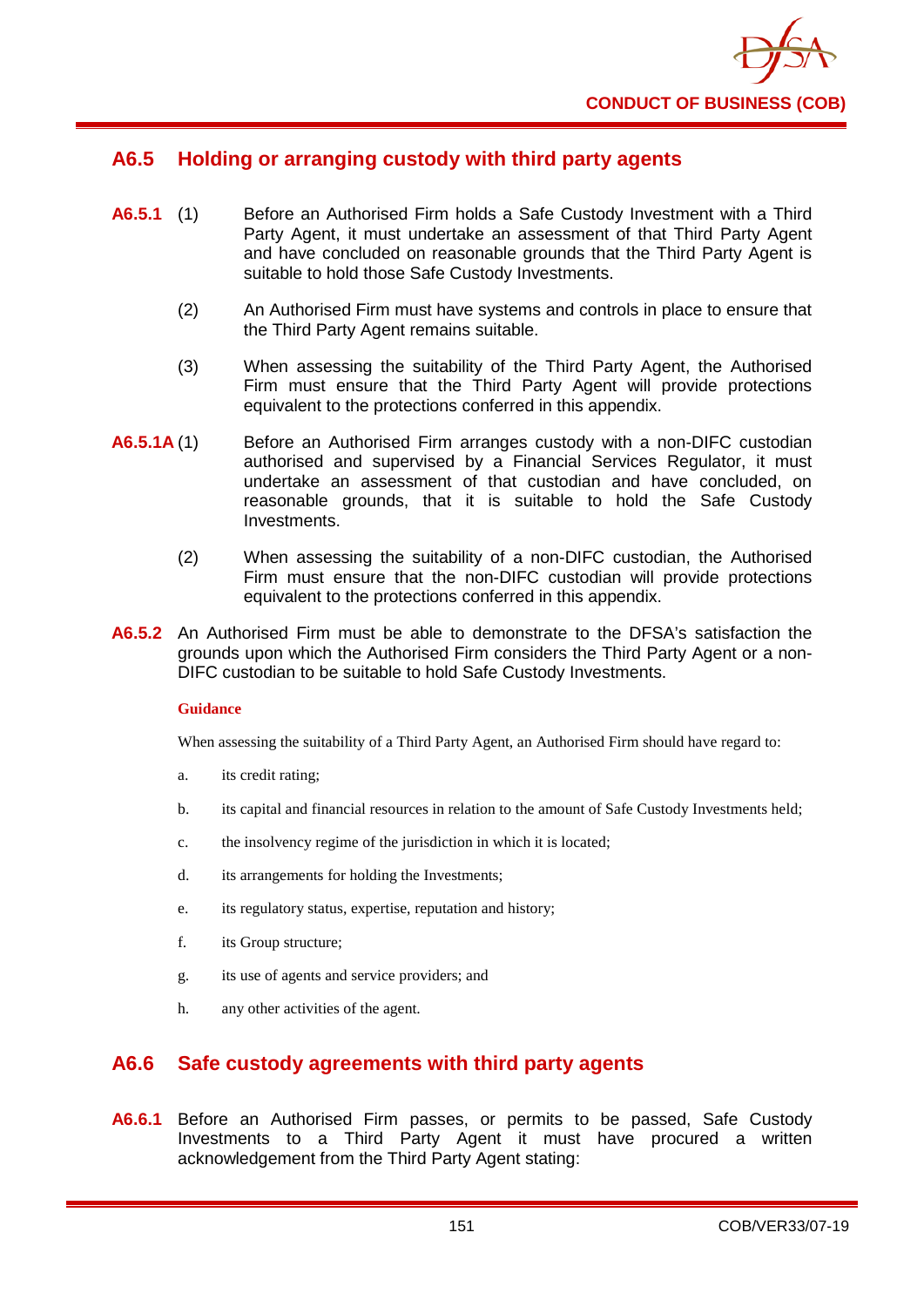

- (a) that the title of the account sufficiently distinguishes that account from any account containing Investments belonging to the Authorised Firm, and is in the form requested by the Authorised Firm;
- (b) that the Client Investment will only be credited and withdrawn in accordance with the instructions of the Authorised Firm;
- (c) that the Third Party Agent will hold Client Investments separately from assets belonging to the Third Party Agent;
- (d) the arrangements for recording and registering Client Investments, claiming and receiving dividends and other entitlements and interest and the giving and receiving of instructions;
- (e) that the Third Party Agent will deliver a statement to the Authorised Firm (including the frequency of such statement), which details the Client Investments deposited to the account;
- (f) that all Investments standing to the credit of the account are held by the Authorised Firm as agent and that the Third Party Agent is not entitled to combine the account with any other account or to exercise any charge, mortgage, lien, right of set-off or counterclaim against Investments in that account in respect of any sum owed to it on any other account of the Authorised Firm; and
- (g) the extent of liability of the Third Party Agent in the event of default.
- **A6.6.2** (1) An Authorised Firm must maintain records of all Safe Custody Agreements and any instructions given by the Authorised Firm to the Third Party Agent under the terms of the agreement.
	- (2) The records must be maintained for at least of six years.

## **A6.7 Client disclosure**

- **A6.7.1** (1) Before an Authorised Firm Arranges Custody for a Client it must disclose to that Client, if applicable, that the Client's Safe Custody Investments may be held in a jurisdiction outside the DIFC and the market practices, insolvency and legal regime applicable in that jurisdiction may differ from the regime applicable in the DIFC.
	- (2) Before an Authorised Firm Provides Custody for a Client it must disclose to the Client on whose behalf the Safe Custody Investments will be held:
		- (a) a statement that the Client is subject to the protections conferred by the Safe Custody Provisions;
		- (b) the arrangements for recording and registering Safe Custody Investments, claiming and receiving dividends and other entitlements and interest and the giving and receiving instructions relating to those Safe Custody Investments;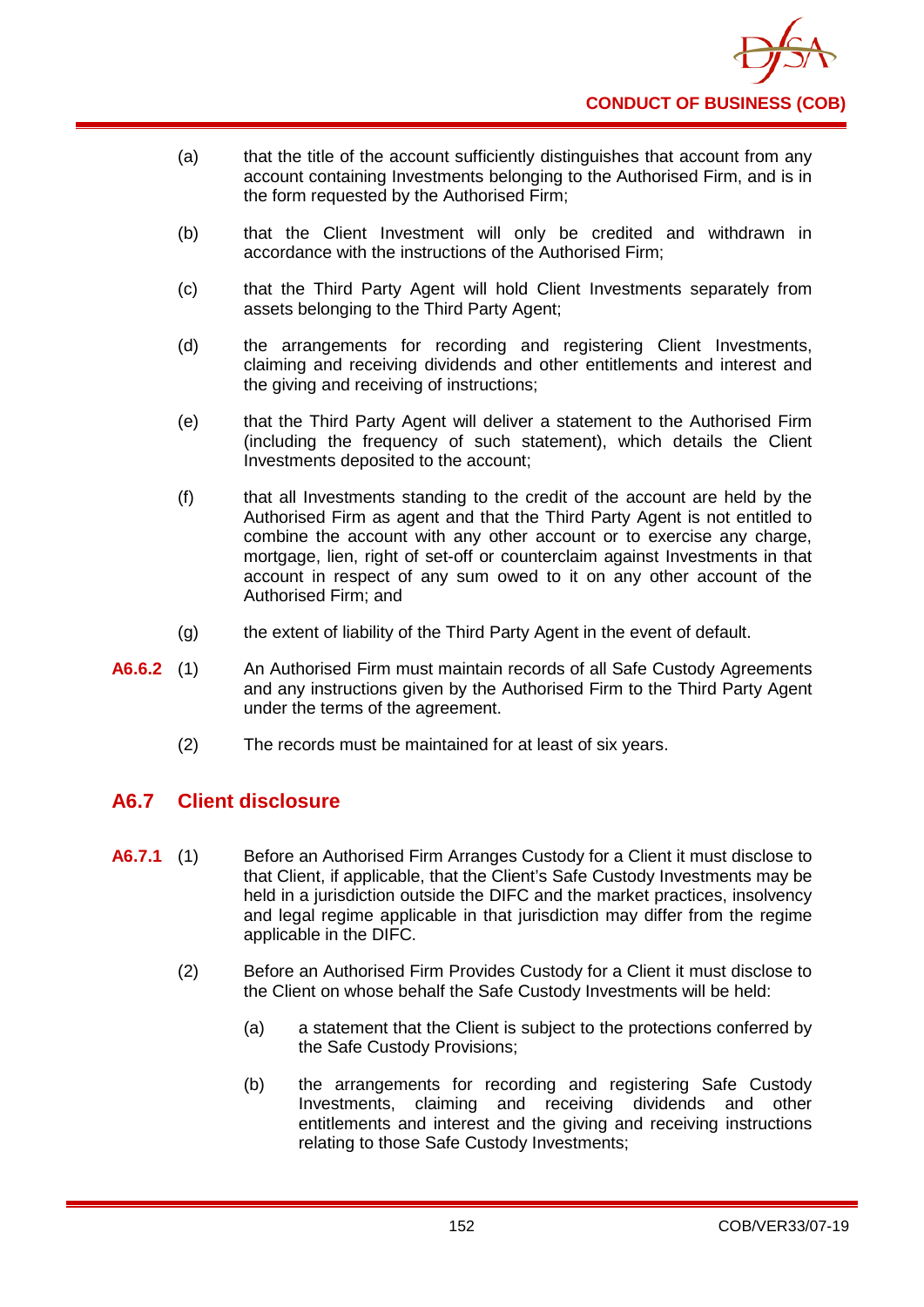

- (c) the obligations the Authorised Firm will have to the Client in relation to exercising rights on behalf of the Client;
- (d) the basis and any terms governing the way in which Safe Custody Investments will be held, including any rights which the Authorised Firm may have to realise Safe Custody Investments held on behalf of the Client in satisfaction of a default by the Client;
- (e) the method and frequency upon which the Authorised Firm will report to the Client in relation to his Safe Custody Investments;
- (f) if applicable, a statement that the Authorised Firm intends to mix Safe Custody Investments with those of other Clients;
- (g) if applicable, a statement that the Client's Safe Custody Investments may be held in a jurisdiction outside the DIFC and the market practices, insolvency and legal regime applicable in that jurisdiction may differ from the regime applicable in the DIFC;
- (h) if applicable, a statement that the Authorised Firm holds or intends to hold Safe Custody Investments in a Client Account with a Third Party Agent which is in the same Group as the Authorised Firm; and
- (i) the extent of the Authorised Firm's liability in the event of default by a Third Party Agent.

### **A6.8 Client reporting**

- **A6.8.1** (1) An Authorised Firm which Provides Custody or which holds or controls Client Investments for a Client must send a statement to a Retail Client at least every six months or in the case of a Professional Client at other intervals as agreed in writing with the Professional Client.
	- (2) The statement must include:
		- (a) a list of that Client's Safe Custody Investments as at the date of reporting;
		- (b) a list of that Client's Collateral and the market value of that Collateral as at the date of reporting; and
		- (c) details of any Client Money held by the Authorised Firm as at the date of reporting.
	- (3) The statement sent to the Client must be prepared within 25 business days of the statement date.

### **A6.9 Reconciliation**

**A6.9.1** An Authorised Firm must: